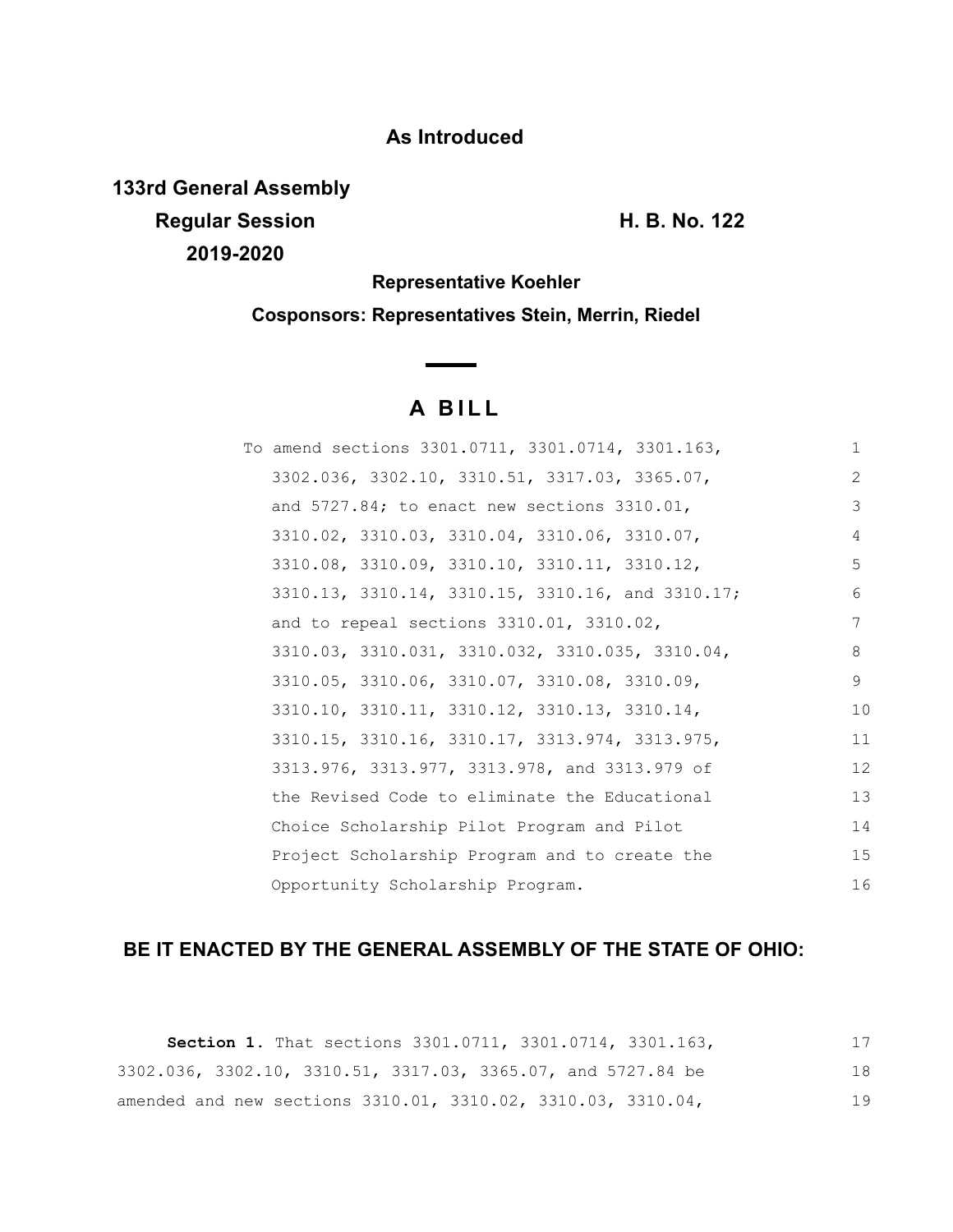3310.06, 3310.07, 3310.08, 3310.09, 3310.10, 3310.11, 3310.12, 3310.13, 3310.14, 3310.15, 3310.16, and 3310.17 of the Revised Code be enacted to read as follows: 20 21 22

**Sec. 3301.0711.** (A) The department of education shall:

(1) Annually furnish to, grade, and score all assessments required by divisions (A)(1) and (B)(1) of section 3301.0710 of the Revised Code to be administered by city, local, exempted village, and joint vocational school districts, except that each district shall score any assessment administered pursuant to division (B)(10) of this section. Each assessment so furnished shall include the data verification code of the student to whom the assessment will be administered, as assigned pursuant to division (D)(2) of section 3301.0714 of the Revised Code. In furnishing the practice versions of Ohio graduation tests prescribed by division (D) of section 3301.0710 of the Revised Code, the department shall make the tests available on its web site for reproduction by districts. In awarding contracts for grading assessments, the department shall give preference to Ohio-based entities employing Ohio residents. 24 25 26 27 28 29 30 31 32 33 34 35 36 37 38

(2) Adopt rules for the ethical use of assessments and prescribing the manner in which the assessments prescribed by section 3301.0710 of the Revised Code shall be administered to students. 39 40 41 42

(B) Except as provided in divisions (C) and (J) of this section, the board of education of each city, local, and exempted village school district shall, in accordance with rules adopted under division (A) of this section: 43 44 45 46

(1) Administer the English language arts assessments prescribed under division (A)(1)(a) of section  $3301.0710$  of the 47 48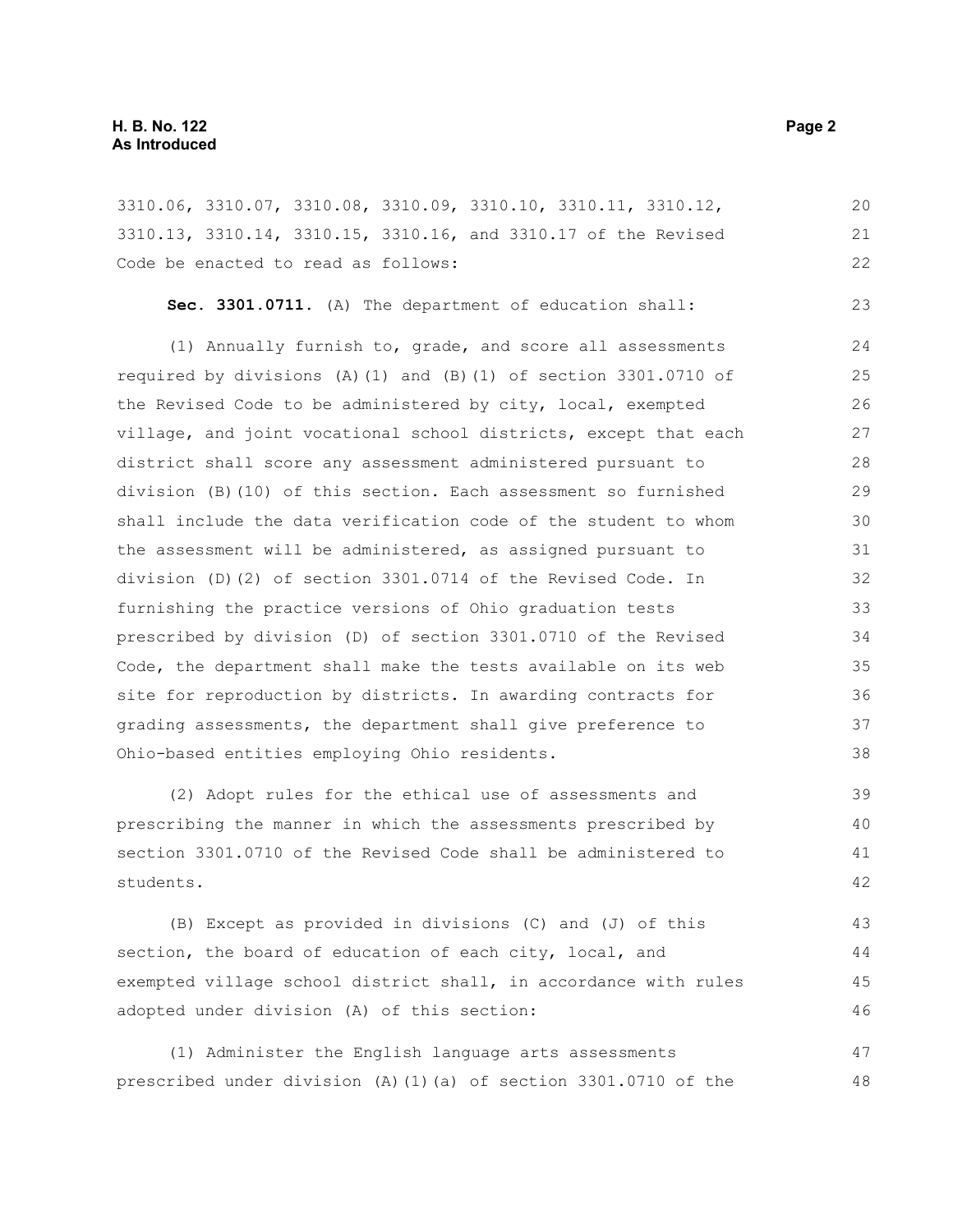Revised Code twice annually to all students in the third grade who have not attained the score designated for that assessment under division (A)(2)(c) of section 3301.0710 of the Revised Code. 49 50 51 52

(2) Administer the mathematics assessment prescribed under division (A)(1)(a) of section 3301.0710 of the Revised Code at least once annually to all students in the third grade.

(3) Administer the assessments prescribed under division (A)(1)(b) of section 3301.0710 of the Revised Code at least once annually to all students in the fourth grade. 56 57 58

(4) Administer the assessments prescribed under division (A)(1)(c) of section 3301.0710 of the Revised Code at least once annually to all students in the fifth grade. 59 60 61

(5) Administer the assessments prescribed under division (A)(1)(d) of section 3301.0710 of the Revised Code at least once annually to all students in the sixth grade.

(6) Administer the assessments prescribed under division (A)(1)(e) of section 3301.0710 of the Revised Code at least once annually to all students in the seventh grade. 65 66 67

(7) Administer the assessments prescribed under division (A)(1)(f) of section 3301.0710 of the Revised Code at least once annually to all students in the eighth grade. 68 69 70

(8) Except as provided in division (B)(9) of this section, administer any assessment prescribed under division (B)(1) of section 3301.0710 of the Revised Code as follows: 71 72 73

(a) At least once annually to all tenth grade students and at least twice annually to all students in eleventh or twelfth grade who have not yet attained the score on that assessment 74 75 76

53 54 55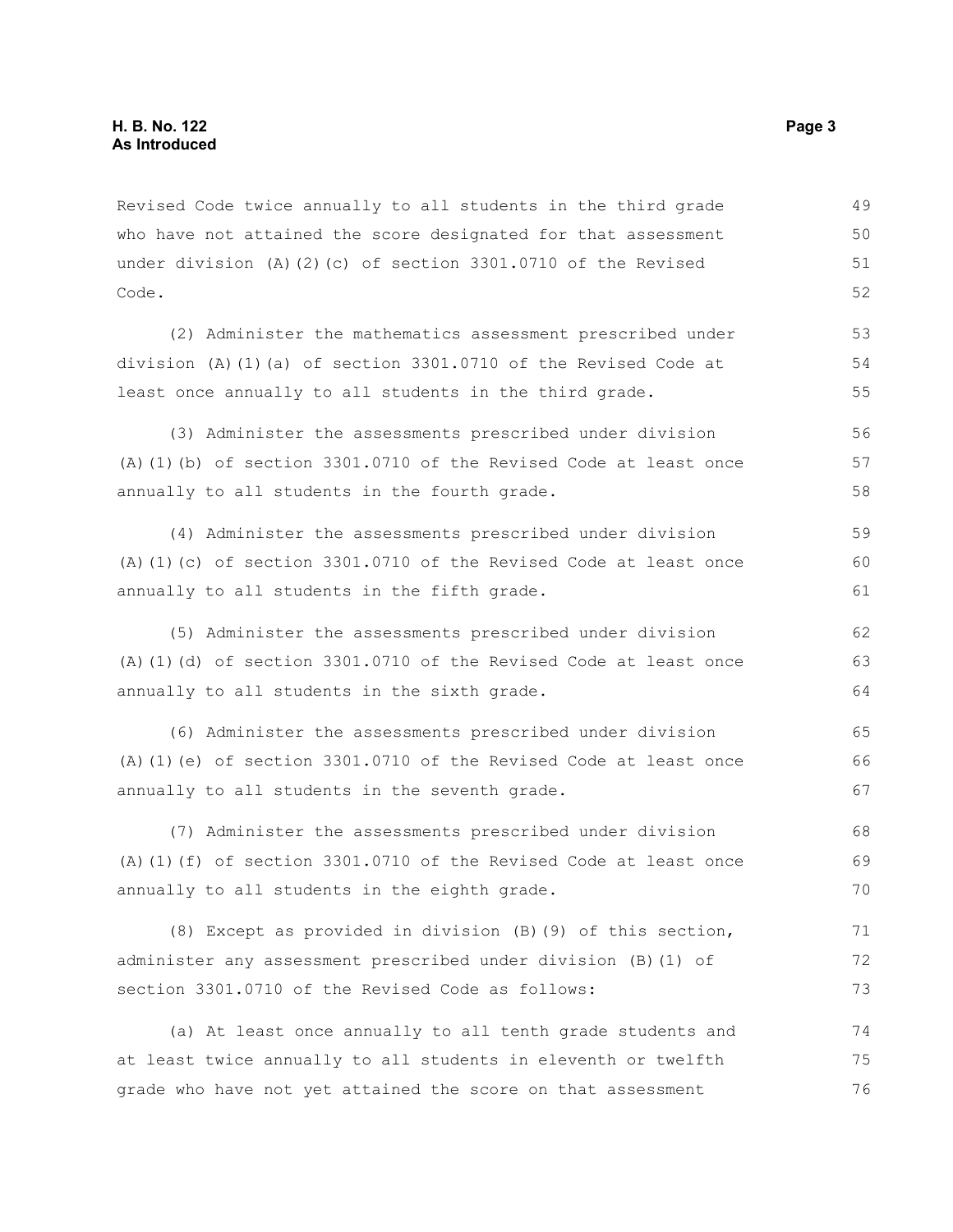designated under that division;

(b) To any person who has successfully completed the curriculum in any high school or the individualized education program developed for the person by any high school pursuant to section 3323.08 of the Revised Code but has not received a high school diploma and who requests to take such assessment, at any time such assessment is administered in the district. 78 79 80 81 82 83

(9) In lieu of the board of education of any city, local, or exempted village school district in which the student is also enrolled, the board of a joint vocational school district shall administer any assessment prescribed under division (B)(1) of section 3301.0710 of the Revised Code at least twice annually to any student enrolled in the joint vocational school district who has not yet attained the score on that assessment designated under that division. A board of a joint vocational school district may also administer such an assessment to any student described in division (B)(8)(b) of this section.

(10) If the district has a three-year average graduation rate of not more than seventy-five per cent, administer each assessment prescribed by division (D) of section 3301.0710 of the Revised Code in September to all ninth grade students who entered ninth grade prior to July 1, 2014. 94 95 96 97 98

Except as provided in section 3313.614 of the Revised Code for administration of an assessment to a person who has fulfilled the curriculum requirement for a high school diploma but has not passed one or more of the required assessments, the assessments prescribed under division (B)(1) of section 3301.0710 of the Revised Code shall not be administered after the date specified in the rules adopted by the state board of education under division (D)(1) of section 3301.0712 of the 99 100 101 102 103 104 105 106

77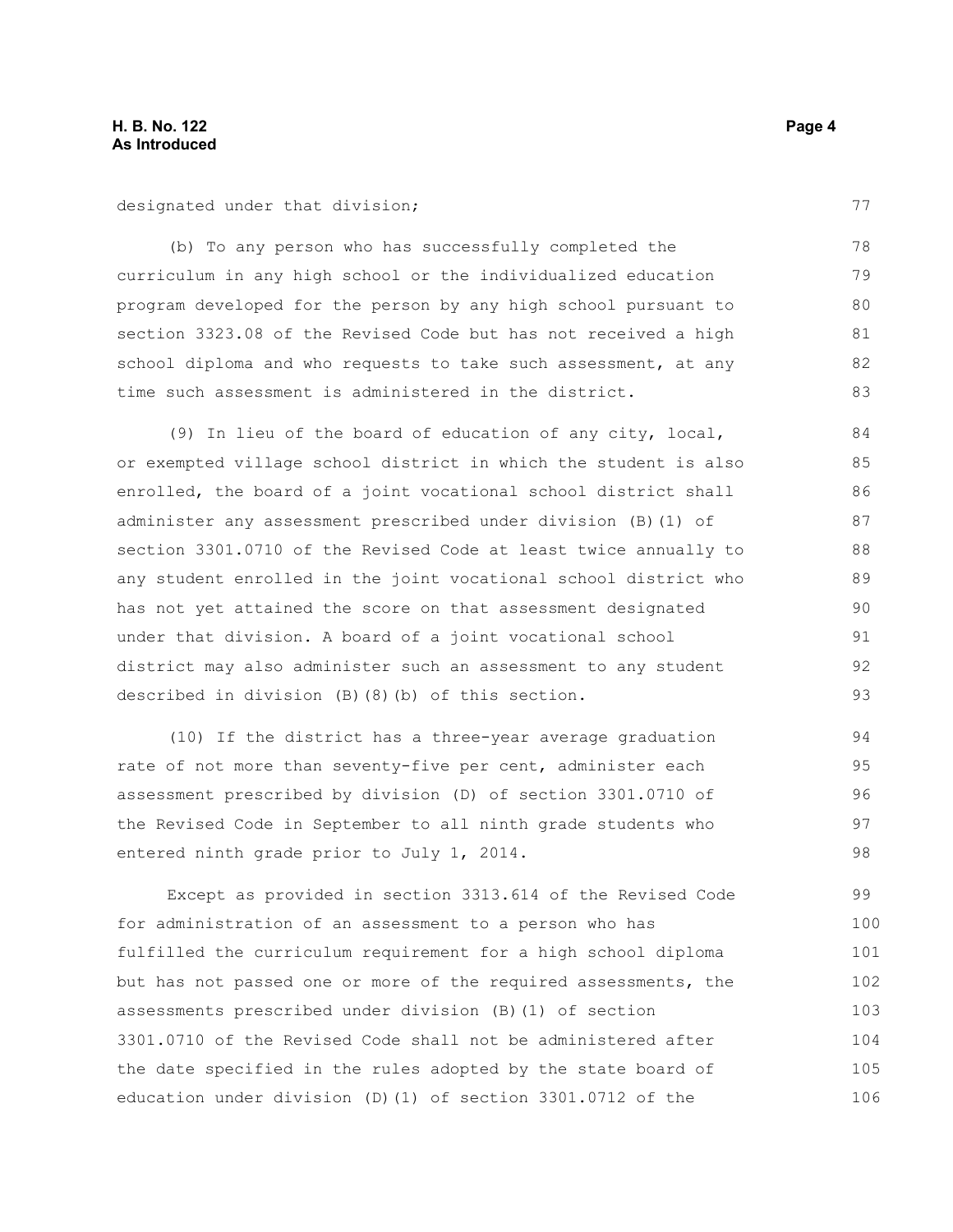Revised Code.

(11)(a) Except as provided in division (B)(11)(b) of this section, administer the assessments prescribed by division (B) (2) of section 3301.0710 and section 3301.0712 of the Revised Code in accordance with the timeline and plan for implementation of those assessments prescribed by rule of the state board adopted under division (D)(1) of section 3301.0712 of the Revised Code; 108 109 110 111 112 113 114

(b) A student who has presented evidence to the district or school of having satisfied the condition prescribed by division (A)(1) of section 3313.618 of the Revised Code to qualify for a high school diploma prior to the date of the administration of the assessment prescribed under division (B) (1) of section 3301.0712 of the Revised Code shall not be required to take that assessment. However, no board shall prohibit a student who is not required to take such assessment from taking the assessment. 115 116 117 118 119 120 121 122 123

(C)(1)(a) In the case of a student receiving special education services under Chapter 3323. of the Revised Code, the individualized education program developed for the student under that chapter shall specify the manner in which the student will participate in the assessments administered under this section, except that a student with significant cognitive disabilities to whom an alternate assessment is administered in accordance with division (C)(1) of this section and a student determined to have a disability that includes an intellectual disability as outlined in guidance issued by the department shall not be required to take the assessment prescribed under division (B)(1) of section 3301.0712 of the Revised Code. The individualized education program may excuse the student from taking any 124 125 126 127 128 129 130 131 132 133 134 135 136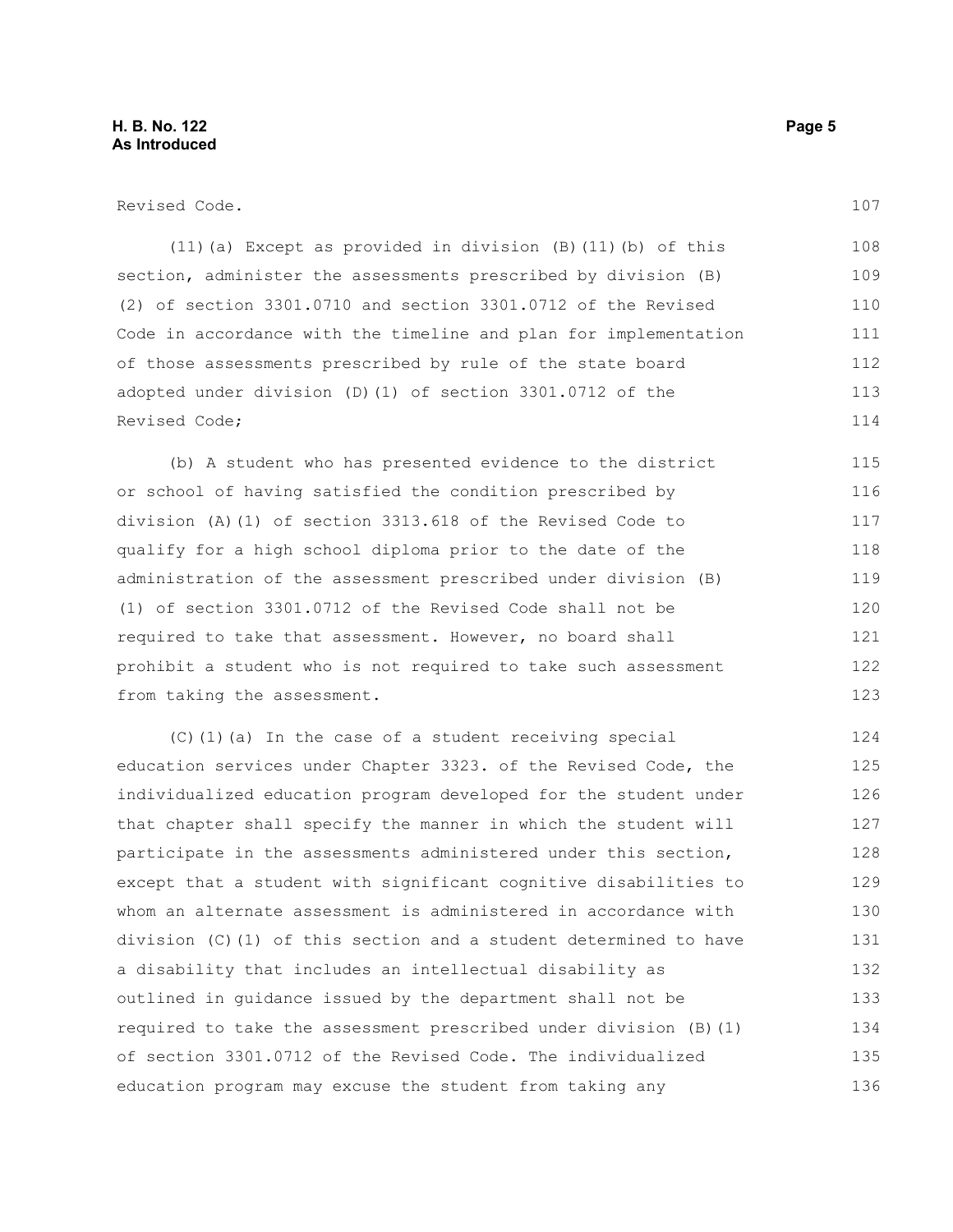## **H. B. No. 122 Page 6 As Introduced**

particular assessment required to be administered under this section if it instead specifies an alternate assessment method approved by the department of education as conforming to requirements of federal law for receipt of federal funds for disadvantaged pupils. To the extent possible, the individualized education program shall not excuse the student from taking an assessment unless no reasonable accommodation can be made to enable the student to take the assessment. No board shall prohibit a student who is not required to take an assessment under division (C)(1) of this section from taking the assessment. 137 138 139 140 141 142 143 144 145 146 147

(b) Any alternate assessment approved by the department for a student under this division shall produce measurable results comparable to those produced by the assessment it replaces in order to allow for the student's results to be included in the data compiled for a school district or building under section 3302.03 of the Revised Code. 148 149 150 151 152 153

(c)(i) Any student enrolled in a chartered nonpublic school who has been identified, based on an evaluation conducted in accordance with section 3323.03 of the Revised Code or section 504 of the "Rehabilitation Act of 1973," 87 Stat. 355, 29 U.S.C.A. 794, as amended, as a child with a disability shall be excused from taking any particular assessment required to be administered under this section if a plan developed for the student pursuant to rules adopted by the state board excuses the student from taking that assessment. 154 155 156 157 158 159 160 161 162

(ii) A student with significant cognitive disabilities to whom an alternate assessment is administered in accordance with division (C)(1) of this section and a student determined to have a disability that includes an intellectual disability as 163 164 165 166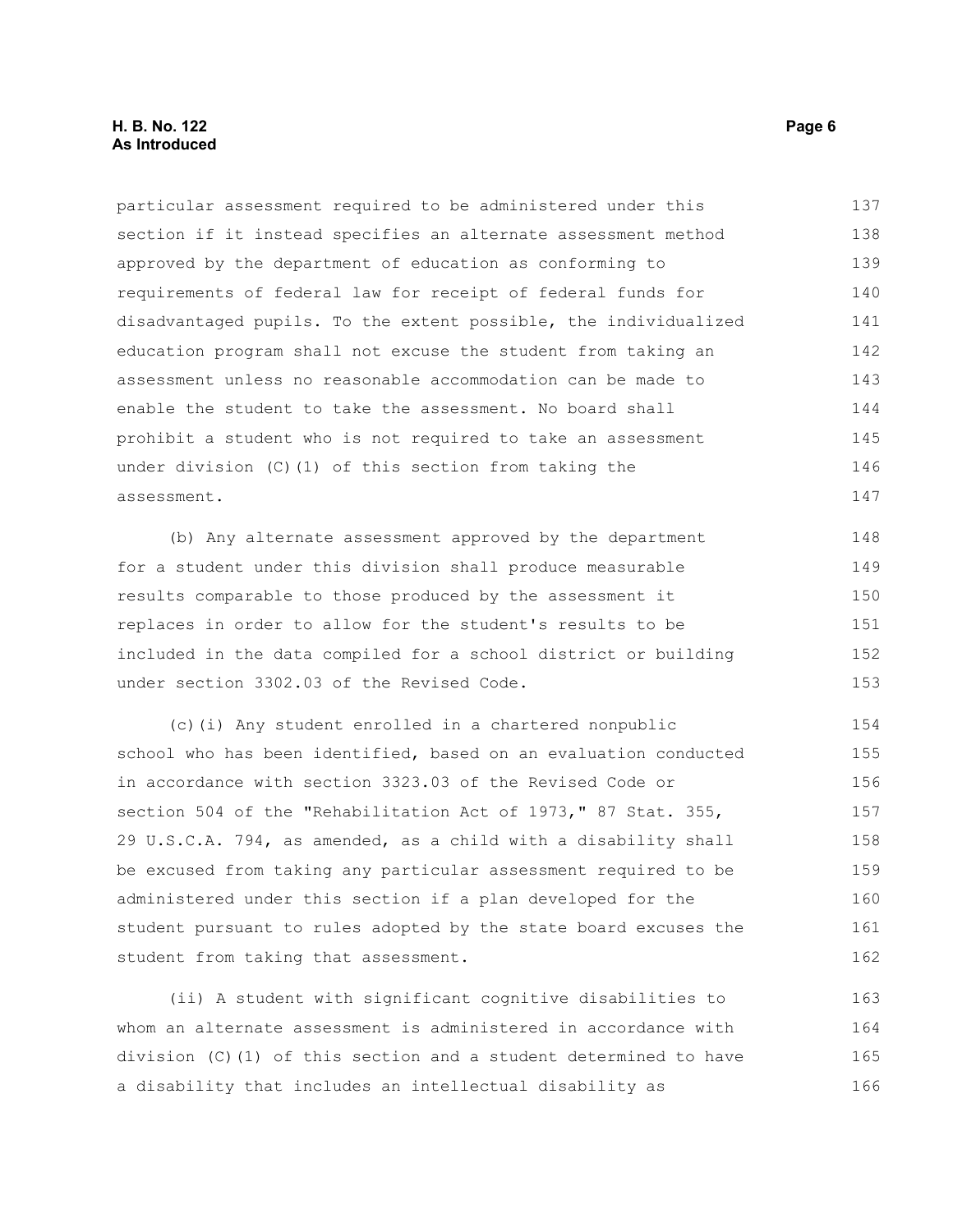outlined in guidance issued by the department shall not be required to take the assessment prescribed under division (B)(1) of section 3301.0712 of the Revised Code. 167 168 169

(iii) In the case of any student so excused from taking an assessment under division (C)(1)(c) of this section, the chartered nonpublic school shall not prohibit the student from taking the assessment. 170 171 172 173

(2) A district board may, for medical reasons or other good cause, excuse a student from taking an assessment administered under this section on the date scheduled, but that assessment shall be administered to the excused student not later than nine days following the scheduled date. The district board shall annually report the number of students who have not taken one or more of the assessments required by this section to the state board not later than the thirtieth day of June. 174 175 176 177 178 179 180 181

(3) As used in this division, "limited English proficient student" has the same meaning as in 20 U.S.C. 7801. 182 183

No school district board shall excuse any limited English proficient student from taking any particular assessment required to be administered under this section, except as follows: 184 185 186 187

(a) Any limited English proficient student who has been enrolled in United States schools for less than two years and for whom no appropriate accommodations are available based on guidance issued by the department shall not be required to take the assessment prescribed under division (B)(1) of section 3301.0712 of the Revised Code. 188 189 190 191 192 193

(b) Any limited English proficient student who has been enrolled in United States schools for less than one full school 194 195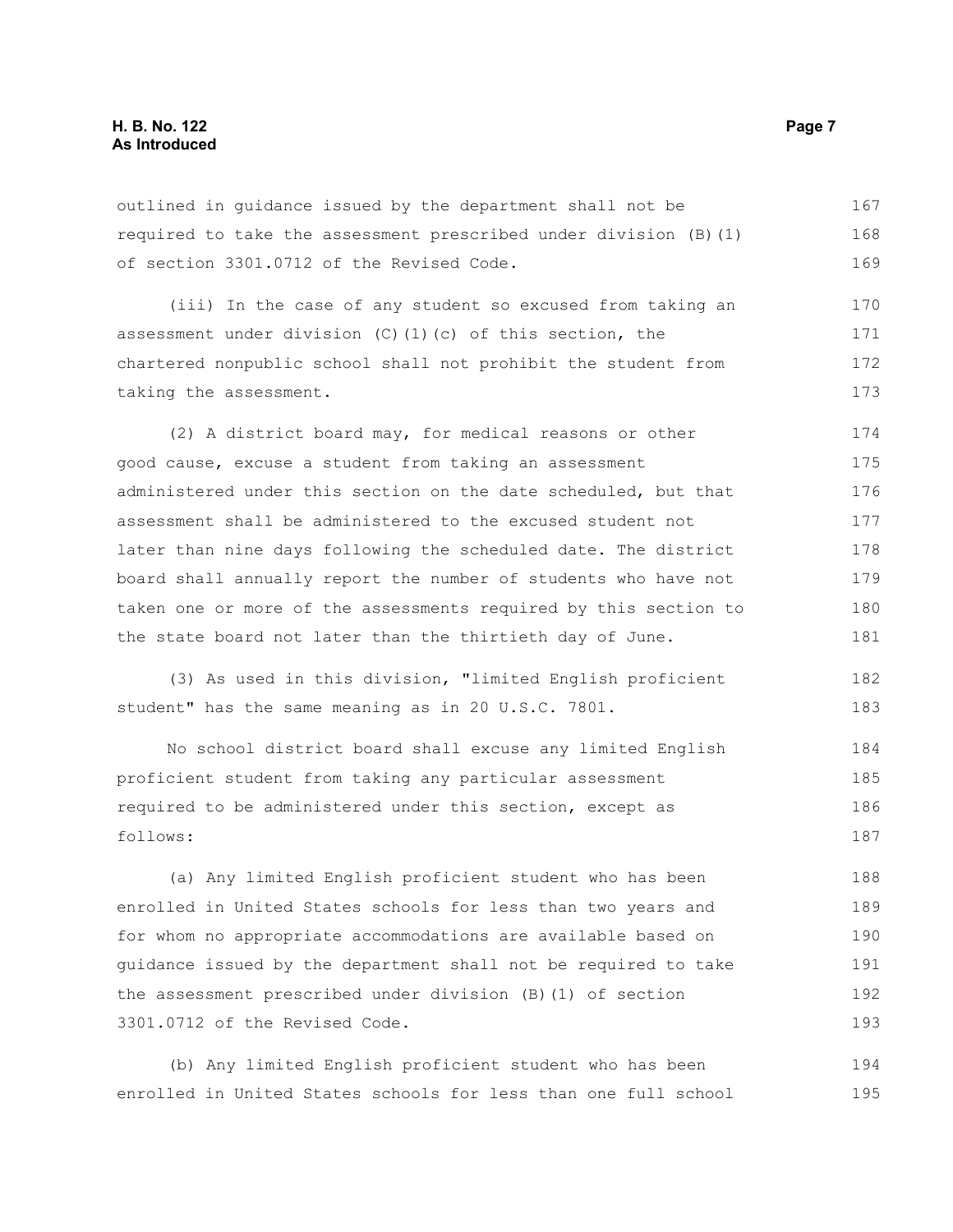## **H. B. No. 122 Page 8 As Introduced**

year shall not be required to take any reading, writing, or English language arts assessment. 196 197

However, no board shall prohibit a limited English proficient student who is not required to take an assessment under division (C)(3) of this section from taking the assessment. A board may permit any limited English proficient student to take an assessment required to be administered under this section with appropriate accommodations, as determined by the department. For each limited English proficient student, each school district shall annually assess that student's progress in learning English, in accordance with procedures approved by the department. 198 199 200 201 202 203 204 205 206 207

(4)(a) The governing authority of a chartered nonpublic school may excuse a limited English proficient student from taking any assessment administered under this section. 208 209 210

(b) No governing authority shall require a limited English proficient student who has been enrolled in United States schools for less than two years and for whom no appropriate accommodations are available based on guidance issued by the department to take the assessment prescribed under division (B) (1) of section 3301.0712 of the Revised Code. 211 212 213 214 215 216

(c) No governing authority shall prohibit a limited English proficient student from taking an assessment from which the student was excused under division (C)(4) of this section. 217 218 219

(D)(1) In the school year next succeeding the school year in which the assessments prescribed by division  $(A)$  (1) or  $(B)$  (1) of section 3301.0710 of the Revised Code or former division (A)  $(1)$ ,  $(A)$   $(2)$ , or  $(B)$  of section 3301.0710 of the Revised Code as it existed prior to September 11, 2001, are administered to any 220 221 222 223 224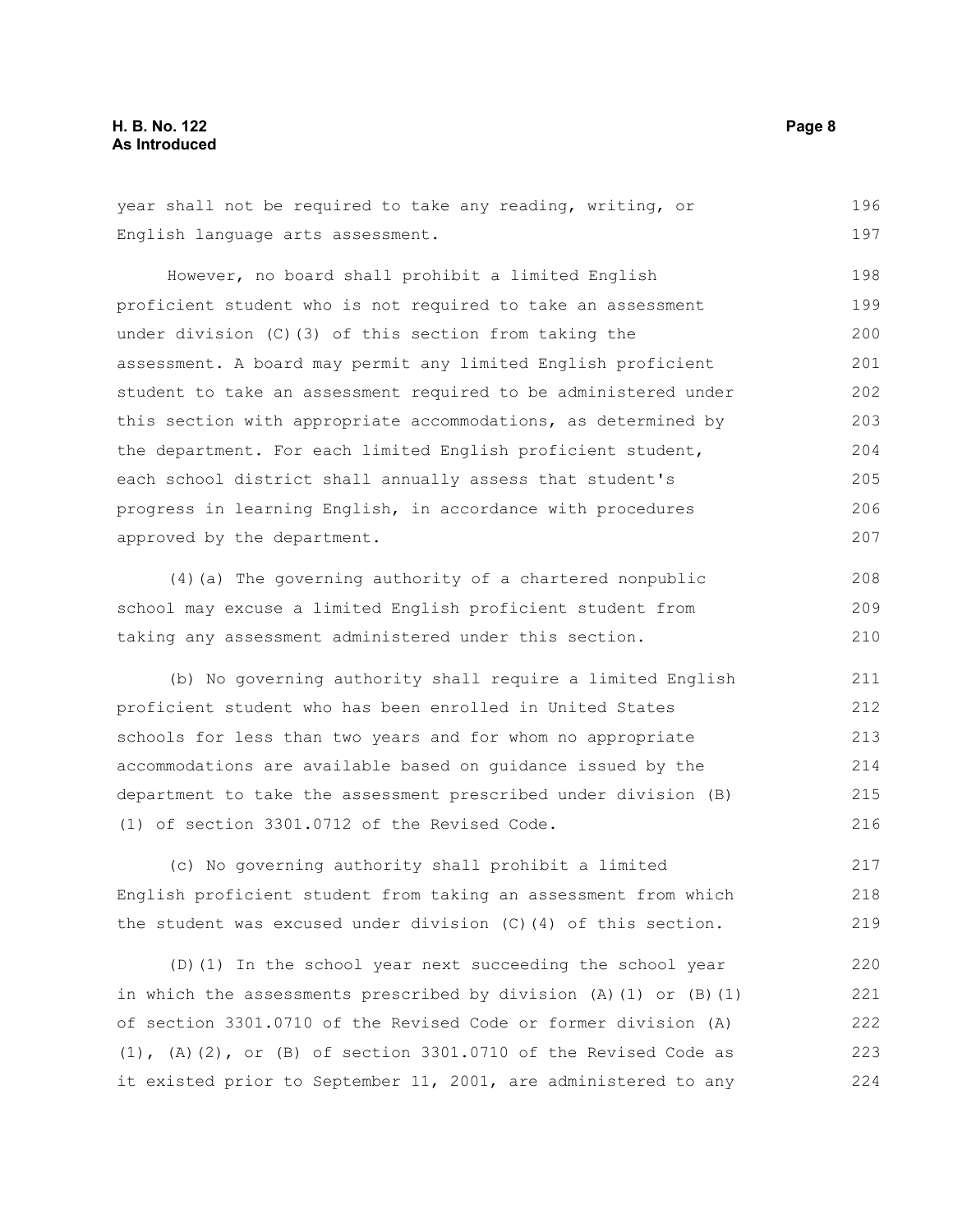## **H. B. No. 122 Page 9 As Introduced**

student, the board of education of any school district in which the student is enrolled in that year shall provide to the student intervention services commensurate with the student's performance, including any intensive intervention required under section 3313.608 of the Revised Code, in any skill in which the student failed to demonstrate at least a score at the proficient level on the assessment. 225 226 227 228 229 230 231

(2) Following any administration of the assessments prescribed by division (D) of section 3301.0710 of the Revised Code to ninth grade students, each school district that has a three-year average graduation rate of not more than seventy-five per cent shall determine for each high school in the district whether the school shall be required to provide intervention services to any students who took the assessments. In determining which high schools shall provide intervention services based on the resources available, the district shall consider each school's graduation rate and scores on the practice assessments. The district also shall consider the scores received by ninth grade students on the English language arts and mathematics assessments prescribed under division (A) (1)(f) of section 3301.0710 of the Revised Code in the eighth grade in determining which high schools shall provide intervention services. 232 233 234 235 236 237 238 239 240 241 242 243 244 245 246 247

Each high school selected to provide intervention services under this division shall provide intervention services to any student whose results indicate that the student is failing to make satisfactory progress toward being able to attain scores at the proficient level on the Ohio graduation tests. Intervention services shall be provided in any skill in which a student demonstrates unsatisfactory progress and shall be commensurate with the student's performance. Schools shall provide the 248 249 250 251 252 253 254 255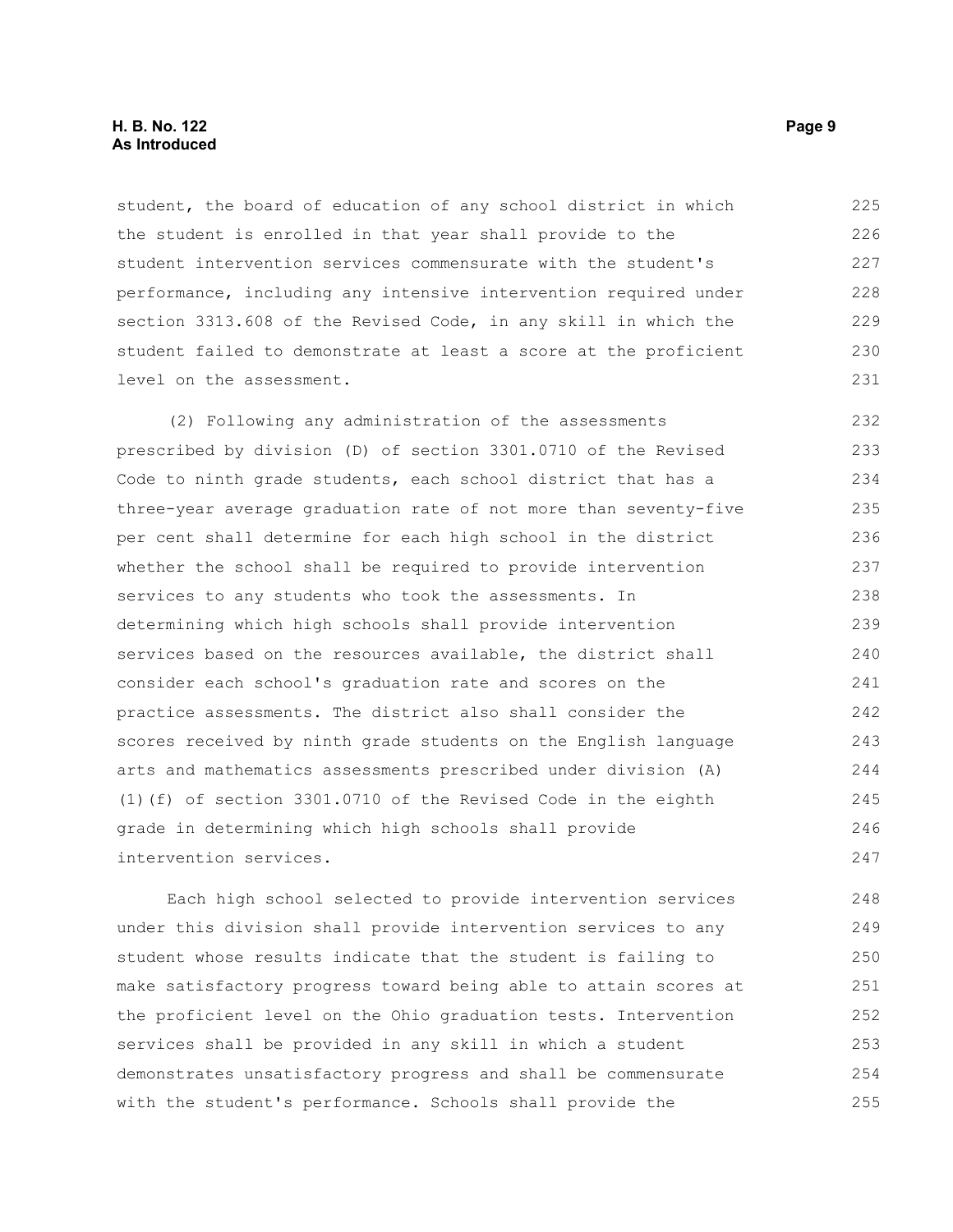## **H. B. No. 122 Page 10 As Introduced**

intervention services prior to the end of the school year, during the summer following the ninth grade, in the next succeeding school year, or at any combination of those times. 256 257 258

(E) Except as provided in section 3313.608 of the Revised Code and division (N) of this section, no school district board of education shall utilize any student's failure to attain a specified score on an assessment administered under this section as a factor in any decision to deny the student promotion to a higher grade level. However, a district board may choose not to promote to the next grade level any student who does not take an assessment administered under this section or make up an assessment as provided by division (C)(2) of this section and who is not exempt from the requirement to take the assessment under division (C)(3) of this section. 259 260 261 262 263 264 265 266 267 268 269

(F) No person shall be charged a fee for taking any assessment administered under this section.

(G)(1) Each school district board shall designate one location for the collection of assessments administered in the spring under division (B)(1) of this section and those administered under divisions (B)(2) to (7) of this section. Each district board shall submit the assessments to the entity with which the department contracts for the scoring of the assessments as follows: 272 273 274 275 276 277 278

(a) If the district's total enrollment in grades kindergarten through twelve during the first full school week of October was less than two thousand five hundred, not later than the Friday after all of the assessments have been administered; 279 280 281 282

(b) If the district's total enrollment in grades kindergarten through twelve during the first full school week of 283 284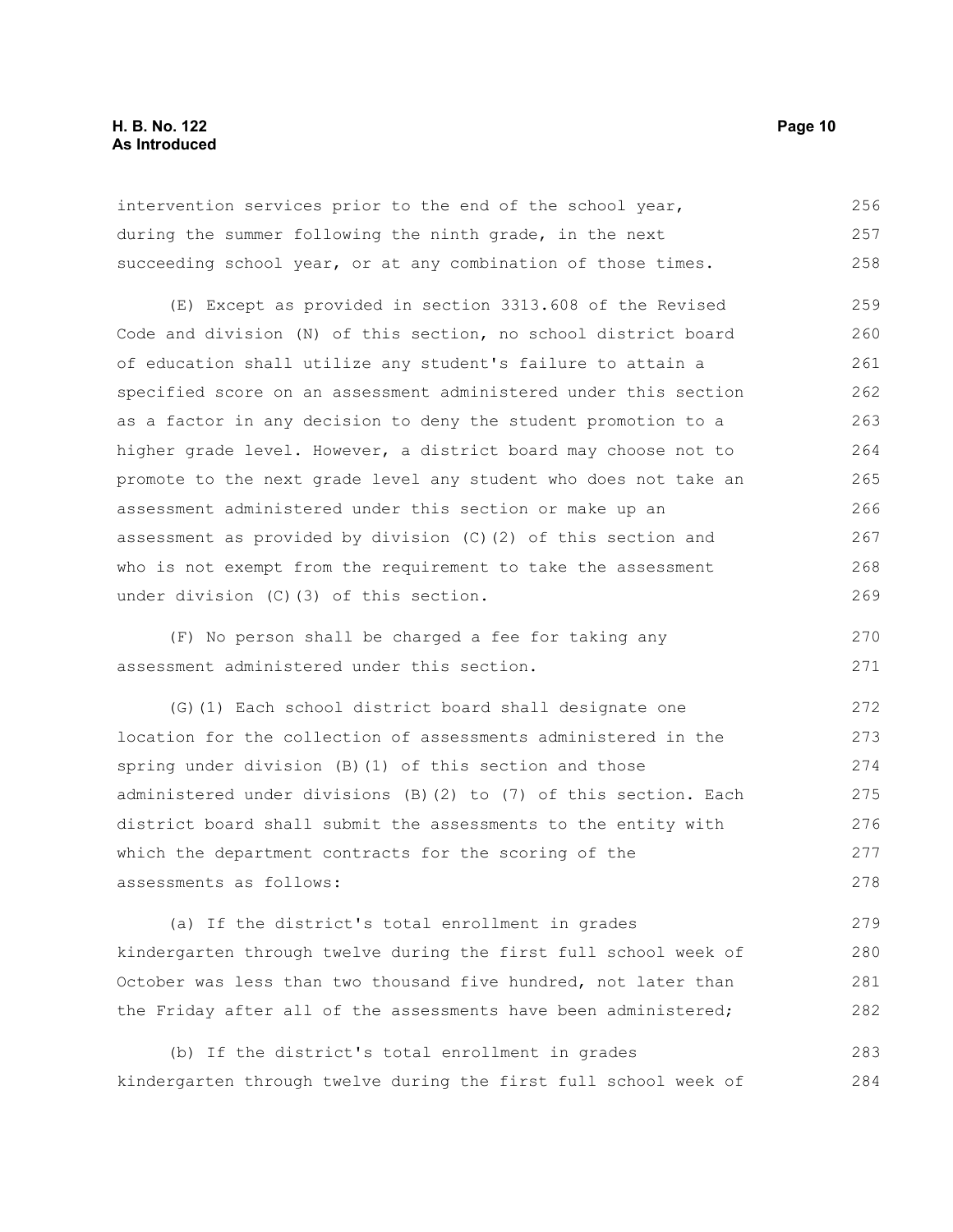October was two thousand five hundred or more, but less than seven thousand, not later than the Monday after all of the assessments have been administered; (c) If the district's total enrollment in grades kindergarten through twelve during the first full school week of October was seven thousand or more, not later than the Tuesday after all of the assessments have been administered. However, any assessment that a student takes during the 285 286 287 288 289 290 291 292

make-up period described in division (C)(2) of this section shall be submitted not later than the Friday following the day the student takes the assessment. 293 294 295

(2) The department or an entity with which the department contracts for the scoring of the assessment shall send to each school district board a list of the individual scores of all persons taking a state achievement assessment as follows:

(a) Except as provided in division (G)(2)(b) or (c) of this section, within forty-five days after the administration of the assessments prescribed by sections 3301.0710 and 3301.0712 of the Revised Code, but in no case shall the scores be returned later than the thirtieth day of June following the administration; 300 301 302 303 304 305

(b) In the case of the third-grade English language arts assessment, within forty-five days after the administration of that assessment, but in no case shall the scores be returned later than the fifteenth day of June following the administration; 306 307 308 309 310

(c) In the case of the writing component of an assessment or end-of-course examination in the area of English language arts, except for the third-grade English language arts 311 312 313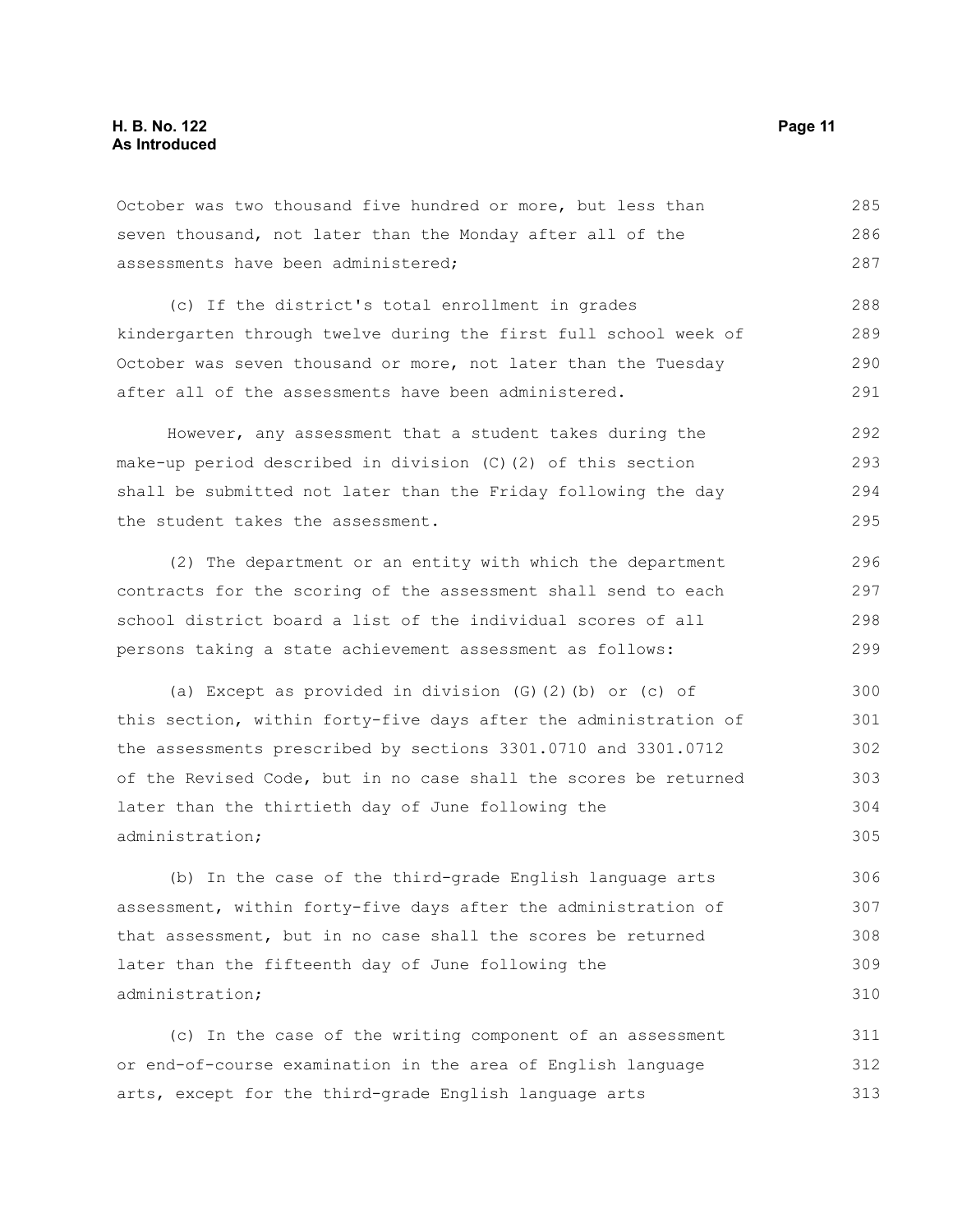assessment, the results may be sent after forty-five days of the administration of the writing component, but in no case shall the scores be returned later than the thirtieth day of June following the administration. 314 315 316 317

(3) For assessments administered under this section by a joint vocational school district, the department or entity shall also send to each city, local, or exempted village school district a list of the individual scores of any students of such city, local, or exempted village school district who are attending school in the joint vocational school district. 318 319 320 321 322 323

(4) Beginning with the 2019-2020 school year, a school district, other public school, or chartered nonpublic school may administer the third-grade English language arts or mathematics assessment, or both, in a paper format in any school year for which the district board of education or school governing body adopts a resolution indicating that the district or school chooses to administer the assessment in a paper format. The board or governing body shall submit a copy of the resolution to the department of education not later than the first day of May prior to the school year for which it will apply. If the resolution is submitted, the district or school shall administer the assessment in a paper format to all students in the third grade, except that any student whose individualized education program or plan developed under section 504 of the "Rehabilitation Act of 1973," 87 Stat. 355, 29 U.S.C. 794, as amended, specifies that taking the assessment in an online format is an appropriate accommodation for the student may take the assessment in an online format. 324 325 326 327 328 329 330 331 332 333 334 335 336 337 338 339 340 341

(H) Individual scores on any assessments administered under this section shall be released by a district board only in 342 343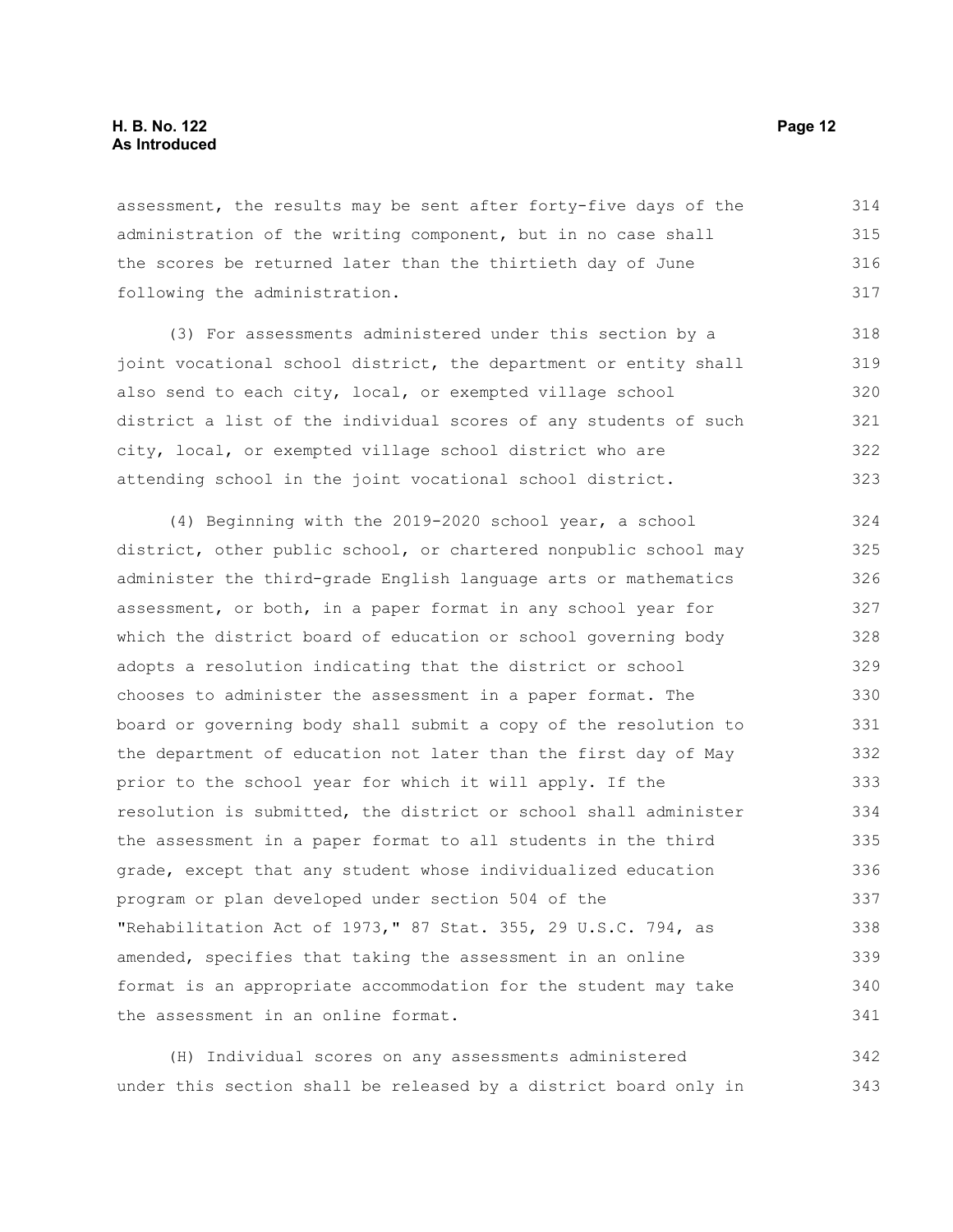accordance with section 3319.321 of the Revised Code and the rules adopted under division (A) of this section. No district board or its employees shall utilize individual or aggregate results in any manner that conflicts with rules for the ethical use of assessments adopted pursuant to division (A) of this section. 344 345 346 347 348 349

(I) Except as provided in division (G) of this section, the department or an entity with which the department contracts for the scoring of the assessment shall not release any individual scores on any assessment administered under this section. The state board shall adopt rules to ensure the protection of student confidentiality at all times. The rules may require the use of the data verification codes assigned to students pursuant to division (D)(2) of section 3301.0714 of the Revised Code to protect the confidentiality of student scores. 350 351 352 353 354 355 356 357 358

(J) Notwithstanding division (D) of section 3311.52 of the Revised Code, this section does not apply to the board of education of any cooperative education school district except as provided under rules adopted pursuant to this division. 359 360 361 362

(1) In accordance with rules that the state board shall adopt, the board of education of any city, exempted village, or local school district with territory in a cooperative education school district established pursuant to divisions (A) to (C) of section 3311.52 of the Revised Code may enter into an agreement with the board of education of the cooperative education school district for administering any assessment prescribed under this section to students of the city, exempted village, or local school district who are attending school in the cooperative education school district. 363 364 365 366 367 368 369 370 371 372

(2) In accordance with rules that the state board shall 373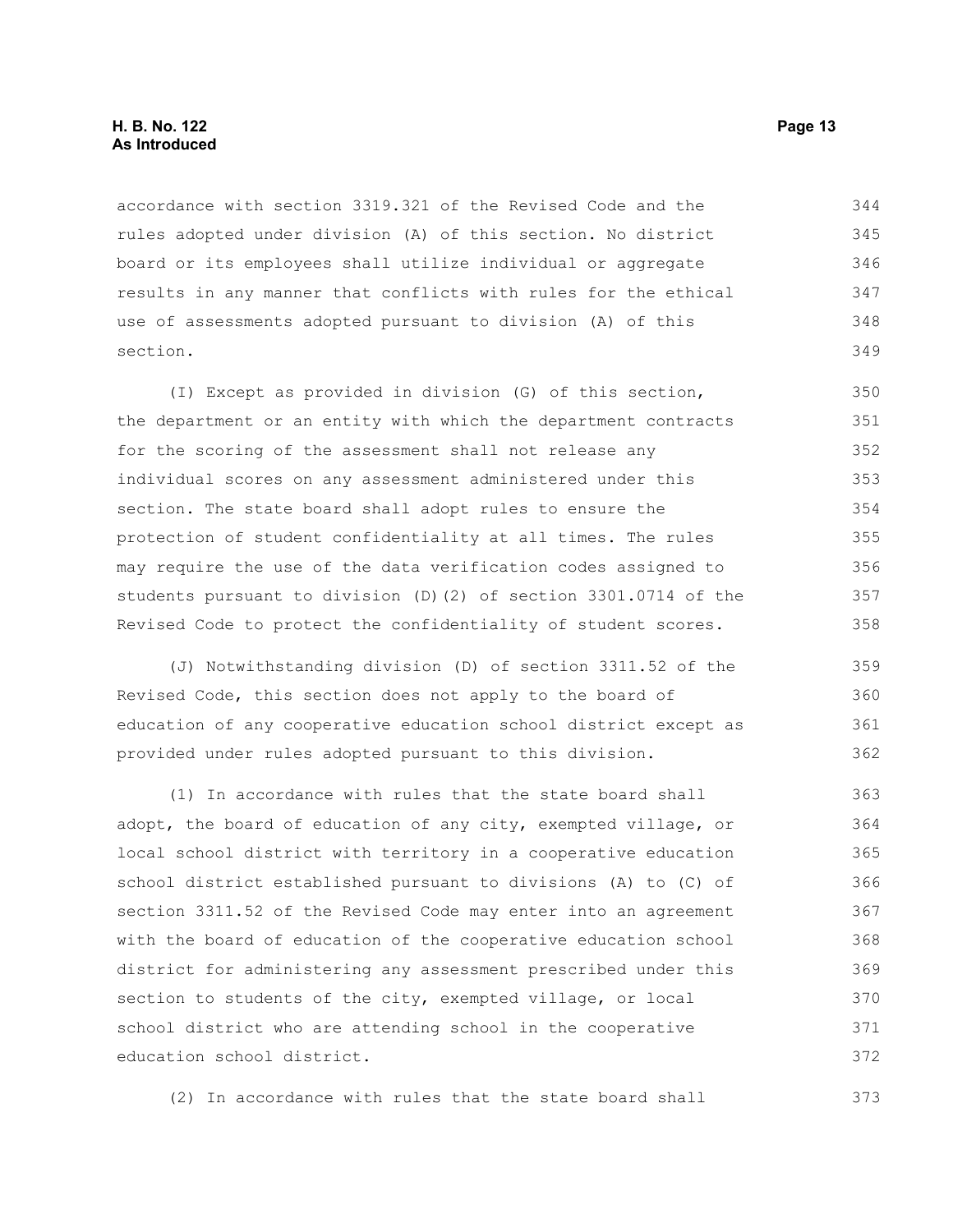## **H. B. No. 122 Page 14 As Introduced**

adopt, the board of education of any city, exempted village, or local school district with territory in a cooperative education school district established pursuant to section 3311.521 of the Revised Code shall enter into an agreement with the cooperative district that provides for the administration of any assessment prescribed under this section to both of the following: 374 375 376 377 378 379

(a) Students who are attending school in the cooperative district and who, if the cooperative district were not established, would be entitled to attend school in the city, local, or exempted village school district pursuant to section 3313.64 or 3313.65 of the Revised Code; 380 381 382 383 384

(b) Persons described in division (B)(8)(b) of this section.

Any assessment of students pursuant to such an agreement shall be in lieu of any assessment of such students or persons pursuant to this section. 387 388

(K)(1) Except as otherwise provided in division (K)(1) or (2) of this section, each chartered nonpublic school for which at least sixty-five per cent of its total enrollment is made up of students who are participating in state scholarship programs shall administer the elementary assessments prescribed by section 3301.0710 of the Revised Code. In accordance with procedures and deadlines prescribed by the department, the parent or guardian of a student enrolled in the school who is not participating in a state scholarship program may submit notice to the chief administrative officer of the school that the parent or guardian does not wish to have the student take the elementary assessments prescribed for the student's grade level under division (A) of section 3301.0710 of the Revised Code. If a parent or guardian submits an opt-out notice, the 390 391 392 393 394 395 396 397 398 399 400 401 402 403

385 386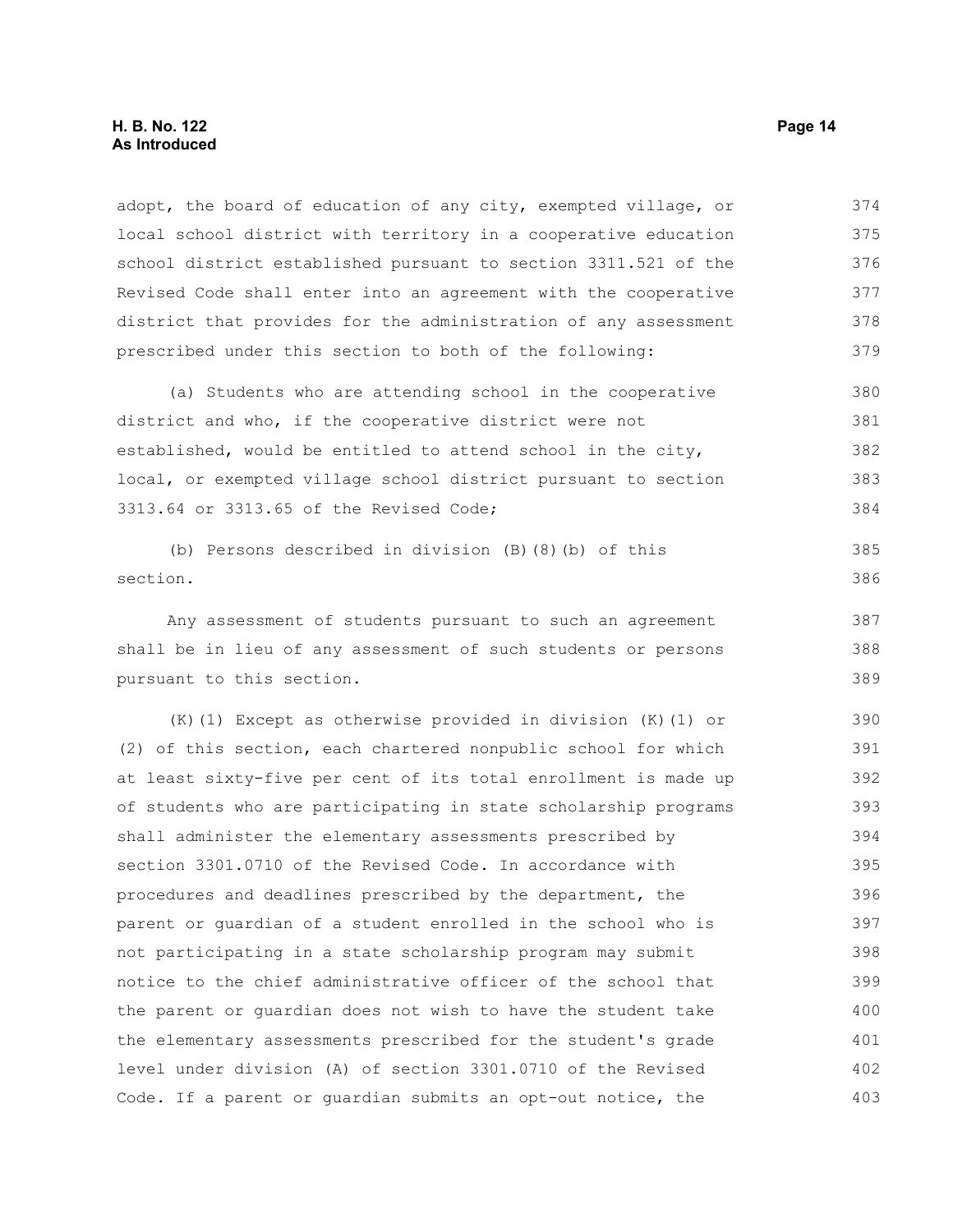school shall not administer the assessments to that student. This option does not apply to any assessment required for a high school diploma under section 3313.612 of the Revised Code. 404 405 406

(2) A chartered nonpublic school may submit to the superintendent of public instruction a request for a waiver from administering the elementary assessments prescribed by division (A) of section 3301.0710 of the Revised Code. The state superintendent shall approve or disapprove a request for a waiver submitted under division (K)(2) of this section. No waiver shall be approved for any school year prior to the 2015- 2016 school year. 407 408 409 410 411 412 413 414

To be eligible to submit a request for a waiver, a chartered nonpublic school shall meet the following conditions: 415 416

(a) At least ninety-five per cent of the students enrolled in the school are children with disabilities, as defined under section 3323.01 of the Revised Code, or have received a diagnosis by a school district or from a physician, including a neuropsychiatrist or psychiatrist, or a psychologist who is authorized to practice in this or another state as having a condition that impairs academic performance, such as dyslexia, dyscalculia, attention deficit hyperactivity disorder, or Asperger's syndrome. 417 418 419 420 421 422 423 424 425

(b) The school has solely served a student population described in division  $(K)$  (1)(a) of this section for at least ten years. 426 427 428

(c) The school provides to the department at least five years of records of internal testing conducted by the school that affords the department data required for accountability purposes, including diagnostic assessments and nationally 429 430 431 432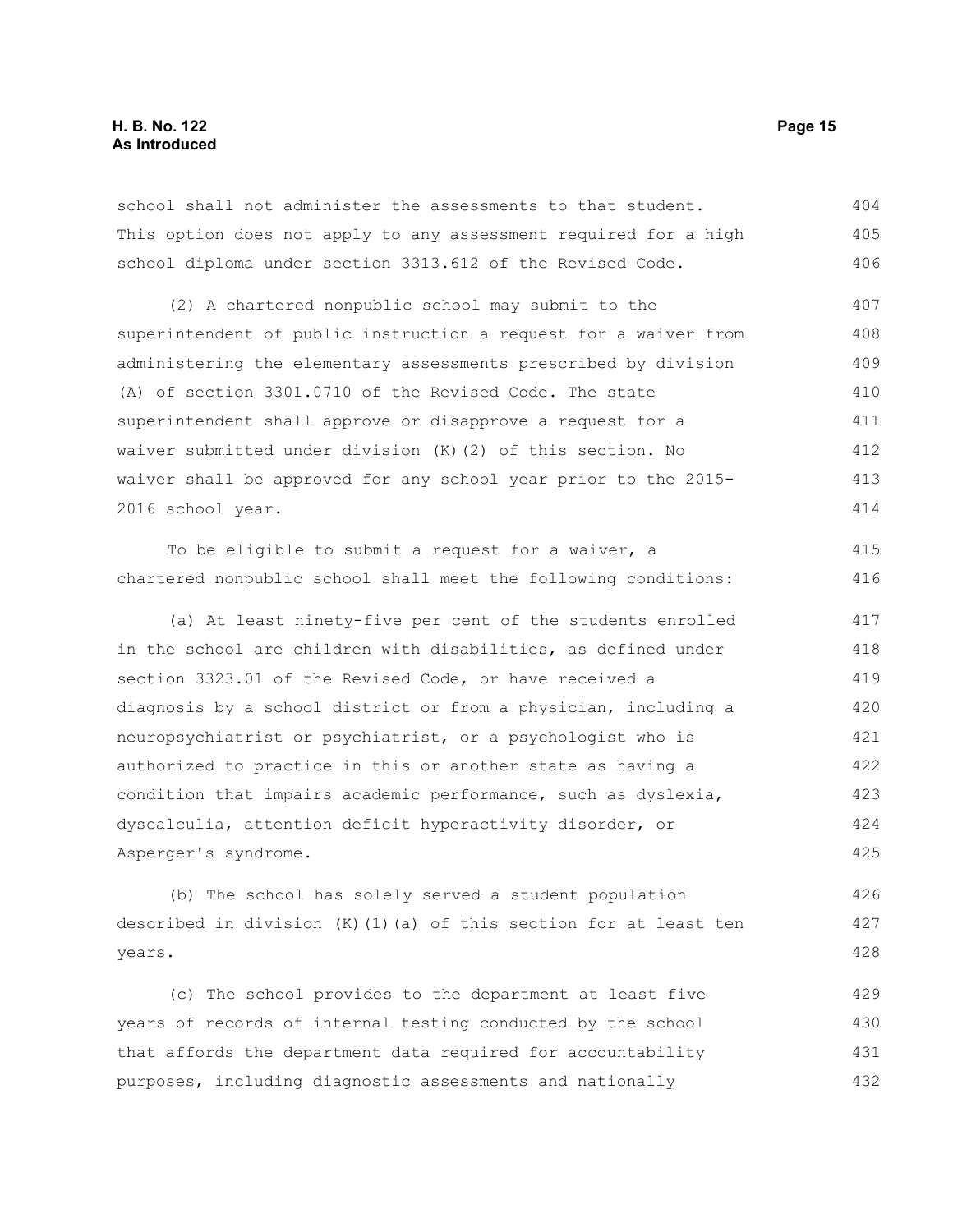standardized norm-referenced achievement assessments that measure reading and math skills. 433 434

(3) Any chartered nonpublic school that is not subject to division (K)(1) of this section may participate in the assessment program by administering any of the assessments prescribed by division (A) of section 3301.0710 of the Revised Code. The chief administrator of the school shall specify which assessments the school will administer. Such specification shall be made in writing to the superintendent of public instruction prior to the first day of August of any school year in which assessments are administered and shall include a pledge that the nonpublic school will administer the specified assessments in the same manner as public schools are required to do under this section and rules adopted by the department. 435 436 437 438 439 440 441 442 443 444 445 446

(4) The department of education shall furnish the assessments prescribed by section 3301.0710 of the Revised Code to each chartered nonpublic school that is subject to division (K)(1) of this section or participates under division (K)(3) of this section. 447 448 449 450 451

(L) If a chartered nonpublic school is educating students in grades nine through twelve, the following shall apply:

(1) Except as provided in division (L)(4) of this section, for a student who is enrolled in a chartered nonpublic school that is accredited through the independent schools association of the central states and who is attending the school under a state scholarship program, the student shall either take all of the assessments prescribed by division (B) of section 3301.0712 of the Revised Code or take an alternative assessment approved by the department under section 3313.619 of the Revised Code. However, a student who is excused from taking an assessment 454 455 456 457 458 459 460 461 462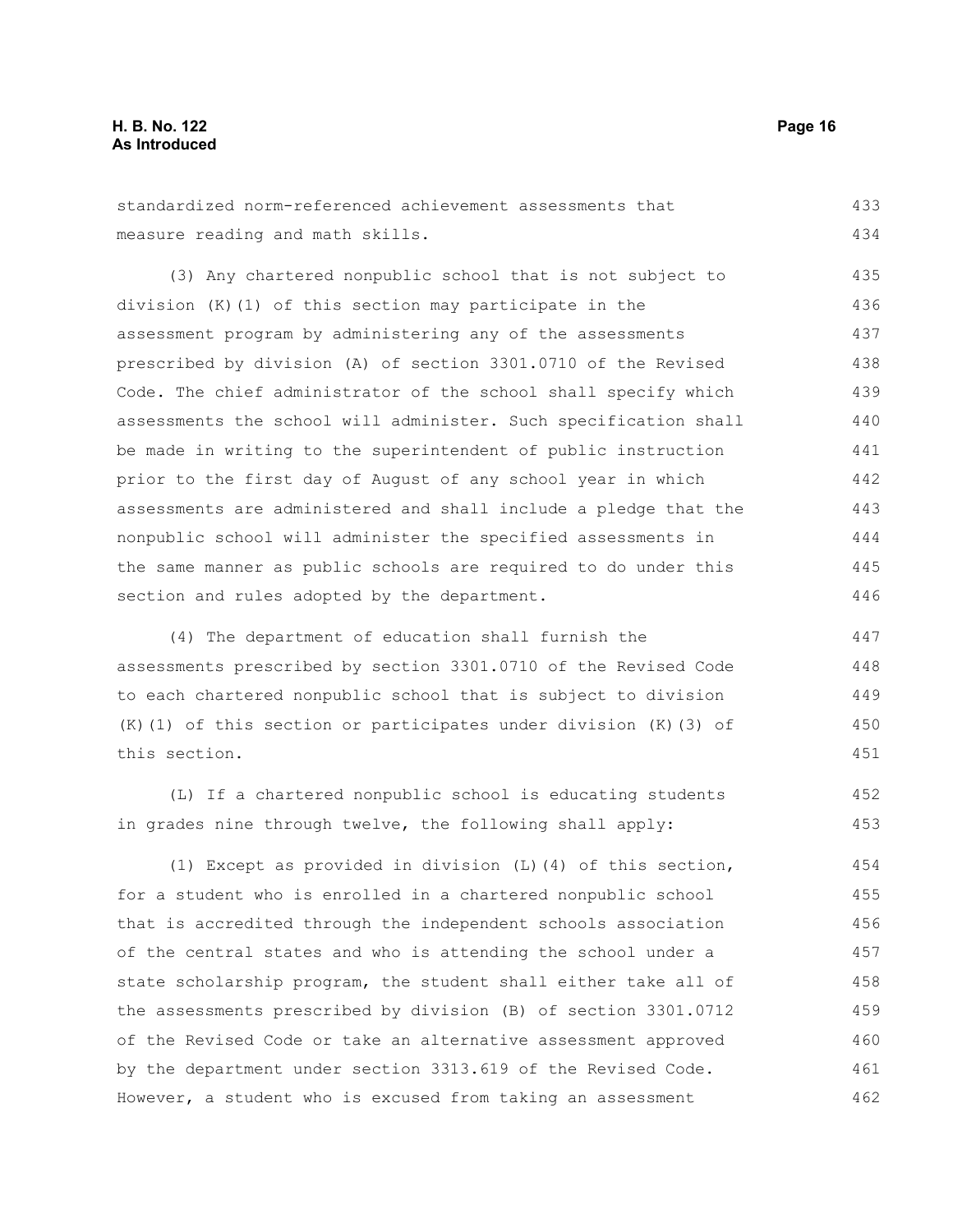under division (C) of this section or has presented evidence to the chartered nonpublic school of having satisfied the condition prescribed by division (A)(1) of section 3313.618 of the Revised Code to qualify for a high school diploma prior to the date of the administration of the assessment prescribed under division (B)(1) of section 3301.0712 of the Revised Code shall not be required to take that assessment. No governing authority of a chartered nonpublic school shall prohibit a student who is not required to take such assessment from taking the assessment. 463 464 465 466 467 468 469 470 471

(2) For a student who is enrolled in a chartered nonpublic school that is accredited through the independent schools association of the central states, and who is not attending the school under a state scholarship program, the student shall not be required to take any assessment prescribed under section 3301.0712 or 3313.619 of the Revised Code. 472 473 474 475 476 477

(3)(a) Except as provided in divisions (L)(3)(b) and (4) of this section, for a student who is enrolled in a chartered nonpublic school that is not accredited through the independent schools association of the central states, regardless of whether the student is attending or is not attending the school under a state scholarship program, the student shall do one of the following: 478 479 480 481 482 483 484

(i) Take all of the assessments prescribed by division (B) of section 3301.0712 of the Revised Code; 485 486

(ii) Take only the assessment prescribed by division (B) (1) of section 3301.0712 of the Revised Code, provided that the student's school publishes the results of that assessment for each graduating class. The published results of that assessment shall include the overall composite scores, mean scores, twentyfifth percentile scores, and seventy-fifth percentile scores for 487 488 489 490 491 492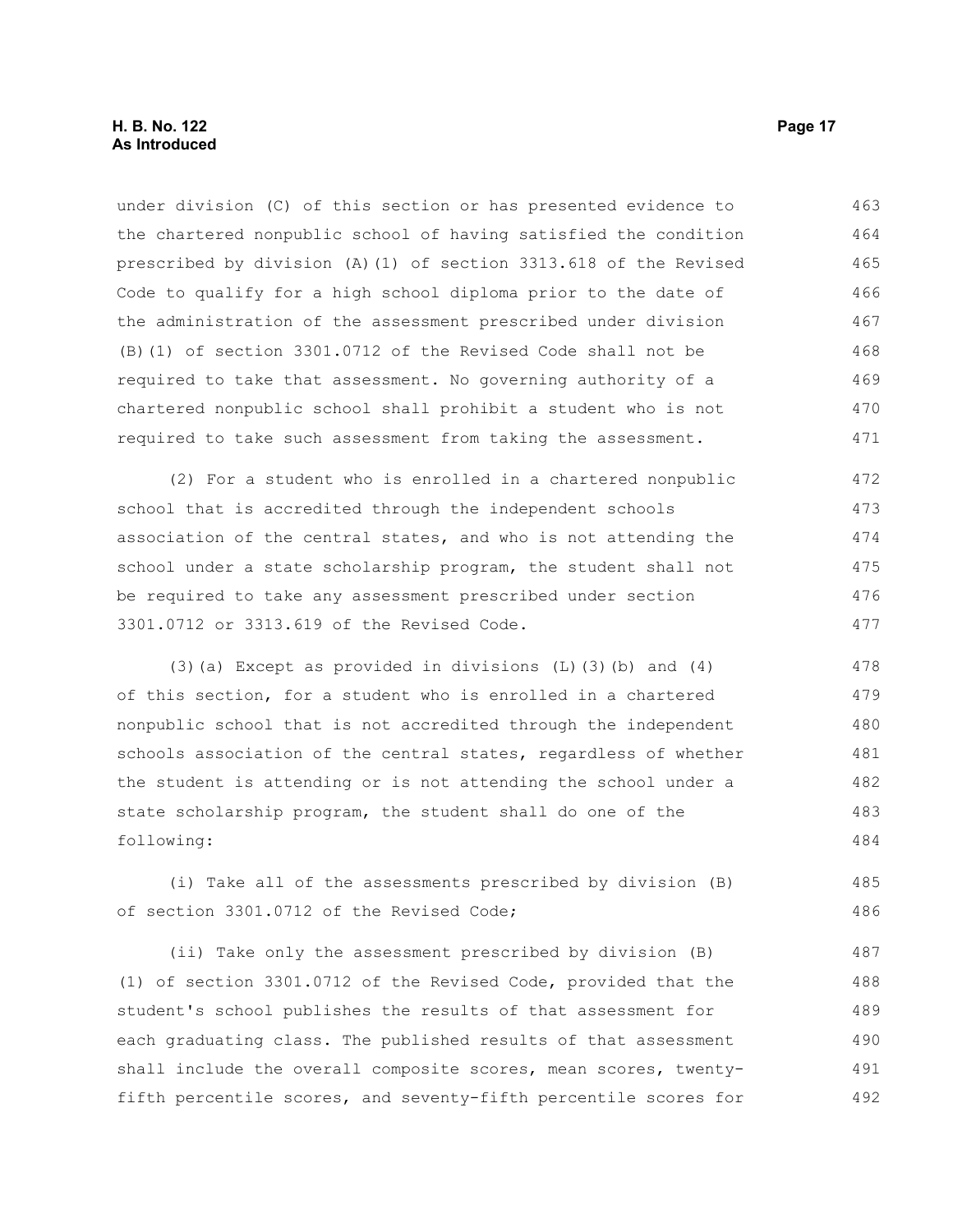each subject area of the assessment.

(iii) Take an alternative assessment approved by the department under section 3313.619 of the Revised Code. 494 495

(b) A student who is excused from taking an assessment under division (C) of this section or has presented evidence to the chartered nonpublic school of having satisfied the condition prescribed by division (A)(1) of section 3313.618 of the Revised Code to qualify for a high school diploma prior to the date of the administration of the assessment prescribed under division (B)(1) of section 3301.0712 of the Revised Code shall not be required to take that assessment. No governing authority of a chartered nonpublic school shall prohibit a student who is not required to take such assessment from taking the assessment. 496 497 498 499 500 501 502 503 504 505

(4) The assessments prescribed by sections 3301.0712 and 3313.619 of the Revised Code shall not be administered to any student attending the school, if the school meets all of the following conditions: 506 507 508 509

(a) At least ninety-five per cent of the students enrolled in the school are children with disabilities, as defined under section 3323.01 of the Revised Code, or have received a diagnosis by a school district or from a physician, including a neuropsychologist or psychiatrist, or a psychologist who is authorized to practice in this or another state as having a condition that impairs academic performance, such as dyslexia, dyscalculia, attention deficit hyperactivity disorder, or Asperger's syndrome. 510 511 512 513 514 515 516 517 518

(b) The school has solely served a student population described in division (L)(4)(a) of this section for at least ten years. 519 520 521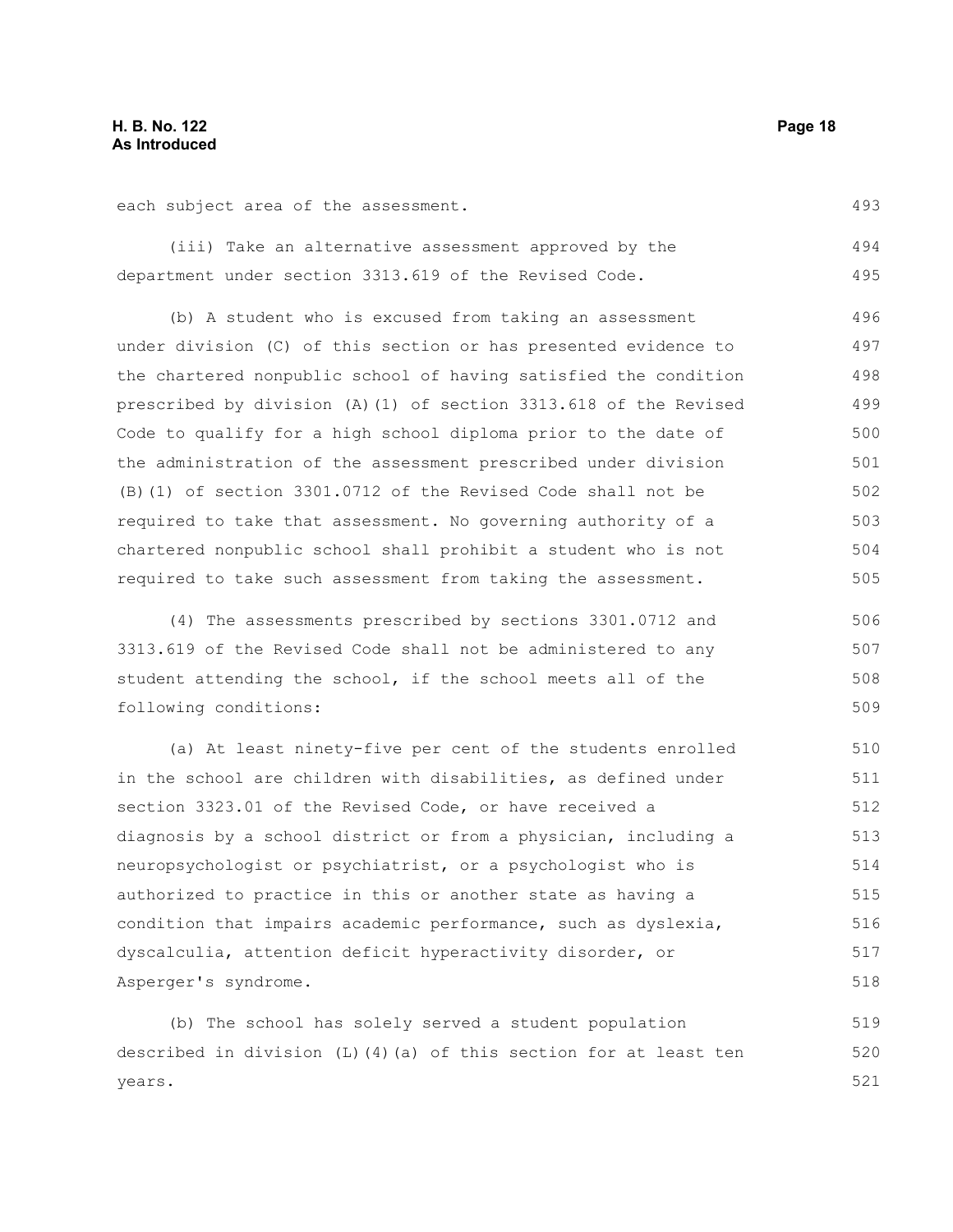## **H. B. No. 122 Page 19 As Introduced**

(c) The school makes available to the department at least five years of records of internal testing conducted by the school that affords the department data required for accountability purposes, including growth in student achievement in reading or mathematics, or both, as measured by nationally norm-referenced assessments that have developed appropriate standards for students. 522 523 524 525 526 527 528

Division (L)(4) of this section applies to any student attending such school regardless of whether the student receives special education or related services and regardless of whether the student is attending the school under a state scholarship program. 529 530 531 532 533

(M)(1) The superintendent of the state school for the blind and the superintendent of the state school for the deaf shall administer the assessments described by sections 3301.0710 and 3301.0712 of the Revised Code. Each superintendent shall administer the assessments in the same manner as district boards are required to do under this section and rules adopted by the department of education and in conformity with division (C)(1) (a) of this section.

(2) The department of education shall furnish the assessments described by sections 3301.0710 and 3301.0712 of the Revised Code to each superintendent.

(N) Notwithstanding division (E) of this section, a school district may use a student's failure to attain a score in at least the proficient range on the mathematics assessment described by division (A)(1)(a) of section 3301.0710 of the Revised Code or on an assessment described by division (A)(1) (b), (c), (d), (e), or (f) of section  $3301.0710$  of the Revised Code as a factor in retaining that student in the current grade 545 546 547 548 549 550 551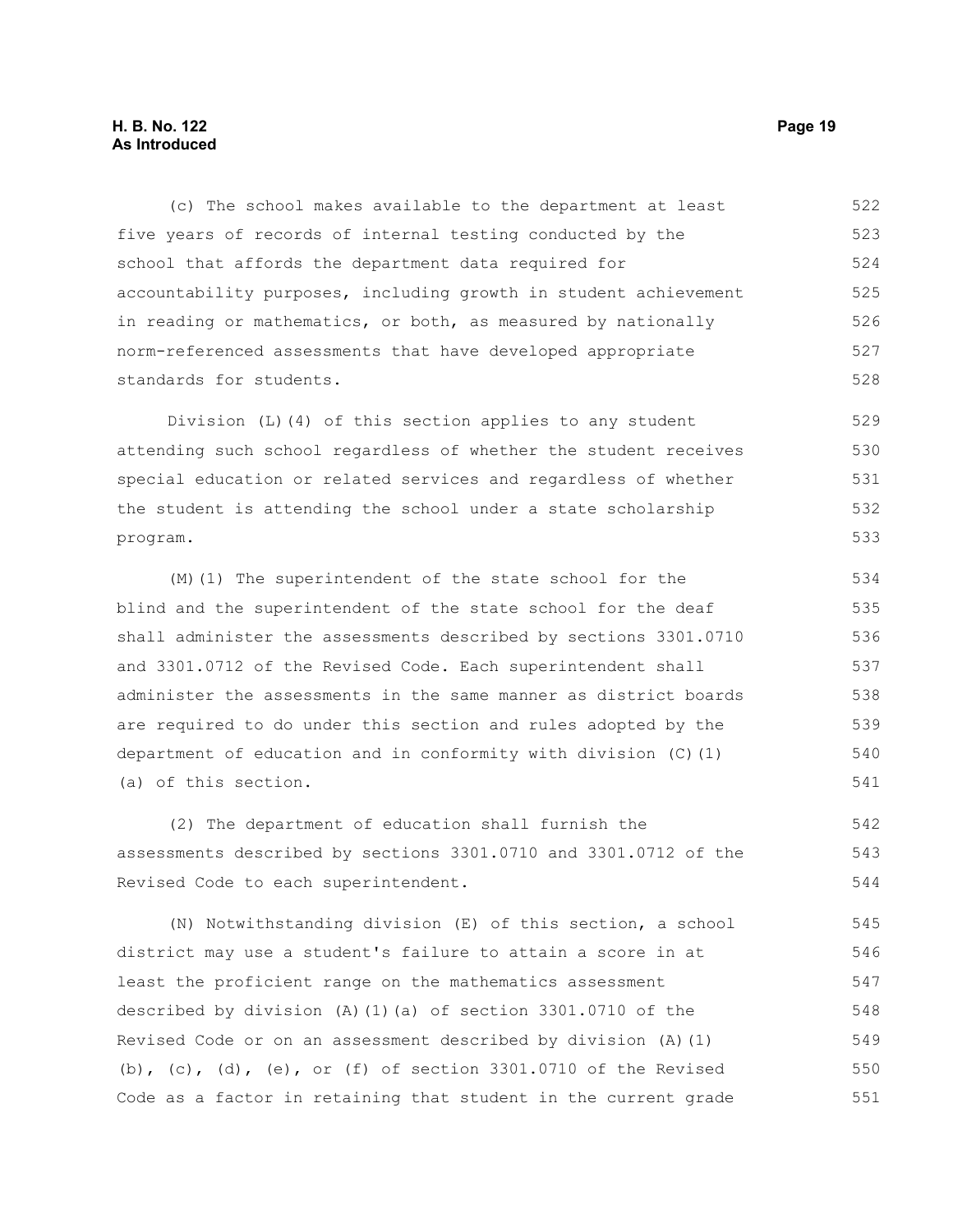#### level.

(O)(1) In the manner specified in divisions (O)(3),  $(4)$ , (6), and (7) of this section, the assessments required by division (A)(1) of section 3301.0710 of the Revised Code shall become public records pursuant to section 149.43 of the Revised Code on the thirty-first day of July following the school year that the assessments were administered. 553 554 555 556 557 558

(2) The department may field test proposed questions with samples of students to determine the validity, reliability, or appropriateness of questions for possible inclusion in a future year's assessment. The department also may use anchor questions on assessments to ensure that different versions of the same assessment are of comparable difficulty. 559 560 561 562 563 564

Field test questions and anchor questions shall not be considered in computing scores for individual students. Field test questions and anchor questions may be included as part of the administration of any assessment required by division (A)(1) or (B) of section 3301.0710 and division (B) of section 3301.0712 of the Revised Code. 565 566 567 568 569 570

(3) Any field test question or anchor question administered under division (O)(2) of this section shall not be a public record. Such field test questions and anchor questions shall be redacted from any assessments which are released as a public record pursuant to division (O)(1) of this section. 571 572 573 574 575

(4) This division applies to the assessments prescribed by division (A) of section 3301.0710 of the Revised Code. 576 577

(a) The first administration of each assessment, as specified in former section 3301.0712 of the Revised Code, shall be a public record. 578 579 580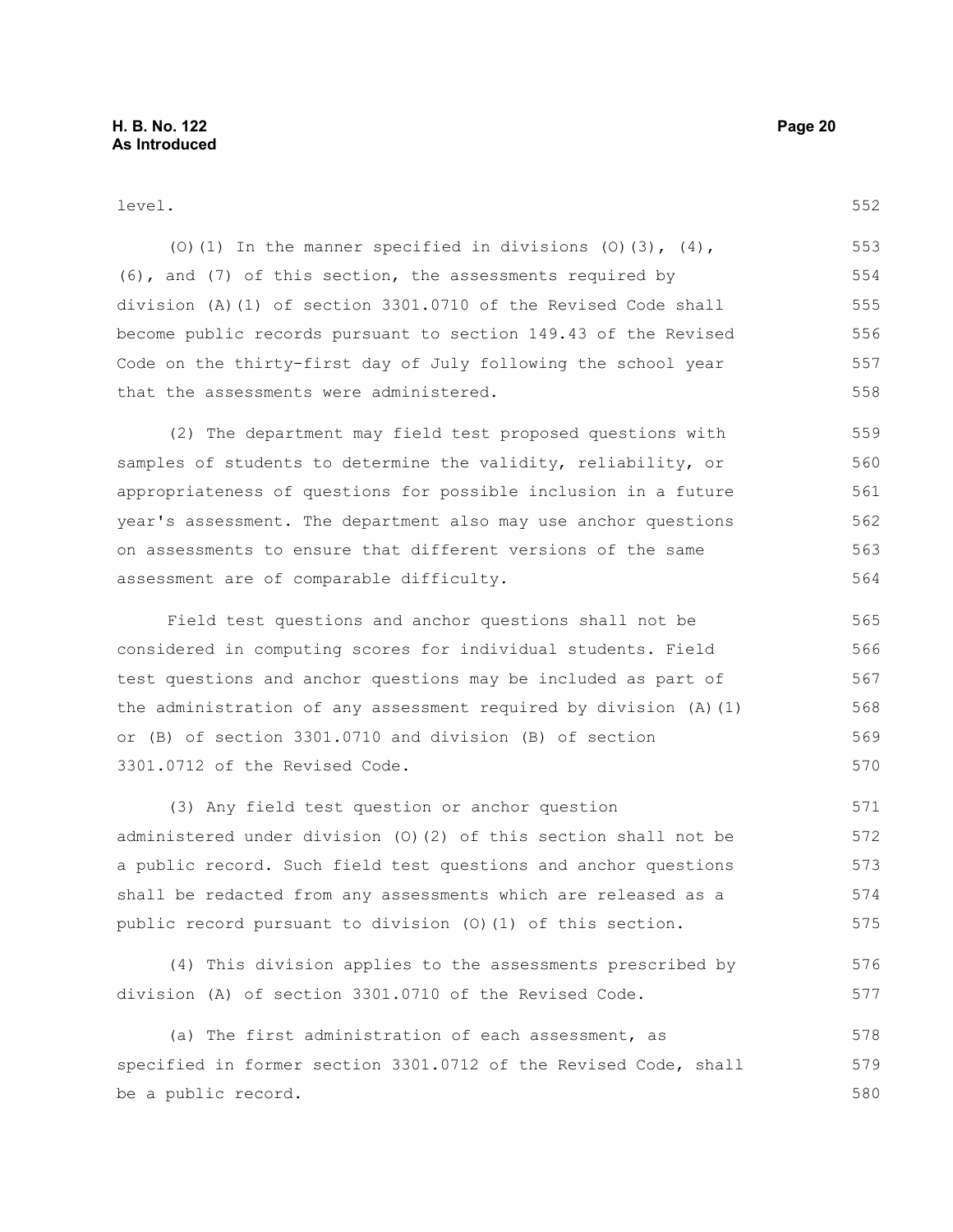## **H. B. No. 122 Page 21 As Introduced**

(b) For subsequent administrations of each assessment prior to the 2011-2012 school year, not less than forty per cent of the questions on the assessment that are used to compute a student's score shall be a public record. The department shall determine which questions will be needed for reuse on a future assessment and those questions shall not be public records and shall be redacted from the assessment prior to its release as a public record. However, for each redacted question, the department shall inform each city, local, and exempted village school district of the statewide academic standard adopted by the state board under section 3301.079 of the Revised Code and the corresponding benchmark to which the question relates. The preceding sentence does not apply to field test questions that are redacted under division (O)(3) of this section. 581 582 583 584 585 586 587 588 589 590 591 592 593 594

(c) The administrations of each assessment in the 2011- 2012, 2012-2013, and 2013-2014 school years shall not be a public record. 595 596 597

(5) Each assessment prescribed by division (B)(1) of section 3301.0710 of the Revised Code shall not be a public record. 598 599 600

(6)(a) Except as provided in division (O)(6)(b) of this section, for the administrations in the 2014-2015, 2015-2016, and 2016-2017 school years, questions on the assessments prescribed under division (A) of section 3301.0710 and division (B)(2) of section 3301.0712 of the Revised Code and the corresponding preferred answers that are used to compute a student's score shall become a public record as follows: 601 602 603 604 605 606 607

(i) Forty per cent of the questions and preferred answers on the assessments on the thirty-first day of July following the administration of the assessment; 608 609 610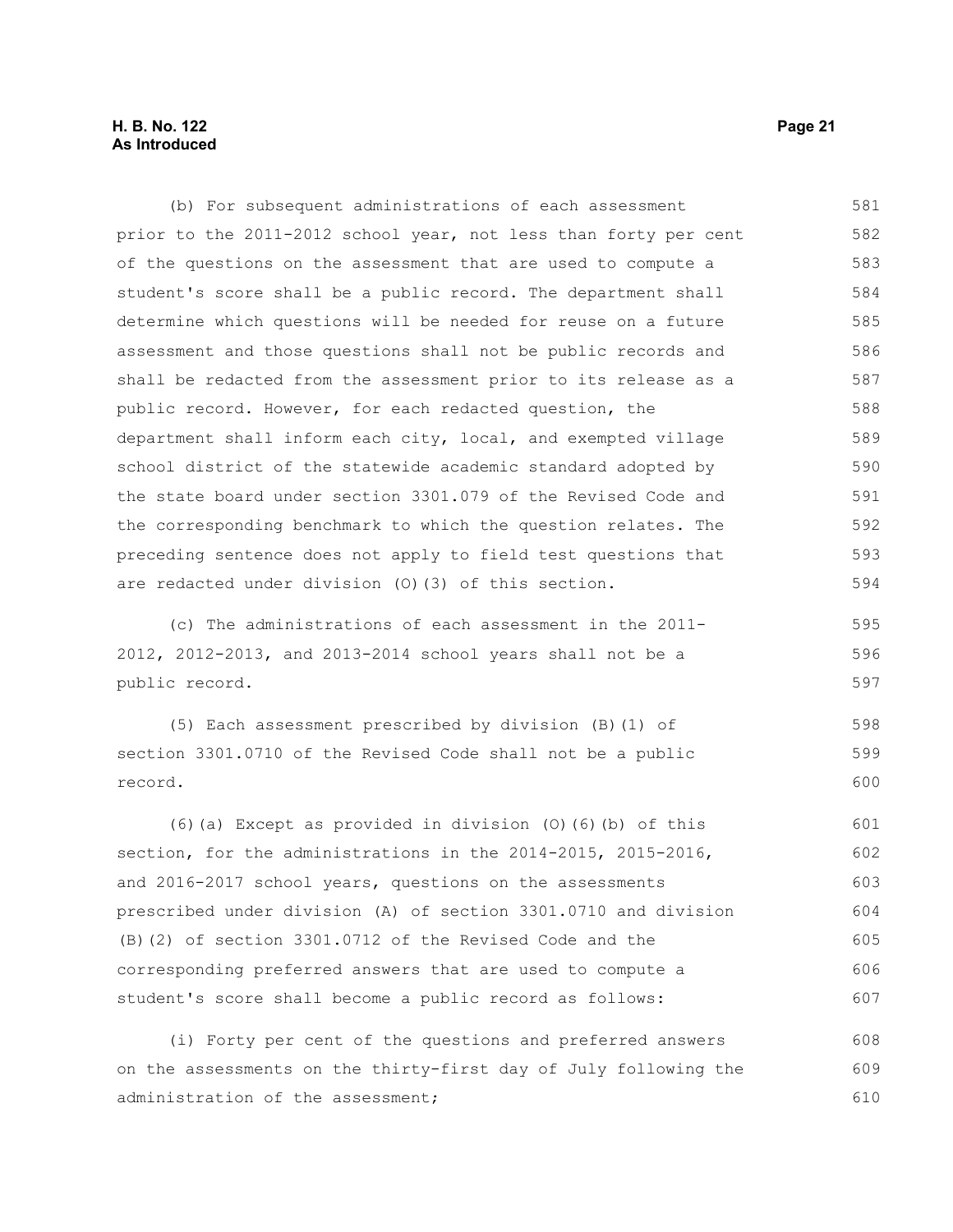## **H. B. No. 122 Page 22 As Introduced**

(ii) Twenty per cent of the questions and preferred answers on the assessment on the thirty-first day of July one year after the administration of the assessment; 611 612 613

(iii) The remaining forty per cent of the questions and preferred answers on the assessment on the thirty-first day of July two years after the administration of the assessment. 614 615 616

The entire content of an assessment shall become a public record within three years of its administration. 617 618

The department shall make the questions that become a public record under this division readily accessible to the public on the department's web site. Questions on the spring administration of each assessment shall be released on an annual basis, in accordance with this division. 619 620 621 622 623

(b) No questions and corresponding preferred answers shall become a public record under division (O)(6) of this section after July 31, 2017.

(7) Division (O)(7) of this section applies to the assessments prescribed by division (A) of section 3301.0710 and division (B)(2) of section 3301.0712 of the Revised Code.

Beginning with the assessments administered in the spring of the 2017-2018 school year, not less than forty per cent of the questions on each assessment that are used to compute a student's score shall be a public record. The department shall determine which questions will be needed for reuse on a future assessment and those questions shall not be public records and shall be redacted from the assessment prior to its release as a public record. However, for each redacted question, the department shall inform each city, local, and exempted village school district of the corresponding statewide academic standard 630 631 632 633 634 635 636 637 638 639

624 625 626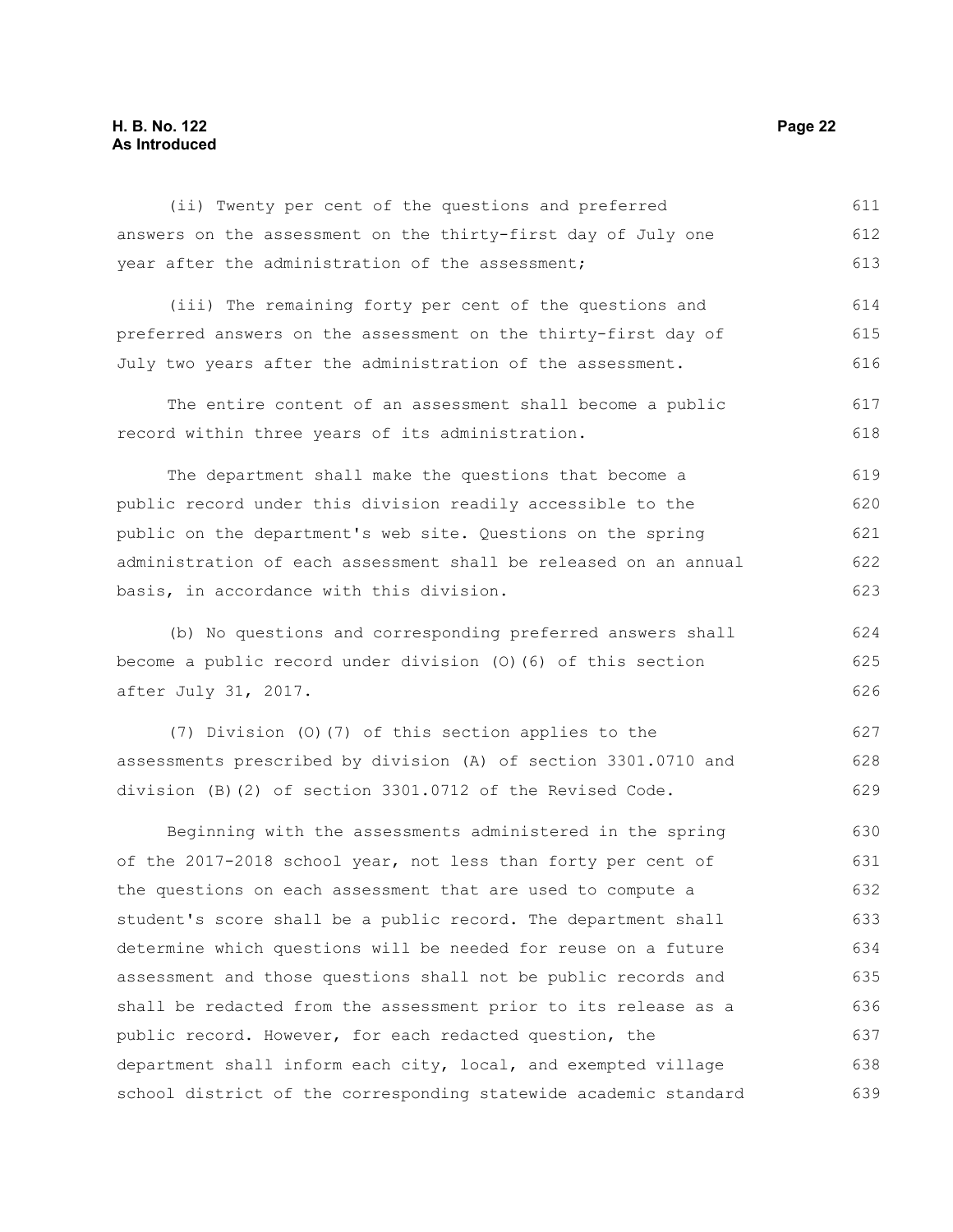## **H. B. No. 122 Page 23 As Introduced**

adopted by the state board under section 3301.079 of the Revised Code and the corresponding benchmark to which the question relates. The department is not required to provide corresponding standards and benchmarks to field test questions that are redacted under division (O)(3) of this section. 640 641 642 643 644

(P) As used in this section:

(1) "Three-year average" means the average of the most recent consecutive three school years of data. 646 647

(2) "Dropout" means a student who withdraws from school before completing course requirements for graduation and who is not enrolled in an education program approved by the state board of education or an education program outside the state. "Dropout" does not include a student who has departed the country. 648 649 650 651 652 653

(3) "Graduation rate" means the ratio of students receiving a diploma to the number of students who entered ninth grade four years earlier. Students who transfer into the district are added to the calculation. Students who transfer out of the district for reasons other than dropout are subtracted from the calculation. If a student who was a dropout in any previous year returns to the same school district, that student shall be entered into the calculation as if the student had entered ninth grade four years before the graduation year of the graduating class that the student joins. 654 655 656 657 658 659 660 661 662 663

(4) "State scholarship programs" means the educationalchoice opportunity scholarship pilot program established under sections 3310.01 to 3310.17 of the Revised Code, the autism scholarship program established under section 3310.41 of the Revised Code, and the Jon Peterson special needs scholarship 664 665 666 667 668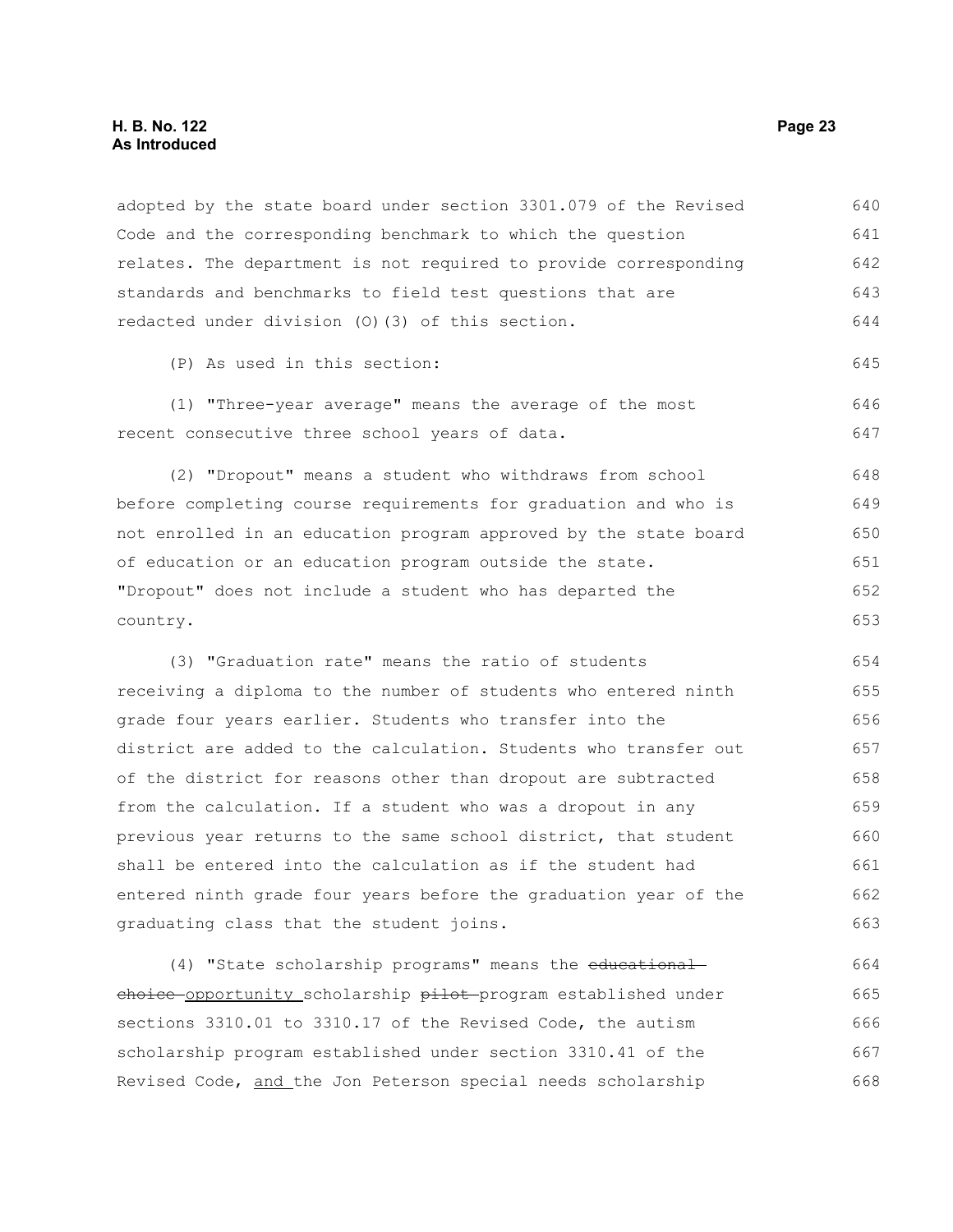program established under sections 3310.51 to 3310.64 of the Revised Code, and the pilot project scholarship program established under sections 3313.974 to 3313.979 of the Revised Code. (5) "Other public school" means a community school established under Chapter 3314., a STEM school established under Chapter 3326., or a college-preparatory boarding school established under Chapter 3328. of the Revised Code. **Sec. 3301.0714.** (A) The state board of education shall adopt rules for a statewide education management information system. The rules shall require the state board to establish guidelines for the establishment and maintenance of the system in accordance with this section and the rules adopted under this section. The guidelines shall include: (1) Standards identifying and defining the types of data in the system in accordance with divisions (B) and (C) of this section; (2) Procedures for annually collecting and reporting the data to the state board in accordance with division (D) of this section; (3) Procedures for annually compiling the data in accordance with division (G) of this section; (4) Procedures for annually reporting the data to the public in accordance with division (H) of this section; (5) Standards to provide strict safeguards to protect the confidentiality of personally identifiable student data. (B) The guidelines adopted under this section shall require the data maintained in the education management 669 670 671 672 673 674 675 676 677 678 679 680 681 682 683 684 685 686 687 688 689 690 691 692 693 694 695 696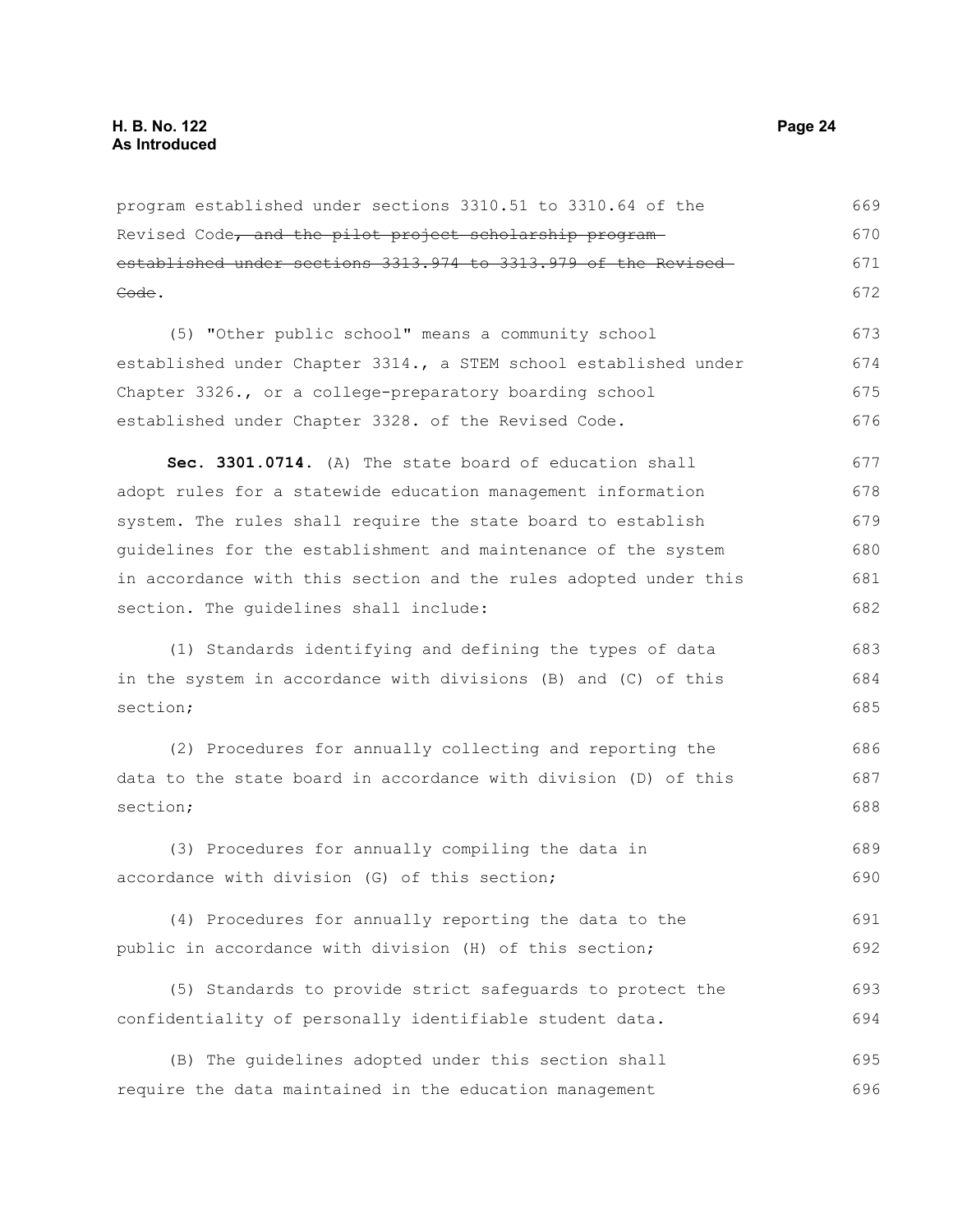information system to include at least the following:

(1) Student participation and performance data, for each grade in each school district as a whole and for each grade in each school building in each school district, that includes: 698 699 700

(a) The numbers of students receiving each category of instructional service offered by the school district, such as regular education instruction, vocational education instruction, specialized instruction programs or enrichment instruction that is part of the educational curriculum, instruction for gifted students, instruction for students with disabilities, and remedial instruction. The guidelines shall require instructional services under this division to be divided into discrete categories if an instructional service is limited to a specific subject, a specific type of student, or both, such as regular instructional services in mathematics, remedial reading instructional services, instructional services specifically for students gifted in mathematics or some other subject area, or instructional services for students with a specific type of disability. The categories of instructional services required by the guidelines under this division shall be the same as the categories of instructional services used in determining cost units pursuant to division (C)(3) of this section. 701 702 703 704 705 706 707 708 709 710 711 712 713 714 715 716 717 718

(b) The numbers of students receiving support or extracurricular services for each of the support services or extracurricular programs offered by the school district, such as counseling services, health services, and extracurricular sports and fine arts programs. The categories of services required by the guidelines under this division shall be the same as the categories of services used in determining cost units pursuant to division (C)(4)(a) of this section. 719 720 721 722 723 724 725 726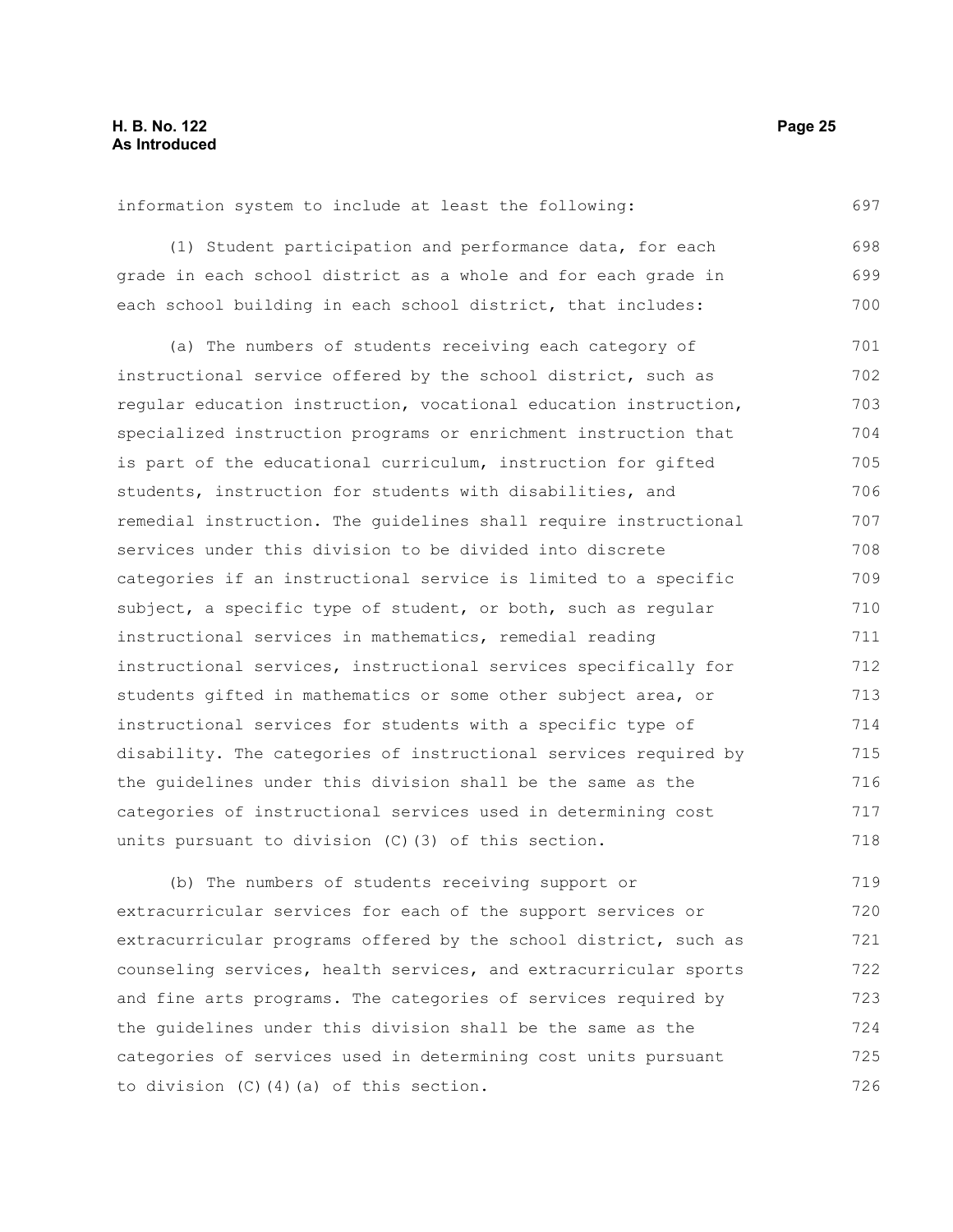(c) Average student grades in each subject in grades nine through twelve; (d) Academic achievement levels as assessed under sections 3301.0710, 3301.0711, and 3301.0712 of the Revised Code; (e) The number of students designated as having a disabling condition pursuant to division (C)(1) of section 3301.0711 of the Revised Code; (f) The numbers of students reported to the state board pursuant to division (C)(2) of section 3301.0711 of the Revised Code; (g) Attendance rates and the average daily attendance for the year. For purposes of this division, a student shall be counted as present for any field trip that is approved by the school administration. (h) Expulsion rates; (i) Suspension rates; (j) Dropout rates; (k) Rates of retention in grade; (l) For pupils in grades nine through twelve, the average number of carnegie units, as calculated in accordance with state board of education rules; (m) Graduation rates, to be calculated in a manner specified by the department of education that reflects the rate at which students who were in the ninth grade three years prior to the current year complete school and that is consistent with nationally accepted reporting requirements; (n) Results of diagnostic assessments administered to 727 728 729 730 731 732 733 734 735 736 737 738 739 740 741 742 743 744 745 746 747 748 749 750 751 752 753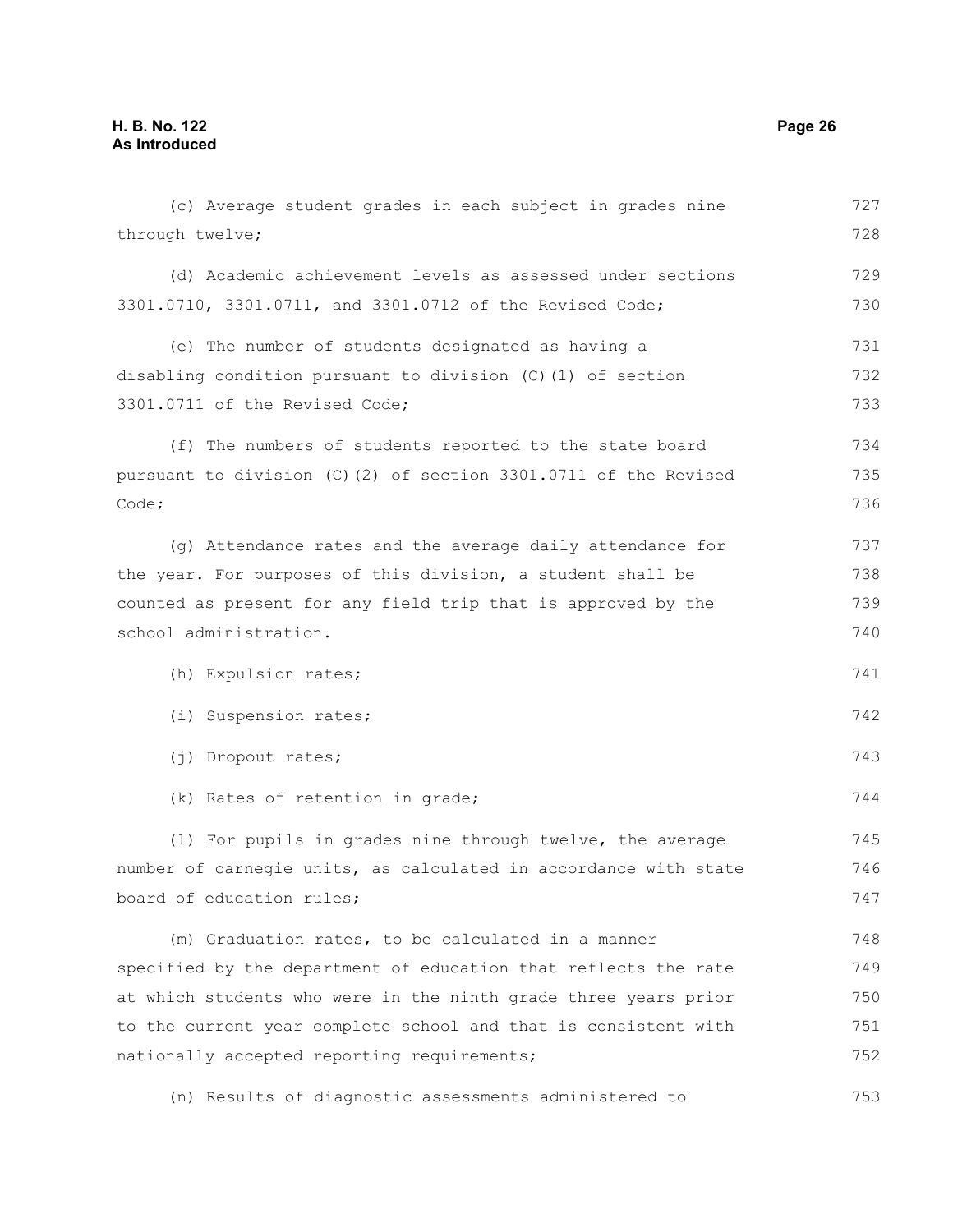kindergarten students as required under section 3301.0715 of the Revised Code to permit a comparison of the academic readiness of kindergarten students. However, no district shall be required to report to the department the results of any diagnostic assessment administered to a kindergarten student, except for the language and reading assessment described in division (A)(2) of section 3301.0715 of the Revised Code, if the parent of that student requests the district not to report those results. 754 755 756 757 758 759 760 761

(o) Beginning on-the first day of July-that next succeedsthe effective date of this amendment 1, 2018, for each disciplinary action which is required to be reported under division (B)(4) of this section, districts and schools also shall include an identification of the person or persons, if any, at whom the student's violent behavior that resulted in discipline was directed. The person or persons shall be identified by the respective classification at the district or school, such as student, teacher, or nonteaching employee, but shall not be identified by name. 762 763 764 765 766 767 768 769 770 771

Division (B)(1)(o) of this section does not apply after the date that is two years following the submission of the report required by Section 733.13 of H.B. 49 of the 132nd general assembly. 772 773 774 775

(2) Personnel and classroom enrollment data for each school district, including: 776 777

(a) The total numbers of licensed employees and nonlicensed employees and the numbers of full-time equivalent licensed employees and nonlicensed employees providing each category of instructional service, instructional support service, and administrative support service used pursuant to division (C)(3) of this section. The guidelines adopted under 778 779 780 781 782 783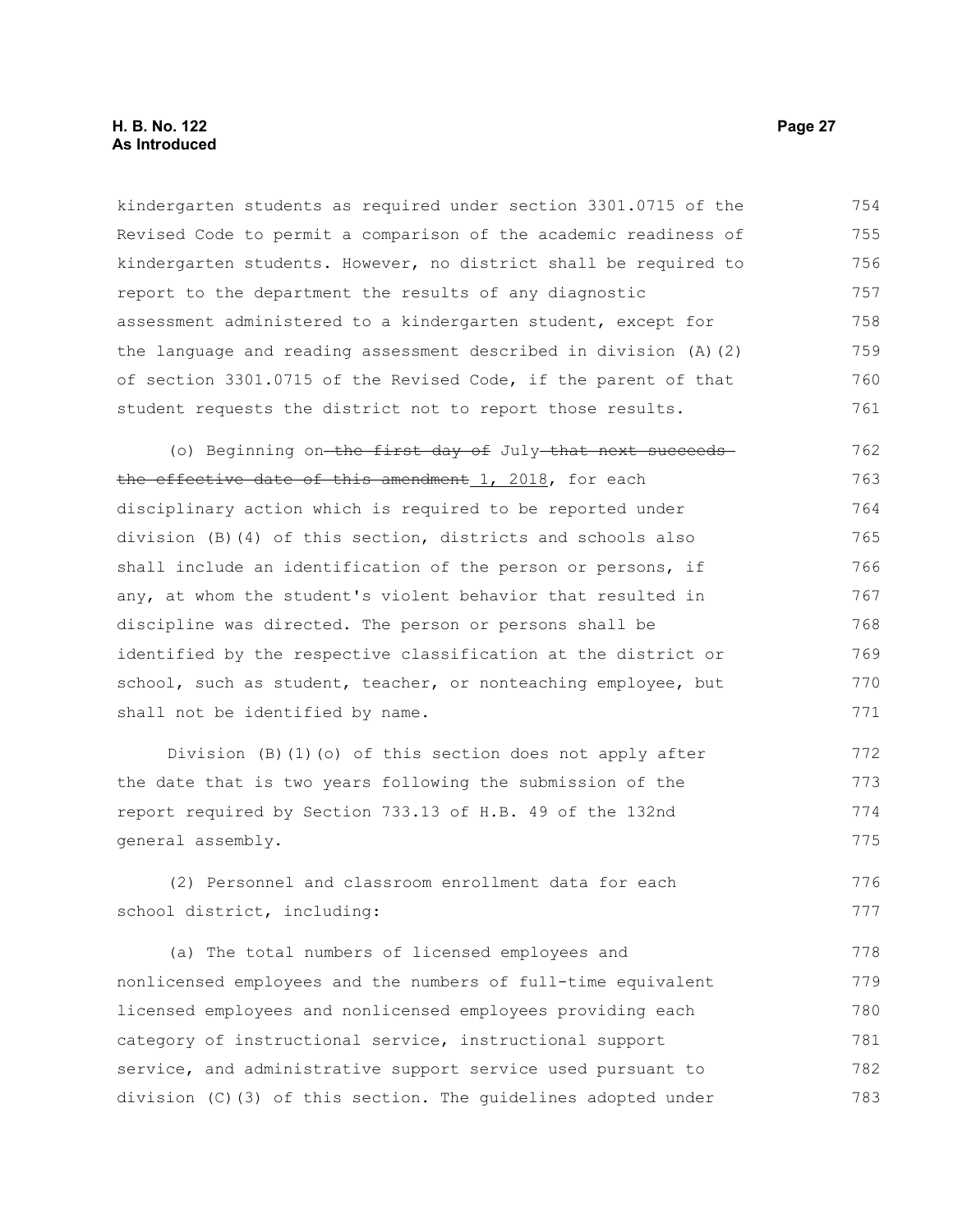## **H. B. No. 122 Page 28 As Introduced**

this section shall require these categories of data to be maintained for the school district as a whole and, wherever applicable, for each grade in the school district as a whole, for each school building as a whole, and for each grade in each school building. 784 785 786 787 788

(b) The total number of employees and the number of fulltime equivalent employees providing each category of service used pursuant to divisions  $(C)$  (4)(a) and (b) of this section, and the total numbers of licensed employees and nonlicensed employees and the numbers of full-time equivalent licensed employees and nonlicensed employees providing each category used pursuant to division (C)(4)(c) of this section. The guidelines adopted under this section shall require these categories of data to be maintained for the school district as a whole and, wherever applicable, for each grade in the school district as a whole, for each school building as a whole, and for each grade in each school building. 789 790 791 792 793 794 795 796 797 798 799 800

(c) The total number of regular classroom teachers teaching classes of regular education and the average number of pupils enrolled in each such class, in each of grades kindergarten through five in the district as a whole and in each school building in the school district. 801 802 803 804 805

(d) The number of lead teachers employed by each school district and each school building. 806 807

(3)(a) Student demographic data for each school district, including information regarding the gender ratio of the school district's pupils, the racial make-up of the school district's pupils, the number of limited English proficient students in the district, and an appropriate measure of the number of the school district's pupils who reside in economically disadvantaged 808 809 810 811 812 813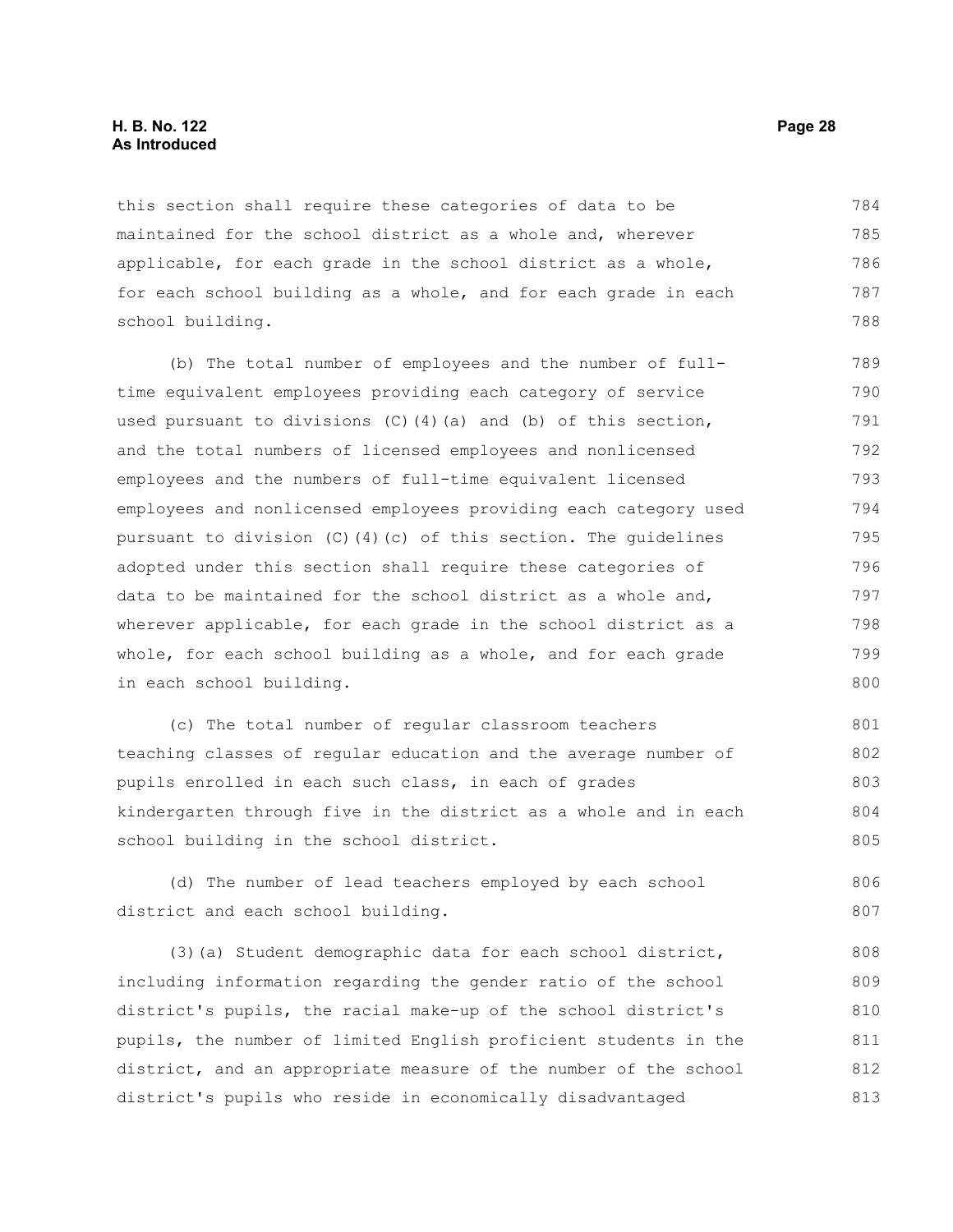households. The demographic data shall be collected in a manner to allow correlation with data collected under division (B)(1) of this section. Categories for data collected pursuant to division (B)(3) of this section shall conform, where appropriate, to standard practices of agencies of the federal government. 814 815 816 817 818 819

(b) With respect to each student entering kindergarten, whether the student previously participated in a public preschool program, a private preschool program, or a head start program, and the number of years the student participated in each of these programs. 820 821 822 823 824

(4) Any data required to be collected pursuant to federal law. 825 826

(C) The education management information system shall include cost accounting data for each district as a whole and for each school building in each school district. The guidelines adopted under this section shall require the cost data for each school district to be maintained in a system of mutually exclusive cost units and shall require all of the costs of each school district to be divided among the cost units. The guidelines shall require the system of mutually exclusive cost units to include at least the following: 827 828 829 830 831 832 833 834 835

(1) Administrative costs for the school district as a whole. The guidelines shall require the cost units under this division (C)(1) to be designed so that each of them may be compiled and reported in terms of average expenditure per pupil in formula ADM in the school district, as determined pursuant to section 3317.03 of the Revised Code. 836 837 838 839 840 841

(2) Administrative costs for each school building in the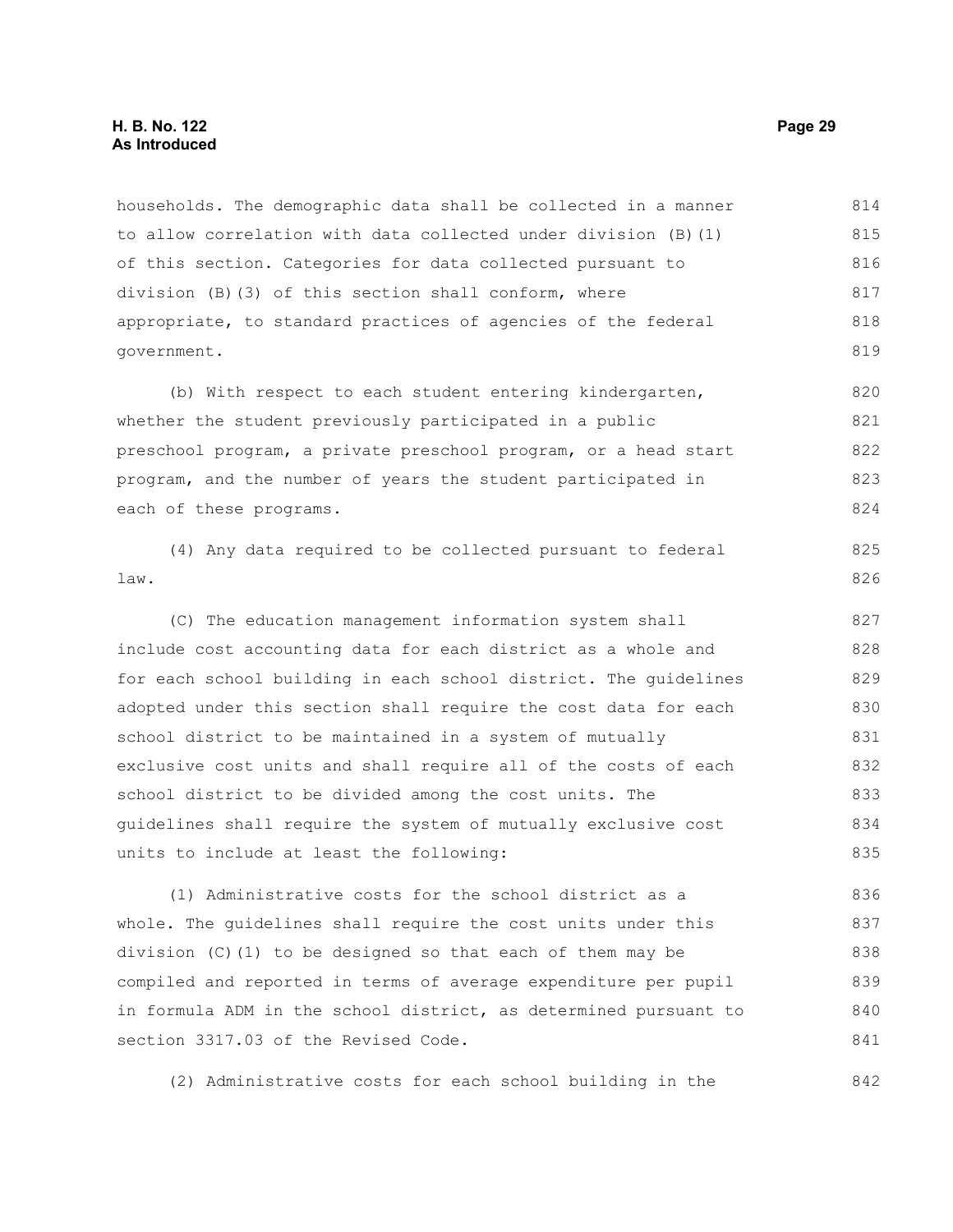## **H. B. No. 122 Page 30 As Introduced**

school district. The guidelines shall require the cost units under this division (C)(2) to be designed so that each of them may be compiled and reported in terms of average expenditure per full-time equivalent pupil receiving instructional or support services in each building. 843 844 845 846 847

(3) Instructional services costs for each category of instructional service provided directly to students and required by guidelines adopted pursuant to division (B)(1)(a) of this section. The guidelines shall require the cost units under division (C)(3) of this section to be designed so that each of them may be compiled and reported in terms of average expenditure per pupil receiving the service in the school district as a whole and average expenditure per pupil receiving the service in each building in the school district and in terms of a total cost for each category of service and, as a breakdown of the total cost, a cost for each of the following components: 848 849 850 851 852 853 854 855 856 857 858

(a) The cost of each instructional services category required by guidelines adopted under division (B)(1)(a) of this section that is provided directly to students by a classroom teacher; 859 860 861 862

(b) The cost of the instructional support services, such as services provided by a speech-language pathologist, classroom aide, multimedia aide, or librarian, provided directly to students in conjunction with each instructional services category;

(c) The cost of the administrative support services related to each instructional services category, such as the cost of personnel that develop the curriculum for the instructional services category and the cost of personnel supervising or coordinating the delivery of the instructional 868 869 870 871 872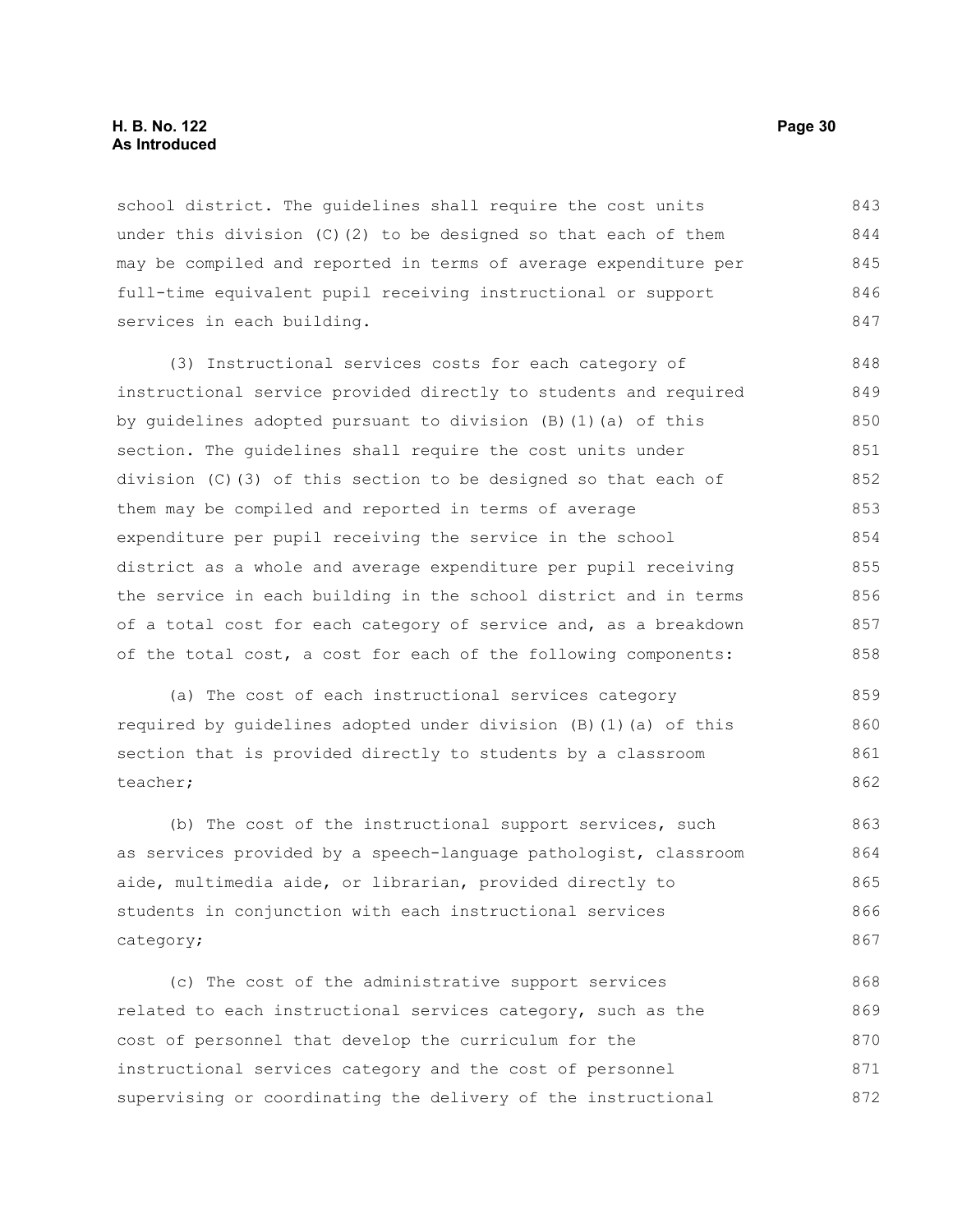873

890

services category.

(4) Support or extracurricular services costs for each category of service directly provided to students and required by guidelines adopted pursuant to division (B)(1)(b) of this section. The guidelines shall require the cost units under division (C)(4) of this section to be designed so that each of them may be compiled and reported in terms of average expenditure per pupil receiving the service in the school district as a whole and average expenditure per pupil receiving the service in each building in the school district and in terms of a total cost for each category of service and, as a breakdown of the total cost, a cost for each of the following components: 874 875 876 877 878 879 880 881 882 883 884

(a) The cost of each support or extracurricular services category required by guidelines adopted under division (B)(1)(b) of this section that is provided directly to students by a licensed employee, such as services provided by a guidance counselor or any services provided by a licensed employee under a supplemental contract; 885 886 887 888 889

(b) The cost of each such services category provided directly to students by a nonlicensed employee, such as janitorial services, cafeteria services, or services of a sports trainer; 891 892 893 894

(c) The cost of the administrative services related to each services category in division (C)(4)(a) or (b) of this section, such as the cost of any licensed or nonlicensed employees that develop, supervise, coordinate, or otherwise are involved in administering or aiding the delivery of each services category. 895 896 897 898 899 900

(D)(1) The guidelines adopted under this section shall 901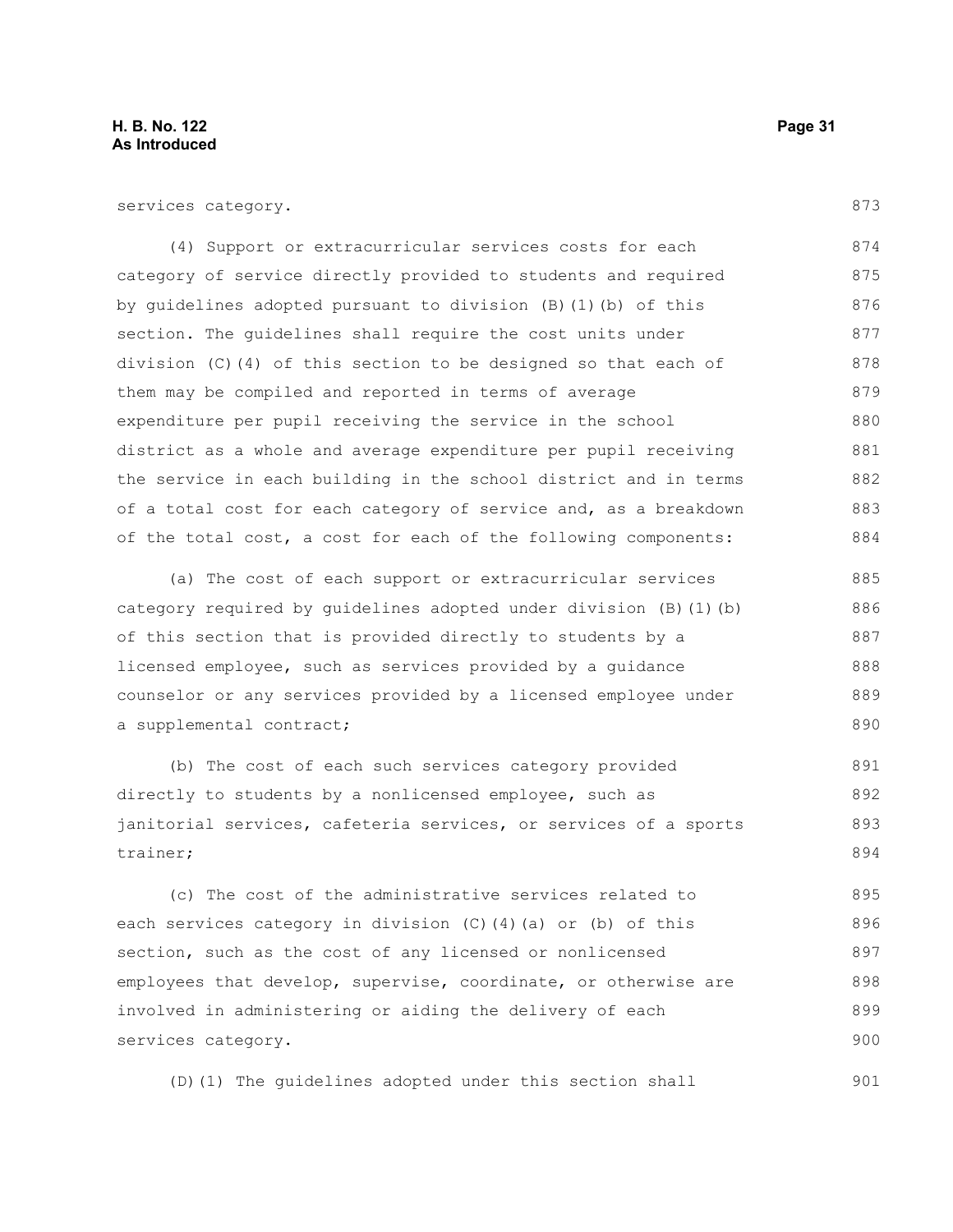## **H. B. No. 122 Page 32 As Introduced**

require school districts to collect information about individual students, staff members, or both in connection with any data required by division (B) or (C) of this section or other reporting requirements established in the Revised Code. The guidelines may also require school districts to report information about individual staff members in connection with any data required by division (B) or (C) of this section or other reporting requirements established in the Revised Code. The guidelines shall not authorize school districts to request social security numbers of individual students. The guidelines shall prohibit the reporting under this section of a student's name, address, and social security number to the state board of education or the department of education. The guidelines shall also prohibit the reporting under this section of any personally identifiable information about any student, except for the purpose of assigning the data verification code required by division (D)(2) of this section, to any other person unless such person is employed by the school district or the information technology center operated under section 3301.075 of the Revised Code and is authorized by the district or technology center to have access to such information or is employed by an entity with which the department contracts for the scoring or the development of state assessments. The guidelines may require school districts to provide the social security numbers of individual staff members and the county of residence for a student. Nothing in this section prohibits the state board of education or department of education from providing a student's county of residence to the department of taxation to facilitate the distribution of tax revenue. 902 903 904 905 906 907 908 909 910 911 912 913 914 915 916 917 918 919 920 921 922 923 924 925 926 927 928 929 930

(2)(a) The guidelines shall provide for each school district or community school to assign a data verification code 931 932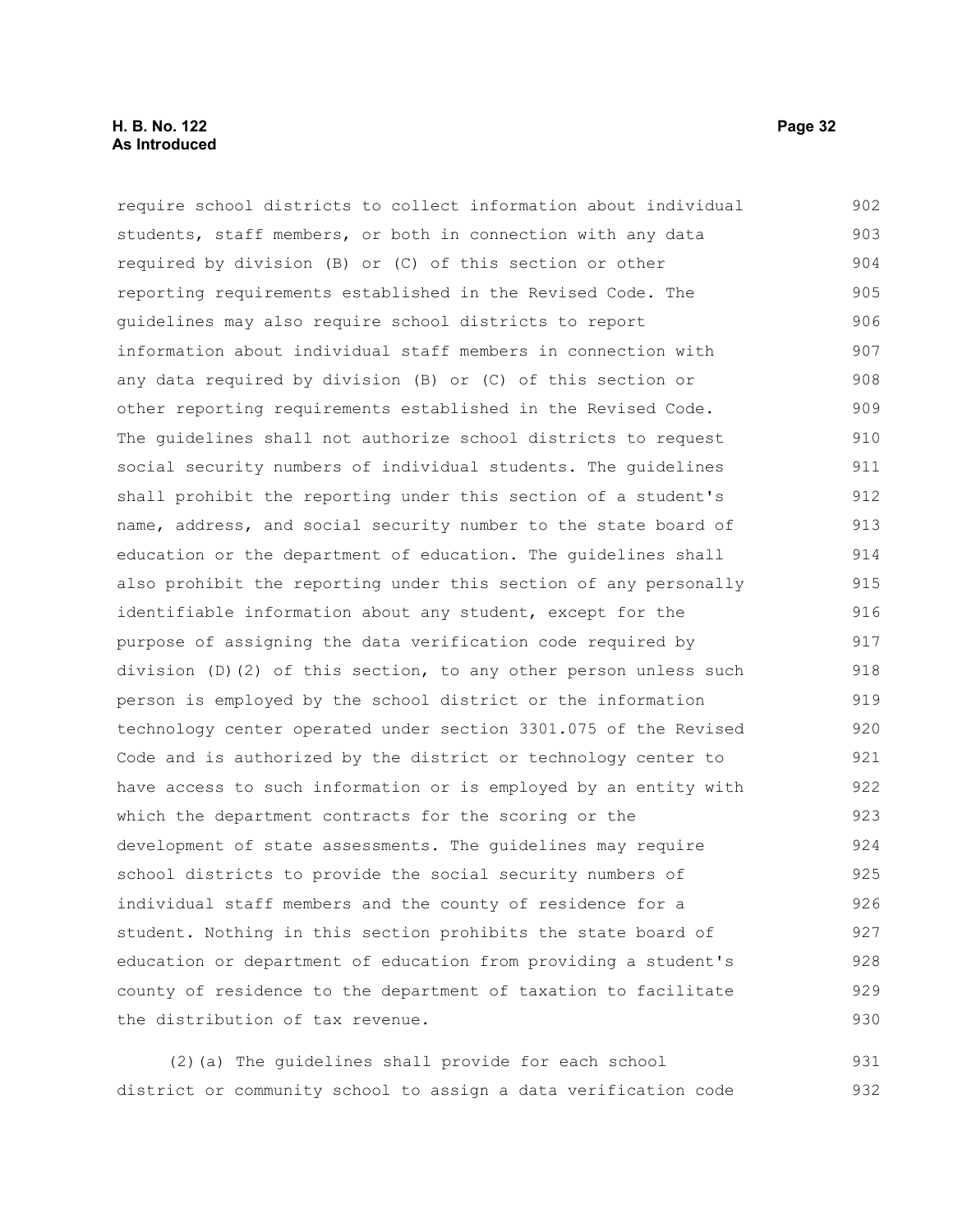## **H. B. No. 122 Page 33 As Introduced**

that is unique on a statewide basis over time to each student whose initial Ohio enrollment is in that district or school and to report all required individual student data for that student utilizing such code. The guidelines shall also provide for assigning data verification codes to all students enrolled in districts or community schools on the effective date of the guidelines established under this section. The assignment of data verification codes for other entities, as described in division (D)(2)(d) of this section, the use of those codes, and the reporting and use of associated individual student data shall be coordinated by the department in accordance with state and federal law. 933 934 935 936 937 938 939 940 941 942 943 944

School districts shall report individual student data to the department through the information technology centers utilizing the code. The entities described in division (D)(2)(d) of this section shall report individual student data to the department in the manner prescribed by the department.

(b)(i) Except as provided in sections  $3301.941$ ,  $3310.11$ , 3310.42, 3310.63, 3313.978, and 3317.20 of the Revised Code, and in division  $(D)$   $(2)$   $(b)$   $(ii)$  of this section, at no time shall the state board or the department have access to information that would enable any data verification code to be matched to personally identifiable student data. 950 951 952 953 954 955

(ii) For the purpose of making per-pupil payments to community schools under division (C) of section 3314.08 of the Revised Code, the department shall have access to information that would enable any data verification code to be matched to personally identifiable student data. 956 957 958 959 960

(c) Each school district and community school shall ensure that the data verification code is included in the student's 961 962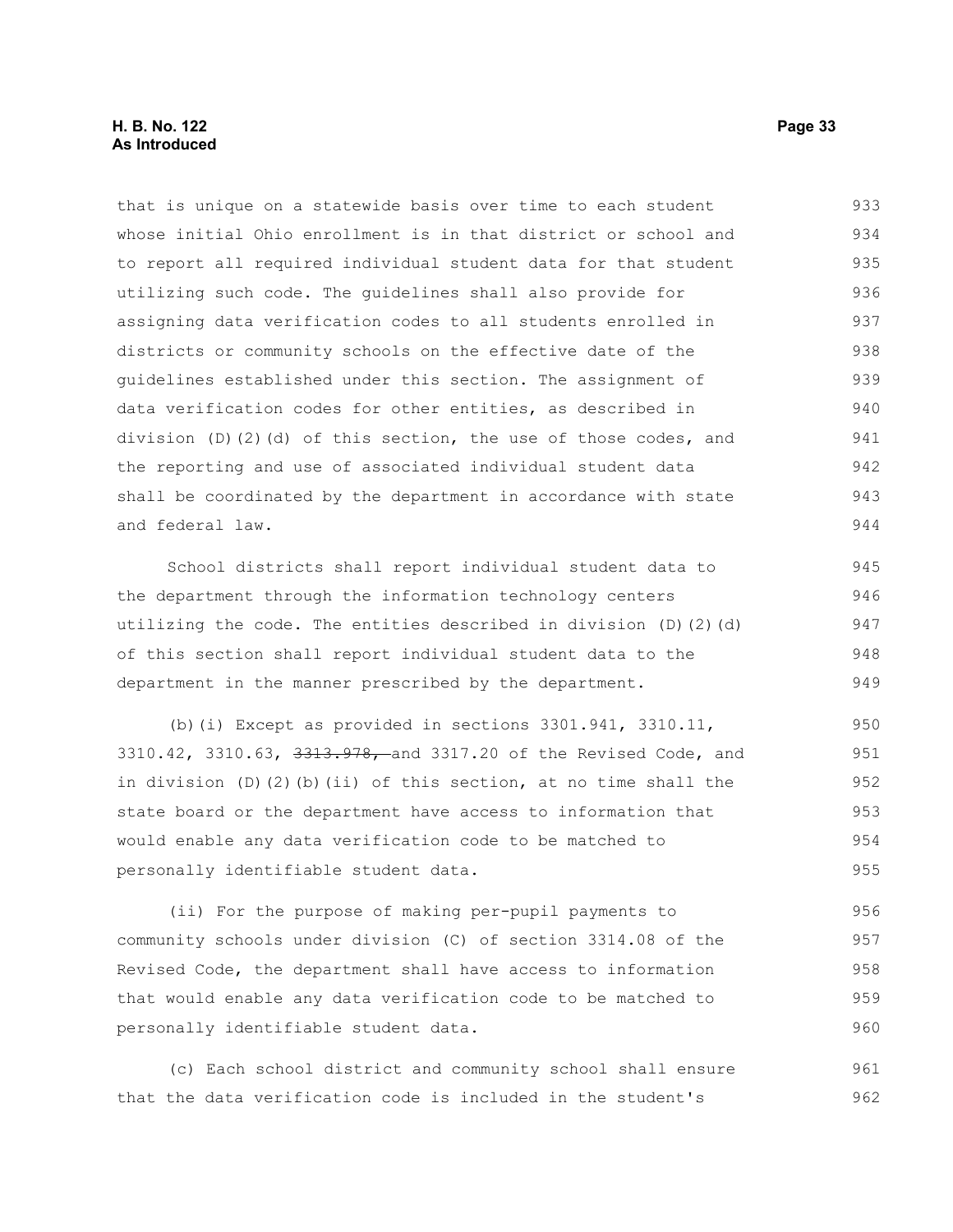## **H. B. No. 122 Page 34 As Introduced**

records reported to any subsequent school district, community school, or state institution of higher education, as defined in section 3345.011 of the Revised Code, in which the student enrolls. Any such subsequent district or school shall utilize the same identifier in its reporting of data under this section. 963 964 965 966 967

(d) The director of any state agency that administers a publicly funded program providing services to children who are younger than compulsory school age, as defined in section 3321.01 of the Revised Code, including the directors of health, job and family services, mental health and addiction services, and developmental disabilities, shall request and receive, pursuant to sections 3301.0723 and 5123.0423 of the Revised Code, a data verification code for a child who is receiving those services.

(E) The guidelines adopted under this section may require school districts to collect and report data, information, or reports other than that described in divisions  $(A)$ ,  $(B)$ , and  $(C)$ of this section for the purpose of complying with other reporting requirements established in the Revised Code. The other data, information, or reports may be maintained in the education management information system but are not required to be compiled as part of the profile formats required under division (G) of this section or the annual statewide report required under division (H) of this section. 977 978 979 980 981 982 983 984 985 986

(F) Beginning with the school year that begins July 1, 1991, the board of education of each school district shall annually collect and report to the state board, in accordance with the guidelines established by the board, the data required pursuant to this section. A school district may collect and report these data notwithstanding section 2151.357 or 3319.321 987 988 989 990 991 992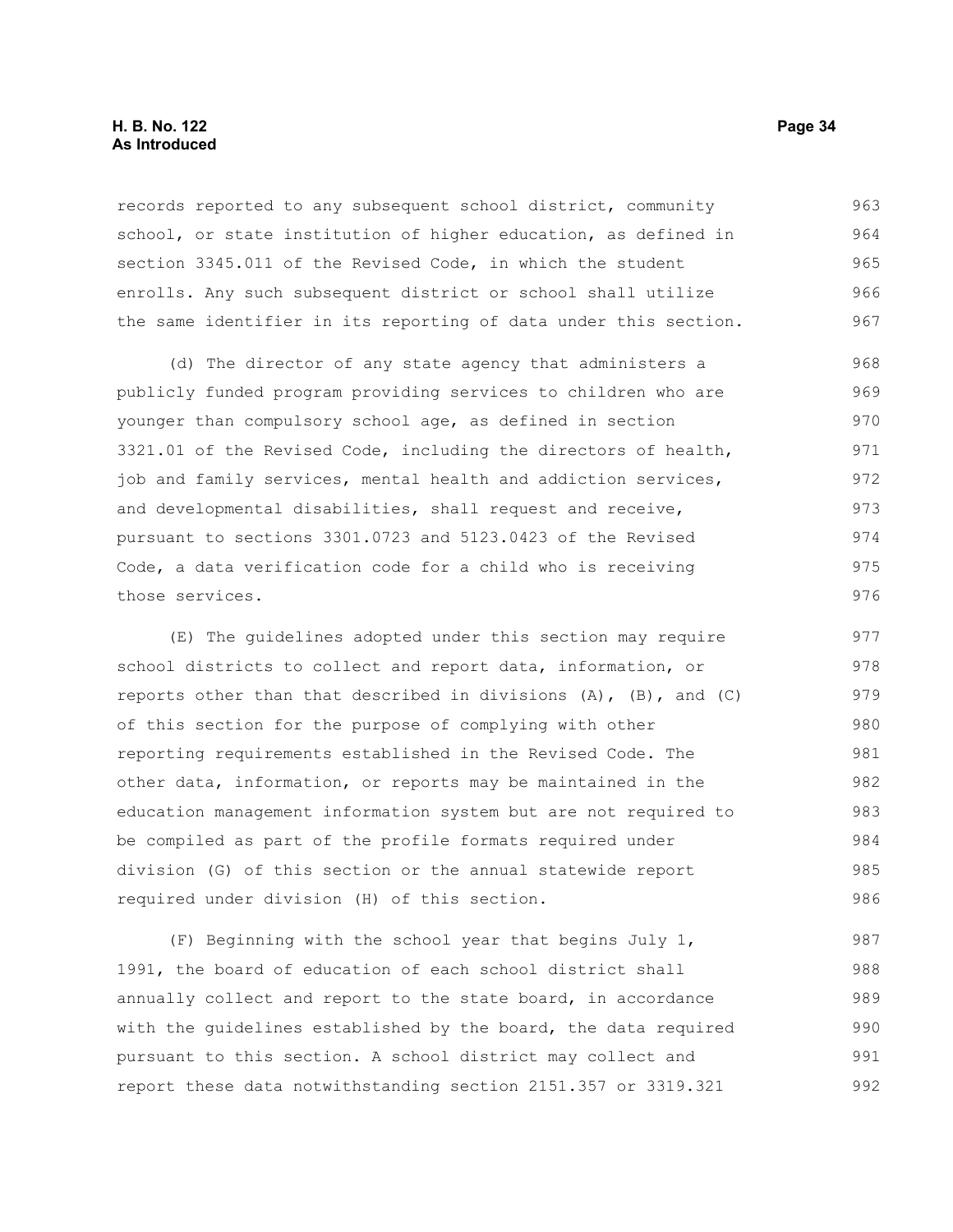| of the Revised Code.                                             | 993  |
|------------------------------------------------------------------|------|
| (G) The state board shall, in accordance with the                | 994  |
| procedures it adopts, annually compile the data reported by each |      |
| school district pursuant to division (D) of this section. The    | 996  |
| state board shall design formats for profiling each school       | 997  |
| district as a whole and each school building within each         | 998  |
| district and shall compile the data in accordance with these     | 999  |
| formats. These profile formats shall:                            | 1000 |
| (1) Include all of the data gathered under this section in       | 1001 |
| a manner that facilitates comparison among school districts and  | 1002 |
| among school buildings within each school district;              | 1003 |
| (2) Present the data on academic achievement levels as           | 1004 |
| assessed by the testing of student achievement maintained        | 1005 |
| pursuant to division (B) (1) (d) of this section.                | 1006 |
| $(H)$ (1) The state board shall, in accordance with the          | 1007 |
| procedures it adopts, annually prepare a statewide report for    | 1008 |
| all school districts and the general public that includes the    | 1009 |
| profile of each of the school districts developed pursuant to    | 1010 |
| division (G) of this section. Copies of the report shall be sent | 1011 |
| to each school district.                                         | 1012 |
| (2) The state board shall, in accordance with the                | 1013 |
| procedures it adopts, annually prepare an individual report for  | 1014 |
| each school district and the general public that includes the    | 1015 |
| profiles of each of the school buildings in that school district | 1016 |
| developed pursuant to division (G) of this section. Copies of    | 1017 |
| the report shall be sent to the superintendent of the district   | 1018 |
| and to each member of the district board of education.           | 1019 |

(3) Copies of the reports received from the state board under divisions (H)(1) and (2) of this section shall be made 1020 1021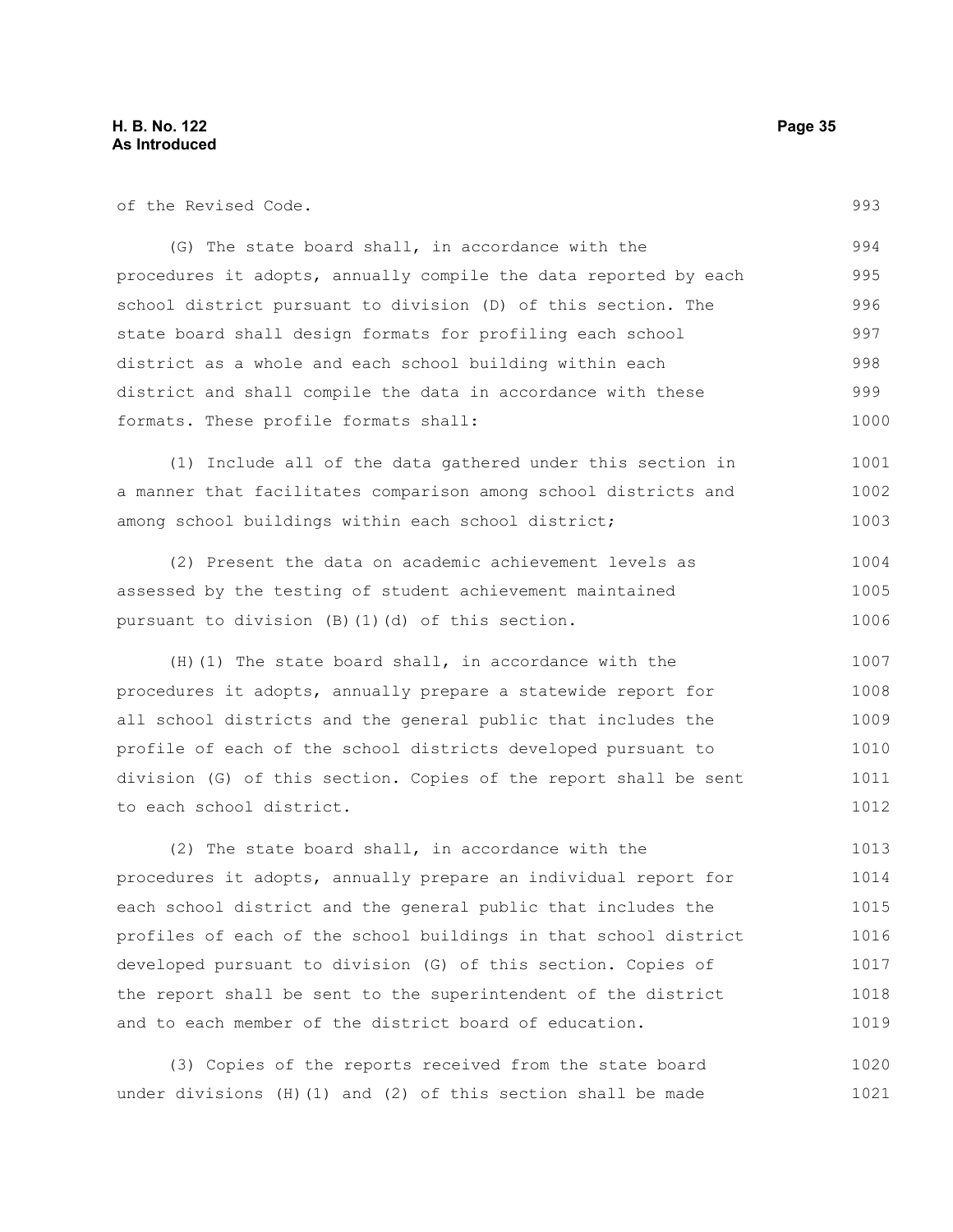available to the general public at each school district's offices. Each district board of education shall make copies of each report available to any person upon request and payment of a reasonable fee for the cost of reproducing the report. The board shall annually publish in a newspaper of general circulation in the school district, at least twice during the two weeks prior to the week in which the reports will first be available, a notice containing the address where the reports are available and the date on which the reports will be available. 1022 1023 1024 1025 1026 1027 1028 1029 1030

(I) Any data that is collected or maintained pursuant to this section and that identifies an individual pupil is not a public record for the purposes of section 149.43 of the Revised Code. 1031 1032 1033 1034

(J) As used in this section:

(1) "School district" means any city, local, exempted village, or joint vocational school district and, in accordance with section 3314.17 of the Revised Code, any community school. As used in division (L) of this section, "school district" also includes any educational service center or other educational entity required to submit data using the system established under this section. 1036 1037 1038 1039 1040 1041 1042

(2) "Cost" means any expenditure for operating expenses made by a school district excluding any expenditures for debt retirement except for payments made to any commercial lending institution for any loan approved pursuant to section 3313.483 of the Revised Code. 1043 1044 1045 1046 1047

(K) Any person who removes data from the information system established under this section for the purpose of releasing it to any person not entitled under law to have access 1048 1049 1050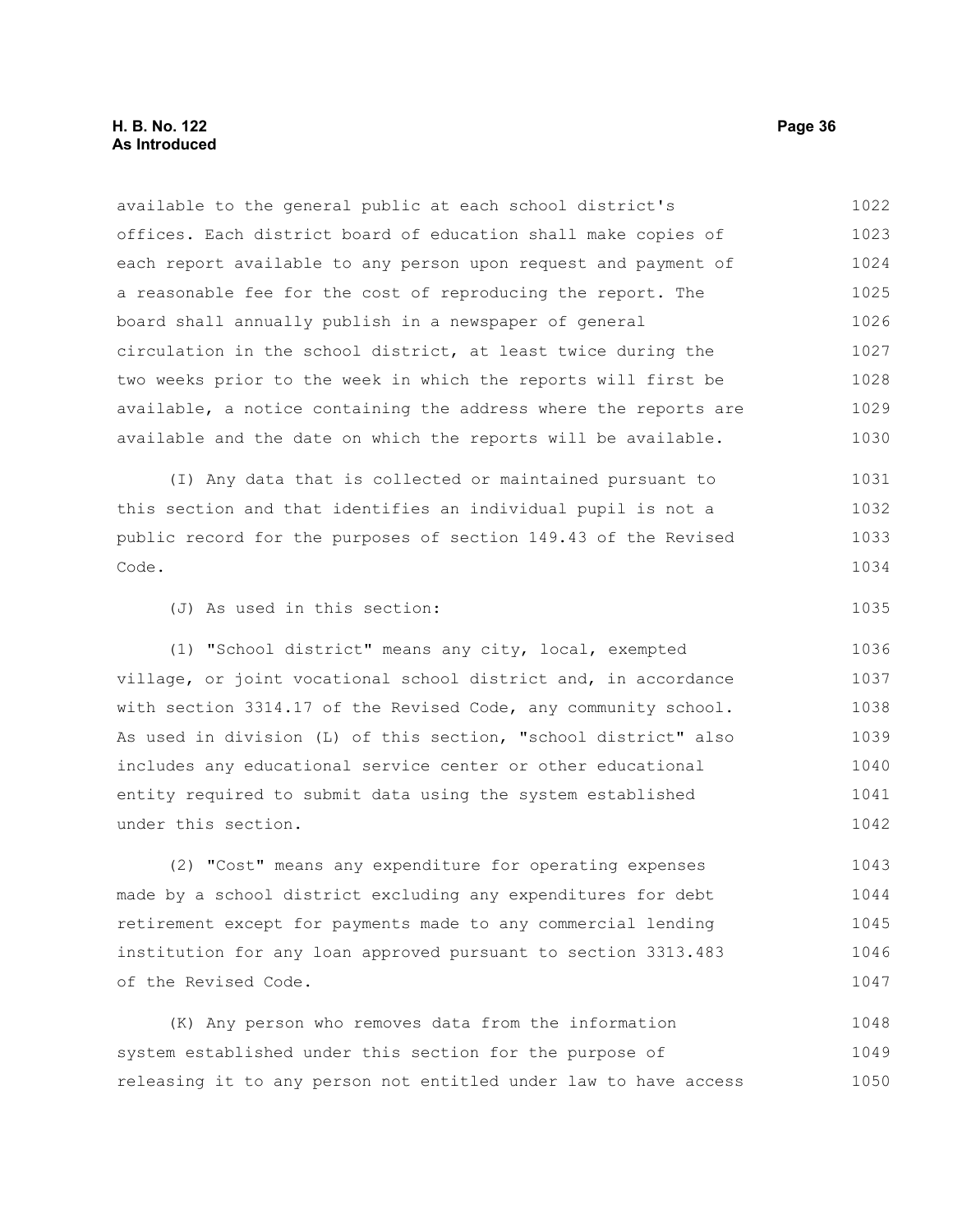to such information is subject to section 2913.42 of the Revised Code prohibiting tampering with data. 1051 1052

(L)(1) In accordance with division (L)(2) of this section and the rules adopted under division (L)(10) of this section, the department of education may sanction any school district that reports incomplete or inaccurate data, reports data that does not conform to data requirements and descriptions published by the department, fails to report data in a timely manner, or otherwise does not make a good faith effort to report data as required by this section. 1053 1054 1055 1056 1057 1058 1059 1060

(2) If the department decides to sanction a school district under this division, the department shall take the following sequential actions: 1061 1062 1063

(a) Notify the district in writing that the department has determined that data has not been reported as required under this section and require the district to review its data submission and submit corrected data by a deadline established by the department. The department also may require the district to develop a corrective action plan, which shall include provisions for the district to provide mandatory staff training on data reporting procedures. 1064 1065 1066 1067 1068 1069 1070 1071

(b) Withhold up to ten per cent of the total amount of state funds due to the district for the current fiscal year and, if not previously required under division (L)(2)(a) of this section, require the district to develop a corrective action plan in accordance with that division; 1072 1073 1074 1075 1076

(c) Withhold an additional amount of up to twenty per cent of the total amount of state funds due to the district for the current fiscal year; 1077 1078 1079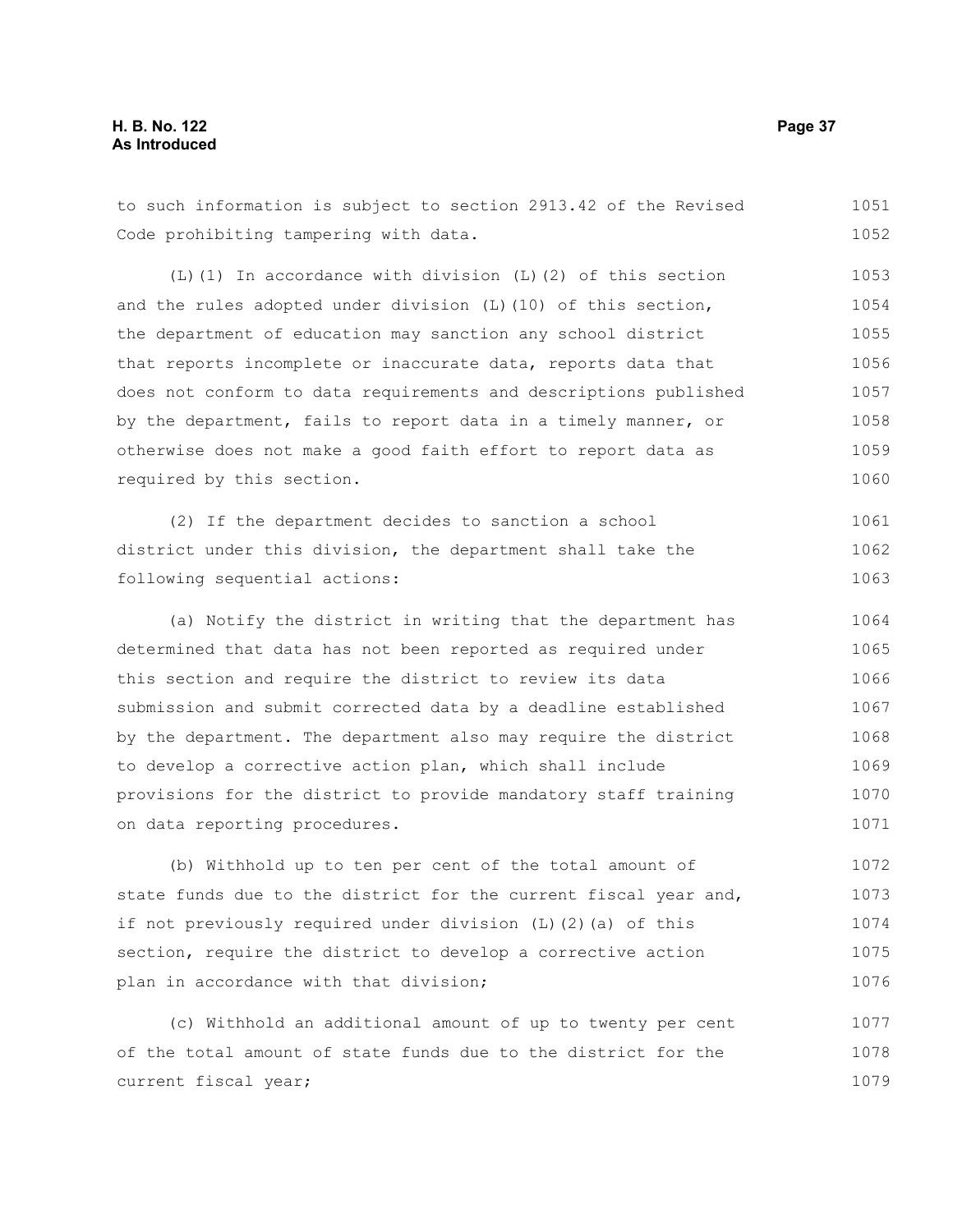# **H. B. No. 122 Page 38 As Introduced**

| (d) Direct department staff or an outside entity to              | 1080 |
|------------------------------------------------------------------|------|
| investigate the district's data reporting practices and make     | 1081 |
| recommendations for subsequent actions. The recommendations may  | 1082 |
| include one or more of the following actions:                    | 1083 |
| (i) Arrange for an audit of the district's data reporting        | 1084 |
| practices by department staff or an outside entity;              | 1085 |
| (ii) Conduct a site visit and evaluation of the district;        | 1086 |
| (iii) Withhold an additional amount of up to thirty per          | 1087 |
| cent of the total amount of state funds due to the district for  | 1088 |
| the current fiscal year;                                         | 1089 |
| (iv) Continue monitoring the district's data reporting;          | 1090 |
| (v) Assign department staff to supervise the district's          | 1091 |
| data management system;                                          | 1092 |
| (vi) Conduct an investigation to determine whether to            | 1093 |
| suspend or revoke the license of any district employee in        | 1094 |
| accordance with division (N) of this section;                    | 1095 |
| (vii) If the district is issued a report card under              | 1096 |
| section 3302.03 of the Revised Code, indicate on the report card | 1097 |
| that the district has been sanctioned for failing to report data | 1098 |
| as required by this section;                                     | 1099 |
| (viii) If the district is issued a report card under             | 1100 |
| section 3302.03 of the Revised Code and incomplete or inaccurate | 1101 |
| data submitted by the district likely caused the district to     | 1102 |
| receive a higher performance rating than it deserved under that  | 1103 |
| section, issue a revised report card for the district;           | 1104 |
| (ix) Any other action designed to correct the district's         | 1105 |
| data reporting problems.                                         | 1106 |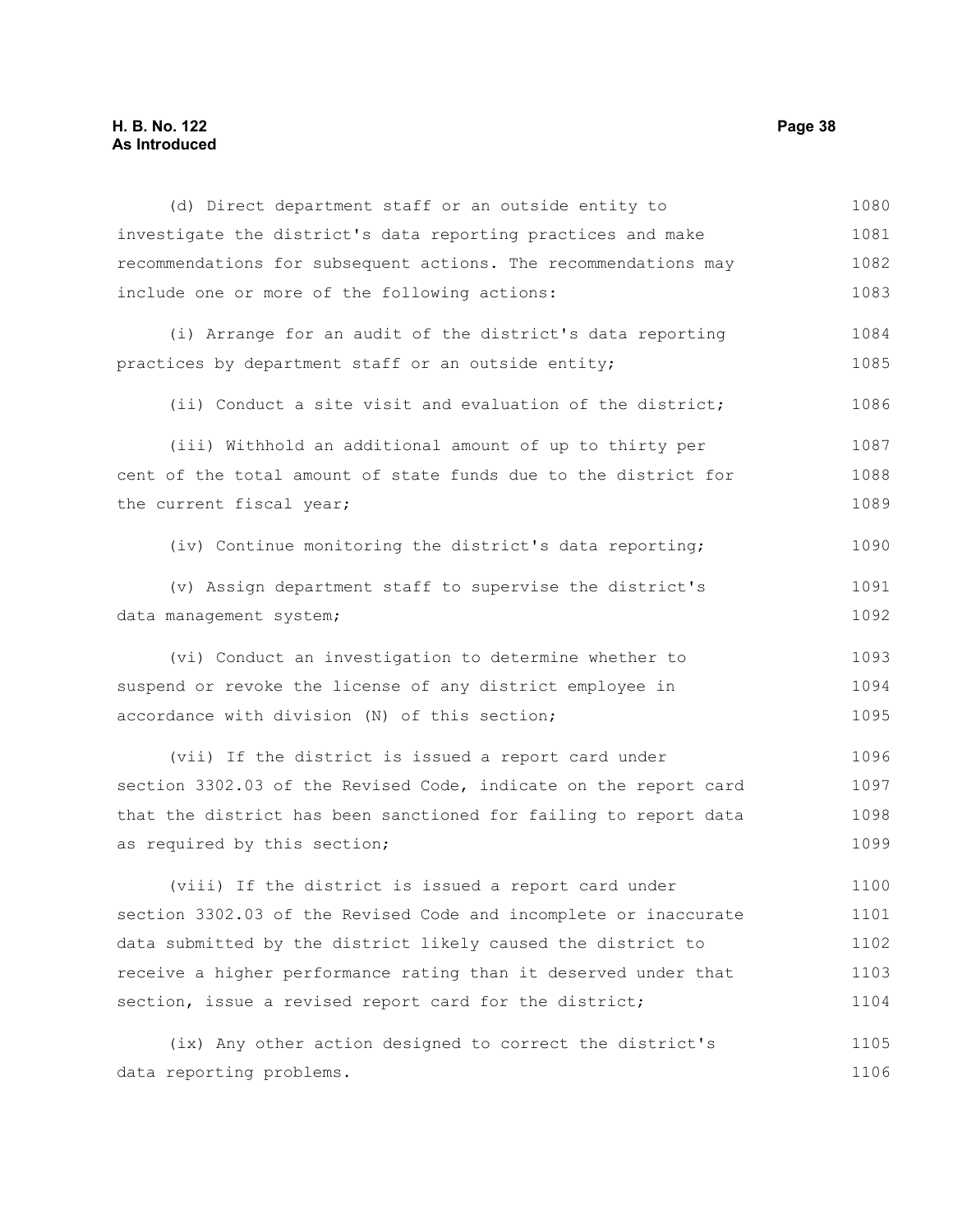#### **H. B. No. 122 Page 39 As Introduced**

(3) Any time the department takes an action against a school district under division (L)(2) of this section, the department shall make a report of the circumstances that prompted the action. The department shall send a copy of the report to the district superintendent or chief administrator and maintain a copy of the report in its files. 1107 1108 1109 1110 1111 1112

(4) If any action taken under division (L)(2) of this section resolves a school district's data reporting problems to the department's satisfaction, the department shall not take any further actions described by that division. If the department withheld funds from the district under that division, the department may release those funds to the district, except that if the department withheld funding under division (L)(2)(c) of this section, the department shall not release the funds withheld under division  $(L)$   $(2)$   $(b)$  of this section and, if the department withheld funding under division (L)(2)(d) of this section, the department shall not release the funds withheld under division (L)(2)(b) or (c) of this section. 1113 1114 1115 1116 1117 1118 1119 1120 1121 1122 1123 1124

(5) Notwithstanding anything in this section to the contrary, the department may use its own staff or an outside entity to conduct an audit of a school district's data reporting practices any time the department has reason to believe the district has not made a good faith effort to report data as required by this section. If any audit conducted by an outside entity under division (L)(2)(d)(i) or (5) of this section confirms that a district has not made a good faith effort to report data as required by this section, the district shall reimburse the department for the full cost of the audit. The department may withhold state funds due to the district for this purpose. 1125 1126 1127 1128 1129 1130 1131 1132 1133 1134 1135 1136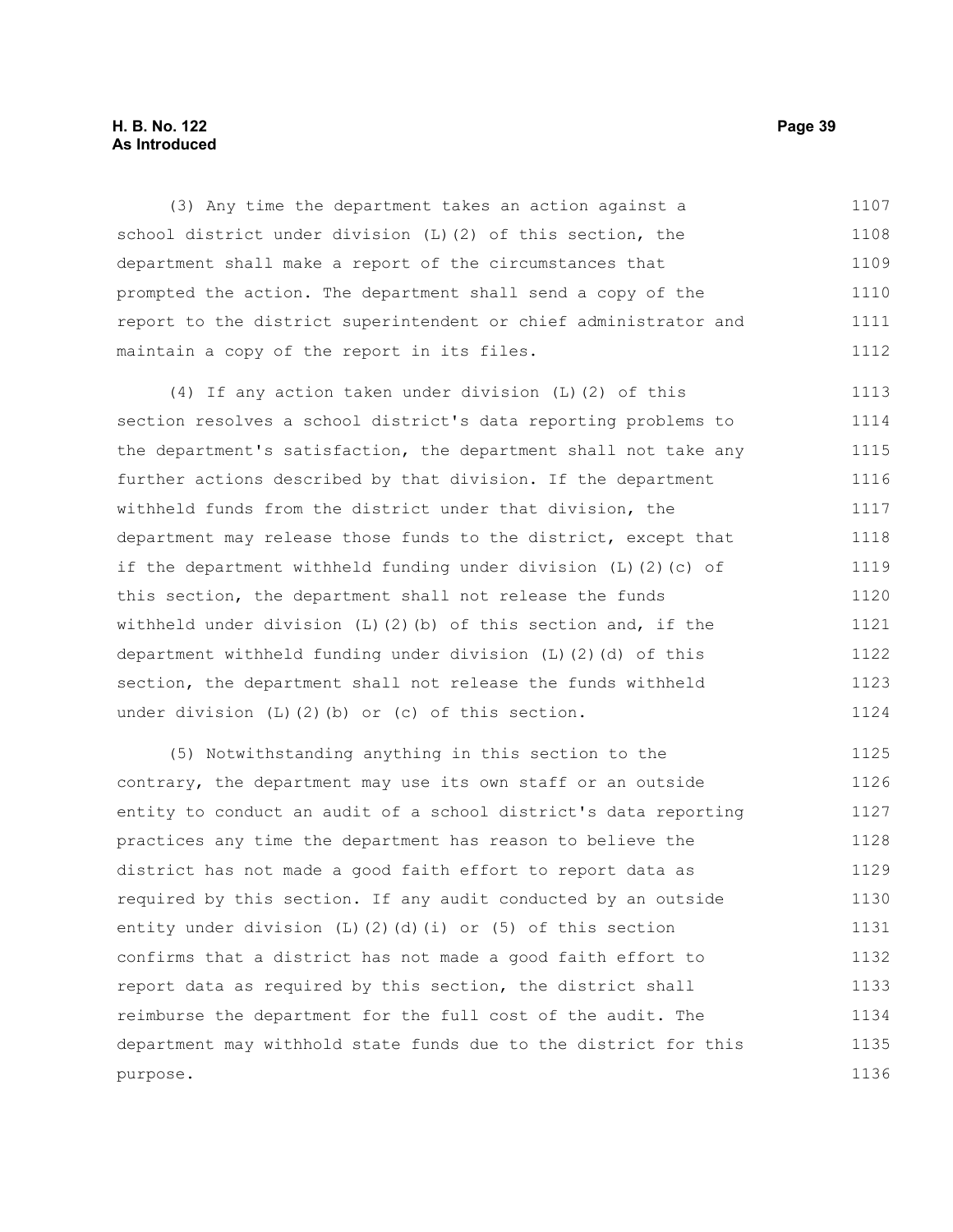### **H. B. No. 122 Page 40 As Introduced**

(6) Prior to issuing a revised report card for a school district under division (L)(2)(d)(viii) of this section, the department may hold a hearing to provide the district with an opportunity to demonstrate that it made a good faith effort to report data as required by this section. The hearing shall be conducted by a referee appointed by the department. Based on the information provided in the hearing, the referee shall recommend whether the department should issue a revised report card for the district. If the referee affirms the department's contention that the district did not make a good faith effort to report data as required by this section, the district shall bear the full cost of conducting the hearing and of issuing any revised report card. 1137 1138 1139 1140 1141 1142 1143 1144 1145 1146 1147 1148 1149

(7) If the department determines that any inaccurate data reported under this section caused a school district to receive excess state funds in any fiscal year, the district shall reimburse the department an amount equal to the excess funds, in accordance with a payment schedule determined by the department. The department may withhold state funds due to the district for this purpose. 1150 1151 1152 1153 1154 1155 1156

(8) Any school district that has funds withheld under division (L)(2) of this section may appeal the withholding in accordance with Chapter 119. of the Revised Code. 1157 1158 1159

(9) In all cases of a disagreement between the department and a school district regarding the appropriateness of an action taken under division (L)(2) of this section, the burden of proof shall be on the district to demonstrate that it made a good faith effort to report data as required by this section. 1160 1161 1162 1163 1164

(10) The state board of education shall adopt rules under Chapter 119. of the Revised Code to implement division (L) of 1165 1166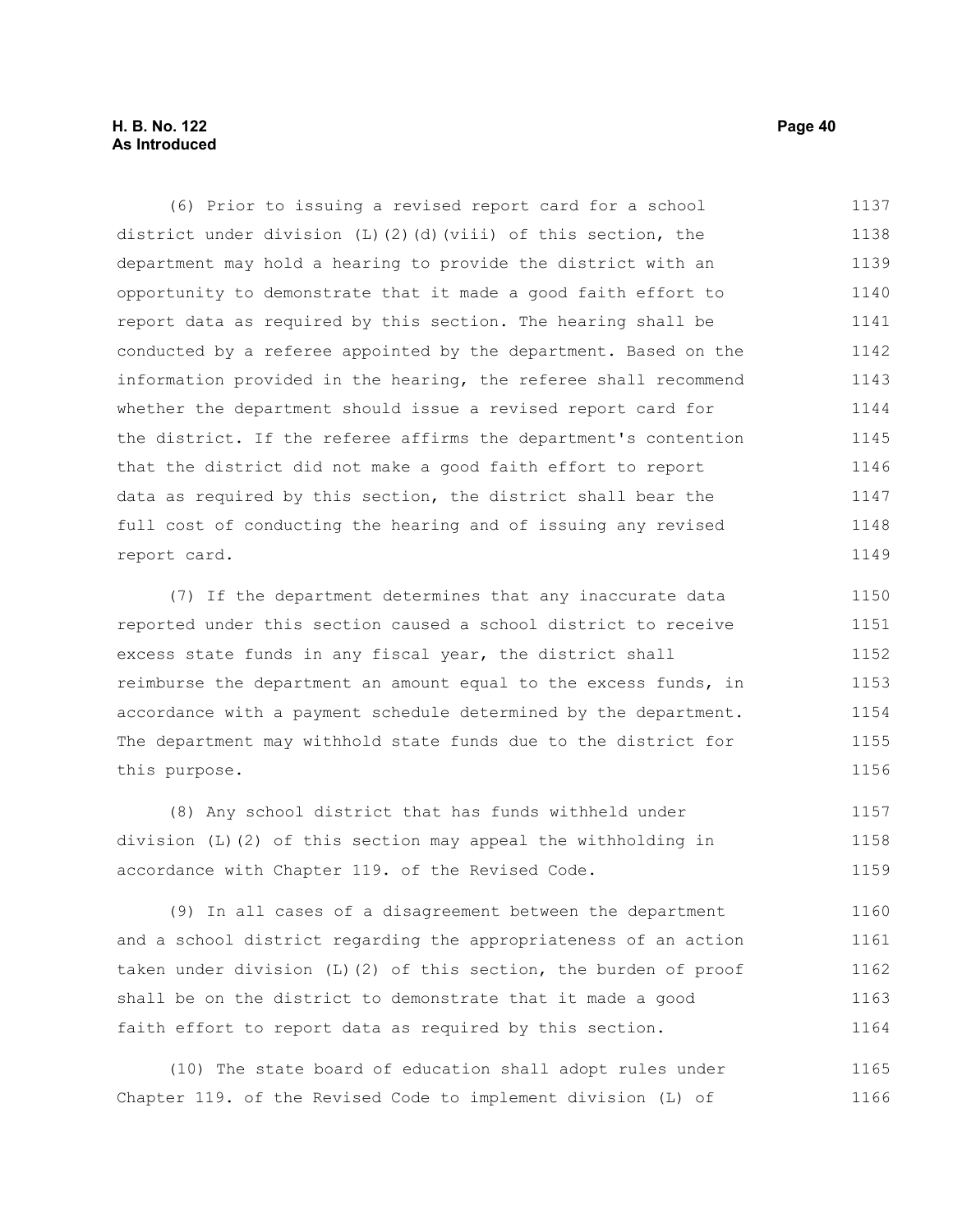information system.

1167

> 1180 1181 1182

| this section.                                                  |
|----------------------------------------------------------------|
| (M) No information technology center or school district        |
| shall acquire, change, or update its student administration    |
| software package to manage and report data required to be      |
| reported to the department unless it converts to a student     |
| software package that is certified by the department.          |
| (N) The state board of education, in accordance with           |
| sections 3319.31 and 3319.311 of the Revised Code, may suspend |
| or revoke a license as defined under division (A) of section   |
| 3319.31 of the Revised Code that has been issued to any school |

district employee found to have willfully reported erroneous,

inaccurate, or incomplete data to the education management

(O) No person shall release or maintain any information about any student in violation of this section. Whoever violates this division is guilty of a misdemeanor of the fourth degree.

(P) The department shall disaggregate the data collected under division  $(B)$  (1)(n) of this section according to the race and socioeconomic status of the students assessed. 1183 1184 1185

(Q) If the department cannot compile any of the information required by division (H) of section 3302.03 of the Revised Code based upon the data collected under this section, the department shall develop a plan and a reasonable timeline for the collection of any data necessary to comply with that division. 1186 1187 1188 1189 1190 1191

**Sec. 3301.163.** (A) Beginning July 1, 2015, any Any thirdgrade student who attends a chartered nonpublic school with a scholarship awarded under either the educational choice opportunity scholarship pilot program, prescribed in sections 1192 1193 1194 1195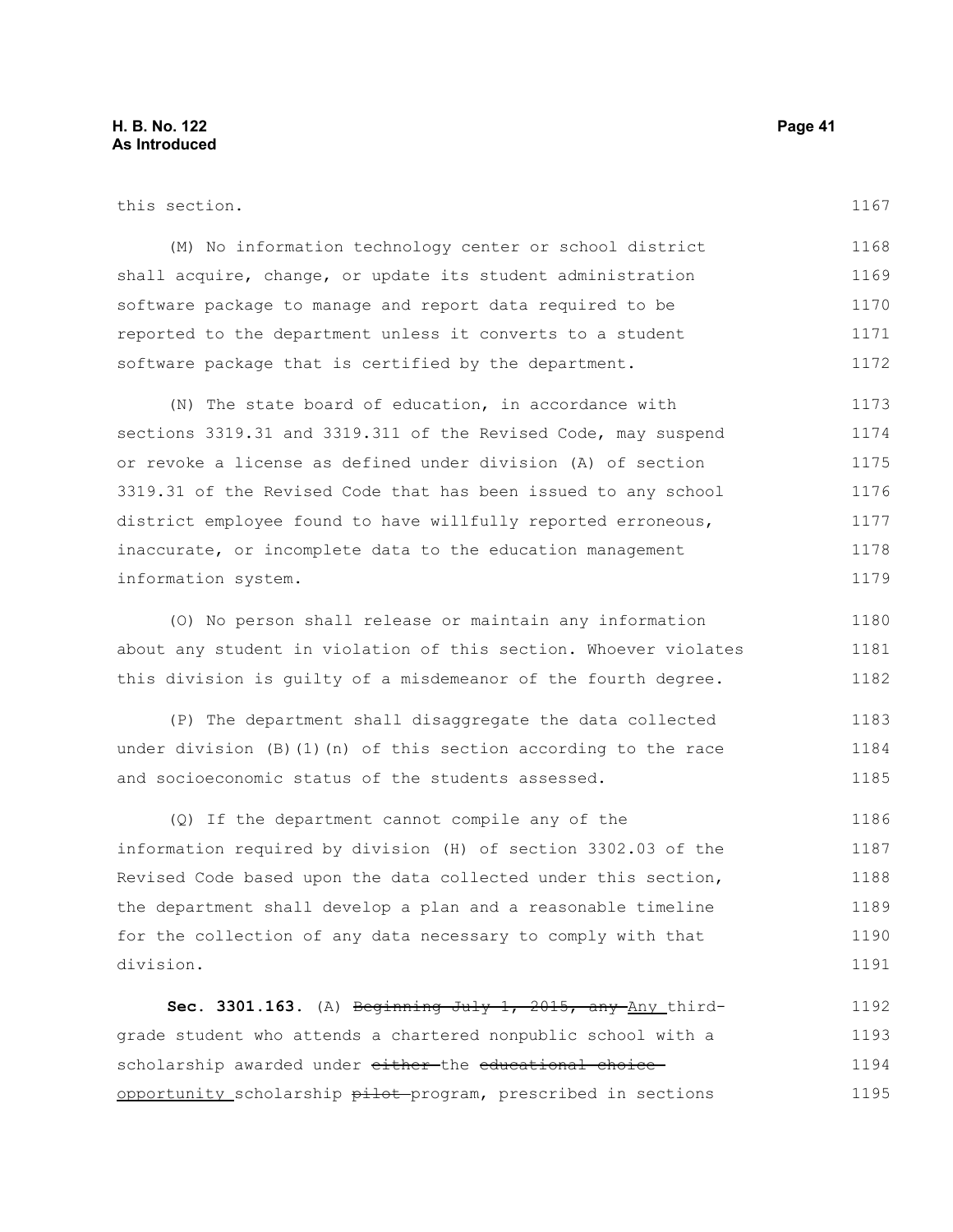3310.01 to 3310.17, or the pilot project scholarship program prescribed in sections 3313.974 to 3313.979 of the Revised Code, shall be subject to the third-grade reading guarantee retention provisions under division (A)(2) of section 3313.608 of the Revised Code, including the exemptions prescribed by that division. For purposes of determining if a child with a disability is exempt from retention under this section, an individual services plan created for the child that has been reviewed by either the student's school district of residence or the school district in which the chartered nonpublic school is located and that specifies that the student is not subject to retention shall be considered in the same manner as an individualized education program or plan under section 504 of the "Rehabilitation Act of 1973," 87 Stat. 355, 29 U.S.C. 794, as amended, as prescribed by division (A)(2) of section 3313.608 of the Revised Code. 1196 1197 1198 1199 1200 1201 1202 1203 1204 1205 1206 1207 1208 1209 1210 1211

As used in this section, "child with a disability" and "school district of residence" have the same meanings as in section 3323.01 of the Revised Code. 1212 1213 1214

(B)(1) Each chartered nonpublic school that enrolls students in any of grades kindergarten through three and that accepts students under the educational choice opportunity scholarship pilot program or the pilot project scholarship program shall adopt policies and procedures for the annual assessment of the reading skills of those students. Each school may use the diagnostic assessment to measure reading ability for the appropriate grade level prescribed in division (D) of section 3301.079 of the Revised Code. If the school uses such assessments, the department of education shall furnish them to the chartered nonpublic school. 1215 1216 1217 1218 1219 1220 1221 1222 1223 1224 1225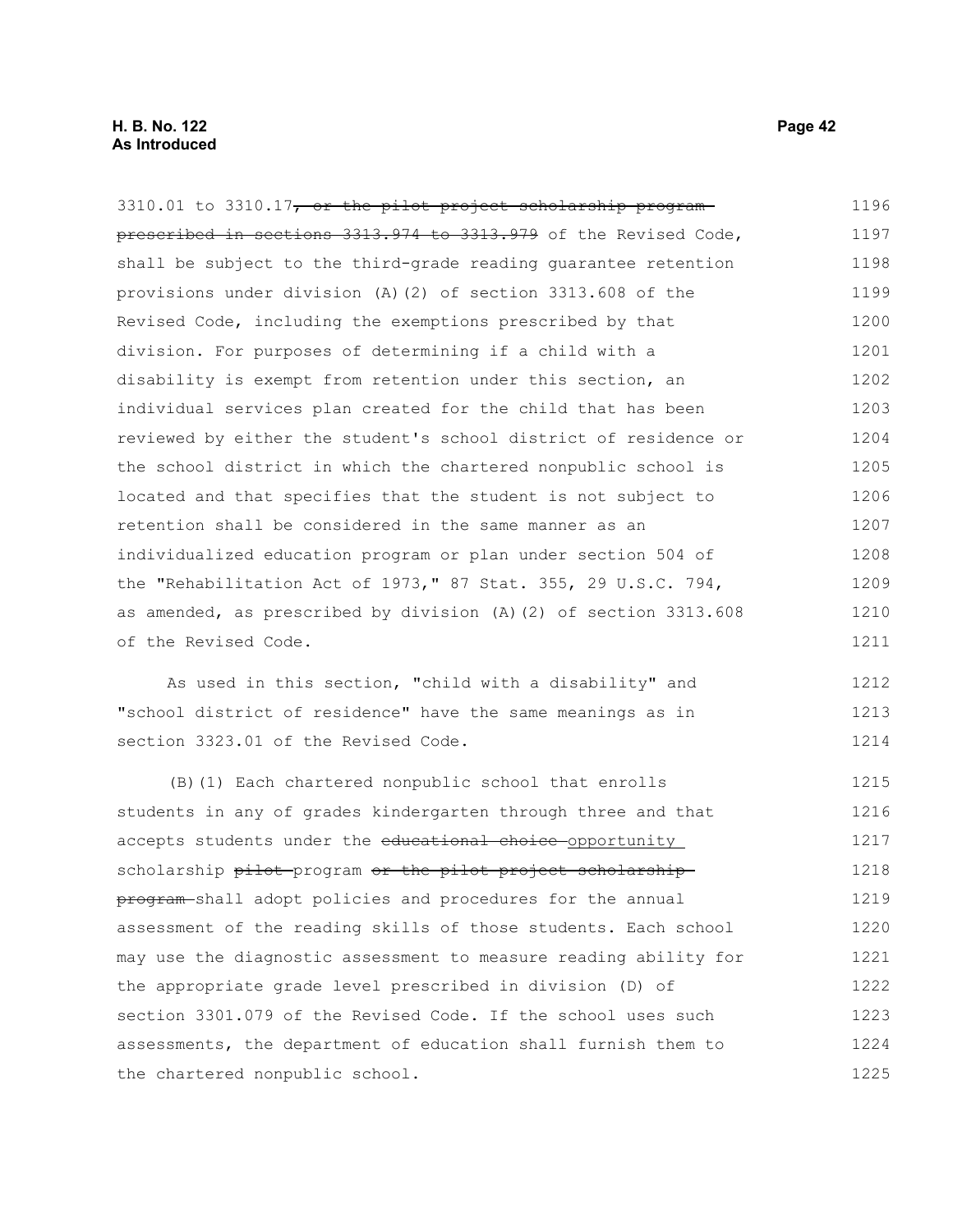## **H. B. No. 122 Page 43 As Introduced**

| below grade level, the school shall do both of the following:    | 1227 |
|------------------------------------------------------------------|------|
| (a) Provide to the student's parent or quardian, in              | 1228 |
| writing, all of the following:                                   | 1229 |
| (i) Notification that the student has been identified as         | 1230 |
| having a substantial deficiency in reading;                      | 1231 |
| (ii) Notification that if the student attains a score in         | 1232 |
| the range designated under division (A) (3) of section 3301.0710 | 1233 |
| of the Revised Code on the assessment prescribed under that      | 1234 |
| section to measure skill in English language arts expected at    | 1235 |
| the end of third grade, the student shall be retained unless the | 1236 |
| student is exempt under division (A) (1) of section 3313.608 of  | 1237 |
| the Revised Code.                                                | 1238 |
| (b) Provide intensive reading instruction services, as           | 1239 |
| determined appropriate by the school, to each student identified | 1240 |
| under this section.                                              | 1241 |
| (C) Each chartered nonpublic school subject to this              | 1242 |
| section annually shall report to the department the number of    | 1243 |
| students identified as reading at grade level and the number of  | 1244 |
| students identified as reading below grade level.                | 1245 |
| Sec. 3302.036. (A) Notwithstanding anything in the Revised       | 1246 |
| Code to the contrary, the department of education shall not      | 1247 |
| assign an overall letter grade under division (C) (3) of section | 1248 |
| 3302.03 of the Revised Code for any school district or building  | 1249 |
| for the 2014-2015, 2015-2016, or 2016-2017 school years, may, at | 1250 |
| the discretion of the state board of education, not assign an    | 1251 |
| individual grade to any component prescribed under division (C)  | 1252 |
| (3) of section 3302.03 of the Revised Code, and shall not rank   | 1253 |
| school districts, community schools established under Chapter    | 1254 |

(2) For each student identified as having reading skills

1226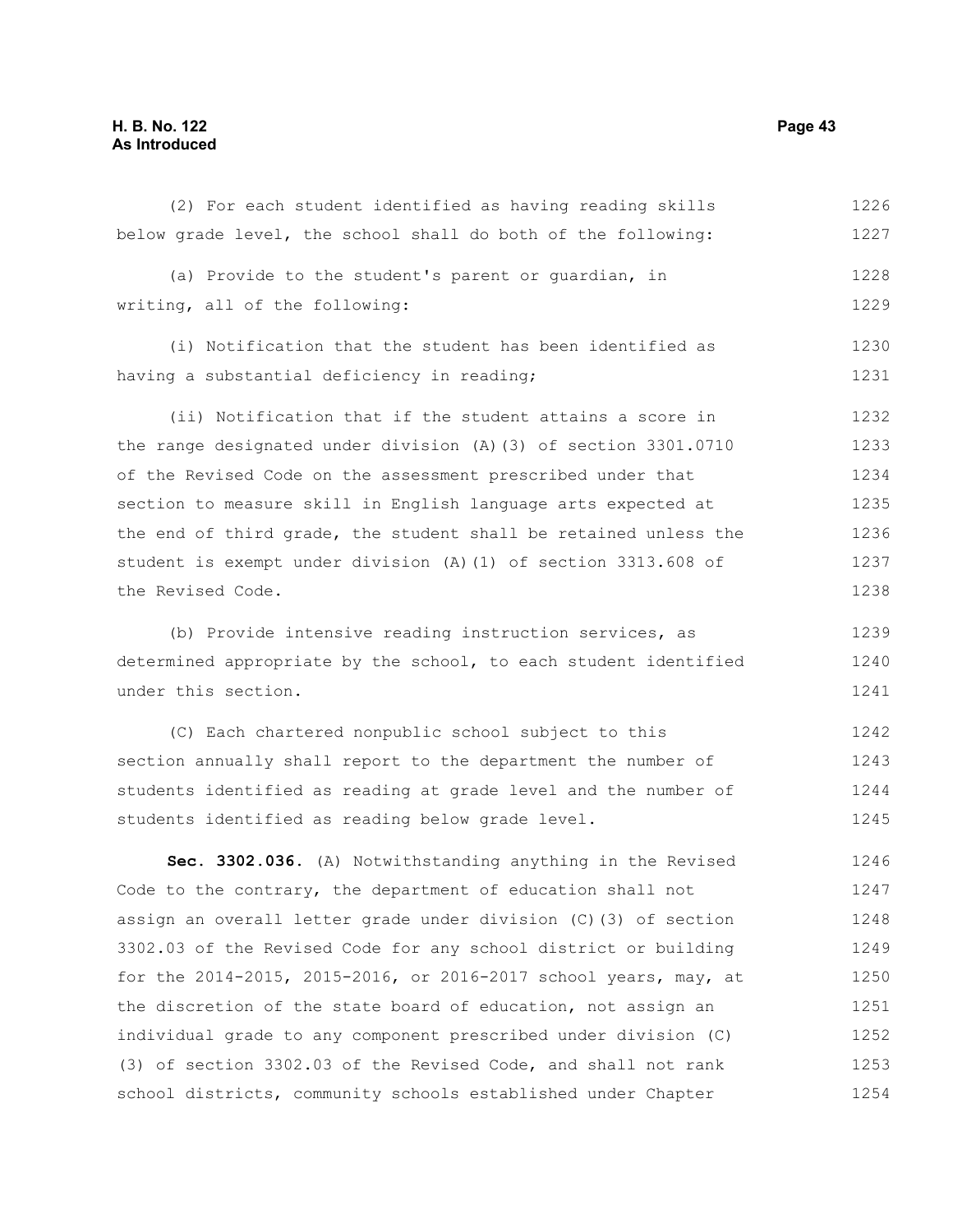#### **H. B. No. 122 Page 44 As Introduced**

3314. of the Revised Code, or STEM schools established under Chapter 3326. of the Revised Code under section 3302.21 of the Revised Code for those school years. The report card ratings issued for the 2014-2015, 2015-2016, or 2016-2017 school years shall not be considered in determining whether a school district or a school is subject to sanctions or penalties. However, the report card ratings of any previous or subsequent years shall be considered in determining whether a school district or building is subject to sanctions or penalties. Accordingly, the report card ratings for the 2014-2015, 2015-2016, or 2016-2017 school years shall have no effect in determining sanctions or penalties, but shall not create a new starting point for determinations that are based on ratings over multiple years. (B) The provisions from which a district or school is exempt under division (A) of this section shall be the following: (1) Any restructuring provisions established under this chapter, except as required under the "No Child Left Behind Act of 2001"; (2) Provisions for the Columbus city school pilot project under section 3302.042 of the Revised Code; (3) Provisions for academic distress commissions under former section 3302.10 of the Revised Code as it existed prior to the effective date of this amendment October 15, 2015. The provisions of this section do not apply to academic distress commissions under the version of that section as it exists on or after-the effective date of this amendment October 15, 2015. 1255 1256 1257 1258 1259 1260 1261 1262 1263 1264 1265 1266 1267 1268 1269 1270 1271 1272 1273 1274 1275 1276 1277 1278 1279 1280 1281

(4) Provisions prescribing new buildings where students are eligible for the educational choice scholarships under 1282 1283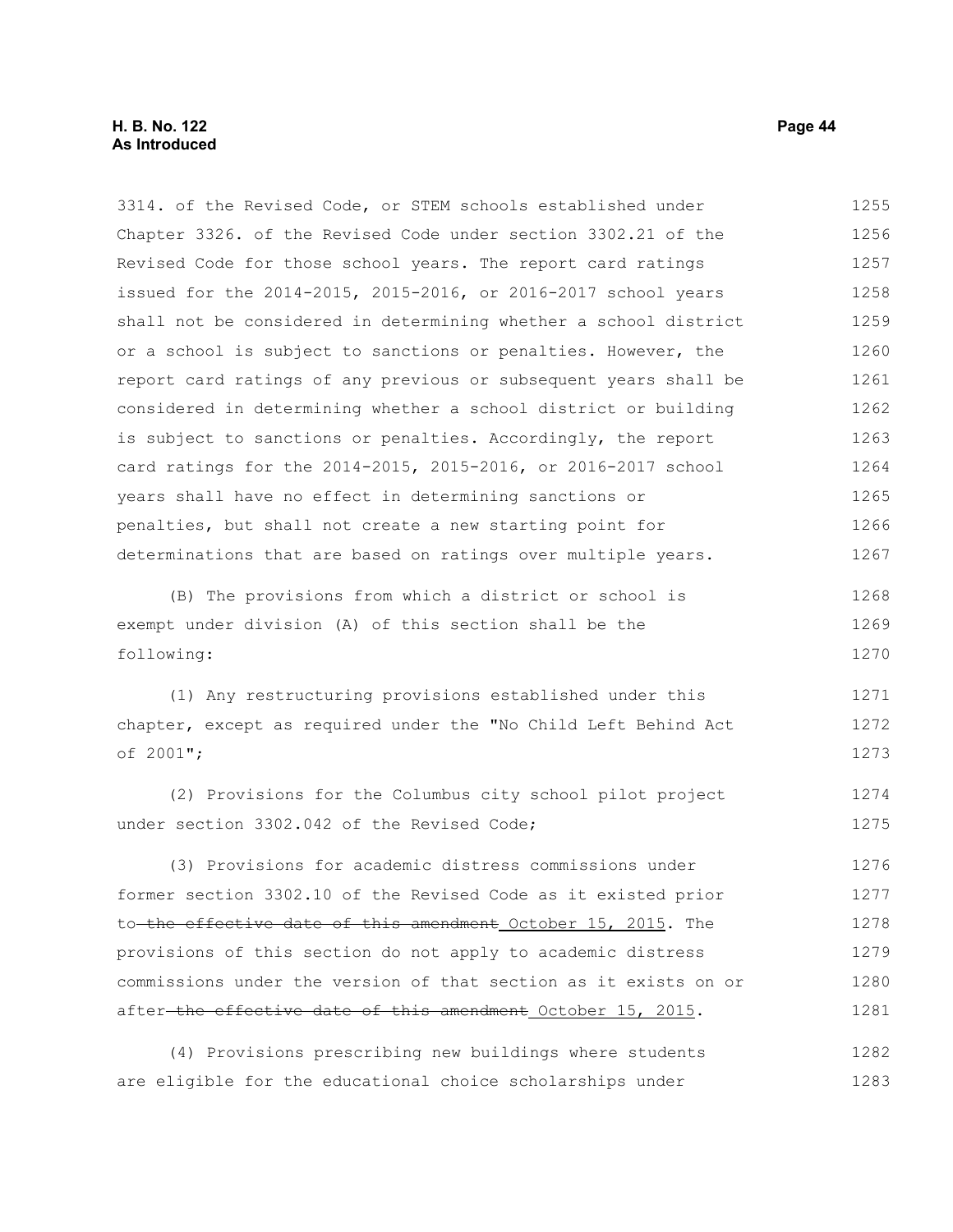#### former section 3310.03 of the Revised Code; (5) Provisions defining "challenged school districts" in which new start-up community schools may be located, as prescribed in section 3314.02 of the Revised Code; (6) Provisions prescribing community school closure requirements under section 3314.35 or 3314.351 of the Revised Code. (C) Notwithstanding anything in the Revised Code to the 1284 1285 1286 1287 1288 1289 1290 1291

contrary and except as provided in Section 3 of H.B. 7 of the 131st general assembly, no school district, community school, or STEM school shall utilize at any time during a student's academic career a student's score on any assessment administered under division (A) of section 3301.0710 or division (B)(2) of section 3301.0712 of the Revised Code in the 2014-2015, 2015- 2016, or 2016-2017 school  $\frac{1}{2}$  y ear y ears as a factor in any decision to promote or to deny the student promotion to a higher grade level or in any decision to grant course credit. No individual student score reports on such assessments administered in the 2014-2015, 2015-2016, or 2016-2017 school years shall be released, except to a student's school district or school or to the student or the student's parent or guardian. 1292 1293 1294 1295 1296 1297 1298 1299 1300 1301 1302 1303 1304

**Sec. 3302.10.** (A) The superintendent of public instruction shall establish an academic distress commission for any school district that meets one of the following conditions: 1305 1306 1307

(1) The district has received an overall grade of "F" under division (C)(3) of section 3302.03 of the Revised Code for three consecutive years. 1308 1309 1310

(2) An academic distress commission established for the district under former section 3302.10 of the Revised Code was 1311 1312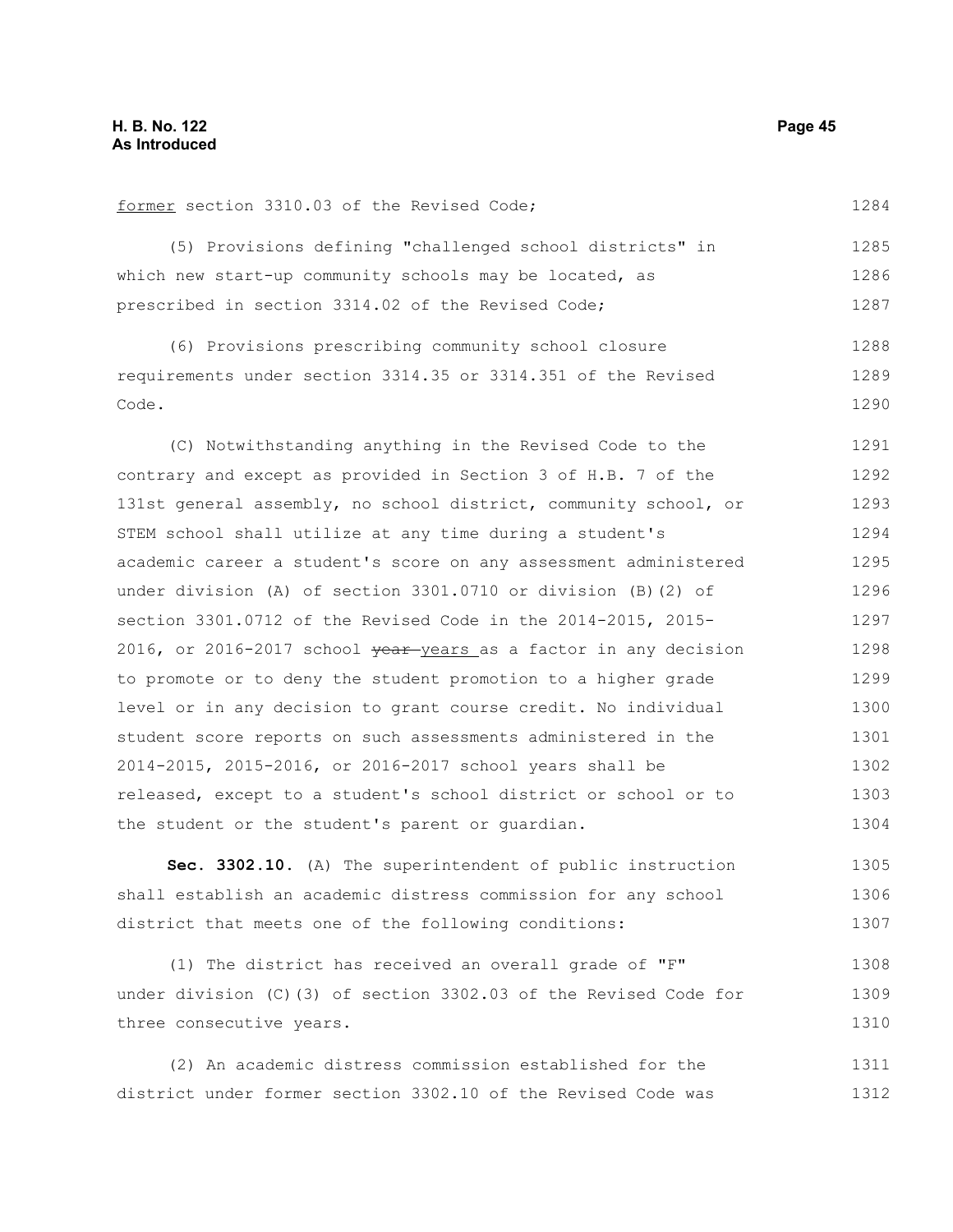still in existence on the effective date of this section October 15, 2015, and has been in existence for at least four years. (B)(1) The academic distress commission shall consist of five members as follows: (a) Three members appointed by the state superintendent, one of whom is a resident in the county in which a majority of the district's territory is located; (b) One member appointed by the president of the district board of education, who shall be a teacher employed by the district; (c) One member appointed by the mayor of the municipality in which a majority of the district's territory is located or, if no such municipality exists, by the mayor of a municipality selected by the state superintendent in which the district has territory. Appointments to the commission shall be made within thirty days after the district is notified that it is subject to this section. Members of the commission shall serve at the pleasure of their appointing authority. The state superintendent shall designate a chairperson for the commission from among the members appointed by the state superintendent. The chairperson shall call and conduct meetings, set meeting agendas, and serve as a liaison between the commission and the chief executive officer appointed under division (C)(1) of this section. (2) In the case of a school district that meets the condition in division (A)(2) of this section, the academic distress commission established for the district under former 1313 1314 1315 1316 1317 1318 1319 1320 1321 1322 1323 1324 1325 1326 1327 1328 1329 1330 1331 1332 1333 1334 1335 1336 1337 1338 1339

section 3302.10 of the Revised Code shall be abolished and a new academic distress commission shall be appointed for the district

1340 1341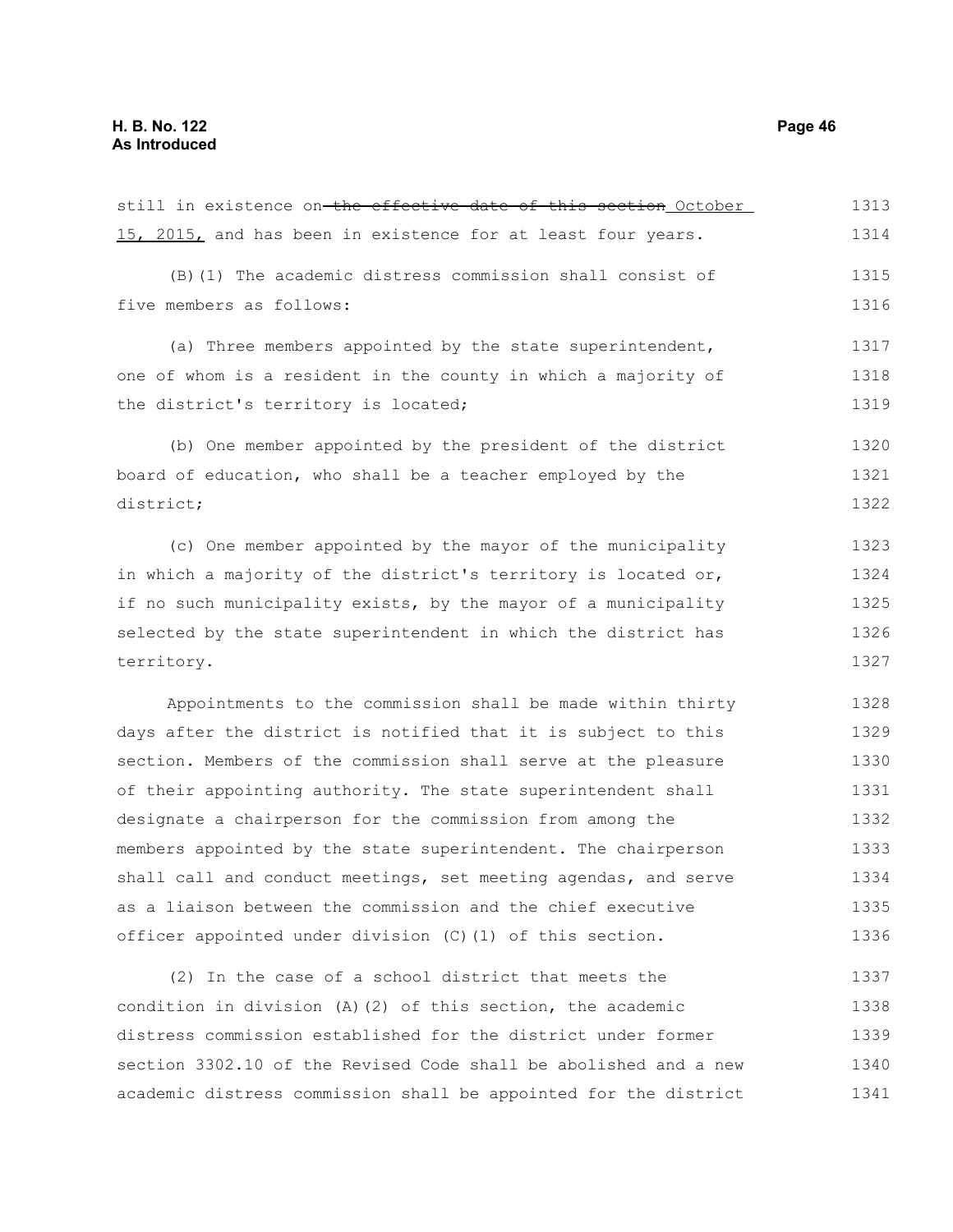1342

1356 1357

1358 1359

1360

1361 1362

1363

1364

1365

(C)(1) Within sixty days after the state superintendent has designated a chairperson for the academic distress commission, the commission shall appoint a chief executive officer for the district, who shall be paid by the department of education and shall serve at the pleasure of the commission. The individual appointed as chief executive officer shall have highlevel management experience in the public or private sector. The chief executive officer shall exercise complete operational, managerial, and instructional control of the district, which shall include, but shall not be limited to, the following powers and duties, but the chief executive officer may delegate, in writing, specific powers or duties to the district board or district superintendent: (a) Replacing school administrators and central office staff; (b) Assigning employees to schools and approving transfers; (c) Hiring new employees; (d) Defining employee responsibilities and job descriptions; (e) Establishing employee compensation; (f) Allocating teacher class loads;

(h) Making reductions in staff under section 3319.17, 3319.171, or 3319.172 of the Revised Code; 1366 1367

(g) Conducting employee evaluations;

(i) Setting the school calendar; 1368

pursuant to division (B)(1) of this section.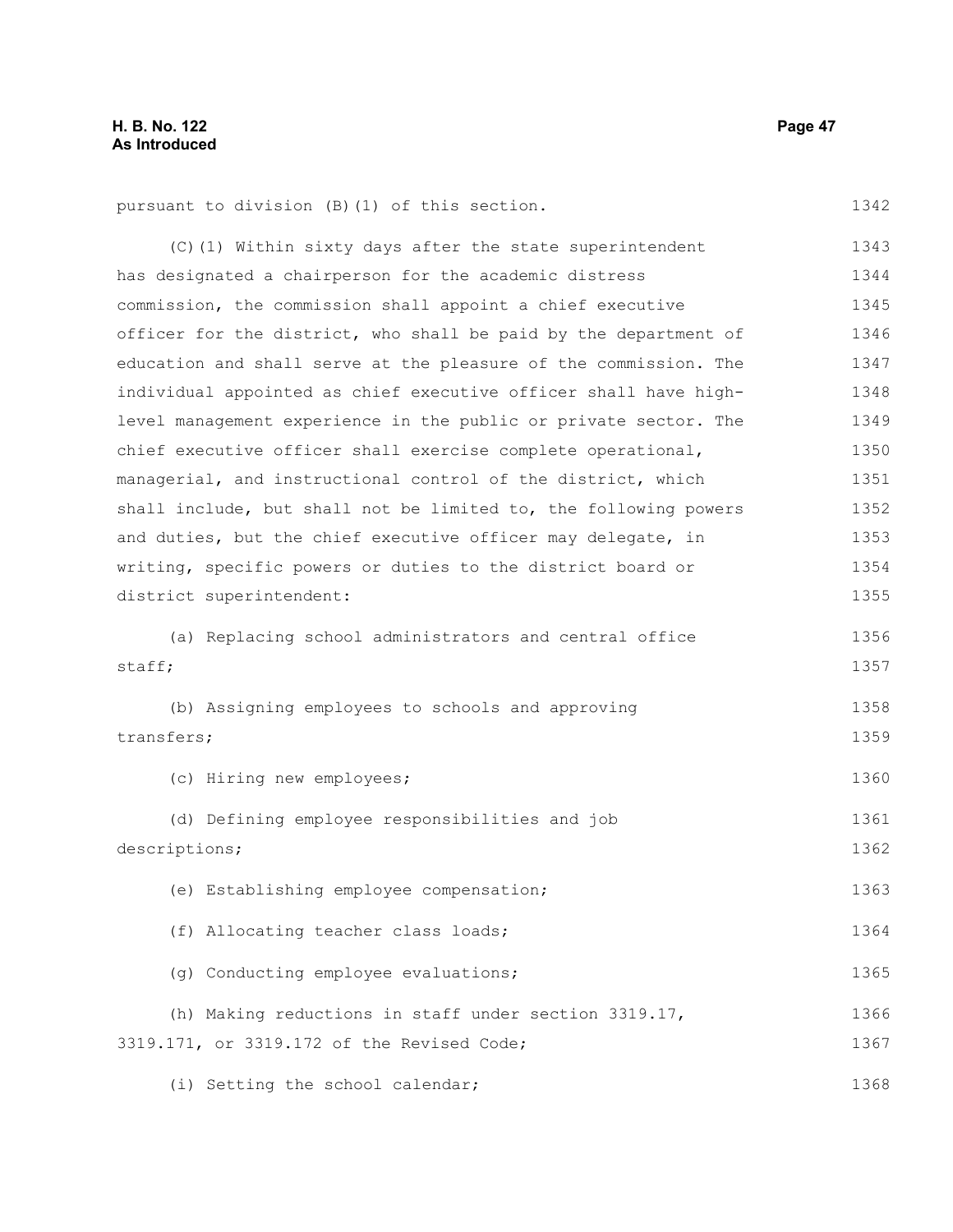(j) Creating a budget for the district;

(k) Contracting for services for the district; (l) Modifying policies and procedures established by the district board; (m) Establishing grade configurations of schools; (n) Determining the school curriculum; (o) Selecting instructional materials and assessments; (p) Setting class sizes; (q) Providing for staff professional development. (2) If an improvement coordinator was previously appointed for the district pursuant to division (A) of section 3302.04 of the Revised Code, that position shall be terminated. However, nothing in this section shall prohibit the chief executive officer from employing the same individual or other staff to perform duties or functions previously performed by the improvement coordinator. (D) The academic distress commission, in consultation with the state superintendent and the chief executive officer, shall be responsible for expanding high-quality school choice options in the district. The commission, in consultation with the state superintendent, may create an entity to act as a high-quality school accelerator for schools not operated by the district. The accelerator shall promote high-quality schools in the district, lead improvement efforts for underperforming schools, recruit high-quality sponsors for community schools, attract new highquality schools to the district, and increase the overall capacity of schools to deliver a high-quality education for 1370 1371 1372 1373 1374 1375 1376 1377 1378 1379 1380 1381 1382 1383 1384 1385 1386 1387 1388 1389 1390 1391 1392 1393 1394 1395

students. Any accelerator shall be an independent entity and the 1396

1369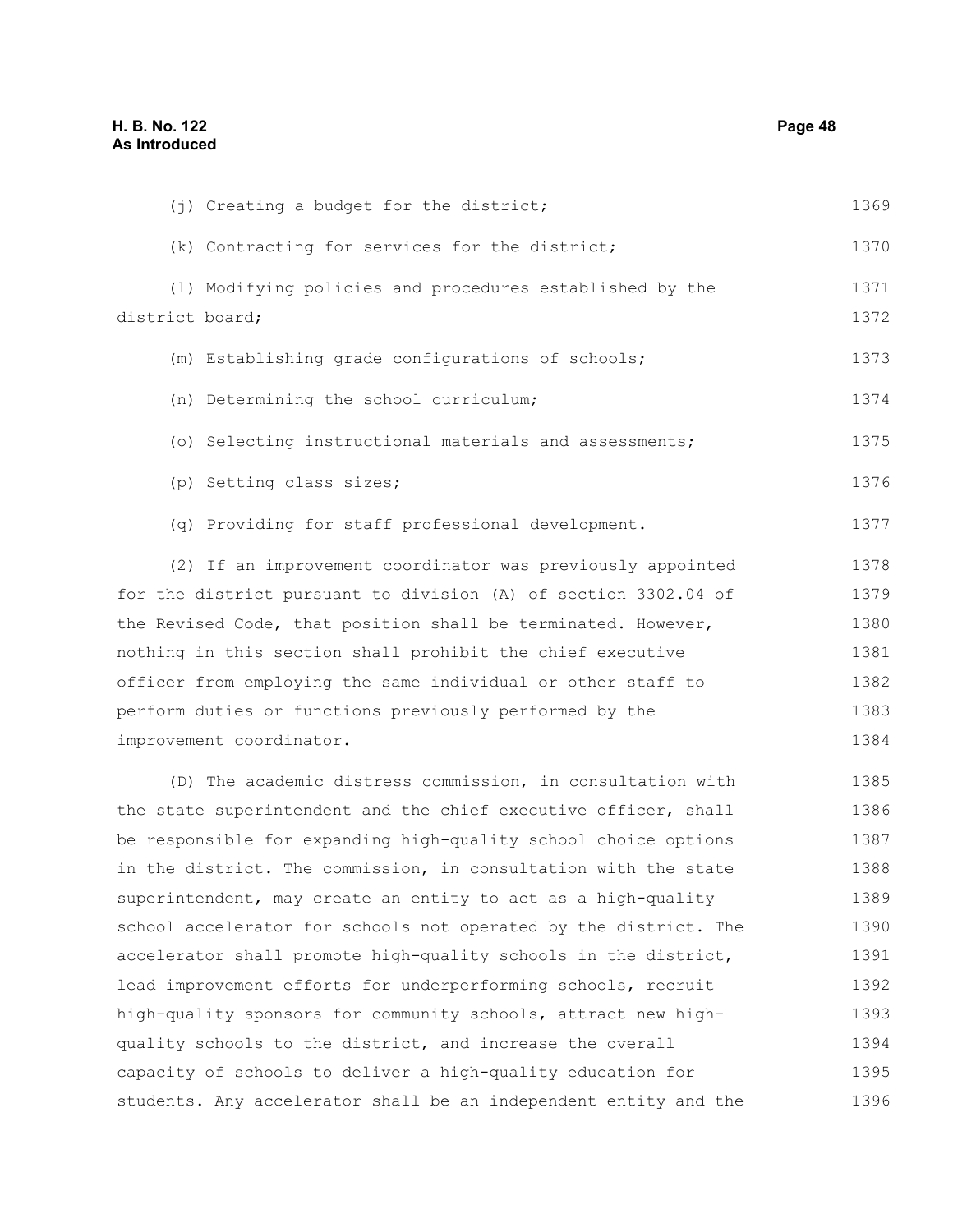chief executive officer shall have no authority over the accelerator. 1397 1398

(E)(1) Within thirty days after the chief executive officer is appointed, the chief executive officer shall convene a group of community stakeholders. The purpose of the group shall be to develop expectations for academic improvement in the district and to assist the district in building relationships with organizations in the community that can provide needed services to students. Members of the group shall include, but shall not be limited to, educators, civic and business leaders, and representatives of institutions of higher education and government service agencies. Within ninety days after the chief executive officer is appointed, the chief executive officer also shall convene a smaller group of community stakeholders for each school operated by the district to develop expectations for academic improvement in that school. The group convened for each school shall have teachers employed in the school and parents of students enrolled in the school among its members. 1399 1400 1401 1402 1403 1404 1405 1406 1407 1408 1409 1410 1411 1412 1413 1414

(2) The chief executive officer shall create a plan to improve the district's academic performance. In creating the plan, the chief executive officer shall consult with the groups convened under division (E)(1) of this section. The chief executive officer also shall consider the availability of funding to ensure sustainability of the plan. The plan shall establish clear, measurable performance goals for the district and for each school operated by the district. The performance goals shall include, but not be limited to, the performance measures prescribed for report cards issued under section 3302.03 of the Revised Code. Within ninety days after the chief executive officer is appointed, the chief executive officer shall submit the plan to the academic distress commission for 1415 1416 1417 1418 1419 1420 1421 1422 1423 1424 1425 1426 1427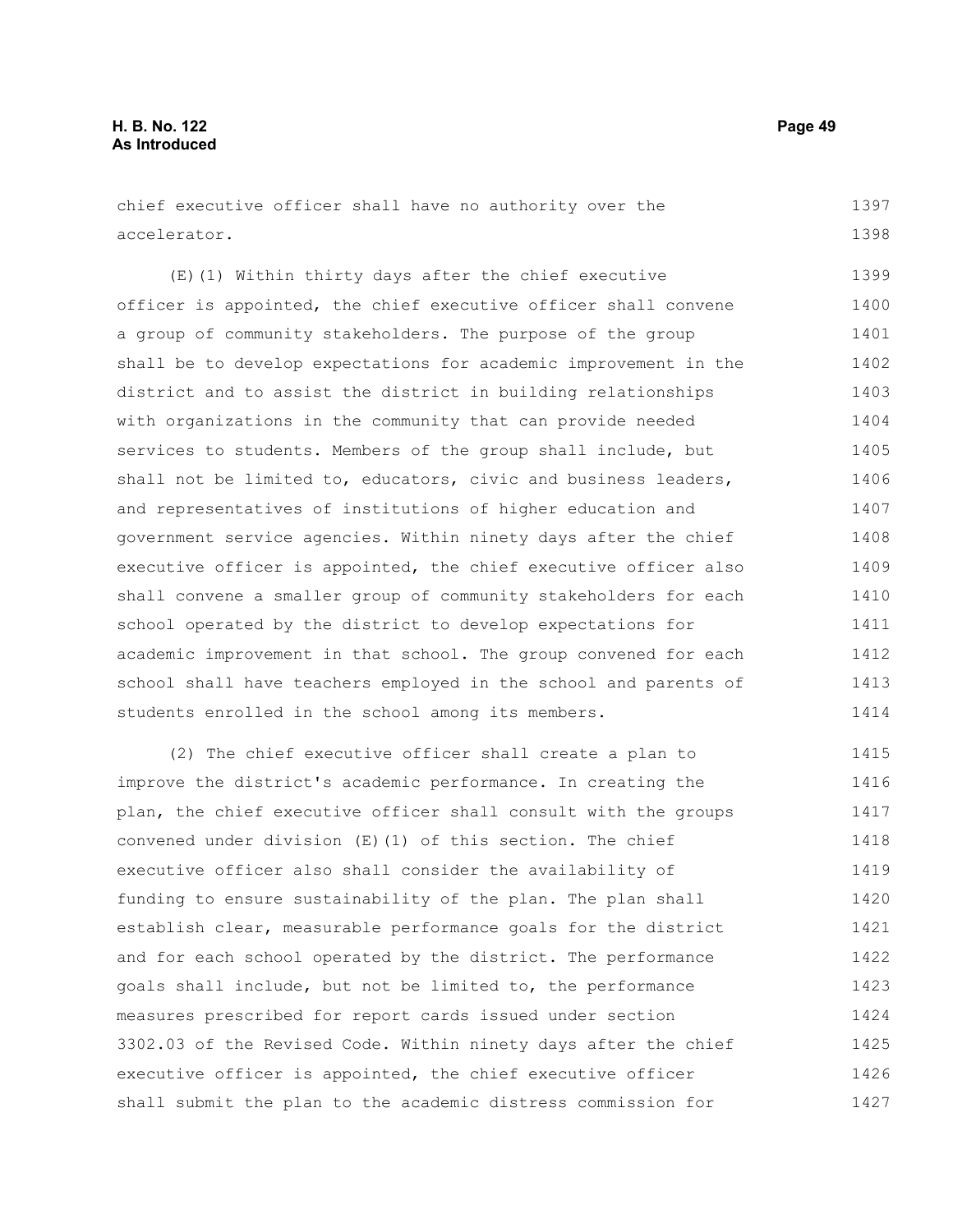### **H. B. No. 122 Page 50 As Introduced**

approval. Within thirty days after the submission of the plan, the commission shall approve the plan or suggest modifications to the plan that will render it acceptable. If the commission suggests modifications, the chief executive officer may revise the plan before resubmitting it to the commission. The chief executive officer shall resubmit the plan, whether revised or not, within fifteen days after the commission suggests modifications. The commission shall approve the plan within thirty days after the plan is resubmitted. Upon approval of the plan by the commission, the chief executive officer shall implement the plan. 1428 1429 1430 1431 1432 1433 1434 1435 1436 1437 1438

(F) Notwithstanding any provision to the contrary in Chapter 4117. of the Revised Code, if the district board has entered into, modified, renewed, or extended a collective bargaining agreement on or after the effective date of this section October 15, 2015, that contains provisions relinquishing one or more of the rights or responsibilities listed in division (C) of section 4117.08 of the Revised Code, those provisions are not enforceable and the chief executive officer and the district board shall resume holding those rights or responsibilities as if the district board had not relinquished them in that agreement until such time as both the academic distress commission ceases to exist and the district board agrees to relinquish those rights or responsibilities in a new collective bargaining agreement. For purposes of this section, "collective bargaining agreement" shall include any labor contract or agreement in effect with any applicable bargaining representative. The chief executive officer and the district board are not required to bargain on subjects reserved to the management and direction of the school district, including, but not limited to, the rights or responsibilities listed in 1439 1440 1441 1442 1443 1444 1445 1446 1447 1448 1449 1450 1451 1452 1453 1454 1455 1456 1457 1458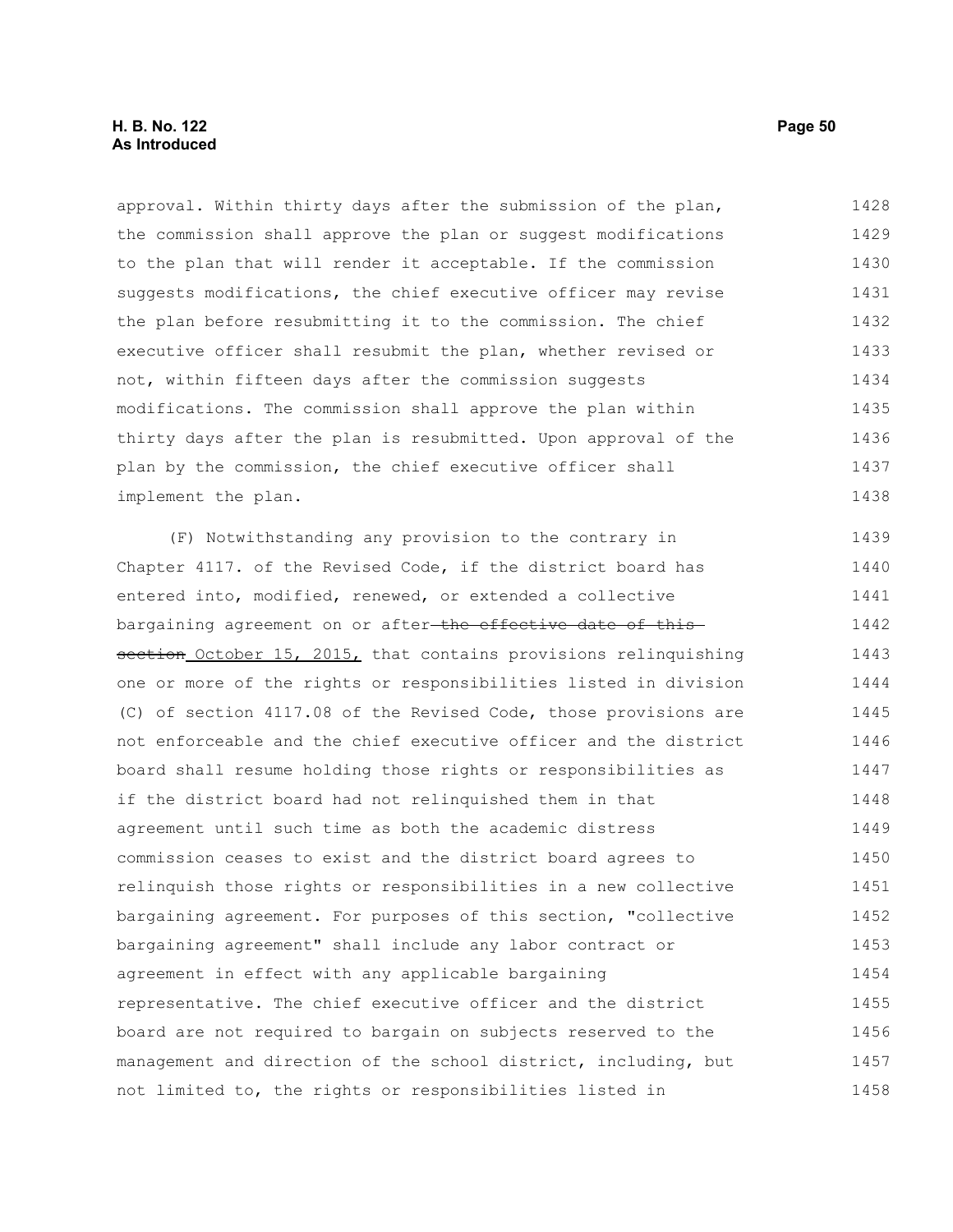#### **H. B. No. 122 Page 51 As Introduced**

division (C) of section 4117.08 of the Revised Code. The way in which these subjects and these rights or responsibilities may affect the wages, hours, terms and conditions of employment, or the continuation, modification, or deletion of an existing provision of a collective bargaining agreement is not subject to collective bargaining or effects bargaining under Chapter 4117. of the Revised Code. The provisions of this paragraph apply to a collective bargaining agreement entered into, modified, renewed, or extended on or after-the effective date of this section-October 15, 2015, and those provisions are deemed to be part of that agreement regardless of whether the district satisfied the conditions prescribed in division (A) of this section at the time the district entered into that agreement. If the district board relinquished one or more of the rights or responsibilities listed in division (C) of section 4117.08 of the Revised Code in a collective bargaining agreement entered into prior to-theeffective date of this section October 15, 2015, and had resumed holding those rights or responsibilities pursuant to division (K) of former section 3302.10 of the Revised Code, as it existed prior to that date, the district board shall continue to hold those rights or responsibilities until such time as both the new academic distress commission appointed under this section ceases to exist upon completion of the transition period specified in division (N)(1) of this section and the district board agrees to relinquish those rights or responsibilities in a new collective bargaining agreement. (G) In each school year that the district is subject to this section, the following shall apply: (1) The chief executive officer shall implement the 1459 1460 1461 1462 1463 1464 1465 1466 1467 1468 1469 1470 1471 1472 1473 1474 1475 1476 1477 1478 1479 1480 1481 1482 1483 1484 1485 1486 1487

improvement plan approved under division (E)(2) of this section and shall review the plan annually to determine if changes are 1488 1489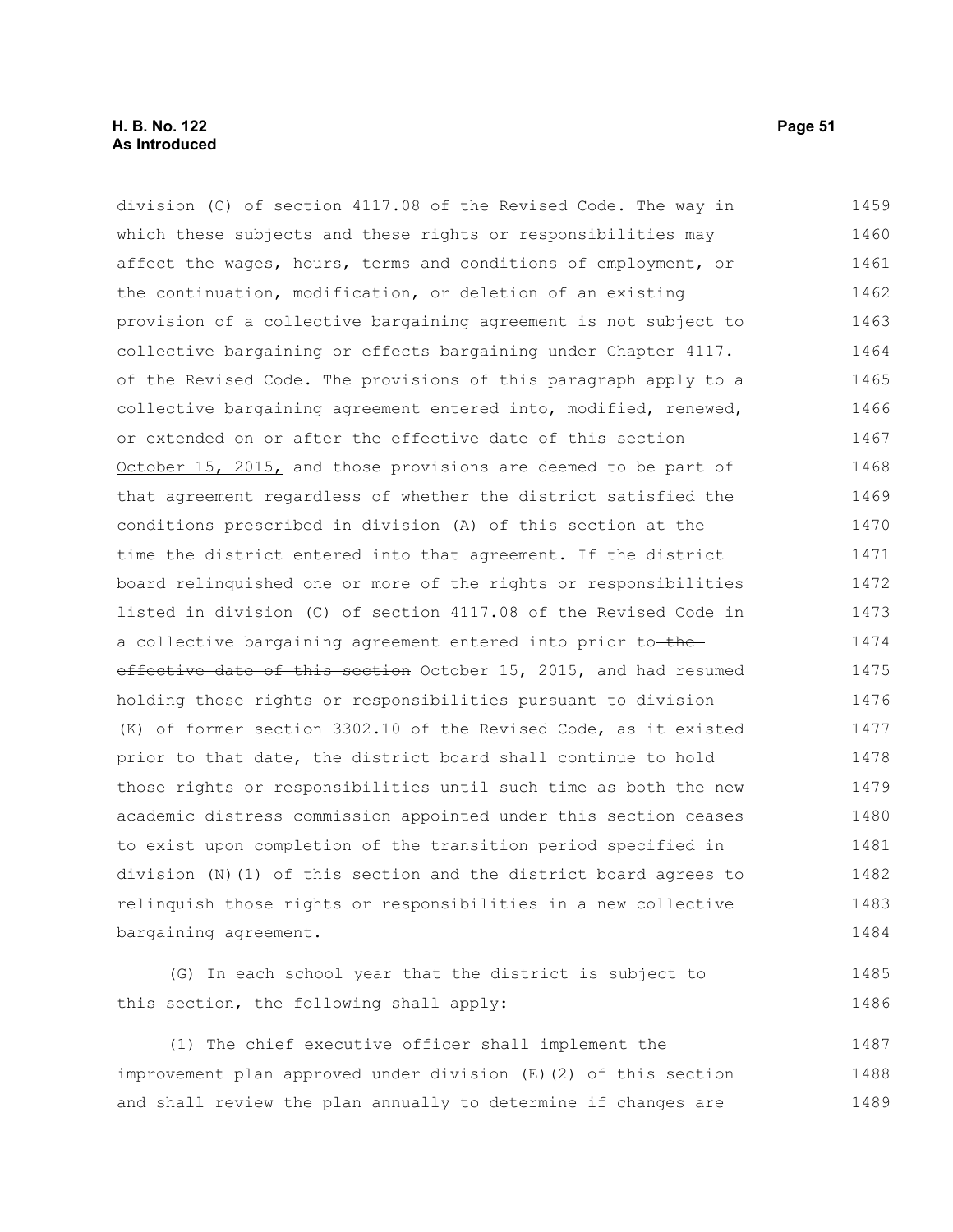approval of the modifications by the academic distress commission. (2) The chief executive officer may implement innovative education programs to do any of the following: (a) Address the physical and mental well-being of students and their families; (b) Provide mentoring; (c) Provide job resources; (d) Disseminate higher education information; (e) Offer recreational or cultural activities; (f) Provide any other services that will contribute to a successful learning environment. The chief executive officer shall establish a separate fund to support innovative education programs and shall deposit any moneys appropriated by the general assembly for the purposes of division (G)(2) of this section in the fund. The chief executive officer shall have sole authority to disburse moneys from the fund until the district is no longer subject to this section. All disbursements shall support the improvement plan approved under division (E)(2) of this section. (3) If the district is not a school district in which the pilot project scholarship program is operating under sections 3313.974 to 3313.979 of the Revised Code, each student who is entitled to attend school in the district under section 3313.64or 3313.65 of the Revised Code and is enrolled in a school operated by the district or in a community school, or will be 1491 1492 1493 1494 1495 1496 1497 1498 1499 1500 1501 1502 1503 1504 1505 1506 1507 1508 1509 1510 1511 1512 1513 1514 1515 1516

both enrolling in any of grades kindergarten through twelve in

needed. The chief executive officer may modify the plan upon the

1490

1517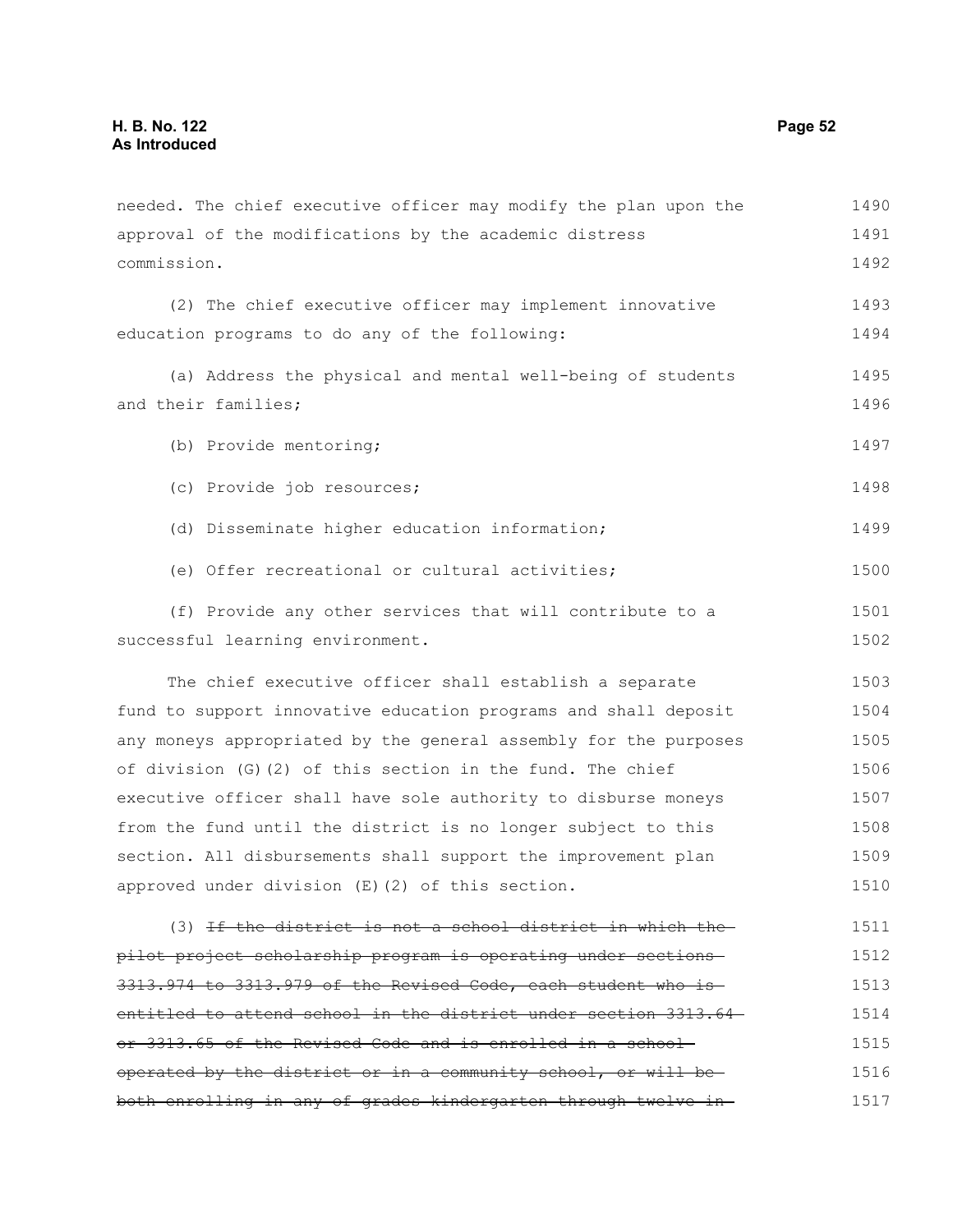### **H. B. No. 122 Page 53 As Introduced**

| this state for the first time and at least five years of age by  | 1518 |
|------------------------------------------------------------------|------|
| the first day of January of the following school year, shall be  | 1519 |
| eligible to participate in the educational choice scholarship-   | 1520 |
| pilot program established under sections 3310.01 to 3310.17 of   | 1521 |
| the Revised Code and an application for the student may be-      | 1522 |
| submitted during the next application period.                    | 1523 |
| (4) Notwithstanding anything to the contrary in the              | 1524 |
| Revised Code, the chief executive officer may limit, suspend, or | 1525 |
| alter any contract with an administrator that is entered into,   | 1526 |
| modified, renewed, or extended by the district board on or after | 1527 |
| the effective date of this section October 15, 2015, provided    | 1528 |
| that the chief executive officer shall not reduce any salary or  | 1529 |
| base hourly rate of pay unless such salary or base hourly rate   | 1530 |
| reductions are part of a uniform plan affecting all district     | 1531 |
| employees and shall not reduce any insurance benefits unless     | 1532 |
| such insurance benefit reductions are also applicable generally  | 1533 |
| to other employees of the district.                              | 1534 |
| $(4)$ The chief executive officer shall represent the            | 1535 |
| district board during any negotiations to modify, renew, or      | 1536 |
| extend a collective bargaining agreement entered into by the     | 1537 |
| board under Chapter 4117. of the Revised Code.                   | 1538 |
| (H) If the report card for the district has been issued          | 1539 |
| under section 3302.03 of the Revised Code for the first school   | 1540 |
| year that the district is subject to this section and the        | 1541 |

year that the district is subject to this section and the district does not meet the qualification in division (N)(1) of this section, the following shall apply:  $\mathsf{L} \mathfrak{O}^{\mathcal{A}}$ 1542 1543

(1) The chief executive officer may reconstitute any school operated by the district. The chief executive officer shall present to the academic distress commission a plan that lists each school designated for reconstitution and explains how 1544 1545 1546 1547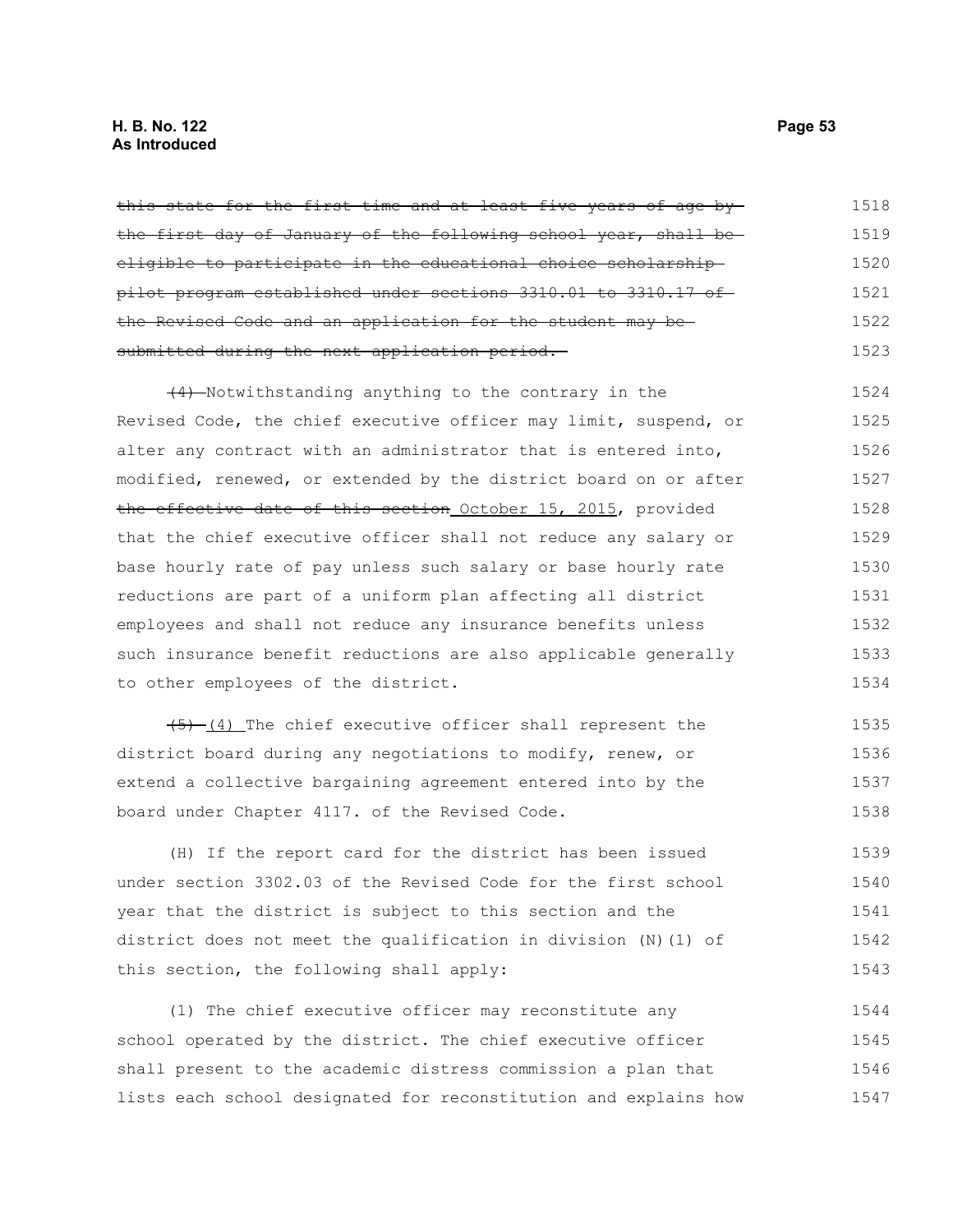the chief executive officer plans to reconstitute the school. The chief executive officer may take any of the following actions to reconstitute a school: (a) Change the mission of the school or the focus of its curriculum; (b) Replace the school's principal and/or administrative staff; (c) Replace a majority of the school's staff, including teaching and nonteaching employees; (d) Contract with a nonprofit or for-profit entity to manage the operations of the school. The contract may provide for the entity to supply all or some of the staff for the school. (e) Reopen the school as a community school under Chapter 3314. of the Revised Code or a science, technology, engineering, and mathematics school under Chapter 3326. of the Revised Code; (f) Permanently close the school. If the chief executive officer plans to reconstitute a school under division  $(H)(1)(e)$  or  $(f)$  of this section, the commission shall review the plan for that school and either approve or reject it by the thirtieth day of June of the school year. Upon approval of the plan by the commission, the chief executive officer shall reconstitute the school as outlined in the plan. (2) Notwithstanding any provision to the contrary in Chapter 4117. of the Revised Code, the chief executive officer, in consultation with the chairperson of the academic distress 1548 1549 1550 1551 1552 1553 1554 1555 1556 1557 1558 1559 1560 1561 1562 1563 1564 1565 1566 1567 1568 1569 1570 1571 1572 1573 1574

commission, may reopen any collective bargaining agreement

1575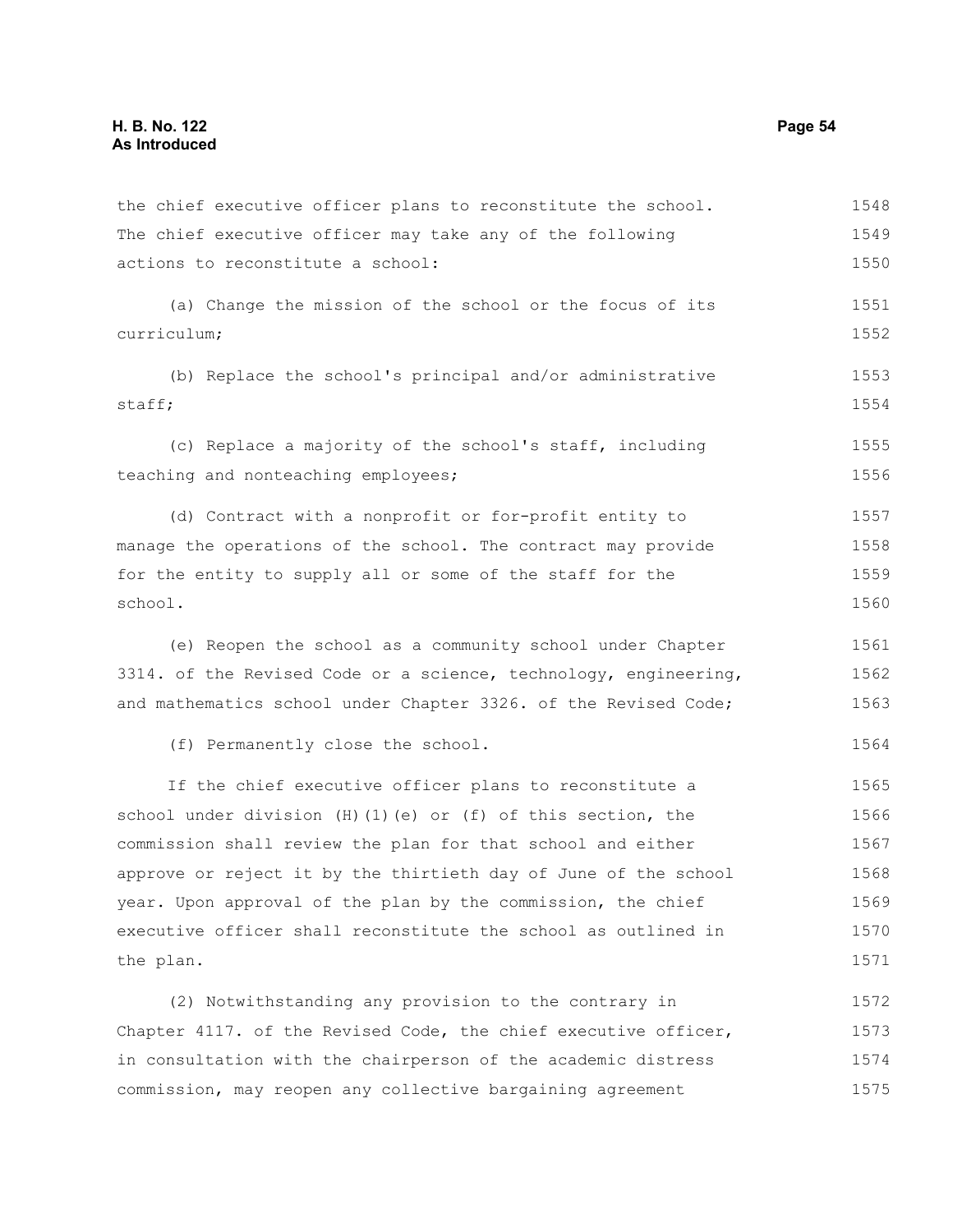entered into, modified, renewed, or extended on or after-theeffective date of this section October 15, 2015, for the purpose of renegotiating its terms. The chief executive officer shall have the sole discretion to designate any provisions of a collective bargaining agreement as subject to reopening by providing written notice to the bargaining representative. Any provisions designated for reopening by the chief executive officer shall be subject to collective bargaining as set forth in Chapter 4117. of the Revised Code. Any changes to the provisions subject to reopening shall take effect on the following first day of July or another date agreed to by the parties. The chief executive officer may reopen a collective bargaining agreement under division (H)(2) of this section as necessary to reconstitute a school under division (H)(1) of this section. 1576 1577 1578 1579 1580 1581 1582 1583 1584 1585 1586 1587 1588 1589 1590

(I) If the report card for the district has been issued under section 3302.03 of the Revised Code for the second school year that the district is subject to this section and the district does not meet the qualification in division (N)(1) of this section, the following shall apply: 1591 1592 1593 1594 1595

(1) The chief executive officer may exercise any of the powers authorized under division (H) of this section. 1596 1597

(2) Notwithstanding any provision to the contrary in Chapter 4117. of the Revised Code, the chief executive officer may limit, suspend, or alter any provision of a collective bargaining agreement entered into, modified, renewed, or extended on or after the effective date of this section October 15, 2015, provided that the chief executive officer shall not reduce any base hourly rate of pay and shall not reduce any insurance benefits. The decision to limit, suspend, or alter any 1598 1599 1600 1601 1602 1603 1604 1605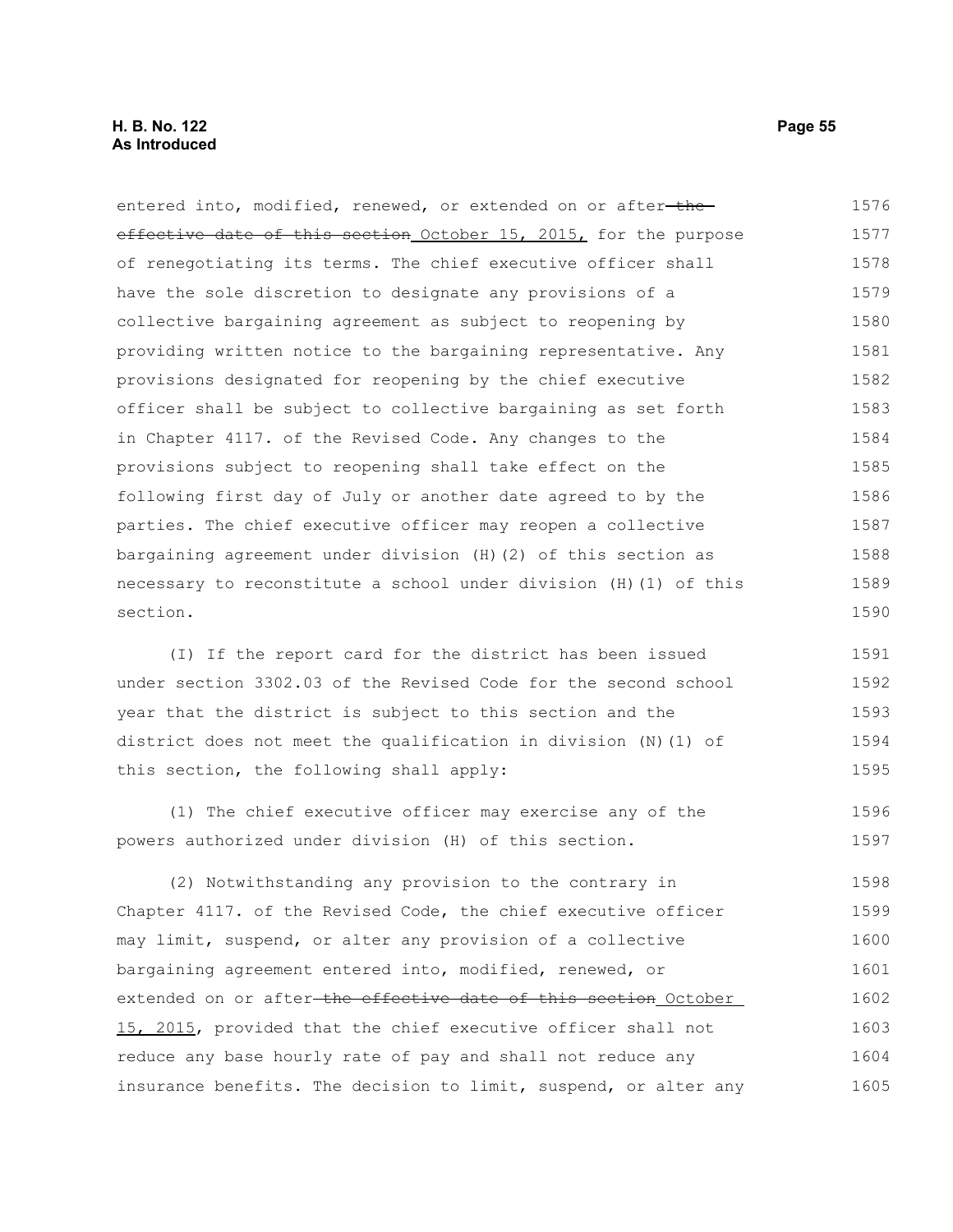provision of a collective bargaining agreement under this division is not subject to bargaining under Chapter 4117. of the Revised Code; however, the chief executive officer shall have the discretion to engage in effects bargaining on the way any such decision may affect wages, hours, or terms and conditions of employment. The chief executive officer may limit, suspend, or alter a provision of a collective bargaining agreement under division (I)(2) of this section as necessary to reconstitute a school under division (H)(1) of this section. (J) If the report card for the district has been issued under section 3302.03 of the Revised Code for the third school year that the district is subject to this section and the district does not meet the qualification in division (N)(1) of this section, the following shall apply: (1) The chief executive officer may exercise any of the powers authorized under division (H) or (I) of this section. (2) The chief executive officer may continue in effect a limitation, suspension, or alteration of a provision of a collective bargaining agreement issued under division (I)(2) of this section. Any such continuation shall be subject to the requirements and restrictions of that division. (K) If the report card for the district has been issued under section 3302.03 of the Revised Code for the fourth school year that the district is subject to this section and the district does not meet the qualification in division (N)(1) of this section, the following shall apply: (1) The chief executive officer may exercise any of the 1606 1607 1608 1609 1610 1611 1612 1613 1614 1615 1616 1617 1618 1619 1620 1621 1622 1623 1624 1625 1626 1627 1628 1629 1630 1631 1632

powers authorized under division (H), (I), or (J) of this section. 1633 1634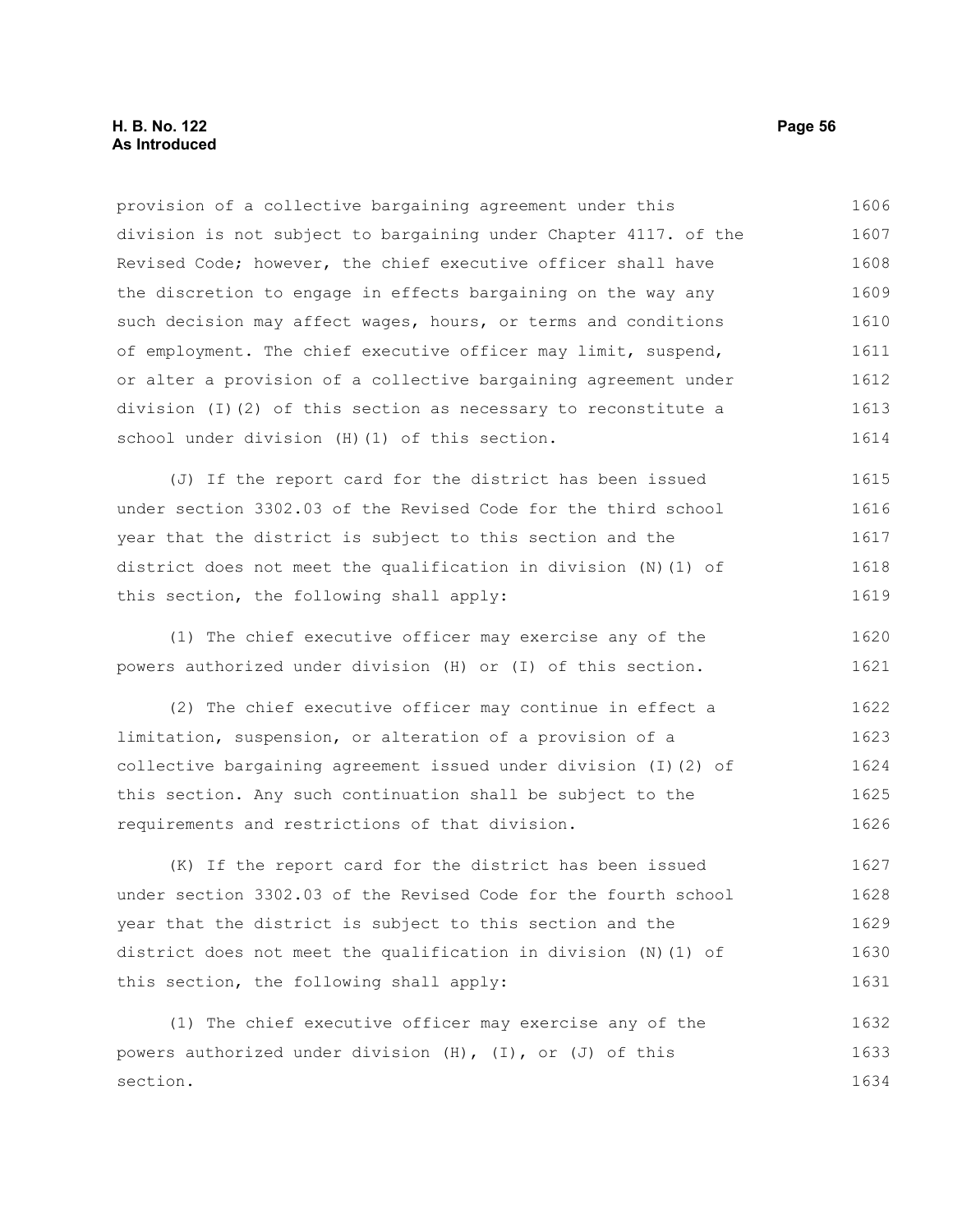#### **H. B. No. 122 Page 57 As Introduced**

(2) A new board of education shall be appointed for the district in accordance with section 3302.11 of the Revised Code. However, the chief executive officer shall retain complete operational, managerial, and instructional control of the district until the chief executive officer relinquishes that control to the district board under division (N)(1) of this section. 1635 1636 1637 1638 1639 1640 1641

(L) If the report card for the district has been issued under section 3302.03 of the Revised Code for the fifth school year, or any subsequent school year, that the district is subject to this section and the district does not meet the qualification in division (N)(1) of this section, the chief executive officer may exercise any of the powers authorized under division  $(H)$ ,  $(I)$ ,  $(J)$ , or  $(K)$   $(1)$  of this section. 1642 1643 1644 1645 1646 1647 1648

(M) If division  $(I)$ ,  $(J)$ ,  $(K)$ , or  $(L)$  of this section applies to a district, community schools, STEM schools, chartered nonpublic schools, and other school districts that enroll students residing in the district and meet academic accountability standards shall be eligible to be paid an academic performance bonus in each fiscal year for which the general assembly appropriates funds for that purpose. The academic performance bonus is intended to give students residing in the district access to a high-quality education by encouraging high-quality schools to enroll those students. 1649 1650 1651 1652 1653 1654 1655 1656 1657 1658

(N)(1) When a district subject to this section receives an overall grade of "C" or higher under division (C)(3) of section 3302.03 of the Revised Code, the district shall begin its transition out of being subject to this section. Except as provided in division (N)(2) of this section, the transition period shall last until the district has received an overall 1659 1660 1661 1662 1663 1664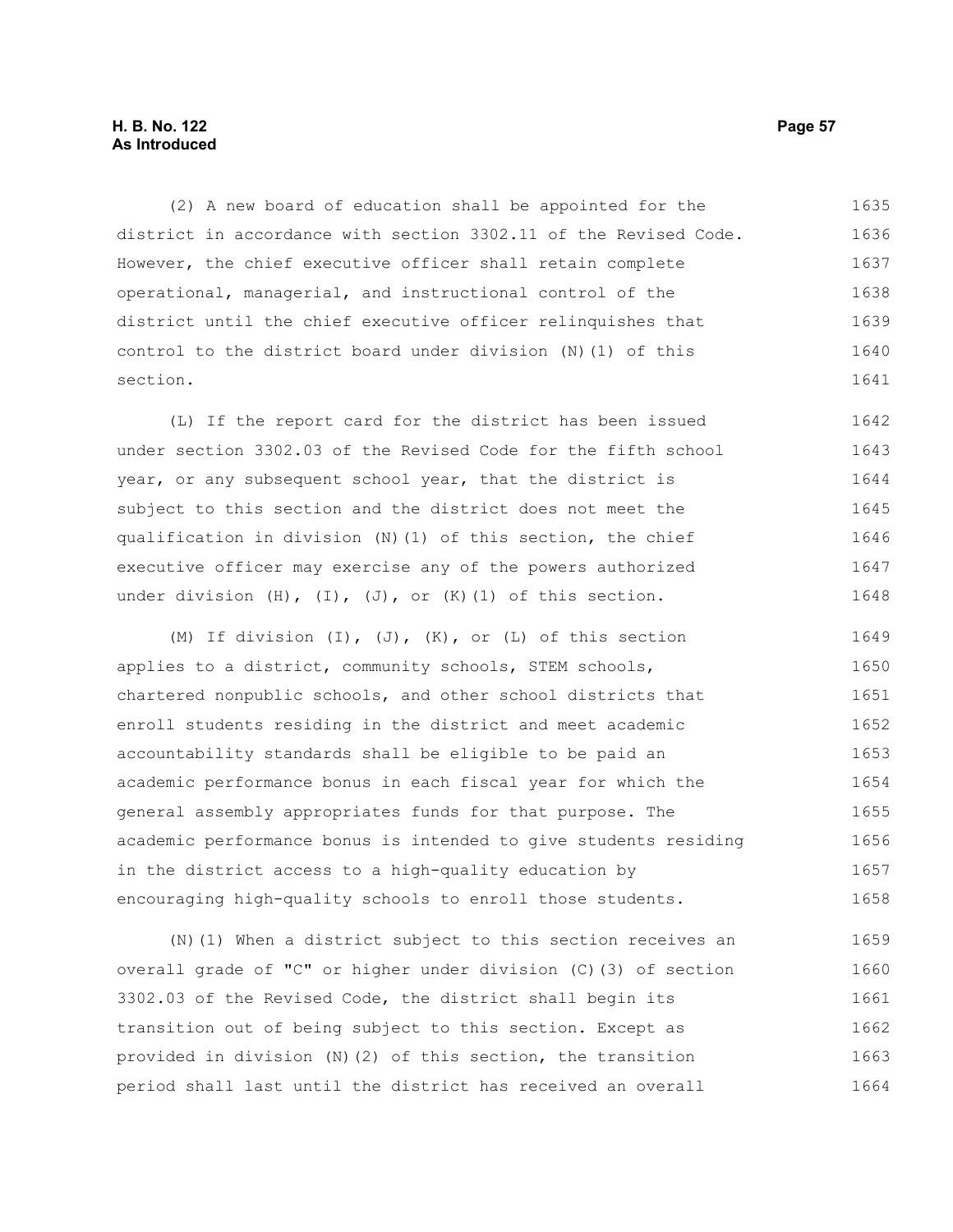#### **H. B. No. 122 Page 58 As Introduced**

grade higher than "F" under division (C)(3) of section 3302.03 of the Revised Code for two consecutive school years after the transition period begins. The overall grade of "C" or higher that qualifies the district to begin the transition period shall not count as one of the two consecutive school years. During the transition period, the conditions described in divisions (F) to (L) of this section for the school year prior to the school year in which the transition period begins shall continue to apply and the chief executive officer shall work closely with the district board and district superintendent to increase their ability to resume control of the district and sustain the district's academic improvement over time. Upon completion of the transition period, the chief executive officer shall relinquish all operational, managerial, and instructional control of the district to the district board and district superintendent and the academic distress commission shall cease to exist. 1665 1666 1667 1668 1669 1670 1671 1672 1673 1674 1675 1676 1677 1678 1679 1680 1681

(2) If the district receives an overall grade of "F" under division (C)(3) of section 3302.03 of the Revised Code at any time during the transition period, the transition period shall end and the district shall be fully subject to this section again. The district shall resume being fully subject to this section at the point it began its transition out of being subject to this section and the division in divisions (H) to (L) of this section that would have applied to the district had the district not qualified to begin its transition under division (N)(1) of this section shall apply to the district. 1682 1683 1684 1685 1686 1687 1688 1689 1690 1691

(O) If at any time there are no longer any schools operated by the district due to reconstitution or other closure of the district's schools under this section, the academic distress commission shall cease to exist and the chief executive 1692 1693 1694 1695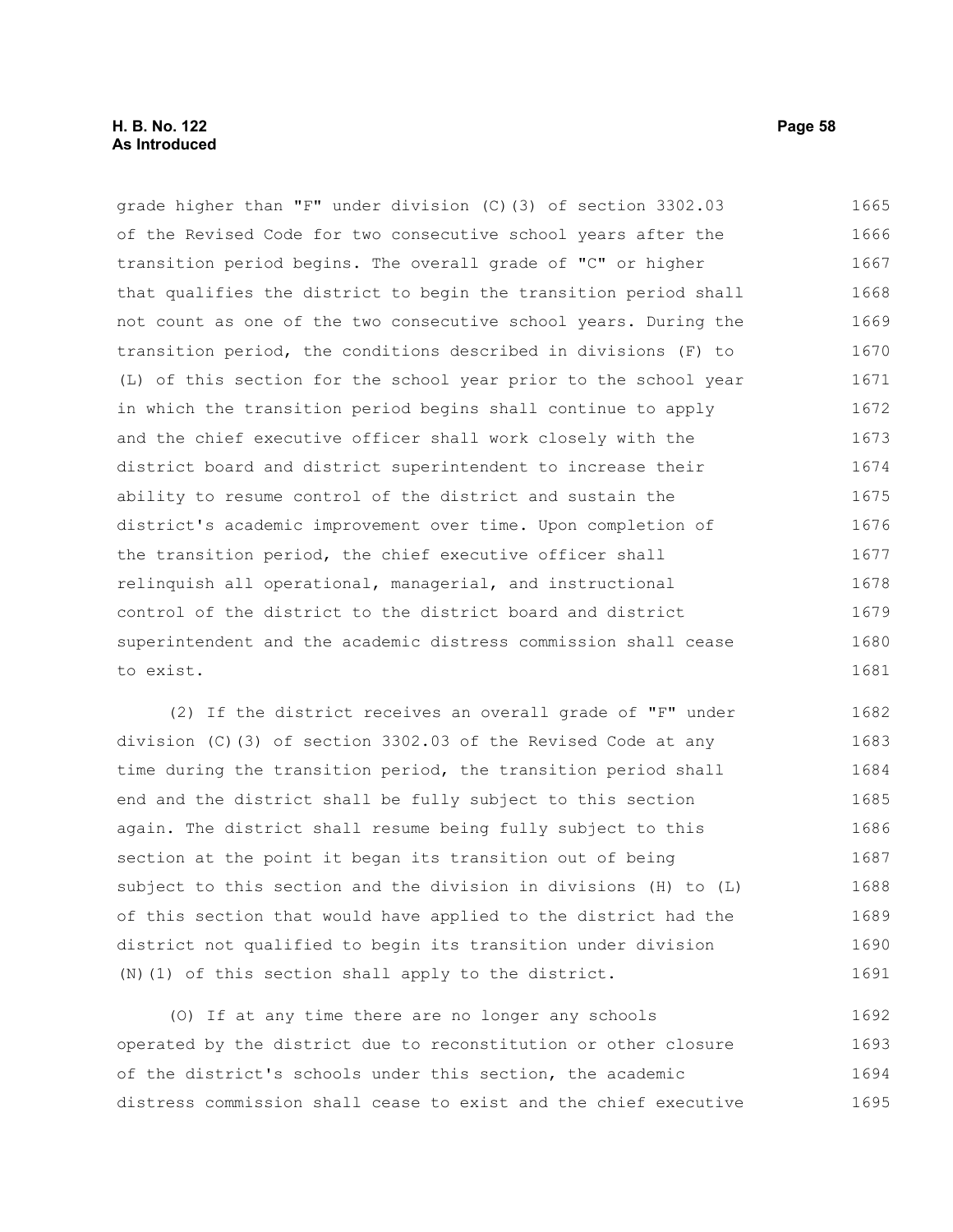| officer shall cease to exercise any powers with respect to the   | 1696 |
|------------------------------------------------------------------|------|
| district.                                                        | 1697 |
| (P) Beginning on the effective date of this section              | 1698 |
| October 15, 2015, each collective bargaining agreement entered   | 1699 |
| into by a school district board of education under Chapter 4117. | 1700 |
| of the Revised Code shall incorporate the provisions of this     | 1701 |
| section.                                                         | 1702 |
| (Q) The chief executive officer, the members of the              | 1703 |
| academic distress commission, the state superintendent, and any  | 1704 |
| person authorized to act on behalf of or assist them shall not   | 1705 |
| be personally liable or subject to any suit, judgment, or claim  | 1706 |
| for damages resulting from the exercise of or failure to         | 1707 |
| exercise the powers, duties, and functions granted to them in    | 1708 |
| regard to their functioning under this section, but the chief    | 1709 |
| executive officer, commission, state superintendent, and such    | 1710 |
| other persons shall be subject to mandamus proceedings to compel | 1711 |
| performance of their duties under this section.                  | 1712 |
| (R) The state superintendent shall not exempt any district       | 1713 |
| from this section by approving an application for an innovative  | 1714 |
| education pilot program submitted by the district under section  | 1715 |
| 3302.07 of the Revised Code.                                     | 1716 |
| Sec. 3310.01. As used in sections 3310.01 to 3310.17 of          | 1717 |
| the Revised Code:                                                | 1718 |
| (A) "Chartered nonpublic school" means a nonpublic school        | 1719 |
| that holds a valid charter issued by the state board of          | 1720 |
| education under section 3301.16 of the Revised Code and meets    | 1721 |
| the standards established for such schools in rules adopted by   | 1722 |
| the state board.                                                 | 1723 |
| (B) An "eligible student" is a student who satisfies the         | 1724 |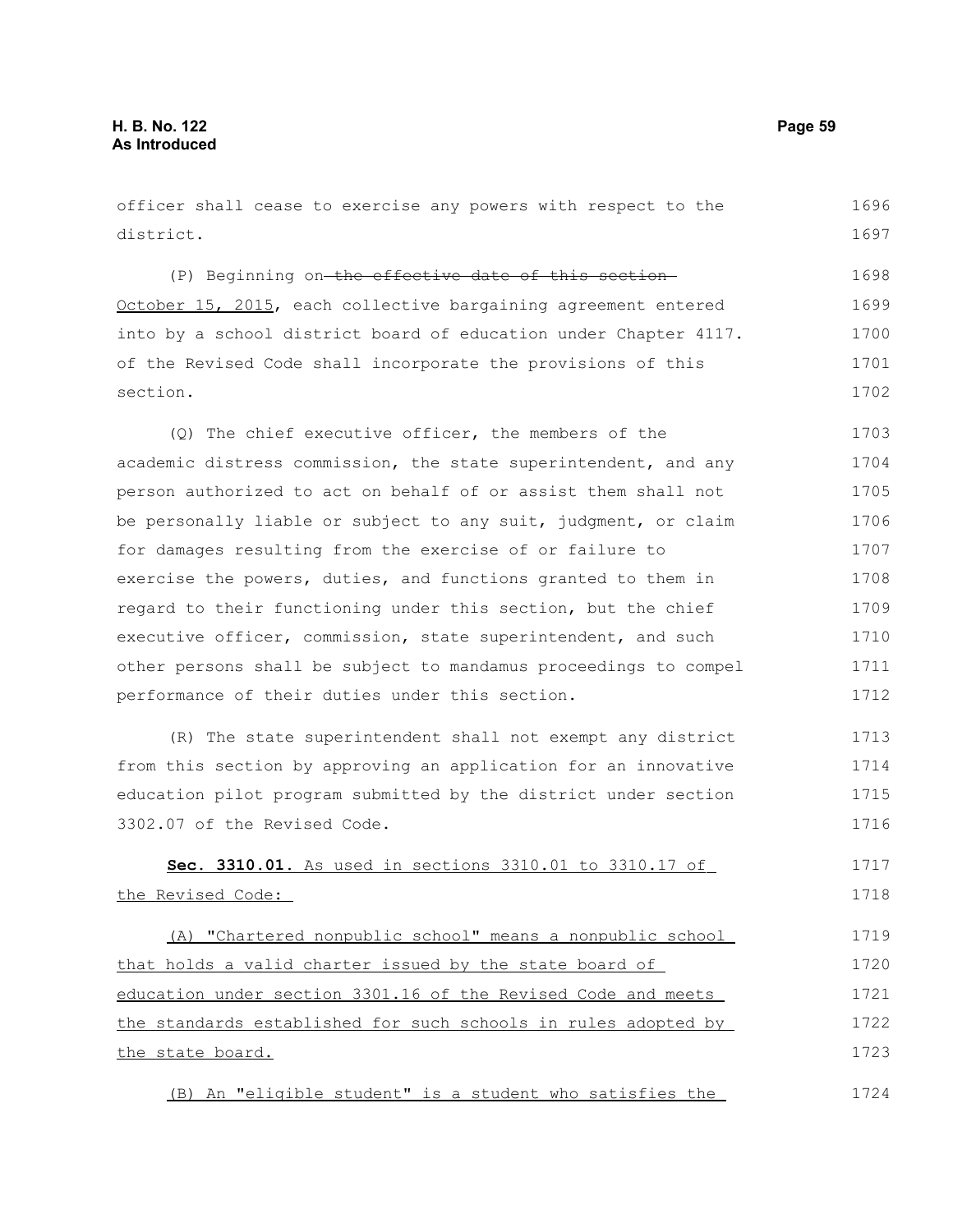| conditions specified in section 3310.03 of the Revised Code.     | 1725 |
|------------------------------------------------------------------|------|
| (C) "Parent" has the same meaning as in section 3313.98 of       | 1726 |
| the Revised Code.                                                | 1727 |
| (D) "Resident district" means the school district in which       | 1728 |
| a student is entitled to attend school under section 3313.64 or  | 1729 |
| 3313.65 of the Revised Code.                                     | 1730 |
| (E) "School year" has the same meaning as in section             | 1731 |
| 3313.62 of the Revised Code.                                     | 1732 |
| (F) "Formula amount" and "state education aid" have the          | 1733 |
| same meanings as in section 3317.02 of the Revised Code.         | 1734 |
| (G) "Sibling" means a brother, half-brother, sister, or          | 1735 |
| half-sister, by birth, adoption, or marriage, without regard to  | 1736 |
| residence or custodial status.                                   | 1737 |
| (H) "Eligible institution of higher education" means a           | 1738 |
| "state institution of higher education" as defined in section    | 1739 |
| 3345.011 of the Revised Code and a "private college" as defined  | 1740 |
| in section 3365.01 of the Revised Code that is physically        | 1741 |
| located in this state.                                           | 1742 |
| Sec. 3310.02. (A) The opportunity scholarship program is         | 1743 |
| hereby established. Beginning with the 2020-2021 school year,    | 1744 |
| the department of education annually shall pay scholarships to   | 1745 |
| attend chartered nonpublic schools in accordance with section    | 1746 |
| 3310.08 of the Revised Code for up to sixty thousand eligible    | 1747 |
| students.                                                        | 1748 |
| (B) The scholarship shall be used to pay all or part of          | 1749 |
| the cost of tuition and fees for the student to attend a         | 1750 |
| chartered nonpublic school, and any remainder of the scholarship | 1751 |
| amount shall be credited to an education savings account         | 1752 |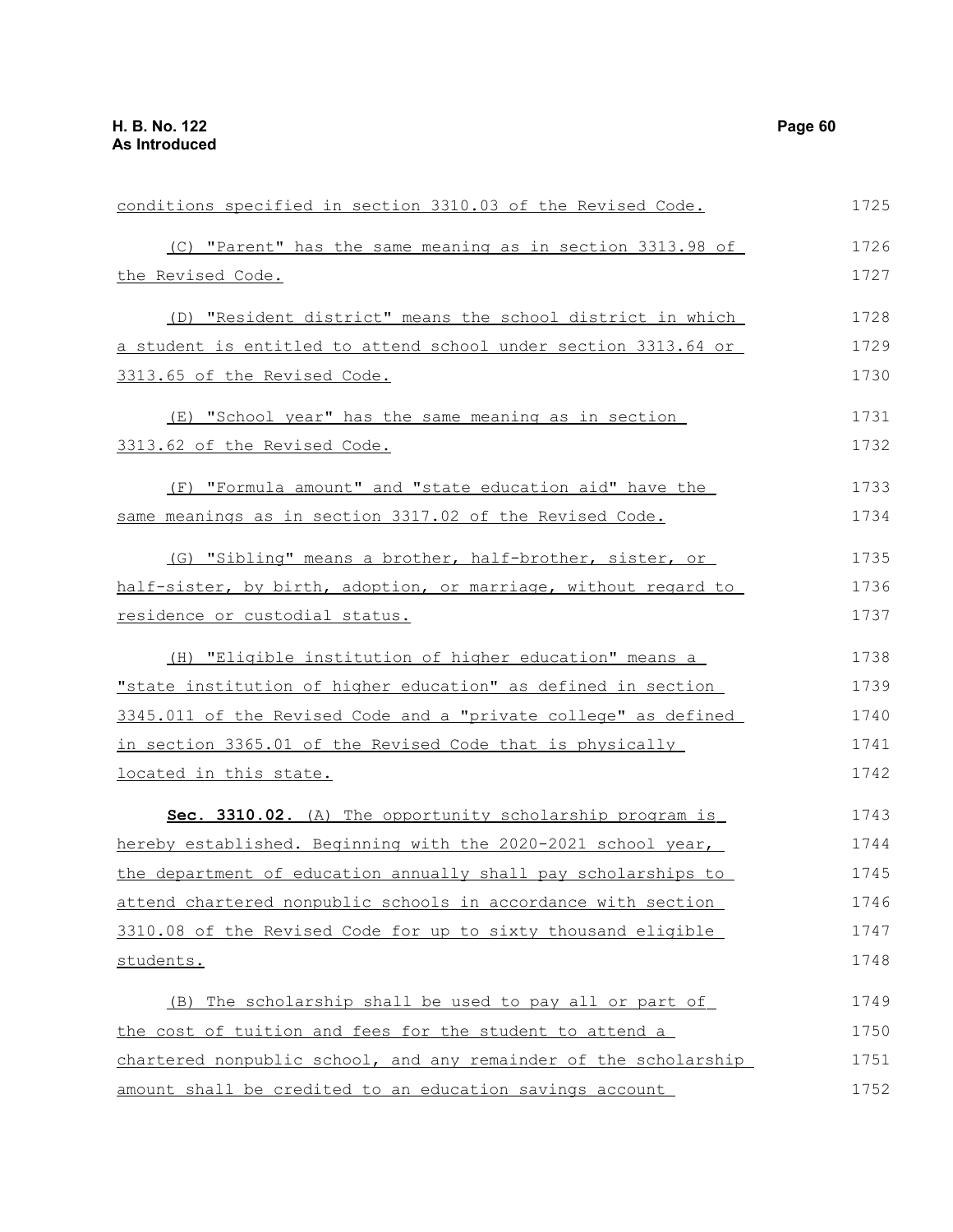| established for the student under section 3310.10 of the Revised | 1753 |
|------------------------------------------------------------------|------|
| Code. The student may use the moneys credited to the education   | 1754 |
| savings account for the purposes prescribed by section 3310.17   | 1755 |
| of the Revised Code.                                             | 1756 |
| (C) For any school year for which the number of                  | 1757 |
| applications for scholarships timely submitted exceeds ninety    | 1758 |
| per cent of the maximum number of scholarships permitted, the    | 1759 |
| department shall increase the maximum number of scholarships     | 1760 |
| permitted for the following school year by ten per cent. The     | 1761 |
| department shall make the increased number of scholarships       | 1762 |
| available for each subsequent school year until the department   | 1763 |
| is again required to increase the number of scholarships under   | 1764 |
| division (C) of this section.                                    | 1765 |
| (D) If the number of students who apply for a scholarship        | 1766 |
| exceeds the number of scholarships available under division (A)  | 1767 |
| of this section for the applicable school year, the department   | 1768 |
| shall award scholarships in the following order of priority:     | 1769 |
| (1) First, to eligible students who received scholarships        | 1770 |
| in the prior school year;                                        | 1771 |
| (2) Second, to eligible students with family incomes at or       | 1772 |
| below two hundred per cent of the federal poverty quidelines, as | 1773 |
| defined in section 5101.46 of the Revised Code;                  | 1774 |
| (3) Third, the department shall select eligible students         | 1775 |
| by lot to receive any remaining scholarships.                    | 1776 |
| Sec. 3310.03. (A) A student is an "eligible student" for         | 1777 |
| purposes of the opportunity scholarship program if the student   | 1778 |
| will be at least five years of age by the first day of January   | 1779 |
| of the school year for which a scholarship is sought and meets   | 1780 |
| either of the following conditions:                              | 1781 |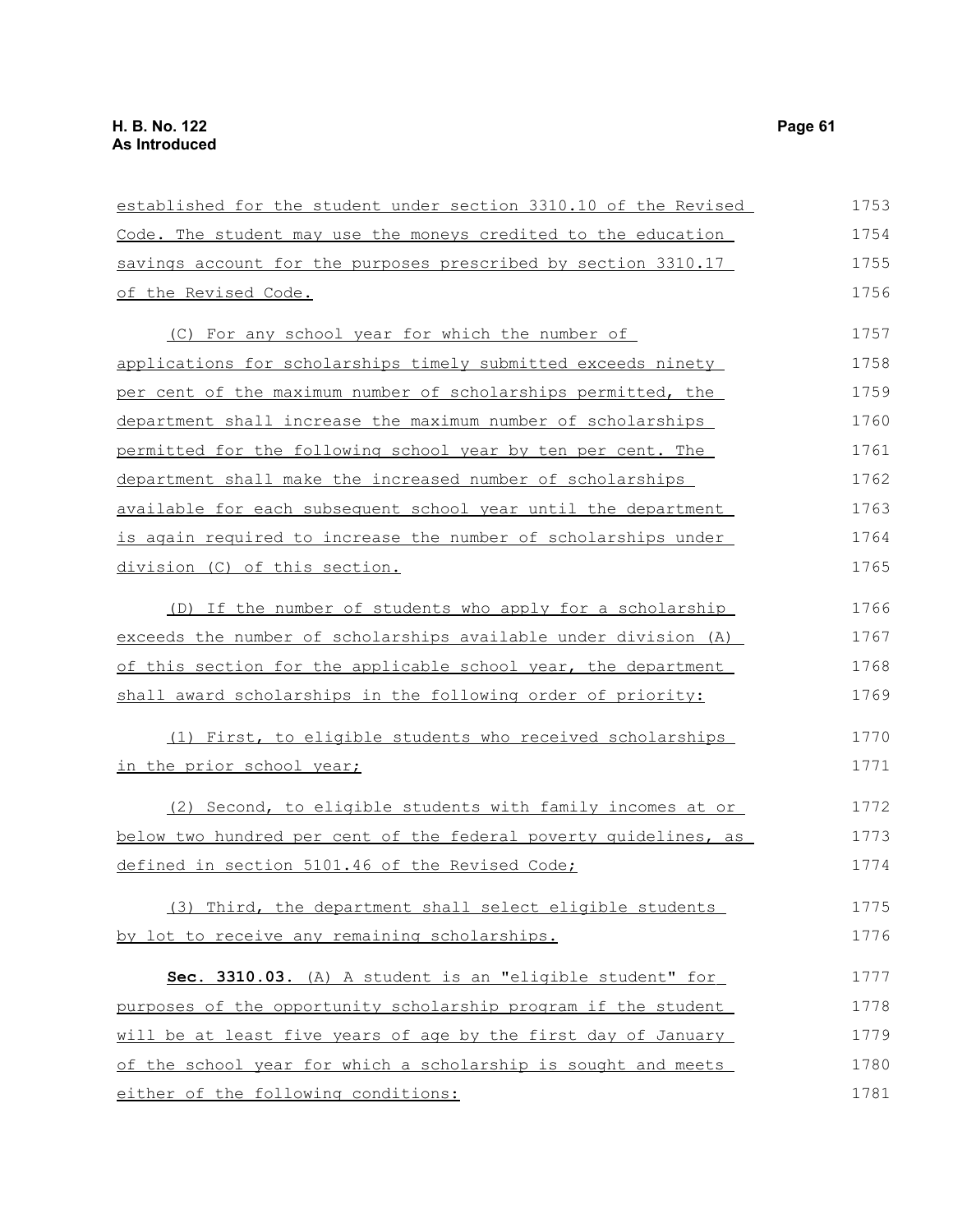| (1) (a) The student's family income is at or below four          | 1782 |
|------------------------------------------------------------------|------|
| hundred per cent of the federal poverty quidelines, as defined   | 1783 |
| in section 5101.46 of the Revised Code; and                      | 1784 |
| (b) Except as provided in division (A) (3) of this section,      | 1785 |
| on and after July 1, 2019, the student was not enrolled in a     | 1786 |
| chartered nonpublic school during the school year prior to the   | 1787 |
| first school year for which an opportunity scholarship is        | 1788 |
| sought.                                                          | 1789 |
| (2) During the 2019-2020 school year, the student or the         | 1790 |
| student's sibling received a scholarship under the educational   | 1791 |
| choice scholarship pilot program prescribed under former section | 1792 |
| 3310.03 or 3310.032 of the Revised Code or a scholarship under   | 1793 |
| the pilot project scholarship program prescribed under former    | 1794 |
| sections 3313.974 to 3313.979 of the Revised Code.               | 1795 |
| (3) The student's family income is at or below four              | 1796 |
| hundred per cent of the federal poverty guidelines and, in the   | 1797 |
| school year prior to the first school year for which a           | 1798 |
| scholarship under this section is sought, the student was        | 1799 |
| enrolled in the eighth grade in a chartered nonpublic school not | 1800 |
| under a state scholarship.                                       | 1801 |
| (B) A student who receives a scholarship under the               | 1802 |
| opportunity scholarship program remains an eligible student and  | 1803 |
| may continue to receive scholarships in subsequent school years  | 1804 |
| until the student completes grade twelve, so long as all of the  | 1805 |
| following apply:                                                 | 1806 |
| (1) Except as provided in divisions $(K)$ (1) and (L) of         | 1807 |
| section 3301.0711 of the Revised Code, the student takes each    | 1808 |
| assessment prescribed for the student's grade level under        | 1809 |
| section 3301.0710 or 3301.0712 of the Revised Code while         | 1810 |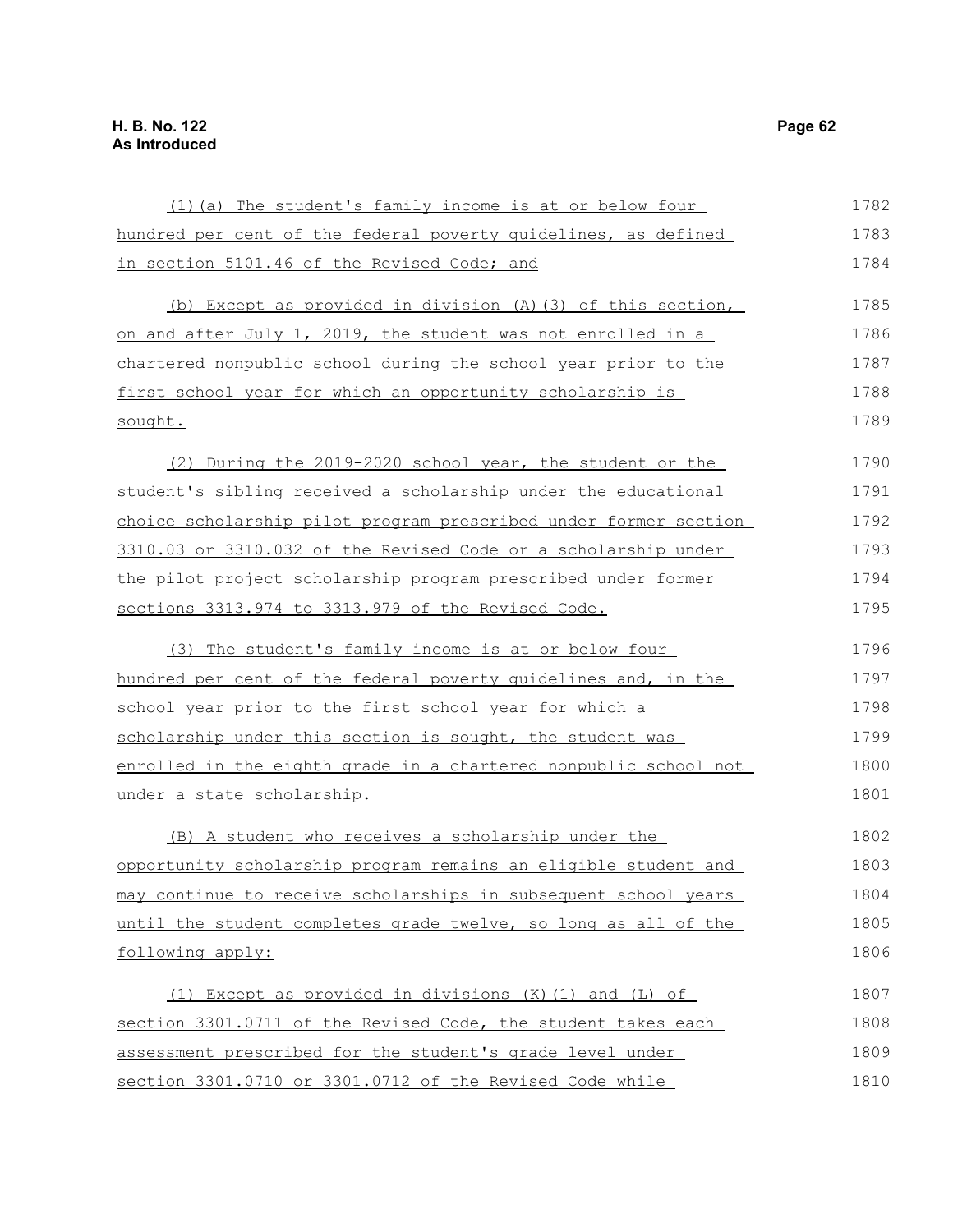enrolled in a chartered nonpublic school. (2) In each school year that the student is enrolled in a chartered nonpublic school, the student is absent from school for not more than twenty days that the school is open for instruction, not including excused absences. (3) The student is not disqualified by the auditor of state under division (G) of section 3310.17 of the Revised Code. (4) Except for a student who meets the condition prescribed under division (A)(2) of this section, the student's family income does not exceed four hundred per cent of the federal poverty guidelines. **Sec. 3310.04.** Any eligible student who is enrolled in a chartered nonpublic school and for whom a scholarship under the opportunity scholarship program has been awarded shall be entitled to transportation to and from the chartered nonpublic school by the student's resident district in the manner prescribed in section 3327.01 of the Revised Code. **Sec. 3310.06.** The state board of education shall adopt rules in accordance with Chapter 119. of the Revised Code prescribing procedures for the administration of the opportunity scholarship program. The state board and the department of education shall not require chartered nonpublic schools to comply with any education laws or rules or other requirements that are not specified in sections 3310.01 to 3310.17 of the Revised Code or in rules necessary for the administration of the program, adopted under this section, that otherwise would not apply to a chartered nonpublic school. 1811 1812 1813 1814 1815 1816 1817 1818 1819 1820 1821 1822 1823 1824 1825 1826 1827 1828 1829 1830 1831 1832 1833 1834 1835 1836 1837 1838

 **Sec. 3310.07.** Any parent, or any student who is at least 1839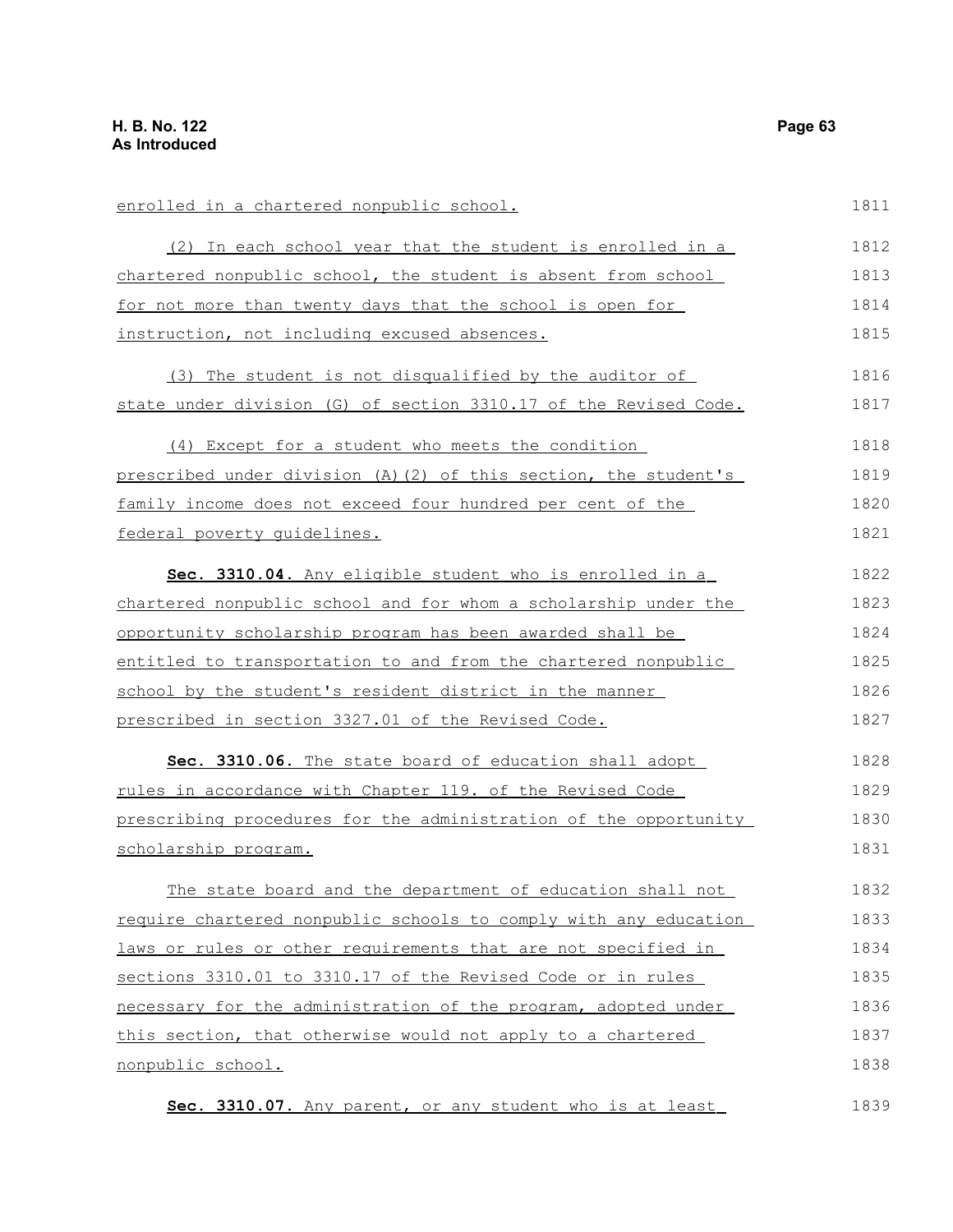| eighteen years of age, who is seeking a scholarship under the    | 1840 |
|------------------------------------------------------------------|------|
| opportunity scholarship program shall submit an application to   | 1841 |
| the department of education. A chartered nonpublic school may    | 1842 |
| submit an application to the department on behalf of and with    | 1843 |
| the permission of a parent, or a student who is at least         | 1844 |
| eighteen years of age, who is seeking a scholarship under the    | 1845 |
| opportunity scholarship program.                                 | 1846 |
| Within thirty days after receiving an application, the           | 1847 |
| department shall determine whether the student meets the         | 1848 |
| eligibility requirements prescribed under section 3310.03 of the | 1849 |
| Revised Code and approve or deny an application. A student       | 1850 |
| approved for a scholarship shall receive from the department a   | 1851 |
| certificate of scholarship approval that is valid for six months | 1852 |
| and includes the scholarship amount. The department shall award  | 1853 |
| a scholarship when a student is accepted for enrollment in a     | 1854 |
| chartered nonpublic school and when the chartered nonpublic      | 1855 |
| school notifies the department of the student's enrollment.      | 1856 |
| Sec. 3310.08. (A) The amount paid for an eligible student        | 1857 |
| under the opportunity scholarship program shall be the amount    | 1858 |
| prescribed in section 3310.09 of the Revised Code.               | 1859 |
| (B) (1) The department of education shall pay to the             | 1860 |
| chartered nonpublic school, on behalf of the parent of each      | 1861 |
| eligible student for whom a scholarship is awarded under the     | 1862 |
| program, periodic partial payments of the scholarship.           | 1863 |
| (2) The department shall proportionately reduce or               | 1864 |
| terminate the payments for any student who withdraws from a      | 1865 |
| chartered nonpublic school prior to the end of the school year   | 1866 |
| or who enrolls in a chartered nonpublic school after the         | 1867 |
| beginning of the school year.                                    | 1868 |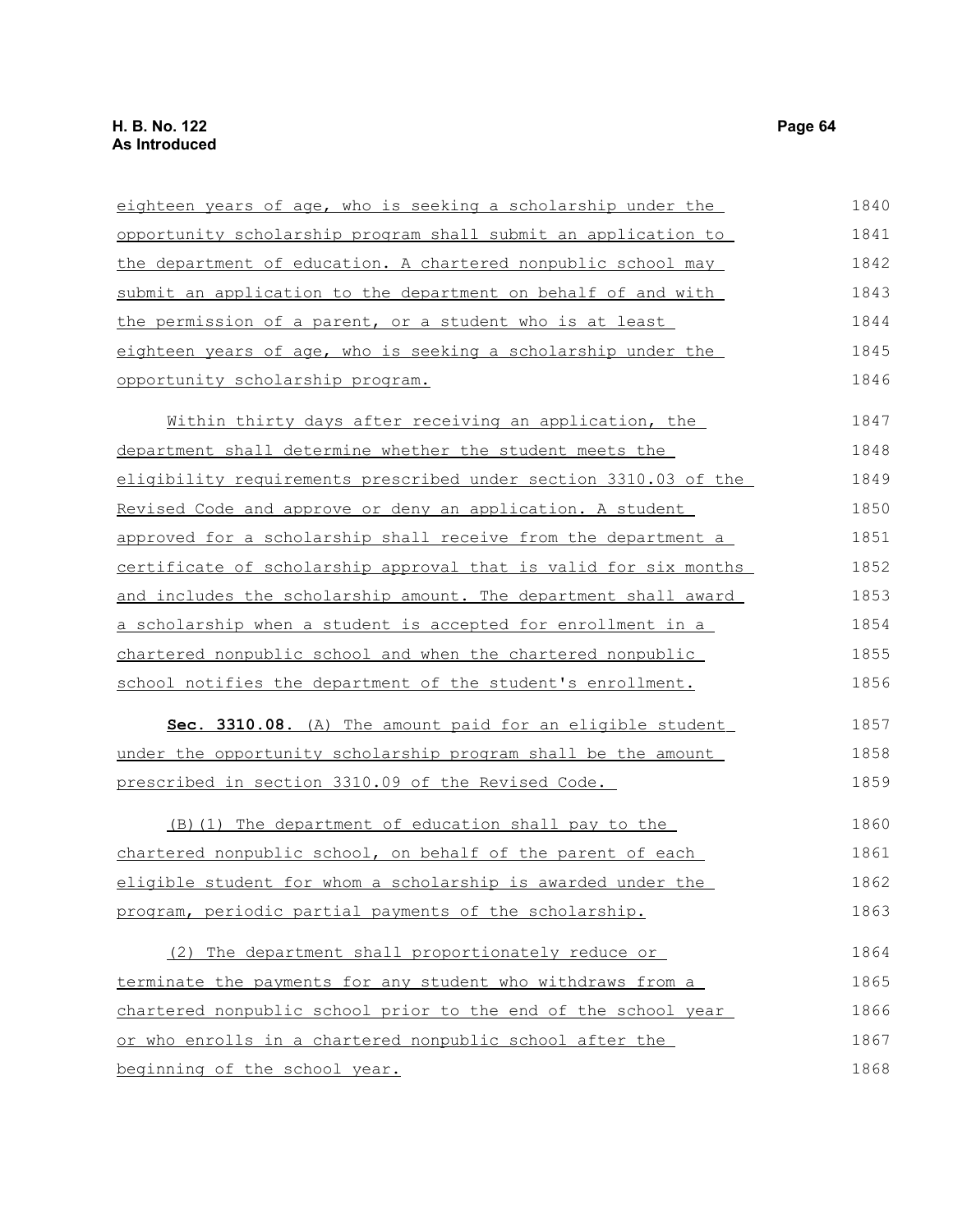(C) Scholarships paid under this section shall be financed directly through the foundation funding appropriation item of each biennial operating budget act. **Sec. 3310.09.** (A) Subject to division (C) of this section, the full amount awarded to an eligible student under the opportunity scholarship program shall be as follows: ( 1) For grades kindergarten through eight, five thousand dollars; (2) For grades nine through twelve, seven thousand five hundred dollars. (B)(1) A student who satisfies the condition prescribed by division (A)(2) of section 3310.03 of the Revised Code shall receive the full scholarship amount regardless of the student's family income. (2) A student who satisfies the condition prescribed by division (A)(1) of section 3310.03 of the Revised Code shall receive a scholarship amount as follows: (a) If the student's family income is at or below two hundred per cent of the federal poverty guidelines, as defined in section 5101.46 of the Revised Code, the student shall receive a scholarship in the full amount. (b) If the student's family income is above two hundred per cent but below four hundred per cent of the federal poverty guidelines, the student's scholarship shall be reduced, beginning with the full scholarship amount, by one-half per cent for every one per cent increase in the student's family income. (c) If the student's family income is four hundred per cent of the federal poverty guidelines, the student shall 1869 1870 1871 1872 1873 1874 1875 1876 1877 1878 1879 1880 1881 1882 1883 1884 1885 1886 1887 1888 1889 1890 1891 1892 1893 1894 1895 1896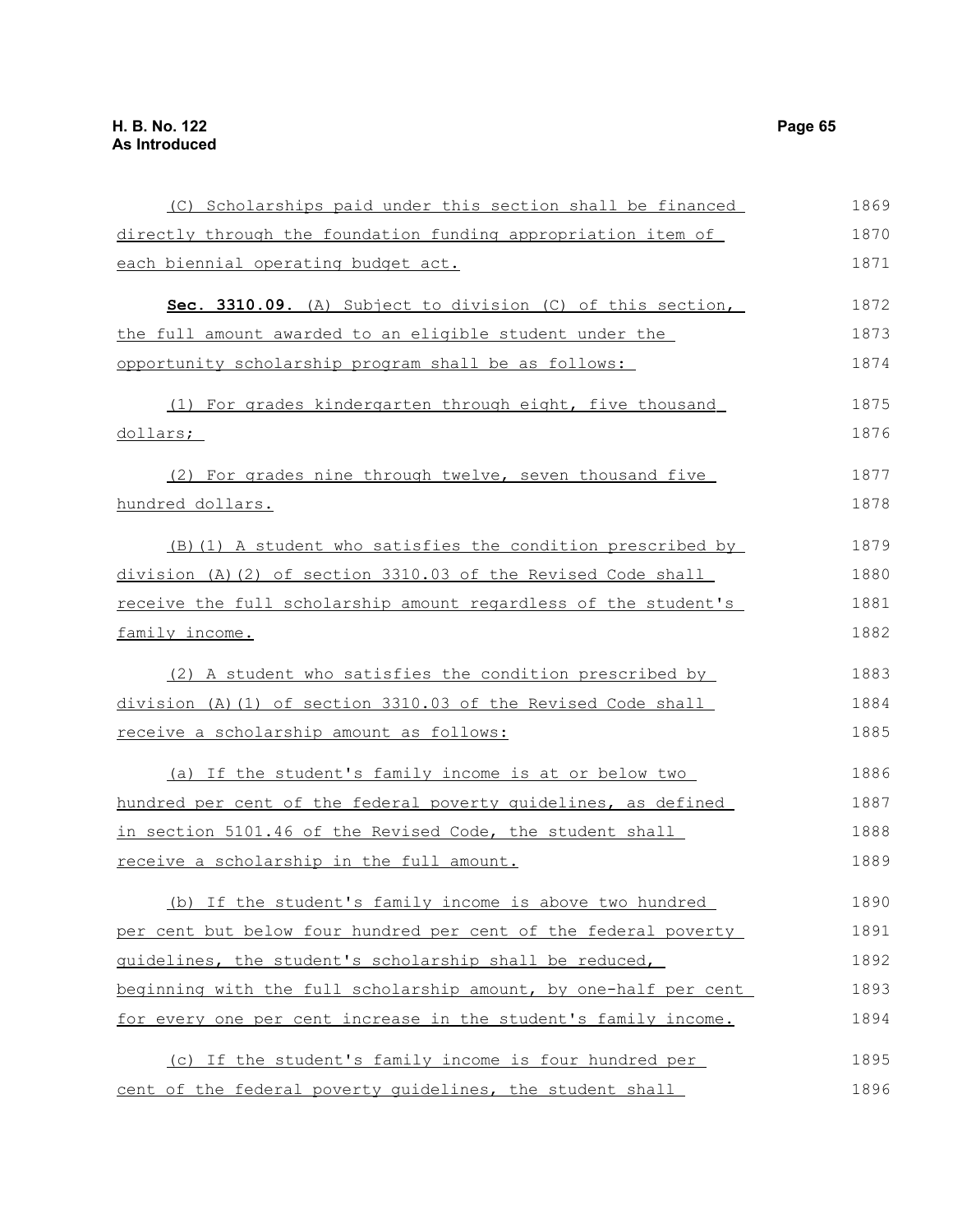receive a scholarship in the amount of fifty per cent of the full scholarship amount. (d) If the student's family income is above four hundred per cent of the federal poverty guidelines, the student is no longer eligible to receive an opportunity scholarship. (C) If the formula amount from the previous school year was increased by the general assembly in the subsequent school year, the full amount for an opportunity scholarship shall be the full amount awarded in the previous school year increased by the same percentage by which the formula amount from the previous school year was increased by the general assembly. **Sec. 3310.10.** (A) A scholarship awarded under section 3310.08 of the Revised Code shall be used to pay tuition and fees to any chartered nonpublic school. (B) If the scholarship amount exceeds the amount of tuition and fees charged by a chartered nonpublic school that the student attends with a scholarship, the department of education shall pay the excess amount into an education savings account established for the student. Payments credited to the student's education savings account shall be made at the end of the school year for which the scholarship is awarded, and only if the student is enrolled in a chartered nonpublic school using the scholarship at the end of the school year. (C) When determining the appropriate tuition to charge a student under the opportunity scholarship program, a chartered nonpublic school shall apply any tuition discounts or rates to 1897 1898 1899 1900 1901 1902 1903 1904 1905 1906 1907 1908 1909 1910 1911 1912 1913 1914 1915 1916 1917 1918 1919 1920 1921 1922

which the student is entitled including discounts for siblings in the same school or discounts for the child of a school employee. The tuition and fees charged by a chartered nonpublic 1923 1924 1925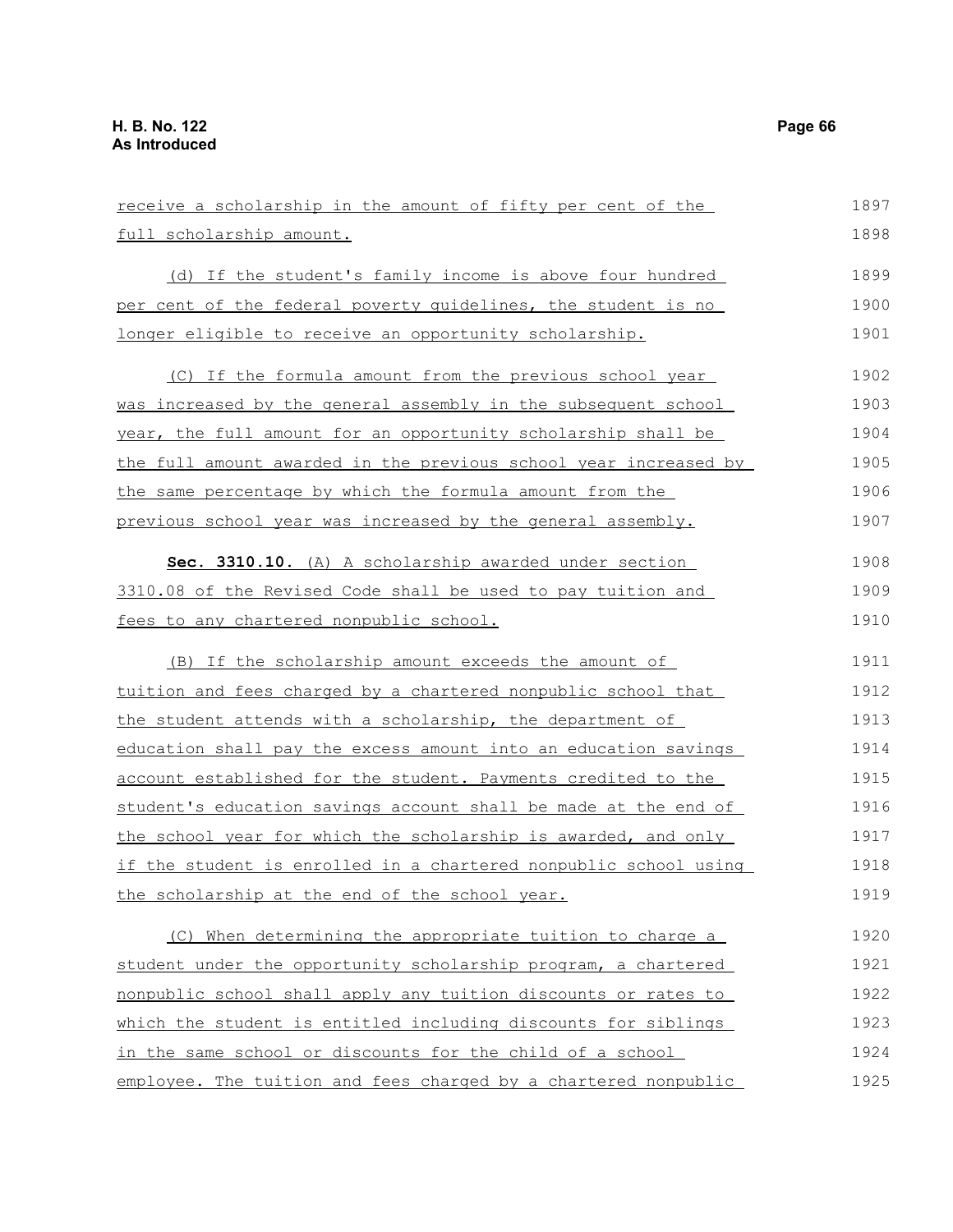school shall be uniformly imposed on similarly situated students. **Sec. 3310.11.** (A) Only for the purpose of administering the opportunity scholarship program, the department of education may request from any of the following entities the data verification code assigned under division (D)(2) of section 3301.0714 of the Revised Code to any student who is seeking a scholarship under the program: (1) The student's resident district; (2) If applicable, the community school in which that student is enrolled; (3) The independent contractor engaged to create and maintain student data verification codes. (B) Upon a request by the department under division (A) of this section for the data verification code of a student seeking a scholarship or a request by the student's parent for that code, the school district or community school shall submit that code to the department or parent in the manner specified by the department. If the student has not been assigned a code, because the student will be entering kindergarten during the school year for which the scholarship is sought, the district shall assign a code to that student and submit the code to the department or parent by a date specified by the department. If the district does not assign a code to the student by the specified date, the department shall assign a code to that student. The department annually shall submit to each school district the name and data verification code of each student residing in the district who is entering kindergarten, who has 1926 1927 1928 1929 1930 1931 1932 1933 1934 1935 1936 1937 1938 1939 1940 1941 1942 1943 1944 1945 1946 1947 1948 1949 1950 1951 1952 1953

been awarded a scholarship under the program, and for whom the 1954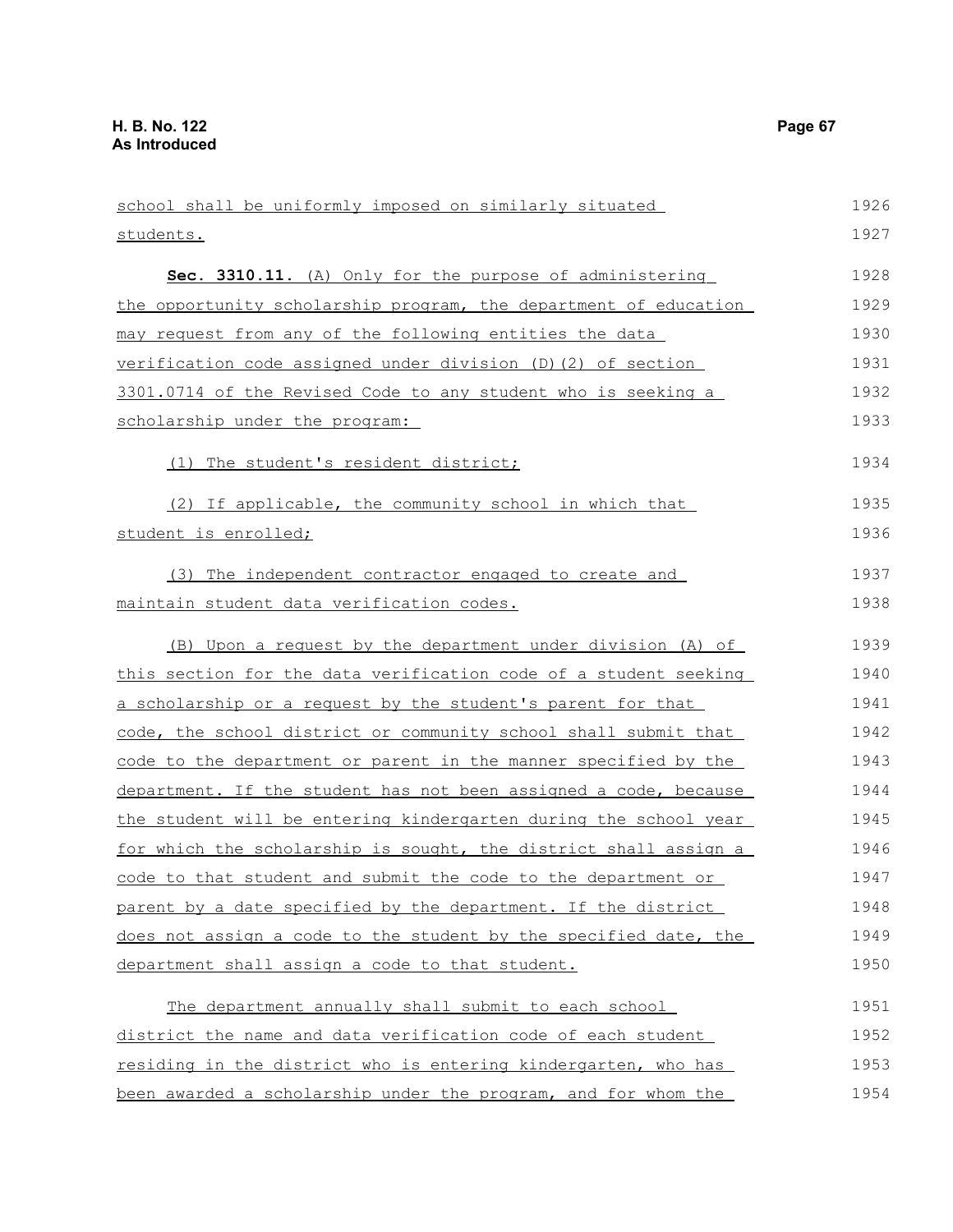department has assigned a code under this division. (C) For the purpose of administering the applicable assessments prescribed under sections 3301.0710 and 3301.0712 of the Revised Code, as required by section 3310.14 of the Revised Code, the department shall provide to each chartered nonpublic school that enrolls a scholarship student the data verification code for that student. (D) The department and each chartered nonpublic school that receives a data verification code under this section shall not release that code to any person except as provided by law. Any document relative to this program that the department holds in its files that contains both a student's name or other personally identifiable information and the student's data verification code shall not be a public record under section 149.43 of the Revised Code. **Sec. 3310.12.** Except as provided in division (D) of section 3310.11 of the Revised Code, documents relative to the opportunity scholarship program that the department of education holds in its files are public records under section 149.43 of the Revised Code and may be released pursuant to that section subject to the provisions of section 3319.321 of the Revised Code and the "Family Educational Rights and Privacy Act of 1974," 88 Stat. 571, 20 U.S.C. 1232g, as amended. **Sec. 3310.13.** (A) A chartered nonpublic school may charge any student who receives an opportunity scholarship up to the difference between the amount of the scholarship and the regular tuition charge and uniformly imposed fees of the school. Each chartered nonpublic school may permit such an eligible student's family to provide volunteer services in lieu of cash payment to 1955 1956 1957 1958 1959 1960 1961 1962 1963 1964 1965 1966 1967 1968 1969 1970 1971 1972 1973 1974 1975 1976 1977 1978 1979 1980 1981 1982 1983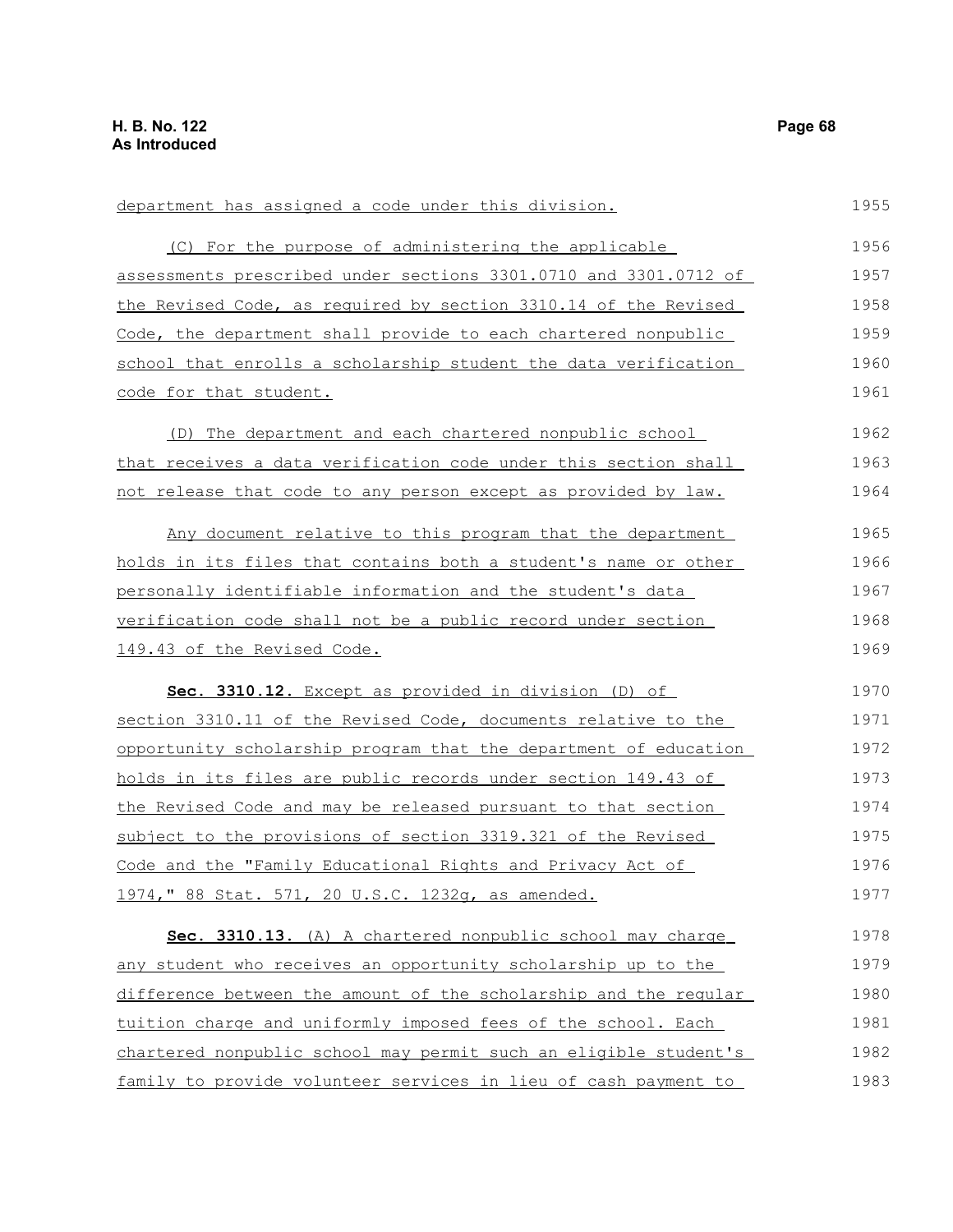| pay all or part of the amount of the school's tuition not        | 1984 |
|------------------------------------------------------------------|------|
| covered by the scholarship paid under section 3310.08 of the     | 1985 |
| <u>Revised Code.</u>                                             | 1986 |
| (B) Each chartered nonpublic school that charges a               | 1987 |
| scholarship student an additional amount as authorized under     | 1988 |
| division (A) of this section shall annually report to the        | 1989 |
| department of education in the manner prescribed by the          | 1990 |
| department the following:                                        | 1991 |
| (1) The number of students charged;                              | 1992 |
| (2) The average of the amounts charged to such students.         | 1993 |
| Sec. 3310.14. (A) Except as provided in division (B) of          | 1994 |
| this section, each chartered nonpublic school that is not        | 1995 |
| subject to division (K) (1) of section 3301.0711 of the Revised  | 1996 |
| Code and that enrolls students awarded scholarships under the    | 1997 |
| opportunity scholarship program under sections 3310.01 to        | 1998 |
| 3310.17 of the Revised Code annually shall administer the        | 1999 |
| assessments prescribed by section 3301.0710, 3301.0712, or       | 2000 |
| 3313.619 of the Revised Code, as applicable, to each scholarship | 2001 |
| student enrolled in the school in accordance with section        | 2002 |
| 3301.0711 of the Revised Code. Each chartered nonpublic school   | 2003 |
| that is subject to this section shall report to the department   | 2004 |
| of education the results of each assessment administered to each | 2005 |
| <u>scholarship student under this section.</u>                   | 2006 |
| Nothing in this section requires a chartered nonpublic           | 2007 |
| school to administer any achievement assessment, except for an   | 2008 |
| Ohio graduation test prescribed by division (B) (1) of section   | 2009 |
| 3301.0710 of the Revised Code or the college and work ready      | 2010 |
| assessment system prescribed by division (B) of section          | 2011 |
| 3301.0712 of the Revised Code to any student enrolled in the     | 2012 |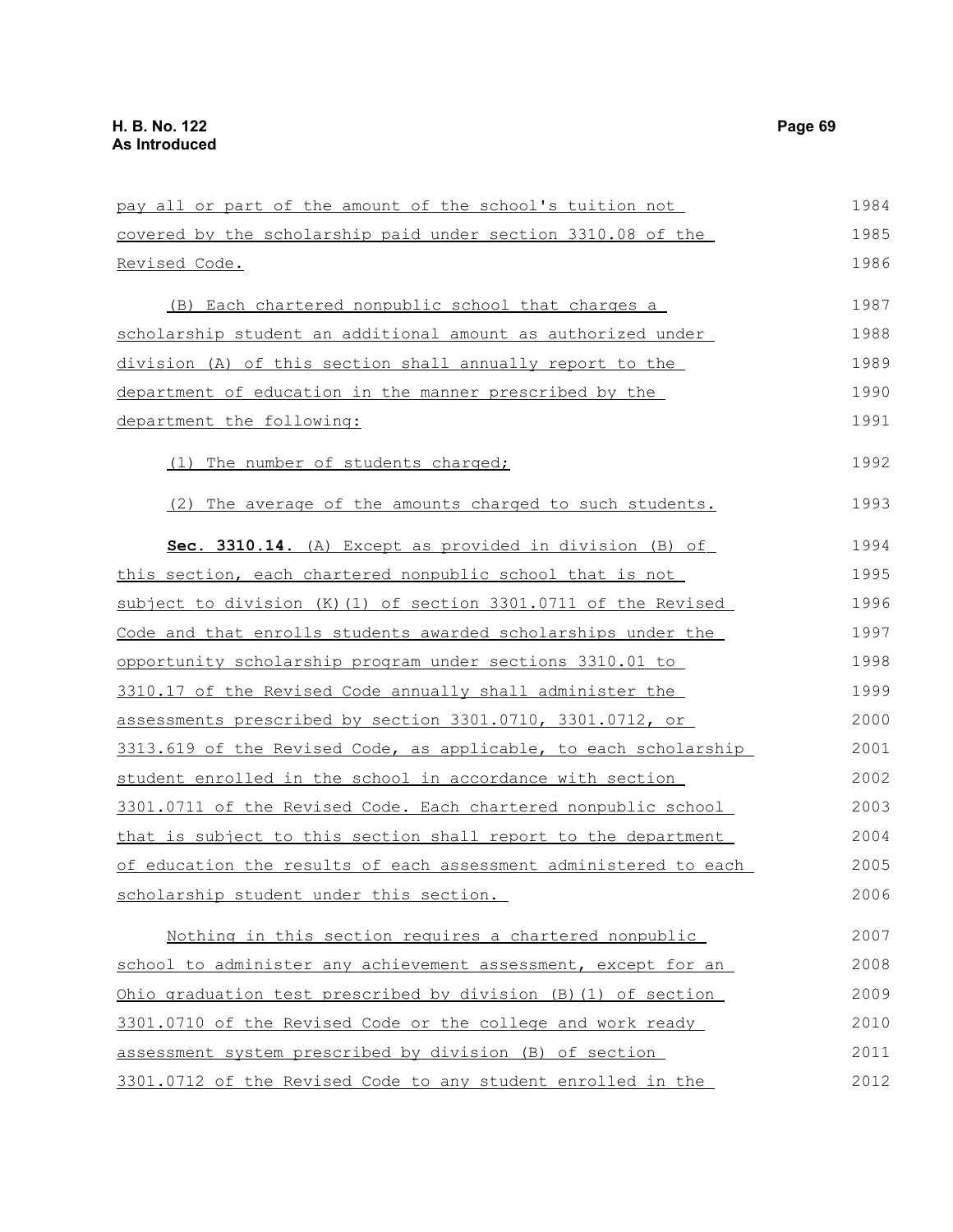school who is not a scholarship student. (B) A chartered nonpublic school that meets the conditions specified in division (K)(2) of section 3301.0711 of the Revised Code shall not be required to administer the elementary assessments prescribed by division (A) of section 3301.0710 of the Revised Code. **Sec. 3310.15.** (A) The department of education annually shall compile the scores attained by scholarship students to whom an assessment is administered under section 3310.14 of the Revised Code. The scores shall be aggregated as follows: (1) By state, which shall include all students awarded a scholarship under the opportunity scholarship program and who were required to take an assessment under section 3310.14 of the Revised Code; (2) By school district, which shall include all scholarship students who were required to take an assessment under section 3310.14 of the Revised Code and for whom the district is the student's resident district; (3) By chartered nonpublic school, which shall include all scholarship students enrolled in that school who were required to take an assessment under section 3310.14 of the Revised Code. (B) The department shall disaggregate the student performance data described in division (A) of this section according to the following categories: (1) Grade level; (2) Race and ethnicity; (3) Gender; 2013 2014 2015 2016 2017 2018 2019 2020 2021 2022 2023 2024 2025 2026 2027 2028 2029 2030 2031 2032 2033 2034 2035 2036 2037 2038 2039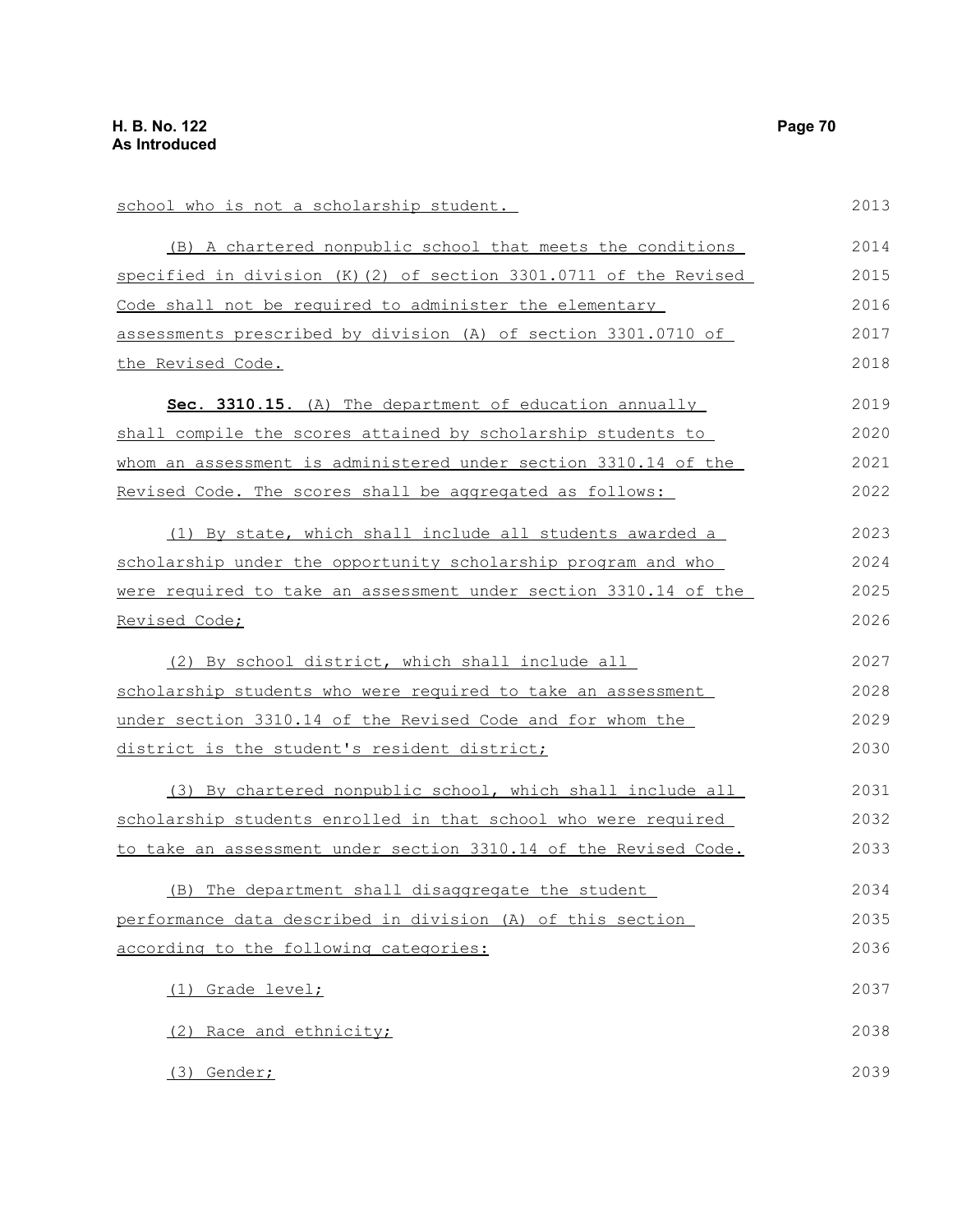| (4) Students who have participated in the scholarship            | 2040 |
|------------------------------------------------------------------|------|
| program for three or more years;                                 | 2041 |
| (5) Students who have participated in the scholarship            | 2042 |
| program for more than one year and less than three years;        | 2043 |
| (6) Students who have participated in the scholarship            | 2044 |
| program for one year or less;                                    | 2045 |
| (7) Economically disadvantaged students.                         | 2046 |
| (C) By the first day of November of each year, the               | 2047 |
| department shall post on its web site the student performance    | 2048 |
| data required under divisions (A) and (B) of this section. The   | 2049 |
| student performance data required under divisions (A) and (B) of | 2050 |
| this section shall include both an academic achievement          | 2051 |
| component, as measured by proficiency rates, and a growth        | 2052 |
| component, as measured by value-added progress dimension. In     | 2053 |
| reporting student performance data under this division, the      | 2054 |
| department shall not include any data that is statistically      | 2055 |
| unreliable or that could result in the identification of         | 2056 |
| individual students. For this purpose, the department shall not  | 2057 |
| report performance data for any group that contains less than    | 2058 |
| ten students.                                                    | 2059 |
| (D) The growth component specified under division (C) of         | 2060 |
| this section shall use up to three years of value-added data as  | 2061 |
| available. The results reported for this measure shall include   | 2062 |
| the calculated score and a designation determined as follows:    | 2063 |

(1) A score that is at least one standard error of measure above the mean score shall be designated as "above average progress." 2064 2065 2066

(2) A score that is between one standard error of measure above the mean score and one standard error of measure below the 2067 2068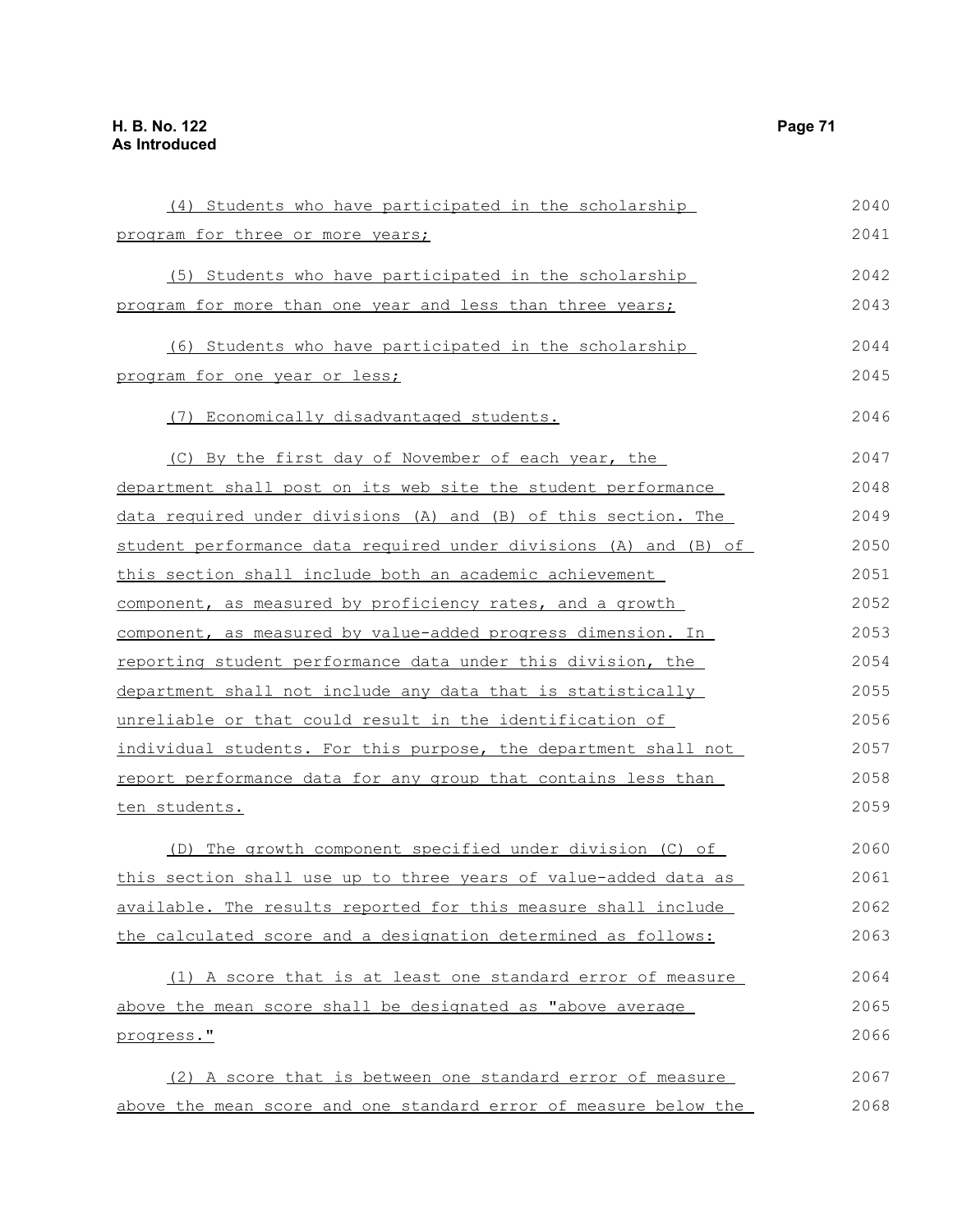| 2069 |
|------|
| 2070 |
| 2071 |
| 2072 |
| 2073 |
| 2074 |
| 2075 |
| 2076 |
| 2077 |
| 2078 |
| 2079 |
| 2080 |
| 2081 |
| 2082 |
| 2083 |
| 2084 |
|      |
| 2085 |
| 2086 |
| 2087 |
| 2088 |
| 2089 |
| 2090 |
| 2091 |
| 2092 |
| 2093 |
| 2094 |
| 2095 |
| 2096 |
| 2097 |
|      |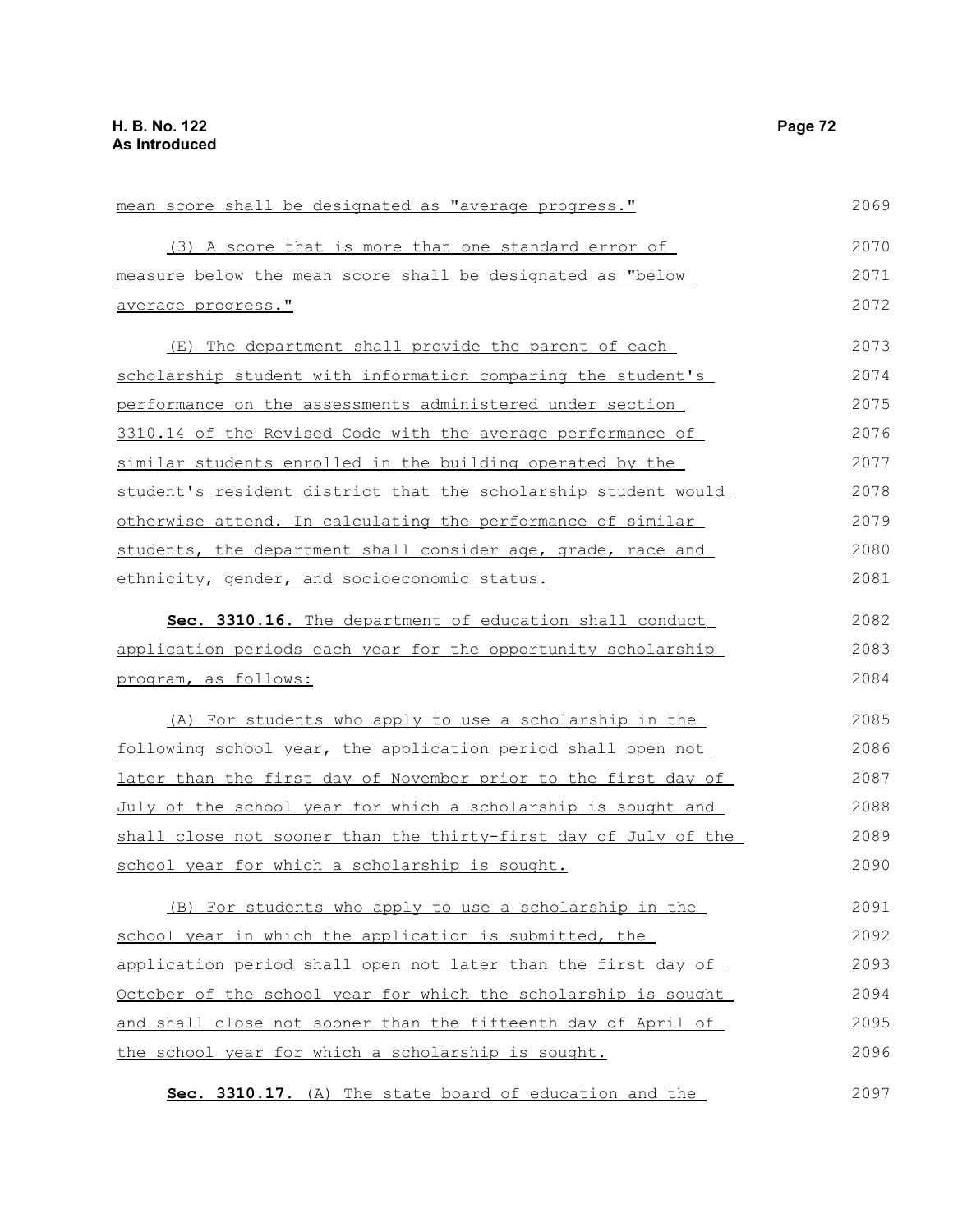| treasurer of state jointly shall adopt rules, in accordance with | 2098 |
|------------------------------------------------------------------|------|
| Chapter 119. of the Revised Code, prescribing procedures for the | 2099 |
| establishment of an education savings account for each student   | 2100 |
| attending a chartered nonpublic school with an opportunity       | 2101 |
| scholarship. The rules shall prescribe procedures for the        | 2102 |
| administration and disbursement of moneys credited to each       | 2103 |
| student's education savings account. The rules also shall        | 2104 |
| prescribe procedures for students for whom an excess amount has  | 2105 |
| been determined under section 3310.10 of the Revised Code.       | 2106 |
| (B) (1) For a student attending a chartered nonpublic            | 2107 |
| school with an opportunity scholarship and for whom an excess    | 2108 |
| amount has been determined under section 3310.10 of the Revised  | 2109 |
| Code, the department of education shall transfer the excess      | 2110 |
| amount to the treasurer of state, who shall deposit the          | 2111 |
| aggregate amount transferred into a fund or account the          | 2112 |
| <u>treasurer of state determines is suitable for the amount</u>  | 2113 |
| transferred. The moneys transferred under this section shall be  | 2114 |
| in the custody of the treasurer of state, but shall not be in    | 2115 |
| the state treasury. The moneys transferred shall be held in      | 2116 |
| trust for the benefit of the student. The department of          | 2117 |
| education shall maintain the record of each student's account.   | 2118 |
| (2) Interest accrued on moneys transferred to the                | 2119 |
| treasurer of state under this section shall first be used for    | 2120 |
| the direct costs incurred by the treasurer in administering the  | 2121 |
| scholarship funds. Any remaining funds shall be be credited to   | 2122 |
| the department of education for opportunity scholarship program  | 2123 |
| oversight and parental outreach.                                 | 2124 |
| (C)(1) Moneys credited to a student's account shall be           | 2125 |
| disbursed to the student's parent or the student, if the student | 2126 |
| is at least eighteen years of age, for use for any of the        | 2127 |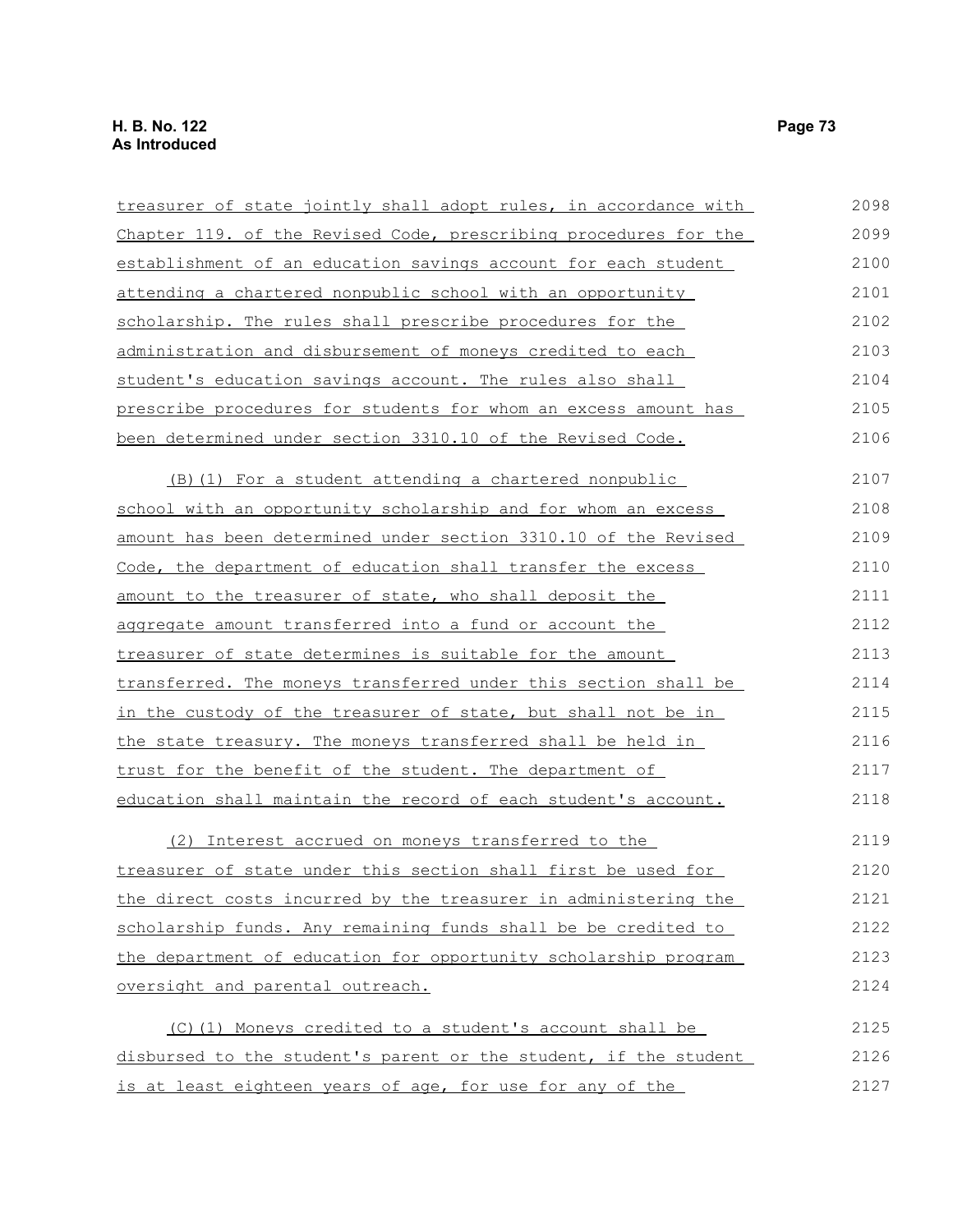| following:                                                              | 2128 |
|-------------------------------------------------------------------------|------|
| (a) Tuition and fees at a chartered nonpublic school;                   | 2129 |
| (b) Textbooks required by a chartered nonpublic school;                 | 2130 |
| (c) Payment for a tutor or tutoring services, as approved               | 2131 |
| by the department;                                                      | 2132 |
| (d) Payment for a private online learning program and any               | 2133 |
| associated fees, as approved by the department;                         | 2134 |
| (e) Costs related to advanced standing programs prescribed              | 2135 |
| under section 3313.6013 of the Revised Code and any examinations        | 2136 |
| administered under such programs;                                       | 2137 |
| (f) Courses offered by a school district, as approved by                | 2138 |
| the district board, for which the district is authorized to             | 2139 |
| charge tuition or fees.                                                 | 2140 |
| (2) A student who uses moneys from an education savings                 | 2141 |
| <u>account for any of the purposes prescribed under division (C)(1)</u> | 2142 |
| of this section shall be provided a receipt of the goods or             | 2143 |
| services. The student's parent or the student, if at least              | 2144 |
| eighteen years of age, shall retain copies of receipts for at           | 2145 |
| least five years.                                                       | 2146 |
| (D) The department shall maintain each education savings                | 2147 |
| account as long as there are moneys credited to the student in          | 2148 |
| the account unless any of the following occurs:                         | 2149 |
| (1) The student graduates from high school.                             | 2150 |
| (2) The student dies before graduating from high school.                | 2151 |
| (3) The student is no longer a resident of this state.                  | 2152 |
| (4) The student enrolls in a primary or secondary school                | 2153 |
| that is not located in this state.                                      | 2154 |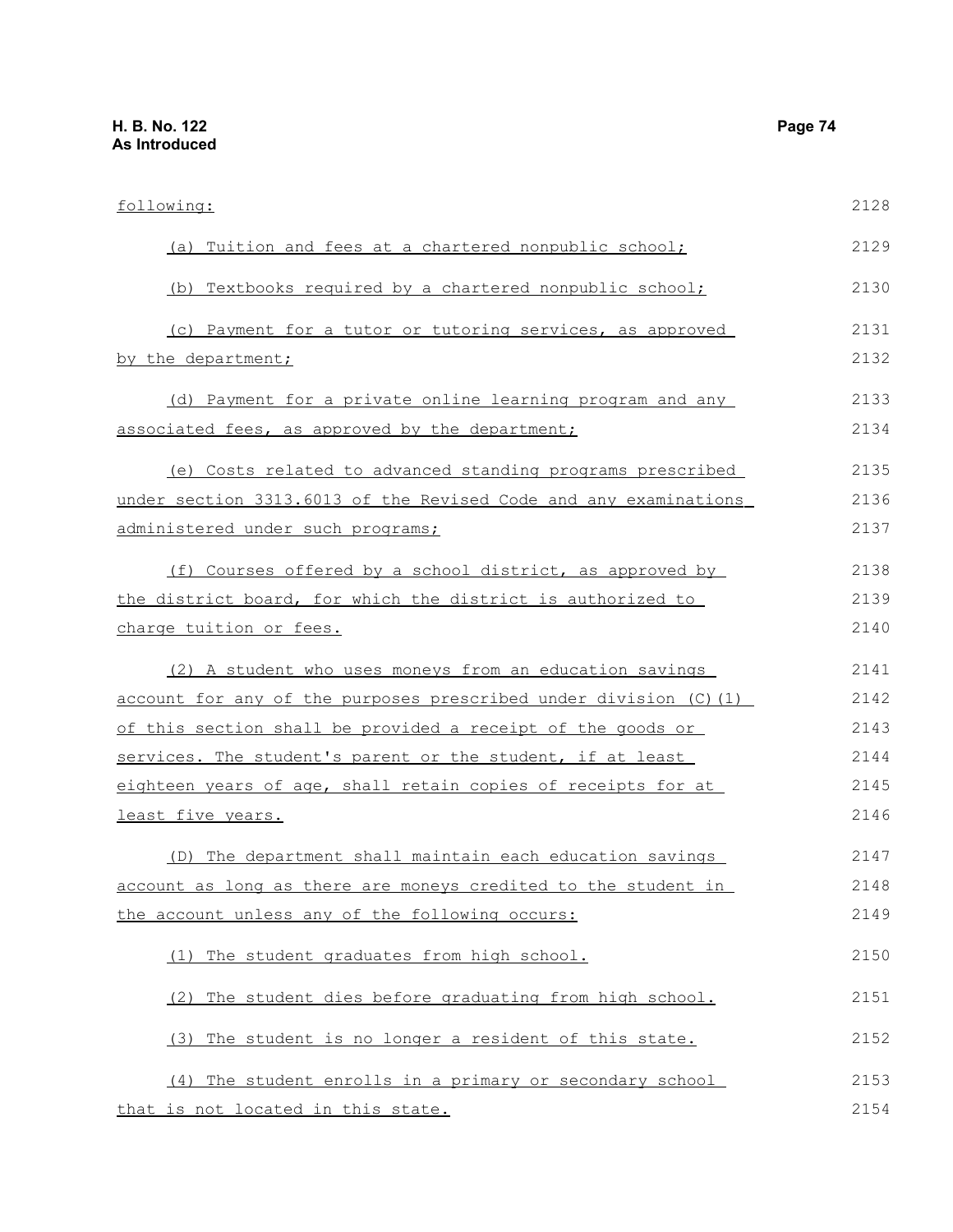| (5) The student or the student's parent uses the funds                  | 2155 |
|-------------------------------------------------------------------------|------|
| from the education savings account for a purpose other than the         | 2156 |
| expenses prescribed in this section.                                    | 2157 |
| (E) Moneys still credited to a student's account upon the               | 2158 |
| <u>occurrence of any of the conditions described in division (D) of</u> | 2159 |
| this section shall be transferred to the department of education        | 2160 |
| for opportunity scholarship program oversight and parental              | 2161 |
| outreach.                                                               | 2162 |
| (F) At least annually, the treasurer of state shall report              | 2163 |
| to the governor and the general assembly, in accordance with            | 2164 |
| section 101.68 of the Revised Code, the total amount of interest        | 2165 |
| credited to the department of education under division $(B)$ $(2)$ of   | 2166 |
| this section and the total amount of moneys from students'              | 2167 |
| education savings accounts transferred to the department under          | 2168 |
| division (E) of this section.                                           | 2169 |
| (G) The auditor of state may conduct audits of any                      | 2170 |
| student's education savings account, and annually shall conduct         | 2171 |
| random audits of students' education savings accounts. If the           | 2172 |
| auditor finds that the student or student's parent used the             | 2173 |
| <u>funds from the education savings account for a purpose other</u>     | 2174 |
| than the expenses prescribed in this section, the auditor may do        | 2175 |
| the following:                                                          | 2176 |
| (1) Disqualify the student from participation in the                    | 2177 |
| opportunity scholarship program. If a student is disqualified,          | 2178 |
| the student's education savings account shall be forfeited to           | 2179 |
| the state.                                                              | 2180 |
| (2) Refer the case to the proper law enforcement agency,                | 2181 |
| if the auditor believes there is sufficient evidence that               | 2182 |
| substantial misuse of funds occurred by either the parent or the        | 2183 |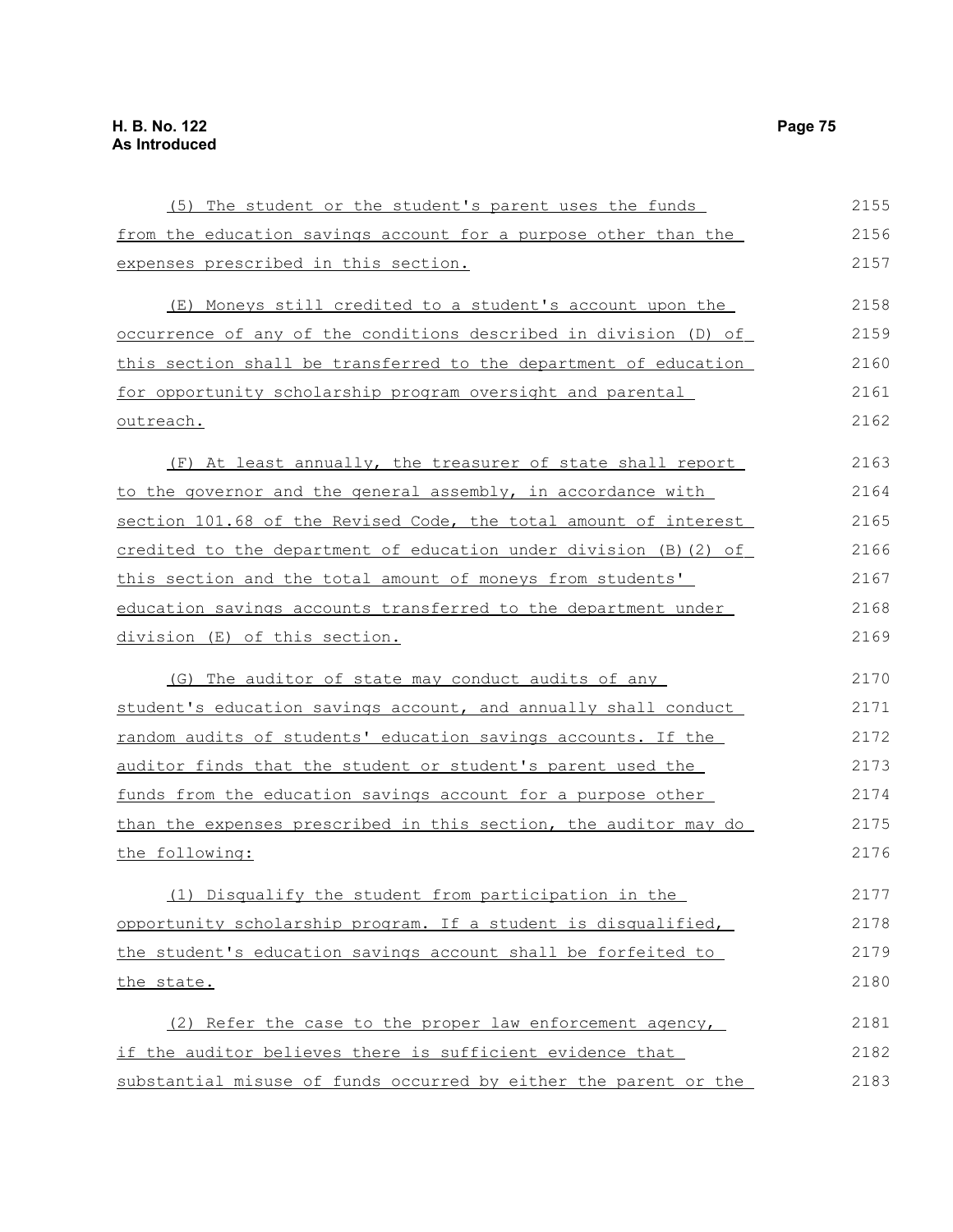| educational service provider.                                    | 2184 |
|------------------------------------------------------------------|------|
| Sec. 3310.51. As used in sections 3310.51 to 3310.64 of          | 2185 |
| the Revised Code:                                                | 2186 |
| (A) "Alternative public provider" means either of the            | 2187 |
| following providers that agrees to enroll a child in the         | 2188 |
| provider's special education program to implement the child's    | 2189 |
| individualized education program and to which the eligible       | 2190 |
| applicant owes fees for the services provided to the child:      | 2191 |
| (1) A school district that is not the school district in         | 2192 |
| which the child is entitled to attend school or the child's      | 2193 |
| school district of residence, if different;                      | 2194 |
| (2) A public entity other than a school district.                | 2195 |
| (B) "Child with a disability" and "individualized                | 2196 |
| education program" have the same meanings as in section 3323.01  | 2197 |
| of the Revised Code.                                             | 2198 |
| (C) "Eligible applicant" means any of the following:             | 2199 |
| (1) Either of the natural or adoptive parents of a               | 2200 |
| qualified special education child, except as otherwise specified | 2201 |
| in this division. When the marriage of the natural or adoptive   | 2202 |
| parents of the student has been terminated by a divorce,         | 2203 |
| dissolution of marriage, or annulment, or when the natural or    | 2204 |
| adoptive parents of the student are living separate and apart    | 2205 |
| under a legal separation decree, and a court has issued an order | 2206 |
| allocating the parental rights and responsibilities with respect | 2207 |
| to the child, "eligible applicant" means the residential parent  | 2208 |
| as designated by the court. If the court issues a shared         | 2209 |
| parenting decree, "eligible applicant" means either parent.      | 2210 |
| "Eligible applicant" does not mean a parent whose custodial      | 2211 |
| rights have been terminated.                                     | 2212 |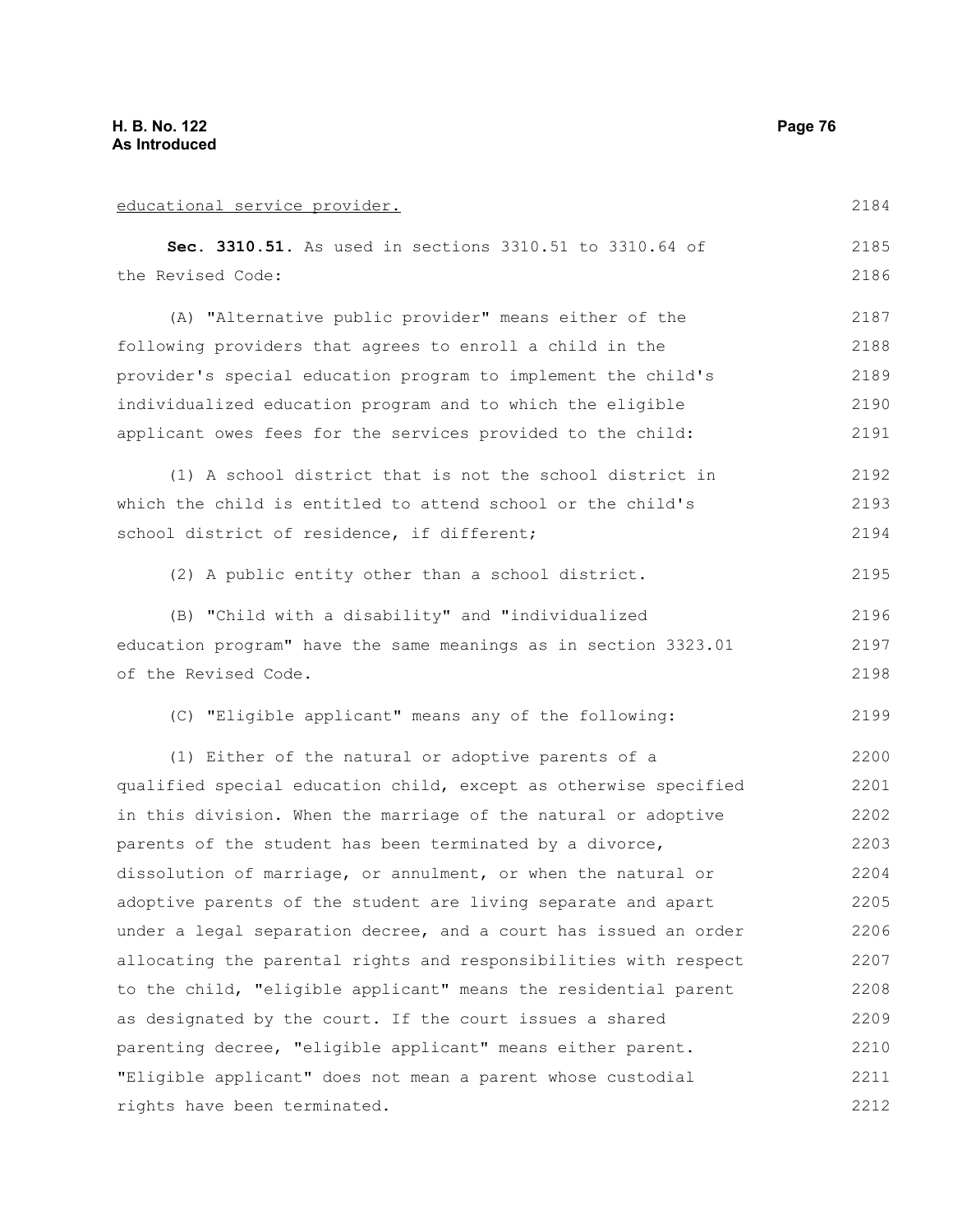## **H. B. No. 122 Page 77 As Introduced**

(2) The custodian of a qualified special education child, when a court has granted temporary, legal, or permanent custody of the child to an individual other than either of the natural or adoptive parents of the child or to a government agency; (3) The guardian of a qualified special education child, when a court has appointed a quardian for the child; (4) The grandparent of a qualified special education child, when the grandparent is the child's attorney in fact under a power of attorney executed under sections 3109.51 to 3109.62 of the Revised Code or when the grandparent has executed a caregiver authorization affidavit under sections 3109.65 to 3109.73 of the Revised Code; (5) The surrogate parent appointed for a qualified special education child pursuant to division (B) of section 3323.05 and section 3323.051 of the Revised Code; (6) A qualified special education child, if the child does not have a custodian or guardian and the child is at least eighteen years of age. (D) "Entitled to attend school" means entitled to attend school in a school district under sections 3313.64 and 3313.65 of the Revised Code. (E) "Formula ADM" and "formula amount" have the same meanings as in section 3317.02 of the Revised Code. (F) "Qualified special education child" is a child for whom all of the following conditions apply: (1) The child is at least five years of age and less than 2213 2214 2215 2216 2217 2218 2219 2220 2221 2222 2223 2224 2225 2226 2227 2228 2229 2230 2231 2232 2233 2234 2235 2236 2237 2238

twenty-two years of age.

(2) The school district in which the child is entitled to 2240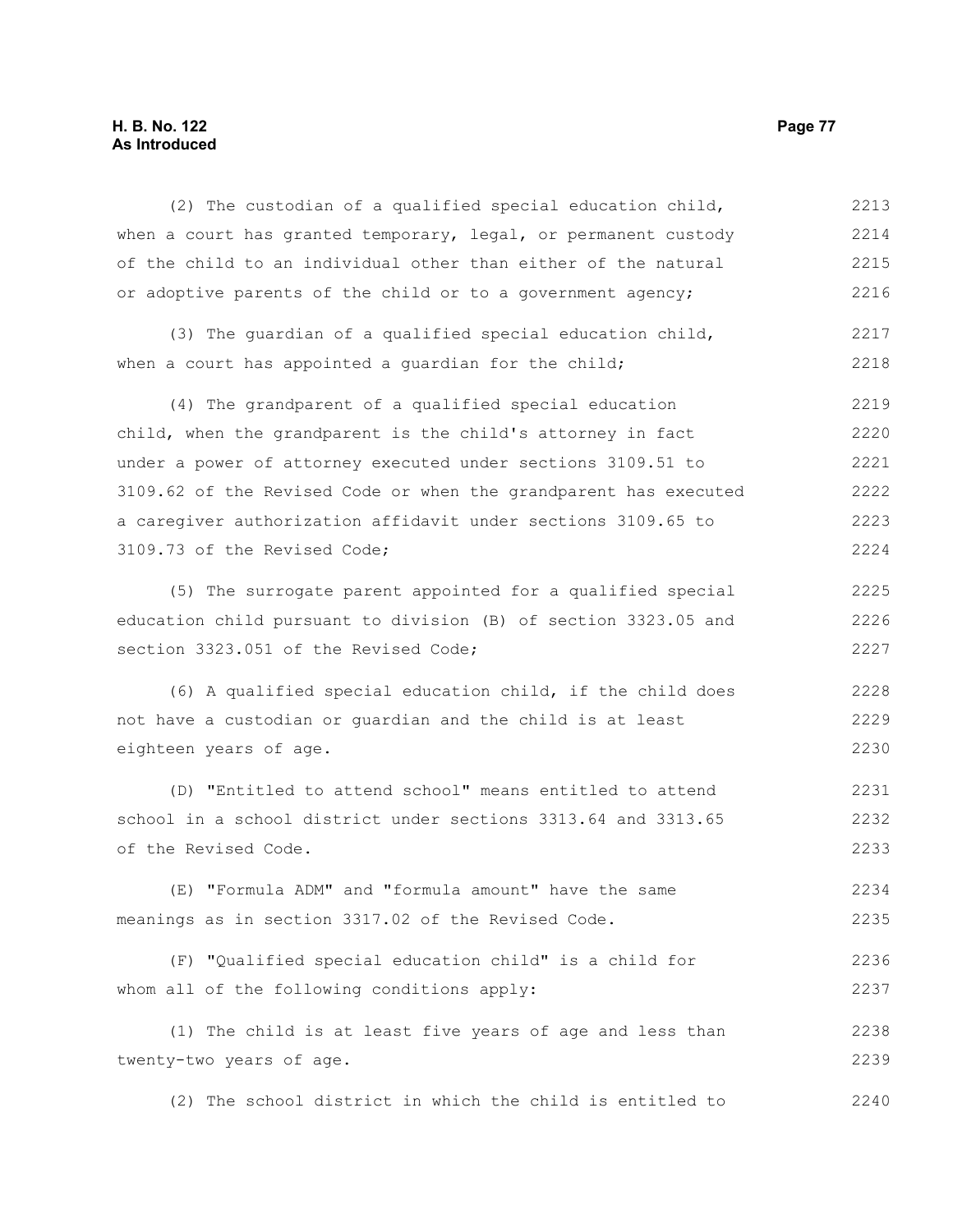attend school, or the child's school district of residence if different, has identified the child as a child with a disability. 2241 2242 2243

(3) The school district in which the child is entitled to attend school, or the child's school district of residence if different, has developed an individualized education program under Chapter 3323. of the Revised Code for the child. 2244 2245 2246 2247

(4) The child either:

(a) Was enrolled in the schools of the school district in which the child is entitled to attend school in any grade from kindergarten through twelve in the school year prior to the school year in which a scholarship is first sought for the child; 2249 2250 2251 2252 2253

(b) Is eligible to enter school in any grade kindergarten through twelve in the school district in which the child is entitled to attend school in the school year in which a scholarship is first sought for the child. 2254 2255 2256 2257

(5) The department of education has not approved a scholarship for the child under the educational choiceopportunity scholarship pilot program, under sections 3310.01 to 3310.17 of the Revised Code, or the autism scholarship program, under section 3310.41 of the Revised Code, or the pilot project scholarship program, under sections 3313.974 to 3313.979 of the Revised Code-for the same school year in which a scholarship under the Jon Peterson special needs scholarship program is sought. 2258 2259 2260 2261 2262 2263 2264 2265 2266

(6) The child and the child's parents are in compliance with the state compulsory attendance law under Chapter 3321. of the Revised Code. 2267 2268 2269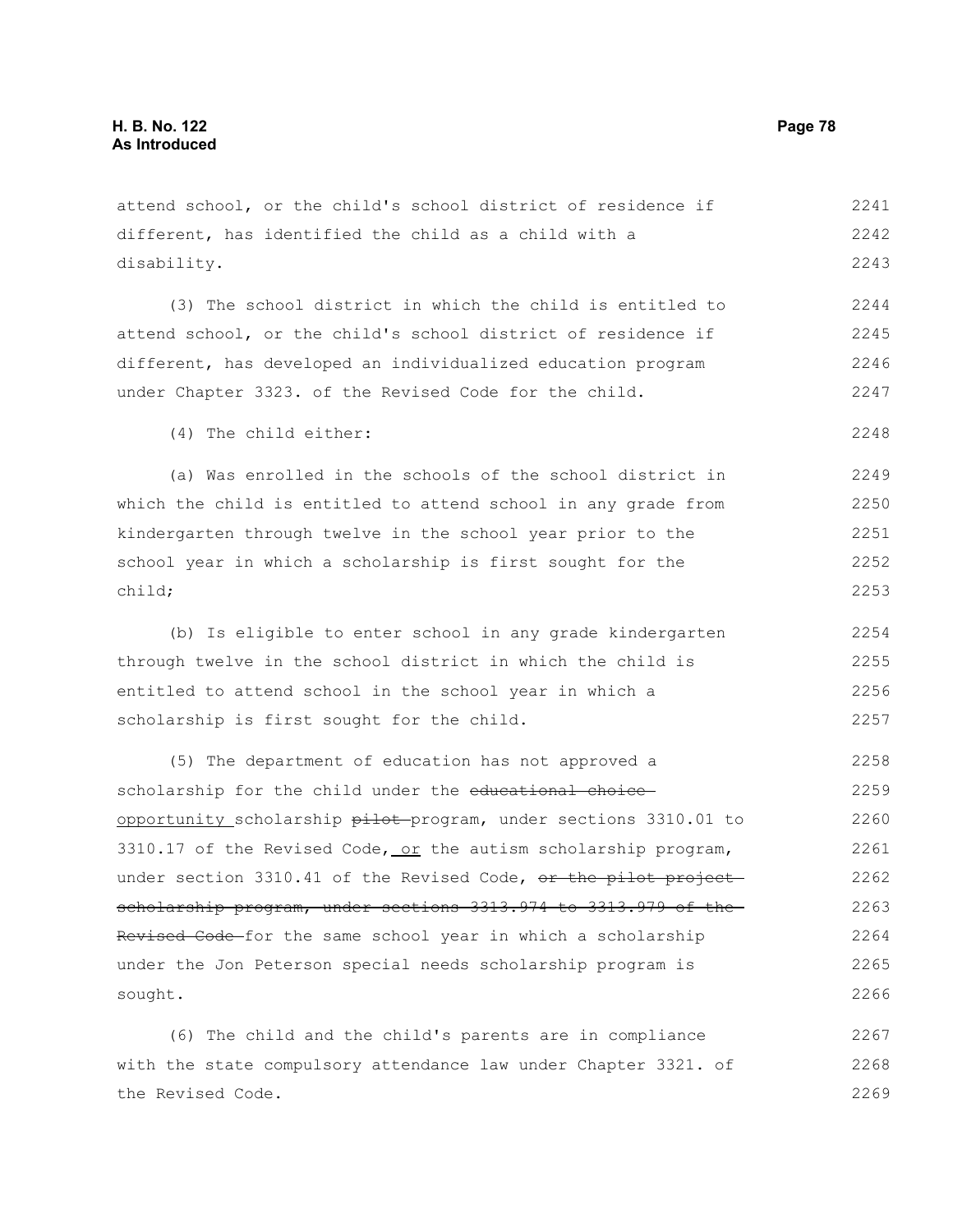(G) "Registered private provider" means a nonpublic school or other nonpublic entity that has been registered by the superintendent of public instruction under section 3310.58 of the Revised Code. (H) "Scholarship" means a scholarship awarded under the Jon Peterson special needs scholarship program pursuant to sections 3310.51 to 3310.64 of the Revised Code. (I) "School district of residence" has the same meaning as in section 3323.01 of the Revised Code. A community school established under Chapter 3314. of the Revised Code is not a "school district of residence" for purposes of sections 3310.51 to 3310.64 of the Revised Code. (J) "School year" has the same meaning as in section 3313.62 of the Revised Code. (K) "Special education program" means a school or facility that provides special education and related services to children with disabilities. **Sec. 3317.03.** (A) The superintendent of each city, local, and exempted village school district shall report to the state board of education as of the last day of October, March, and 2270 2271 2272 2273 2274 2275 2276 2277 2278 2279 2280 2281 2282 2283 2284 2285 2286 2287 2288 2289 2290

June of each year the enrollment of students receiving services from schools under the superintendent's supervision, and the numbers of other students entitled to attend school in the district under section 3313.64 or 3313.65 of the Revised Code the superintendent is required to report under this section, so that the department of education can calculate the district's formula ADM, total ADM, category one through five careertechnical education ADM, category one through three limited English proficient ADM, category one through six special 2291 2292 2293 2294 2295 2296 2297 2298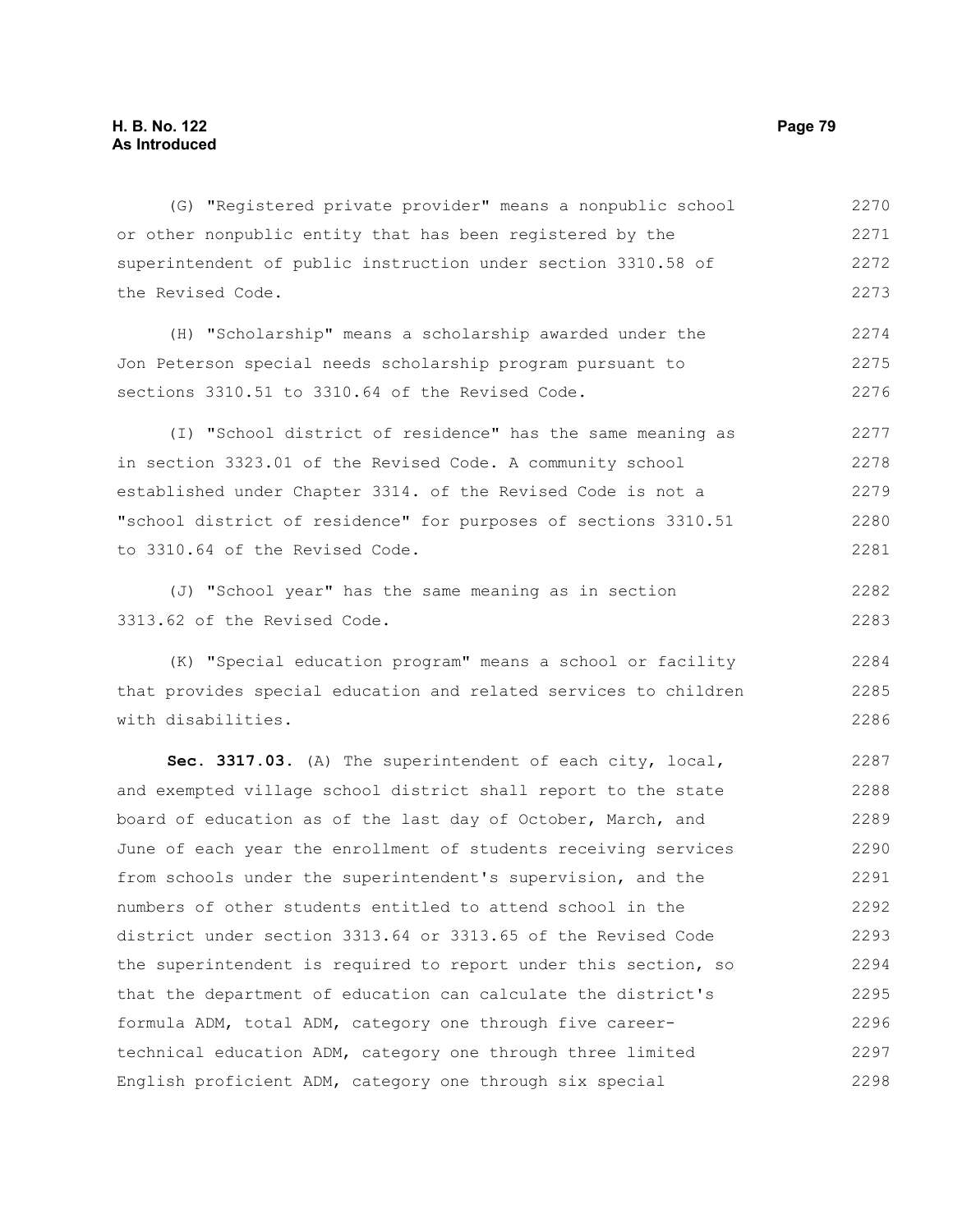2325 2326

| education ADM, preschool scholarship ADM, transportation ADM,    | 2299 |
|------------------------------------------------------------------|------|
| and, for purposes of provisions of law outside of Chapter 3317.  | 2300 |
| of the Revised Code, average daily membership.                   | 2301 |
| (1) The enrollment reported by the superintendent during         | 2302 |
| the reporting period shall consist of the number of students in  | 2303 |
| grades kindergarten through twelve receiving any educational     | 2304 |
| services from the district, except that the following categories | 2305 |
| of students shall not be included in the determination:          | 2306 |
| (a) Students enrolled in adult education classes;                | 2307 |
| (b) Adjacent or other district students enrolled in the          | 2308 |
| district under an open enrollment policy pursuant to section     | 2309 |
| 3313.98 of the Revised Code;                                     | 2310 |
| (c) Students receiving services in the district pursuant         | 2311 |
| to a compact, cooperative education agreement, or a contract,    | 2312 |
| but who are entitled to attend school in another district        | 2313 |
| pursuant to section 3313.64 or 3313.65 of the Revised Code;      | 2314 |
| (d) Students for whom tuition is payable pursuant to             | 2315 |
| sections 3317.081 and 3323.141 of the Revised Code;              | 2316 |
| (e) Students receiving services in the district through a        | 2317 |
| scholarship awarded under either section 3310.41 or sections     | 2318 |
| 3310.51 to 3310.64 of the Revised Code.                          | 2319 |
| When reporting students under division $(A)$ $(1)$ of this       | 2320 |
| section, the superintendent also shall report the district where | 2321 |
| each student is entitled to attend school pursuant to sections   | 2322 |
| 3313.64 and 3313.65 of the Revised Code.                         | 2323 |
| The department of education shall compile a list of<br>(2)       | 2324 |

all students reported to be enrolled in a district under

division (A)(1) of this section and of the students entitled to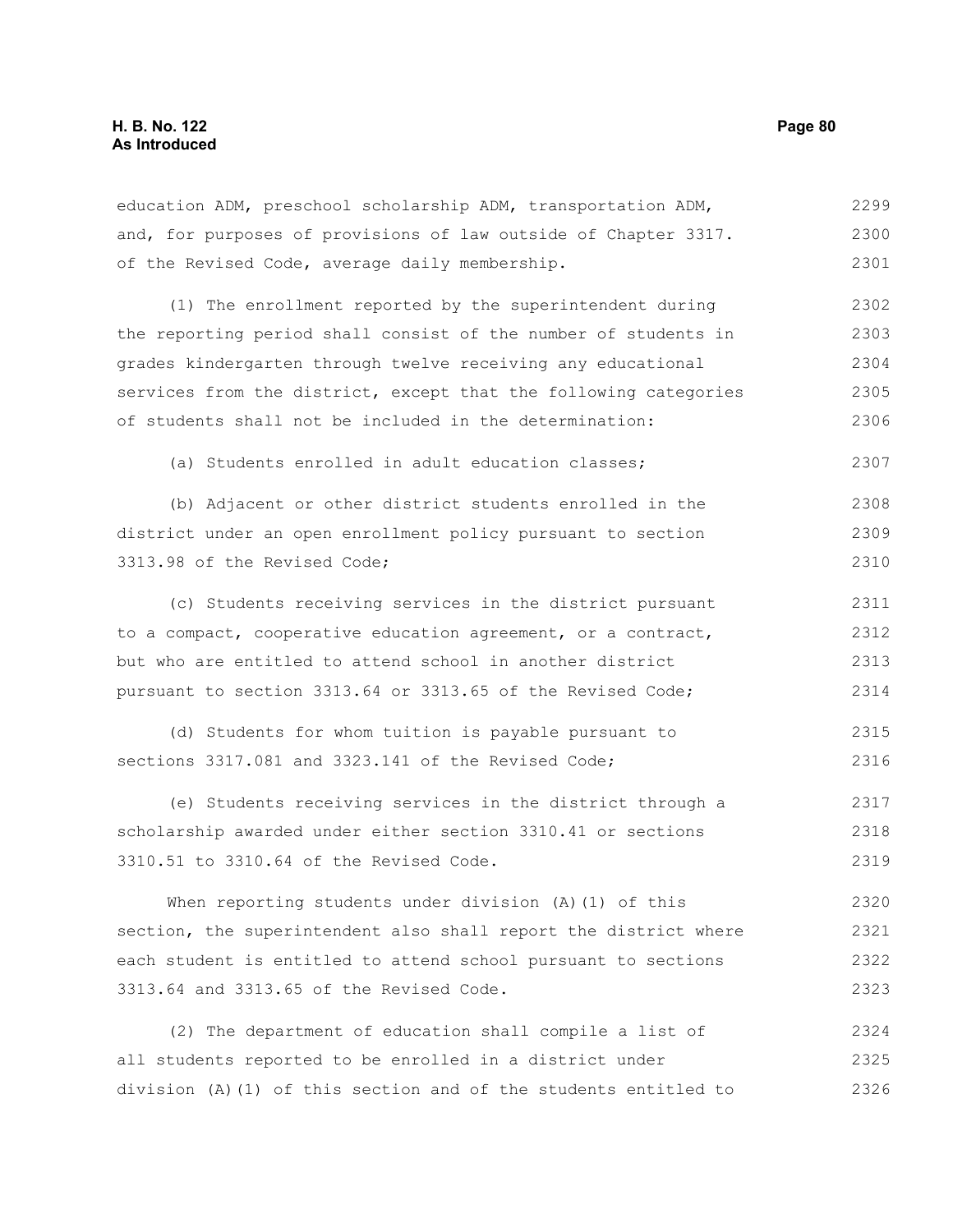### **H. B. No. 122 Page 81 As Introduced**

attend school in the district pursuant to section 3313.64 or 3313.65 of the Revised Code on an FTE basis but receiving educational services in grades kindergarten through twelve from one or more of the following entities: 2327 2328 2329 2330

(a) A community school pursuant to Chapter 3314. of the Revised Code, including any participation in a college pursuant to Chapter 3365. of the Revised Code while enrolled in such community school; 2331 2332 2333 2334

(b) An alternative school pursuant to former sections 3313.974 to 3313.979 of the Revised Code as described in division (I)(2)(a) or (b) of this section $\div$ . Division (A)(2)(b) of this section does not apply after July 1, 2020. 2335 2336 2337 2338

(c) A college pursuant to Chapter 3365. of the Revised Code, except when the student is enrolled in the college while also enrolled in a community school pursuant to Chapter 3314., a science, technology, engineering, and mathematics school established under Chapter 3326., or a college-preparatory boarding school established under Chapter 3328. of the Revised Code; 2339 2340 2341 2342 2343 2344 2345

(d) An adjacent or other school district under an open enrollment policy adopted pursuant to section 3313.98 of the Revised Code; 2346 2347 2348

(e) An educational service center or cooperative education district; 2349 2350

(f) Another school district under a cooperative education agreement, compact, or contract; 2351 2352

(g) A chartered nonpublic school with a scholarship paid under former section 3310.08 of the Revised Code, if the students qualified for the scholarship under former section 2353 2354 2355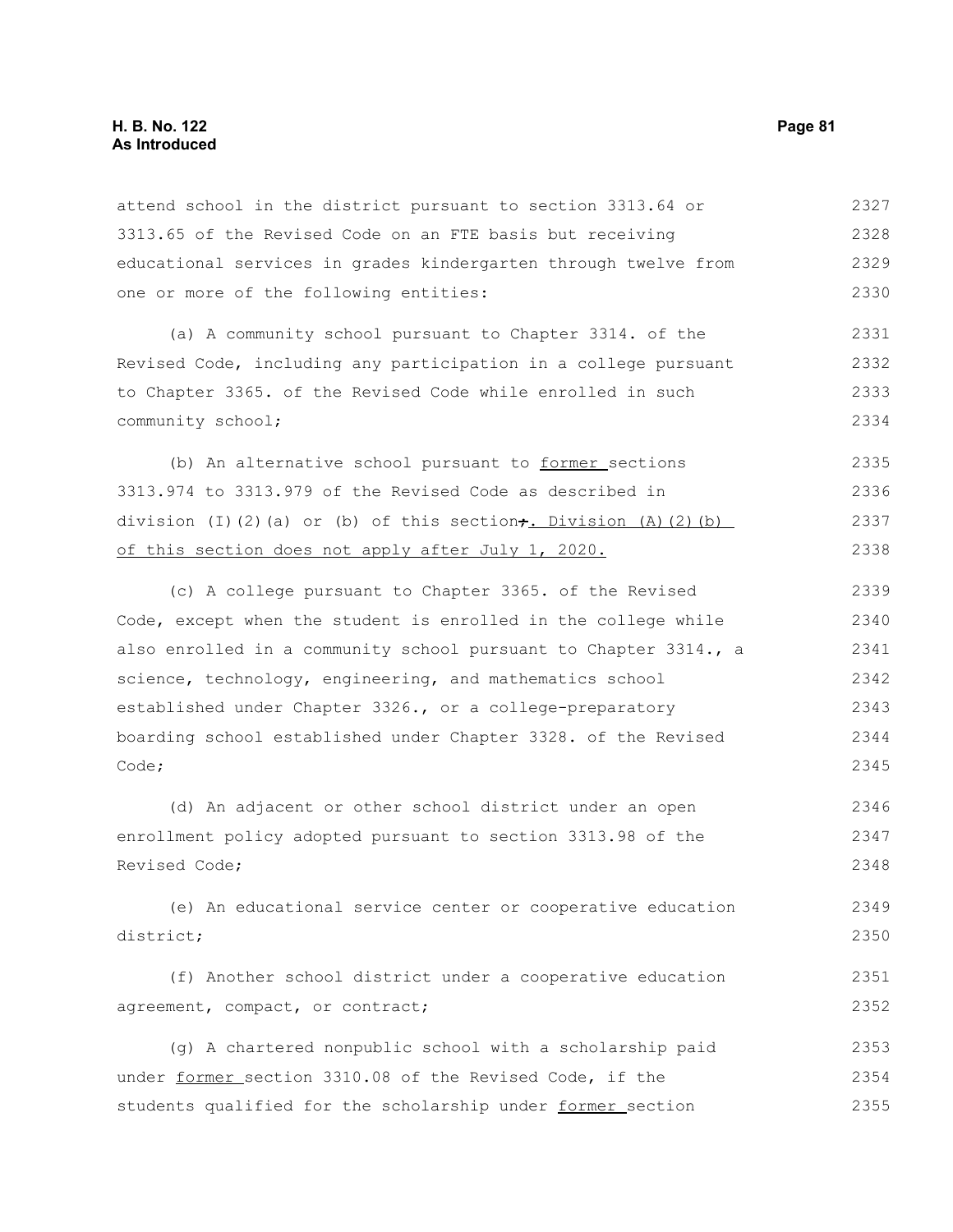compact.

 does not apply after July 1, 2020. (h) An alternative public provider or a registered private provider with a scholarship awarded under either section 3310.41 or sections 3310.51 to 3310.64 of the Revised Code. As used in this section, "alternative public provider" and "registered private provider" have the same meanings as in section 3310.41 or 3310.51 of the Revised Code, as applicable. (i) A science, technology, engineering, and mathematics school established under Chapter 3326. of the Revised Code, including any participation in a college pursuant to Chapter 3365. of the Revised Code while enrolled in the school; (j) A college-preparatory boarding school established under Chapter 3328. of the Revised Code, including any participation in a college pursuant to Chapter 3365. of the Revised Code while enrolled in the school. (3) The department also shall compile a list of the students entitled to attend school in the district under section 3313.64 or 3313.65 of the Revised Code who are enrolled in a joint vocational school district or under a career-technical education compact, excluding any students so entitled to attend school in the district who are enrolled in another school district through an open enrollment policy as reported under division (A)(2)(d) of this section and then enroll in a joint vocational school district or under a career-technical education 2357 2358 2359 2360 2361 2362 2363 2364 2365 2366 2367 2368 2369 2370 2371 2372 2373 2374 2375 2376 2377 2378 2379 2380 2381

3310.03 of the Revised Code $f$ . Division (A)(2)(g) of this section

The department shall provide each city, local, and exempted village school district with an opportunity to review the list of students compiled under divisions (A)(2) and (3) of 2382 2383 2384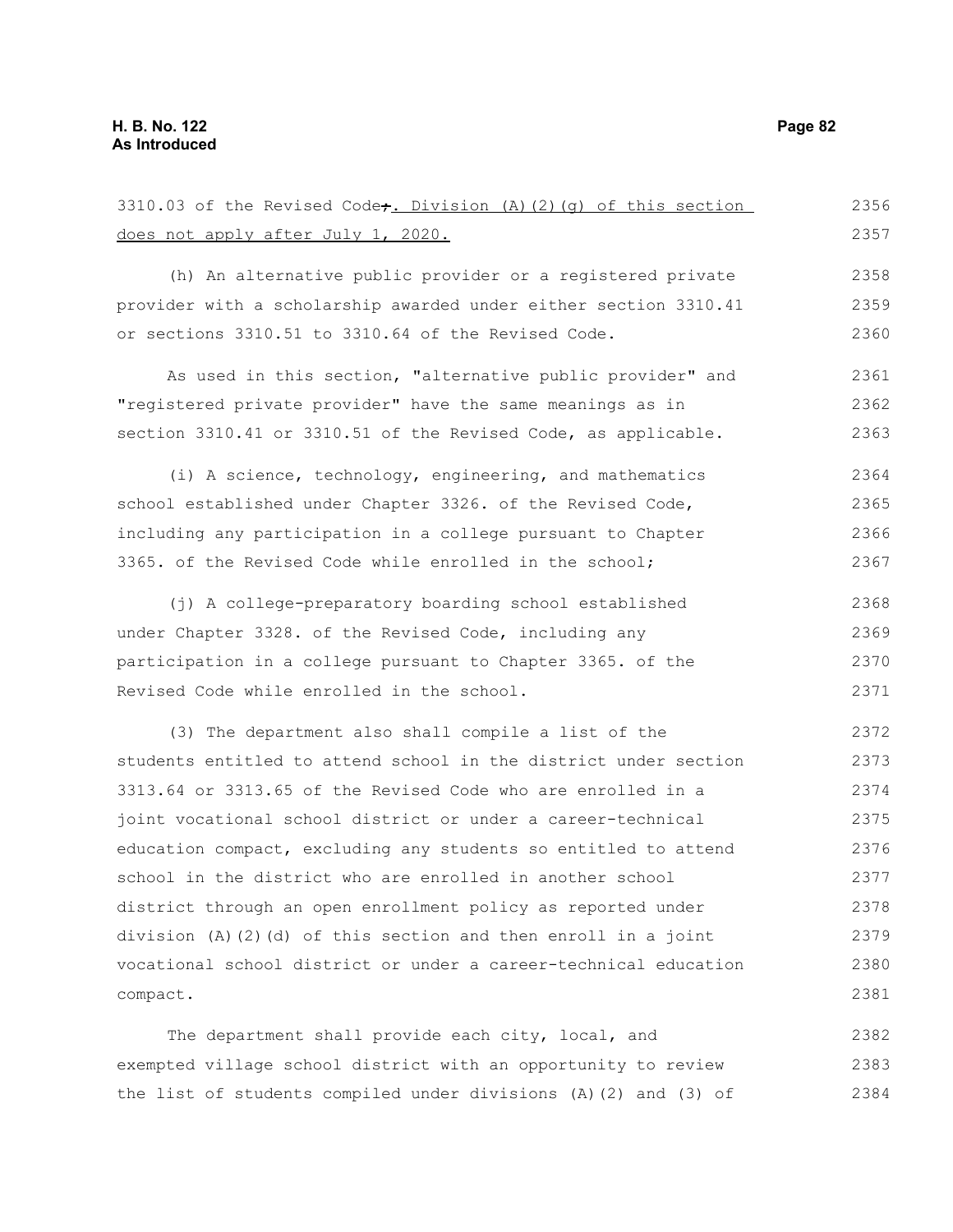this section to ensure that the students reported accurately reflect the enrollment of students in the district. (B) To enable the department of education to obtain the data needed to complete the calculation of payments pursuant to this chapter, each superintendent shall certify from the reports provided by the department under division (A) of this section all of the following: (1) The total student enrollment in regular learning day classes included in the report under division (A)(1) or (2) of this section for each of the individual grades kindergarten through twelve in schools under the superintendent's supervision; (2) The unduplicated count of the number of preschool children with disabilities enrolled in the district for whom the district is eligible to receive funding under section 3317.0213 of the Revised Code adjusted for the portion of the year each child is so enrolled, in accordance with the disability categories prescribed in section 3317.013 of the Revised Code; (3) The number of children entitled to attend school in the district pursuant to section 3313.64 or 3313.65 of the 2385 2386 2387 2388 2389 2390 2391 2392 2393 2394 2395 2396 2397 2398 2399 2400 2401 2402 2403 2404

Revised Code who are:

(a) Participating in a pilot project scholarship program established under former sections 3313.974 to 3313.979 of the Revised Code as described in division (I)(2)(a) or (b) of this section<sub>7</sub>. Division (B)(3)(a) of this section does not apply after July 1, 2020. 2406 2407 2408 2409 2410

(b) Enrolled in a college under Chapter 3365. of the Revised Code, except when the student is enrolled in the college while also enrolled in a community school pursuant to Chapter 2411 2412 2413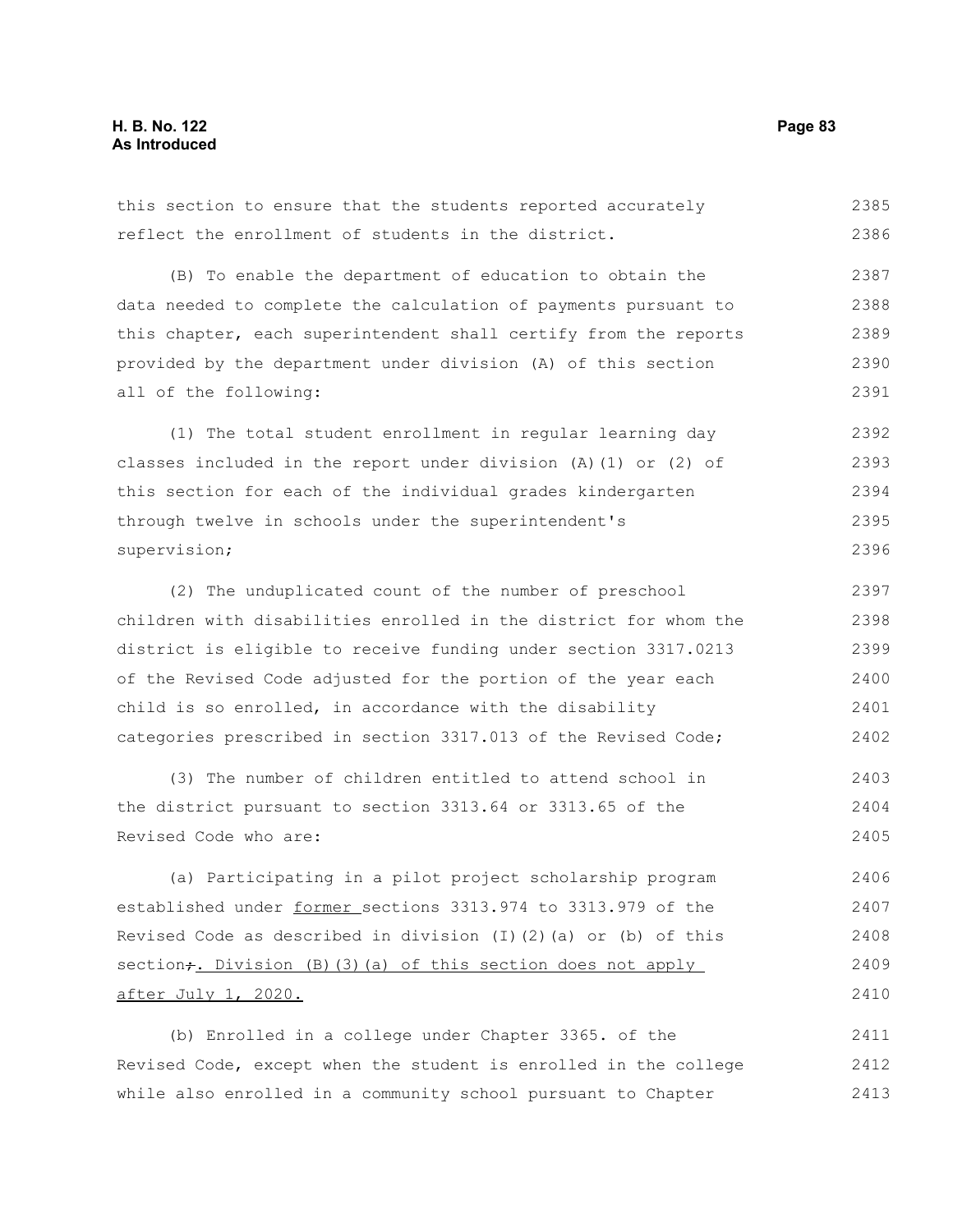3314. of the Revised Code, a science, technology, engineering, and mathematics school established under Chapter 3326., or a college-preparatory boarding school established under Chapter 3328. of the Revised Code; (c) Enrolled in an adjacent or other school district under section 3313.98 of the Revised Code: (d) Enrolled in a community school established under Chapter 3314. of the Revised Code that is not an internet- or computer-based community school as defined in section 3314.02 of the Revised Code, including any participation in a college pursuant to Chapter 3365. of the Revised Code while enrolled in such community school; (e) Enrolled in an internet- or computer-based community school, as defined in section 3314.02 of the Revised Code, including any participation in a college pursuant to Chapter 3365. of the Revised Code while enrolled in the school; (f) Enrolled in a chartered nonpublic school with  $a$ -an educational choice scholarship paid under former section 3310.08 of the Revised Code and who qualified for the scholarship under former section  $3310.03$  of the Revised Code<sub>t</sub>. Division (B)(3)(f) of this section does not apply after July 1, 2020. (g) Enrolled in kindergarten through grade twelve in an alternative public provider or a registered private provider with a scholarship awarded under section 3310.41 of the Revised Code; 2414 2415 2416 2417 2418 2419 2420 2421 2422 2423 2424 2425 2426 2427 2428 2429 2430 2431 2432 2433 2434 2435 2436 2437 2438

(h) Enrolled as a preschool child with a disability in an alternative public provider or a registered private provider with a scholarship awarded under section 3310.41 of the Revised Code; 2439 2440 2441 2442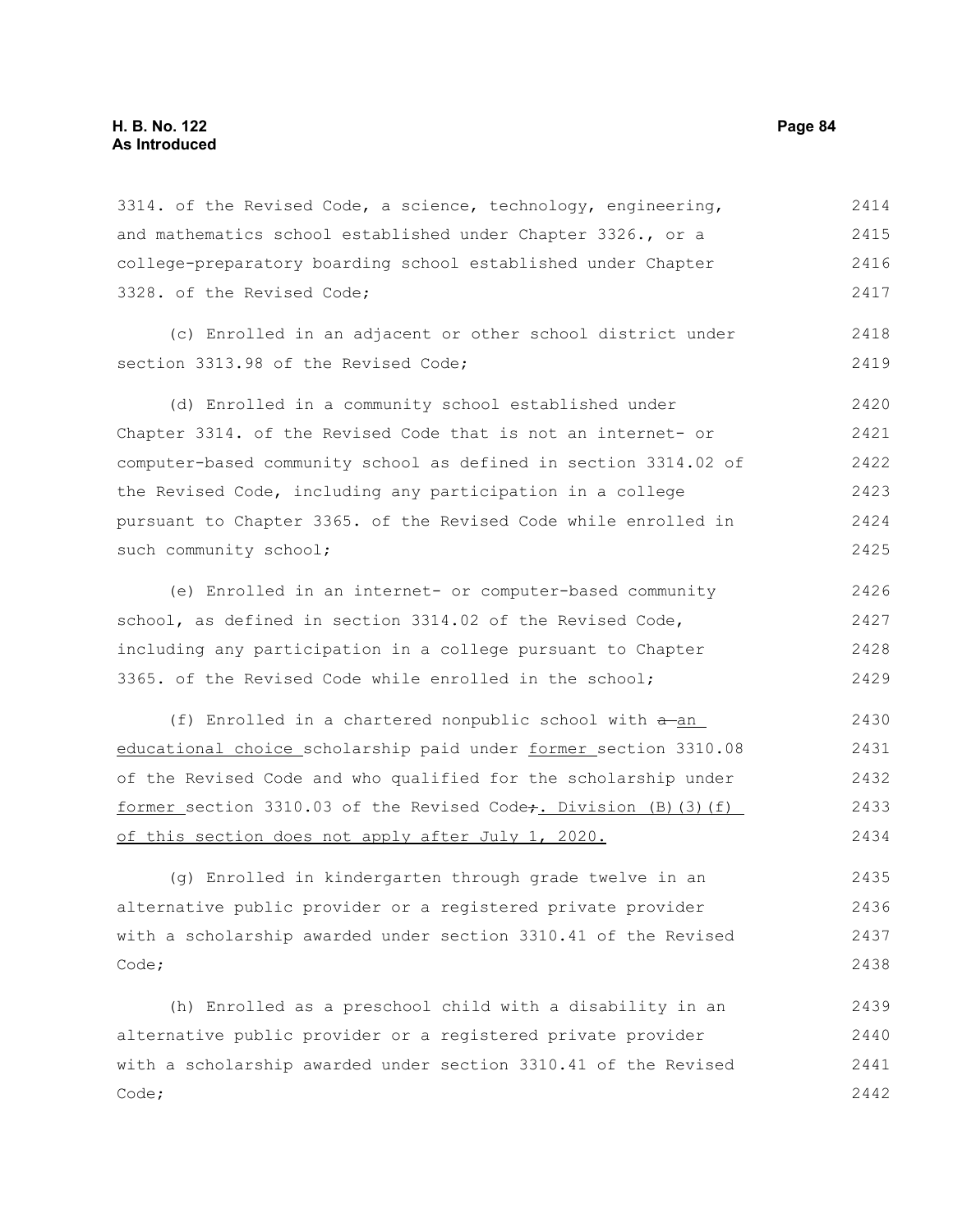of developmental disabilities or a state institution; (j) Enrolled in a science, technology, engineering, and mathematics school established under Chapter 3326. of the Revised Code, including any participation in a college pursuant to Chapter 3365. of the Revised Code while enrolled in the school; (k) Enrolled in a college-preparatory boarding school established under Chapter 3328. of the Revised Code, including any participation in a college pursuant to Chapter 3365. of the Revised Code while enrolled in the school; (l) Enrolled in an alternative public provider or a registered private provider with a scholarship awarded under sections 3310.51 to 3310.64 of the Revised Code. (4) The total enrollment of pupils in joint vocational schools; (5) The combined enrollment of children with disabilities reported under division (A)(1) or (2) of this section receiving special education services for the category one disability described in division (A) of section 3317.013 of the Revised Code, including children attending a special education program operated by an alternative public provider or a registered private provider with a scholarship awarded under sections 3310.51 to 3310.64 of the Revised Code; (6) The combined enrollment of children with disabilities reported under division (A)(1) or (2) of this section receiving special education services for category two disabilities described in division (B) of section 3317.013 of the Revised Code, including children attending a special education program 2444 2445 2446 2447 2448 2449 2450 2451 2452 2453 2454 2455 2456 2457 2458 2459 2460 2461 2462 2463 2464 2465 2466 2467 2468 2469 2470 2471

(i) Participating in a program operated by a county board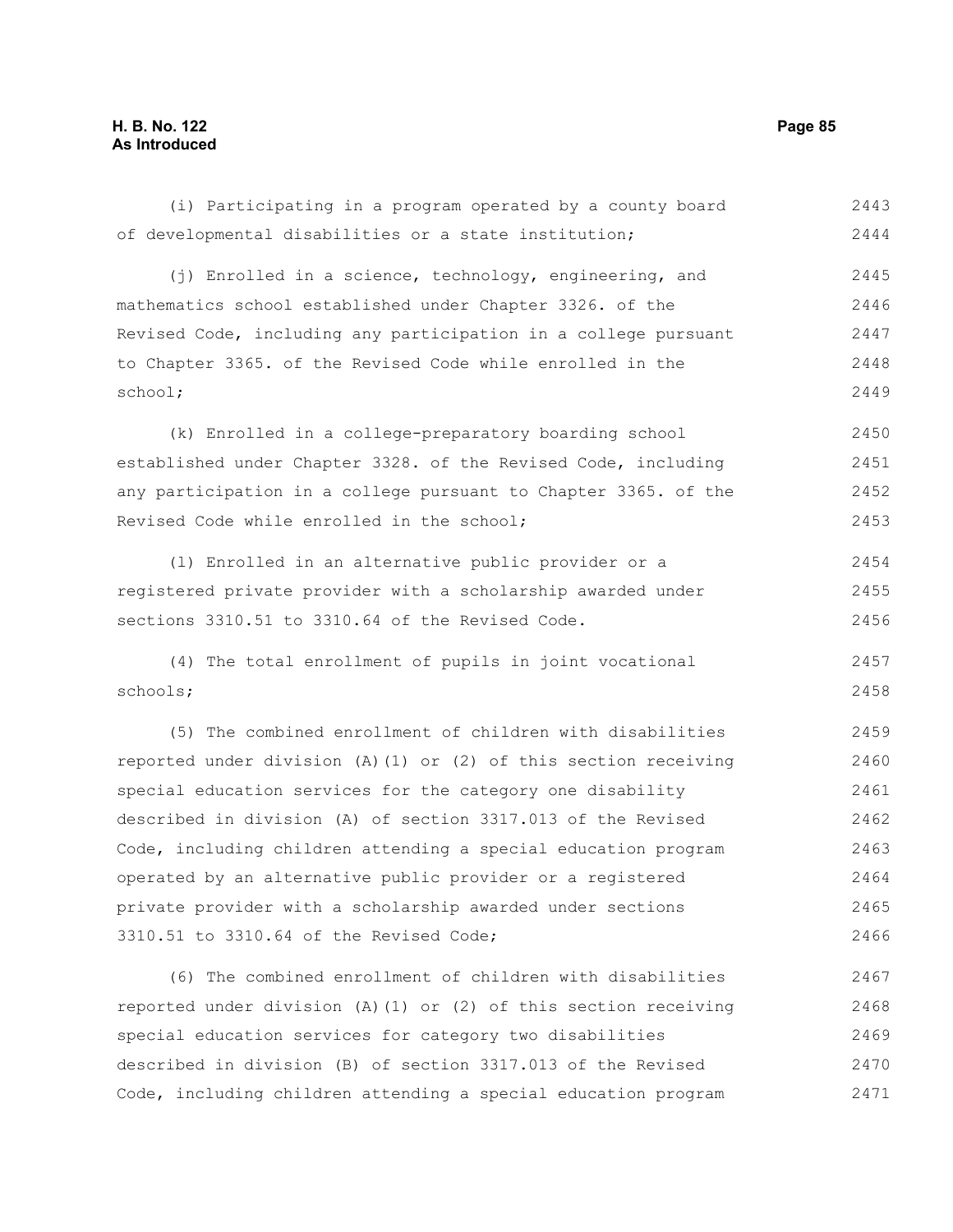operated by an alternative public provider or a registered private provider with a scholarship awarded under sections 3310.51 to 3310.64 of the Revised Code; 2472 2473 2474

(7) The combined enrollment of children with disabilities reported under division (A)(1) or (2) of this section receiving special education services for category three disabilities described in division (C) of section 3317.013 of the Revised Code, including children attending a special education program operated by an alternative public provider or a registered private provider with a scholarship awarded under sections 3310.51 to 3310.64 of the Revised Code; 2475 2476 2477 2478 2479 2480 2481 2482

(8) The combined enrollment of children with disabilities reported under division (A)(1) or (2) of this section receiving special education services for category four disabilities described in division (D) of section 3317.013 of the Revised Code, including children attending a special education program operated by an alternative public provider or a registered private provider with a scholarship awarded under sections 3310.51 to 3310.64 of the Revised Code; 2483 2484 2485 2486 2487 2488 2489 2490

(9) The combined enrollment of children with disabilities reported under division (A)(1) or (2) of this section receiving special education services for the category five disabilities described in division (E) of section 3317.013 of the Revised Code, including children attending a special education program operated by an alternative public provider or a registered private provider with a scholarship awarded under sections 3310.51 to 3310.64 of the Revised Code; 2491 2492 2493 2494 2495 2496 2497 2498

(10) The combined enrollment of children with disabilities reported under division (A)(1) or (2) and under division (B)(3) (h) of this section receiving special education services for 2499 2500 2501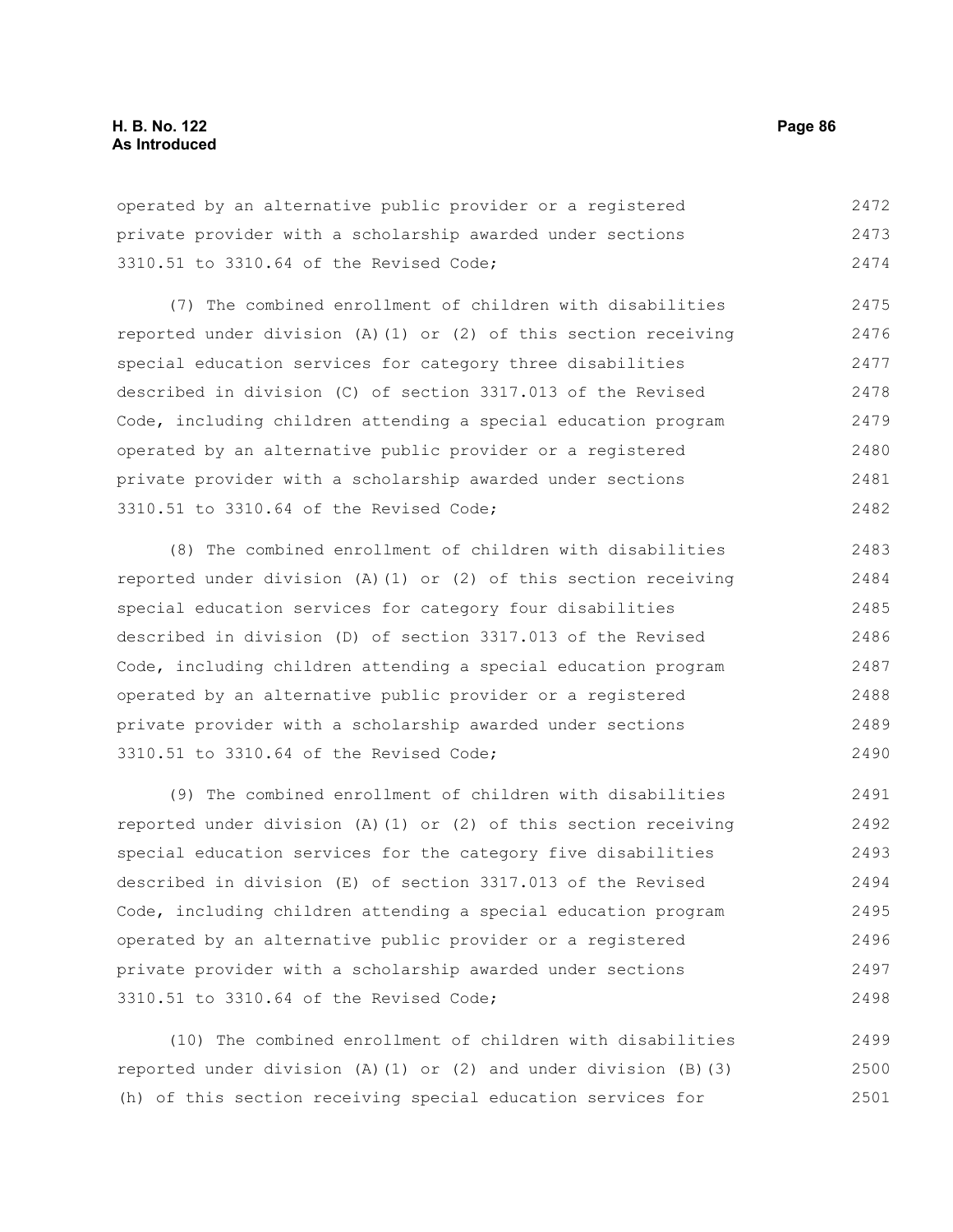category six disabilities described in division (F) of section 3317.013 of the Revised Code, including children attending a special education program operated by an alternative public provider or a registered private provider with a scholarship awarded under either section 3310.41 or sections 3310.51 to 3310.64 of the Revised Code; 2502 2503 2504 2505 2506 2507

(11) The enrollment of pupils reported under division (A) (1) or (2) of this section on a full-time equivalency basis in category one career-technical education programs or classes, described in division (A) of section 3317.014 of the Revised Code, operated by the school district or by another district that is a member of the district's career-technical planning district, other than a joint vocational school district, or by an educational service center, notwithstanding division (G) of section 3317.02 of the Revised Code and division (C)(3) of this section; 2508 2509 2510 2511 2512 2513 2514 2515 2516 2517

(12) The enrollment of pupils reported under division (A) (1) or (2) of this section on a full-time equivalency basis in category two career-technical education programs or services, described in division (B) of section 3317.014 of the Revised Code, operated by the school district or another school district that is a member of the district's career-technical planning district, other than a joint vocational school district, or by an educational service center, notwithstanding division (G) of section 3317.02 of the Revised Code and division (C)(3) of this section; 2518 2519 2520 2521 2522 2523 2524 2525 2526 2527

(13) The enrollment of pupils reported under division (A) (1) or (2) of this section on a full-time equivalency basis in category three career-technical education programs or services, described in division (C) of section 3317.014 of the Revised 2528 2529 2530 2531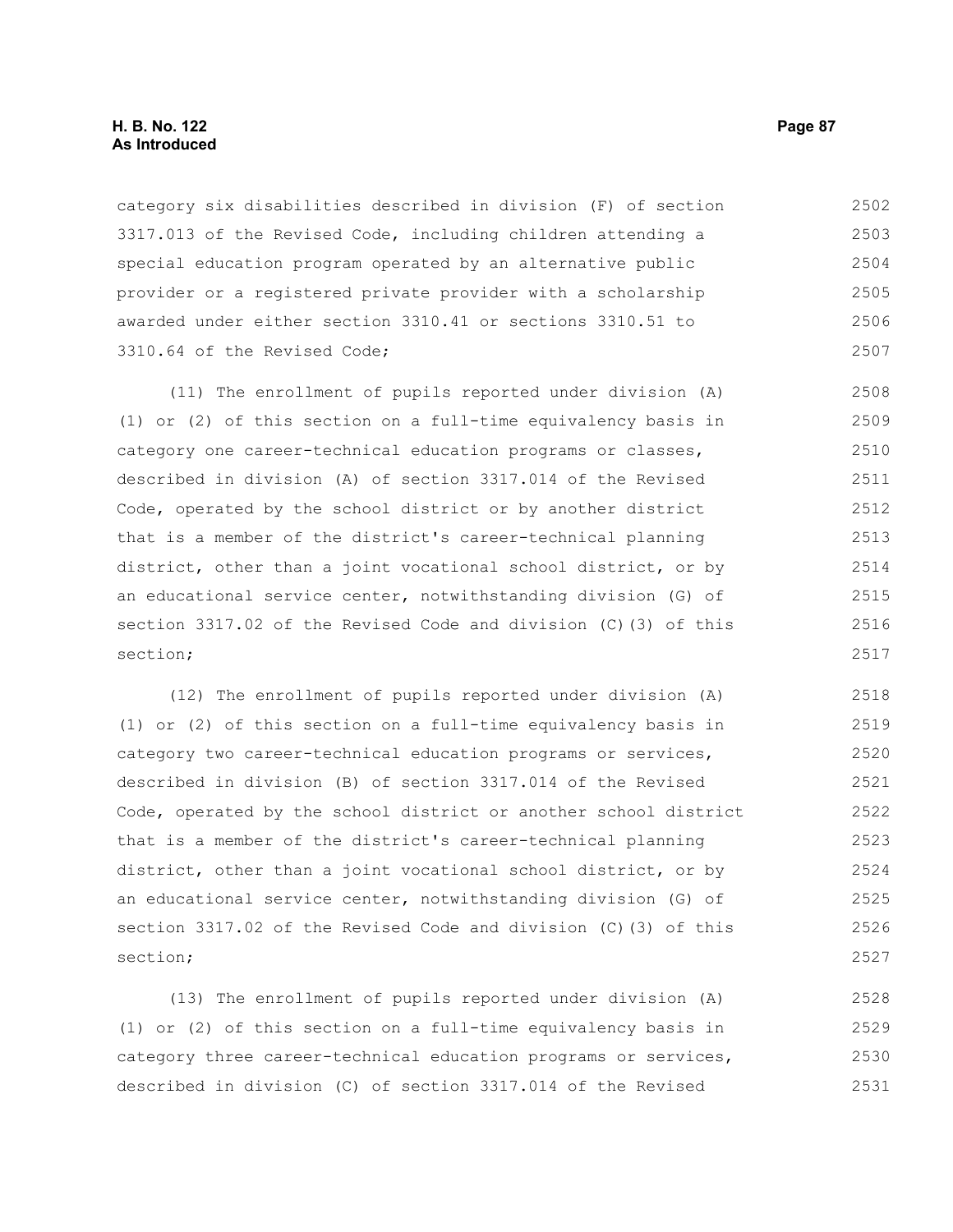### **H. B. No. 122 Page 88 As Introduced**

Code, operated by the school district or another school district that is a member of the district's career-technical planning district, other than a joint vocational school district, or by an educational service center, notwithstanding division (G) of section 3317.02 of the Revised Code and division (C)(3) of this section; 2532 2533 2534 2535 2536 2537

(14) The enrollment of pupils reported under division (A) (1) or (2) of this section on a full-time equivalency basis in category four career-technical education programs or services, described in division (D) of section 3317.014 of the Revised Code, operated by the school district or another school district that is a member of the district's career-technical planning district, other than a joint vocational school district, or by an educational service center, notwithstanding division (G) of section 3317.02 of the Revised Code and division (C)(3) of this section; 2538 2539 2540 2541 2542 2543 2544 2545 2546 2547

(15) The enrollment of pupils reported under division (A) (1) or (2) of this section on a full-time equivalency basis in category five career-technical education programs or services, described in division (E) of section 3317.014 of the Revised Code, operated by the school district or another school district that is a member of the district's career-technical planning district, other than a joint vocational school district, or by an educational service center, notwithstanding division (G) of section 3317.02 of the Revised Code and division (C)(3) of this section; 2548 2549 2550 2551 2552 2553 2554 2555 2556 2557

(16) The enrollment of pupils reported under division (A) (1) or (2) of this section who are limited English proficient students described in division (A) of section 3317.016 of the Revised Code, excluding any student reported under division (B) 2558 2559 2560 2561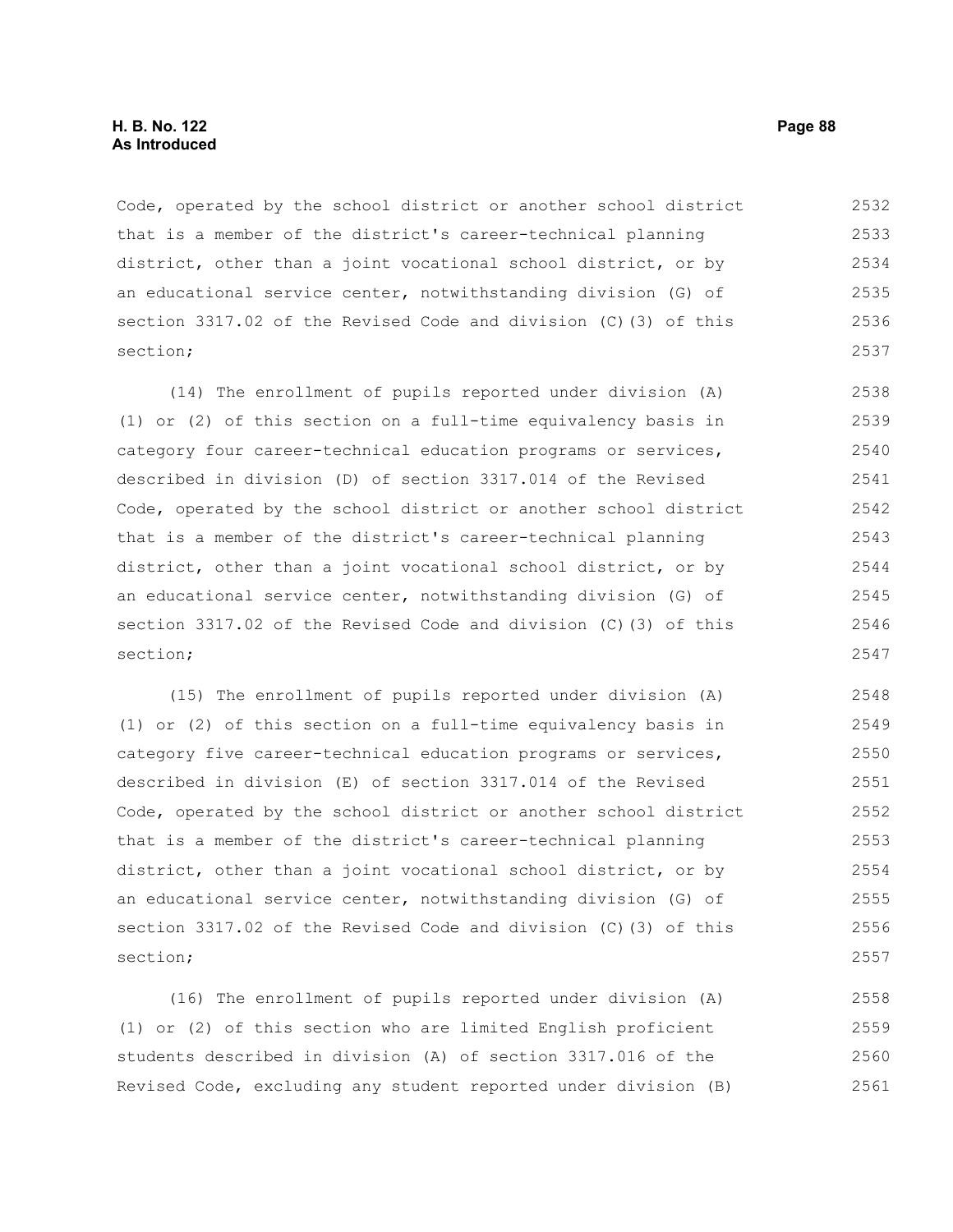| (3) (e) of this section as enrolled in an internet- or computer-  | 2562 |
|-------------------------------------------------------------------|------|
| based community school;                                           | 2563 |
| (17) The enrollment of pupils reported under division (A)         | 2564 |
| (1) or (2) of this section who are limited English proficient     | 2565 |
| students described in division (B) of section 3317.016 of the     | 2566 |
| Revised Code, excluding any student reported under division (B)   | 2567 |
| (3) (e) of this section as enrolled in an internet- or computer-  | 2568 |
| based community school;                                           | 2569 |
| (18) The enrollment of pupils reported under division (A)         | 2570 |
| (1) or (2) of this section who are limited English proficient     | 2571 |
| students described in division (C) of section 3317.016 of the     | 2572 |
| Revised Code, excluding any student reported under division (B)   | 2573 |
| (3) (e) of this section as enrolled in an internet- or computer-  | 2574 |
| based community school;                                           | 2575 |
| (19) The average number of children transported during the        | 2576 |
| reporting period by the school district on board-owned or         | 2577 |
| contractor-owned and -operated buses, reported in accordance      | 2578 |
| with rules adopted by the department of education;                | 2579 |
| (20) (a) The number of children, other than preschool             | 2580 |
| children with disabilities, the district placed with a county     | 2581 |
| board of developmental disabilities in fiscal year 1998.          | 2582 |
| Division (B) (20) (a) of this section does not apply after fiscal | 2583 |
| year 2013.                                                        | 2584 |
| (b) The number of children with disabilities, other than          | 2585 |
| preschool children with disabilities, placed with a county board  | 2586 |
| of developmental disabilities in the current fiscal year to       | 2587 |
| receive special education services for the category one           | 2588 |
| disability described in division (A) of section 3317.013 of the   | 2589 |
| Revised Code;                                                     | 2590 |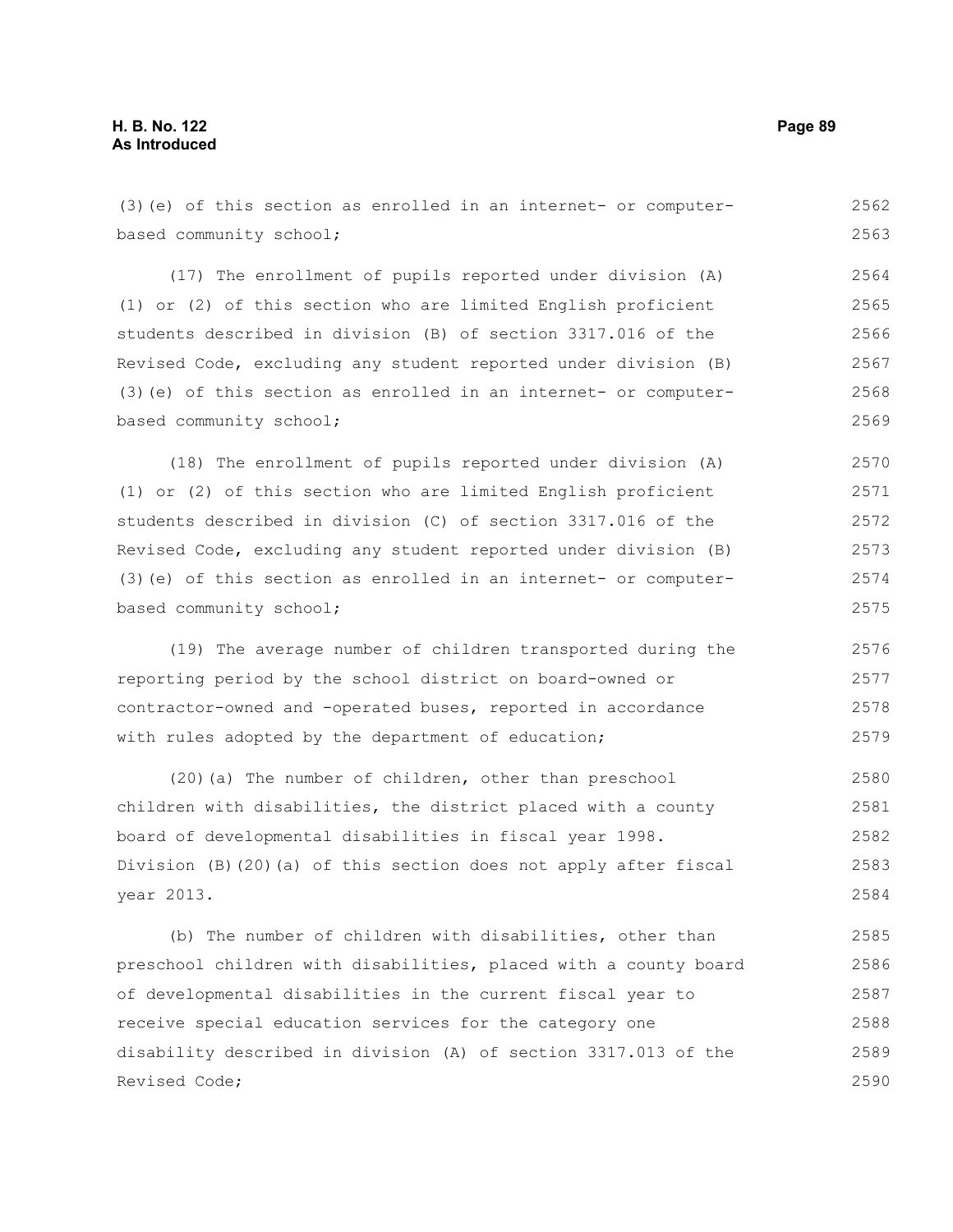(c) The number of children with disabilities, other than preschool children with disabilities, placed with a county board of developmental disabilities in the current fiscal year to receive special education services for category two disabilities described in division (B) of section 3317.013 of the Revised Code; 2591 2592 2593 2594 2595 2596

(d) The number of children with disabilities, other than preschool children with disabilities, placed with a county board of developmental disabilities in the current fiscal year to receive special education services for category three disabilities described in division (C) of section 3317.013 of the Revised Code; 2597 2598 2599 2600 2601 2602

(e) The number of children with disabilities, other than preschool children with disabilities, placed with a county board of developmental disabilities in the current fiscal year to receive special education services for category four disabilities described in division (D) of section 3317.013 of the Revised Code; 2603 2604 2605 2606 2607 2608

(f) The number of children with disabilities, other than preschool children with disabilities, placed with a county board of developmental disabilities in the current fiscal year to receive special education services for the category five disabilities described in division (E) of section 3317.013 of the Revised Code; 2609 2610 2611 2612 2613 2614

(g) The number of children with disabilities, other than preschool children with disabilities, placed with a county board of developmental disabilities in the current fiscal year to receive special education services for category six disabilities described in division (F) of section 3317.013 of the Revised Code. 2615 2616 2617 2618 2619 2620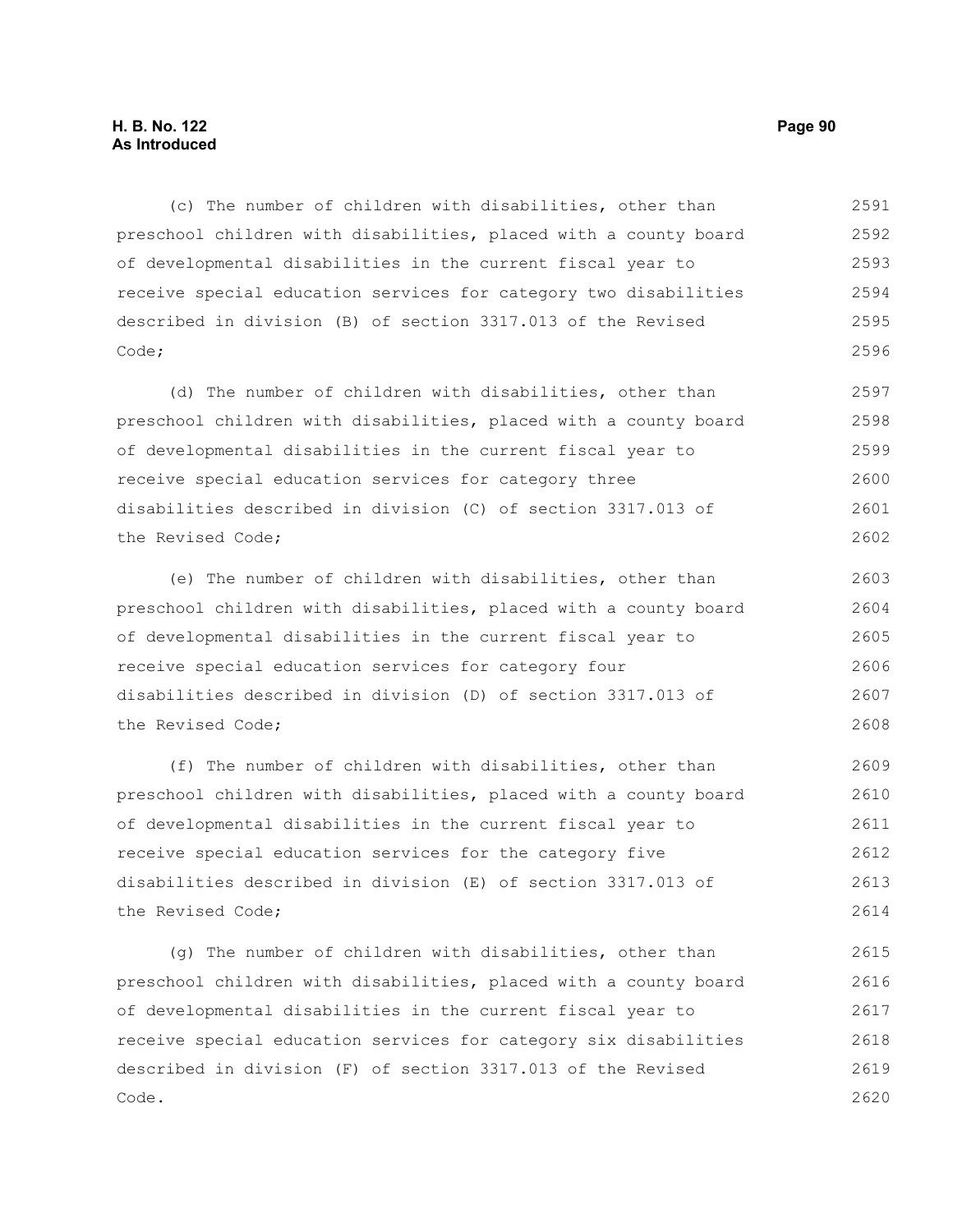## **H. B. No. 122 Page 91 As Introduced**

(21) The enrollment of students who are economically disadvantaged, as defined by the department, excluding any student reported under division (B)(3)(e) of this section as enrolled in an internet- or computer-based community school. A student shall not be categorically excluded from the number reported under division (B)(21) of this section based on anything other than family income. 2621 2622 2623 2624 2625 2626 2627

(C)(1) The state board of education shall adopt rules necessary for implementing divisions (A), (B), and (D) of this section. 2628 2629 2630

(2) A student enrolled in a community school established under Chapter 3314., a science, technology, engineering, and mathematics school established under Chapter 3326., or a college-preparatory boarding school established under Chapter 3328. of the Revised Code shall be counted in the formula ADM and, if applicable, the category one, two, three, four, five, or six special education ADM of the school district in which the student is entitled to attend school under section 3313.64 or 3313.65 of the Revised Code for the same proportion of the school year that the student is counted in the enrollment of the community school, the science, technology, engineering, and mathematics school, or the college-preparatory boarding school for purposes of section 3314.08, 3326.33, or 3328.24 of the Revised Code. Notwithstanding the enrollment of students certified pursuant to division  $(B)$   $(3)$   $(d)$ ,  $(e)$ ,  $(j)$ , or  $(k)$  of this section, the department may adjust the formula ADM of a school district to account for students entitled to attend school in the district under section 3313.64 or 3313.65 of the Revised Code who are enrolled in a community school, a science, technology, engineering, and mathematics school, or a collegepreparatory boarding school for only a portion of the school 2631 2632 2633 2634 2635 2636 2637 2638 2639 2640 2641 2642 2643 2644 2645 2646 2647 2648 2649 2650 2651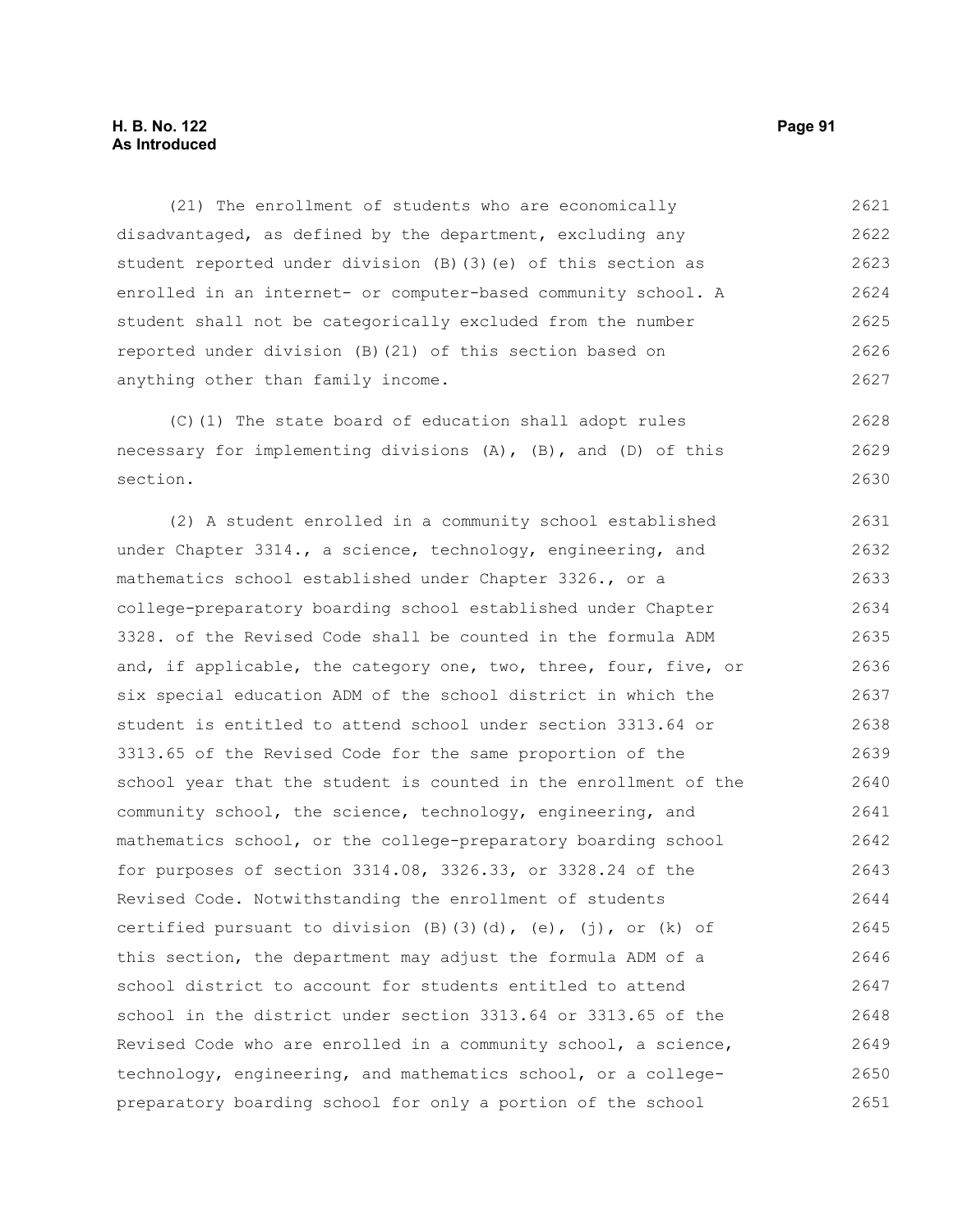#### year.

| (3) No child shall be counted as more than a total of one  | 2653 |
|------------------------------------------------------------|------|
| child in the sum of the enrollment of students of a school | 2654 |
| district under division (A), divisions (B)(1) to (22), or  | 2655 |
| division (D) of this section, except as follows:           | 2656 |

(a) A child with a disability described in section 3317.013 of the Revised Code may be counted both in formula ADM and in category one, two, three, four, five, or six special education ADM and, if applicable, in category one, two, three, four, or five career-technical education ADM. As provided in division (G) of section 3317.02 of the Revised Code, such a child shall be counted in category one, two, three, four, five, or six special education ADM in the same proportion that the child is counted in formula ADM. 2657 2658 2659 2660 2661 2662 2663 2664 2665

(b) A child enrolled in career-technical education programs or classes described in section 3317.014 of the Revised Code may be counted both in formula ADM and category one, two, three, four, or five career-technical education ADM and, if applicable, in category one, two, three, four, five, or six special education ADM. Such a child shall be counted in category one, two, three, four, or five career-technical education ADM in the same proportion as the percentage of time that the child spends in the career-technical education programs or classes. 2666 2667 2668 2669 2670 2671 2672 2673 2674

(4) Based on the information reported under this section, the department of education shall determine the total student count, as defined in section 3301.011 of the Revised Code, for each school district. 2675 2676 2677 2678

(D)(1) The superintendent of each joint vocational school district shall report and certify to the superintendent of 2679 2680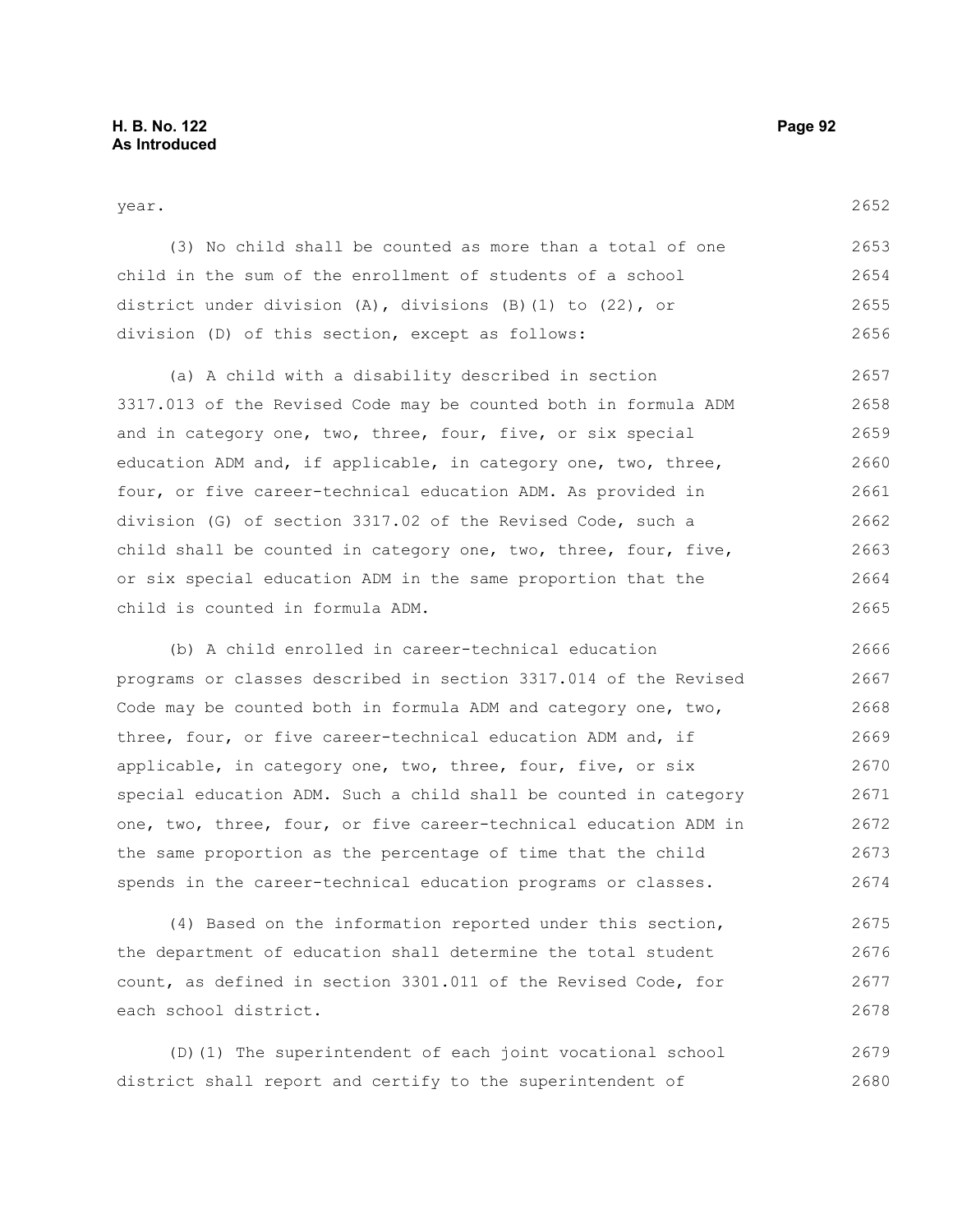## **H. B. No. 122 Page 93 As Introduced**

public instruction as of the last day of October, March, and June of each year the enrollment of students receiving services from schools under the superintendent's supervision so that the department can calculate the district's formula ADM, total ADM, category one through five career-technical education ADM, category one through three limited English proficient ADM, category one through six special education ADM, and for purposes of provisions of law outside of Chapter 3317. of the Revised Code, average daily membership. 2681 2682 2683 2684 2685 2686 2687 2688 2689

The enrollment reported and certified by the superintendent, except as otherwise provided in this division, shall consist of the the number of students in grades six through twelve receiving any educational services from the district, except that the following categories of students shall not be included in the determination: 2690 2691 2692 2693 2694 2695

(a) Students enrolled in adult education classes;

(b) Adjacent or other district joint vocational students enrolled in the district under an open enrollment policy pursuant to section 3313.98 of the Revised Code; 2697 2698 2699

(c) Students receiving services in the district pursuant to a compact, cooperative education agreement, or a contract, but who are entitled to attend school in a city, local, or exempted village school district whose territory is not part of the territory of the joint vocational district; 2700 2701 2702 2703 2704

(d) Students for whom tuition is payable pursuant to sections 3317.081 and 3323.141 of the Revised Code. 2705 2706

(2) To enable the department of education to obtain the data needed to complete the calculation of payments pursuant to this chapter, each superintendent shall certify from the report 2707 2708 2709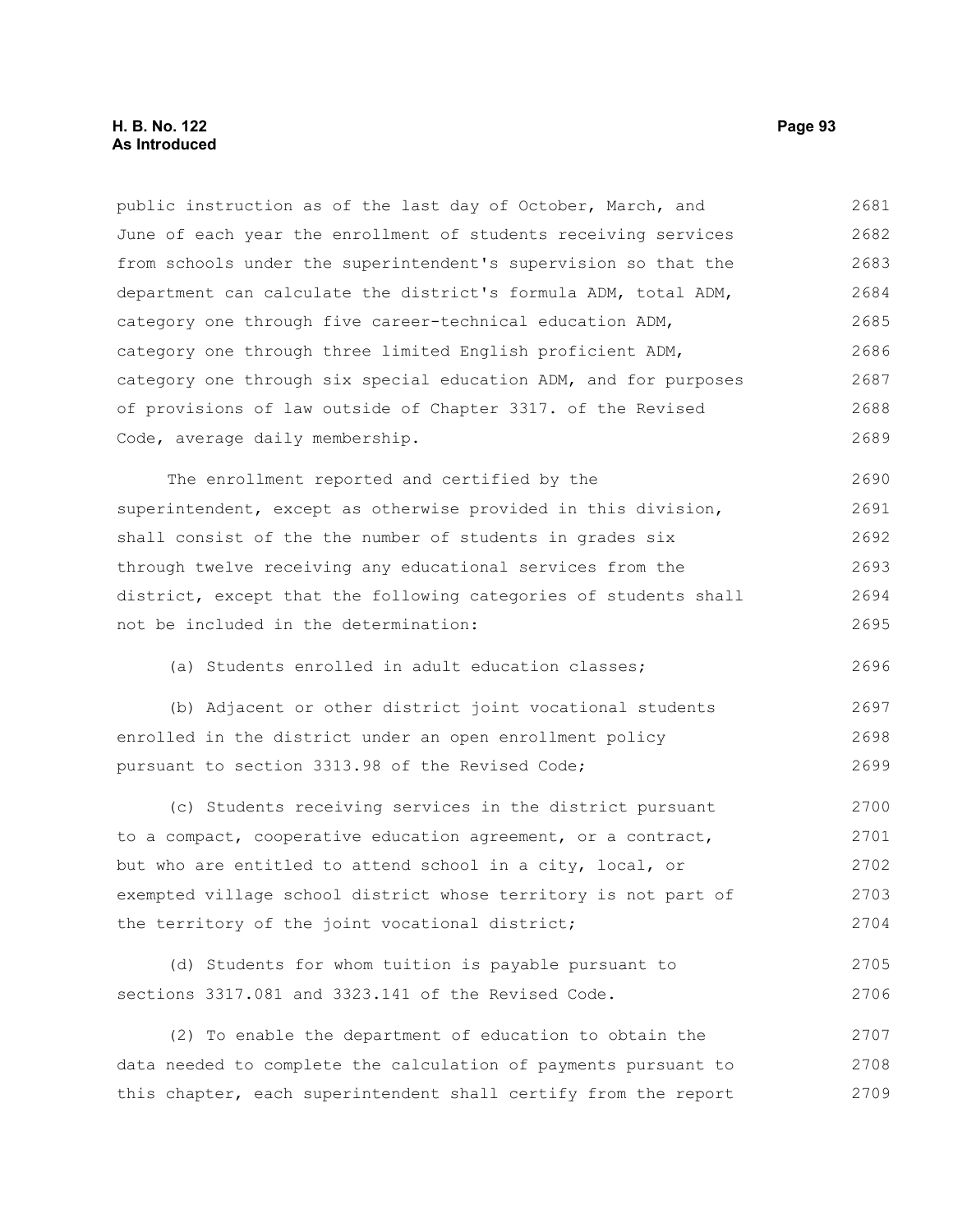(a) Students enrolled in each individual grade included in the joint vocational district schools; (b) Children with disabilities receiving special education services for the category one disability described in division (A) of section 3317.013 of the Revised Code; (c) Children with disabilities receiving special education services for the category two disabilities described in division (B) of section 3317.013 of the Revised Code; (d) Children with disabilities receiving special education services for category three disabilities described in division (C) of section 3317.013 of the Revised Code; (e) Children with disabilities receiving special education services for category four disabilities described in division (D) of section 3317.013 of the Revised Code; (f) Children with disabilities receiving special education services for the category five disabilities described in division (E) of section 3317.013 of the Revised Code; (g) Children with disabilities receiving special education services for category six disabilities described in division (F) of section 3317.013 of the Revised Code; (h) Students receiving category one career-technical education services, described in division (A) of section 3317.014 of the Revised Code; (i) Students receiving category two career-technical education services, described in division (B) of section 3317.014 of the Revised Code; 2712 2713 2714 2715 2716 2717 2718 2719 2720 2721 2722 2723 2724 2725 2726 2727 2728 2729 2730 2731 2732 2733 2734 2735 2736 2737

provided under division (D)(1) of this section the enrollment

for each of the following categories of students: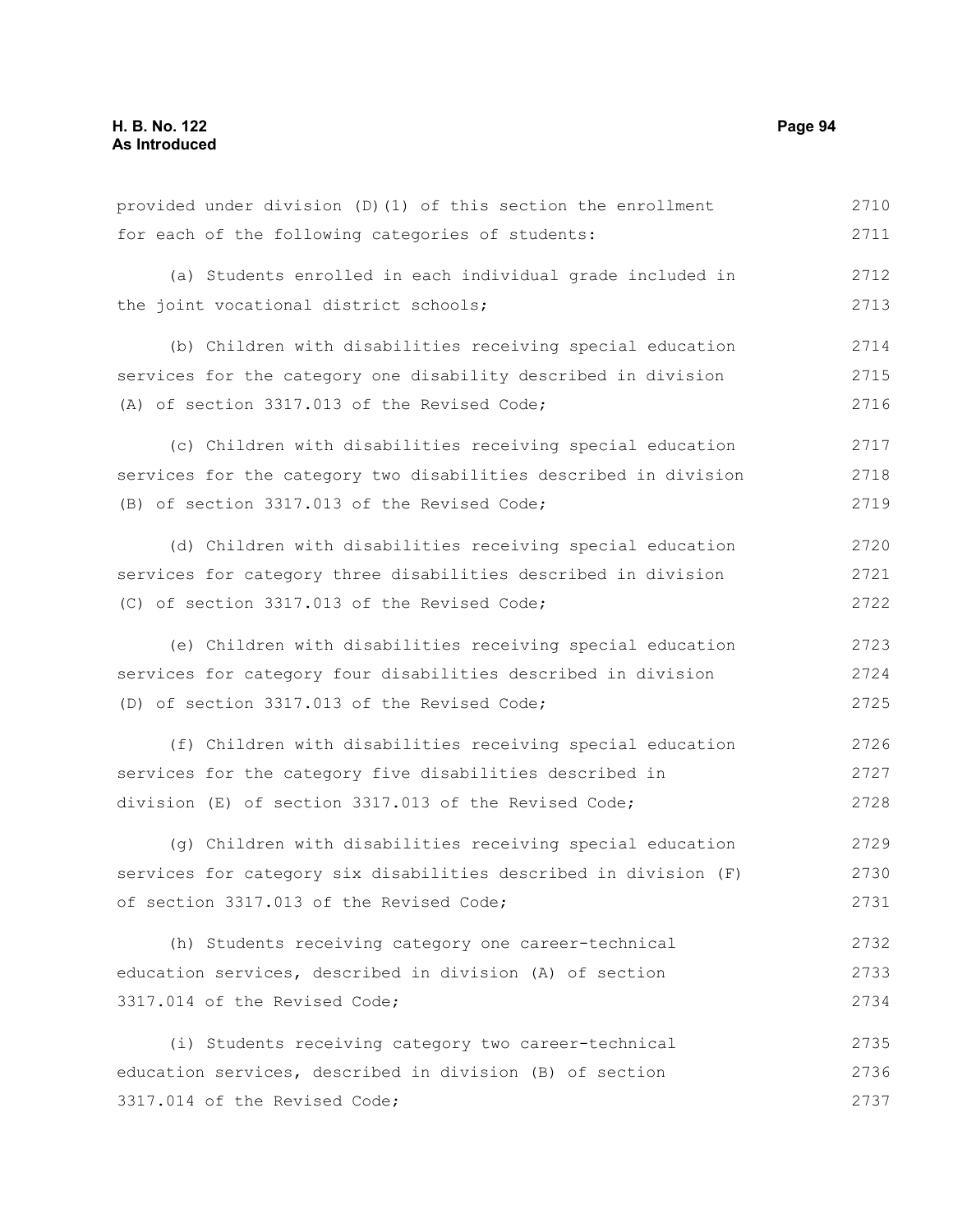| (j) Students receiving category three career-technical                | 2738 |
|-----------------------------------------------------------------------|------|
| education services, described in division (C) of section              | 2739 |
| 3317.014 of the Revised Code;                                         | 2740 |
| (k) Students receiving category four career-technical                 | 2741 |
| education services, described in division (D) of section              | 2742 |
| 3317.014 of the Revised Code;                                         | 2743 |
| (1) Students receiving category five career-technical                 | 2744 |
| education services, described in division (E) of section              | 2745 |
| 3317.014 of the Revised Code;                                         | 2746 |
| (m) Limited English proficient students described in                  | 2747 |
| division (A) of section 3317.016 of the Revised Code;                 | 2748 |
| (n) Limited English proficient students described in                  | 2749 |
| division (B) of section 3317.016 of the Revised Code;                 | 2750 |
| (o) Limited English proficient students described in                  | 2751 |
| division (C) of section 3317.016 of the Revised Code;                 | 2752 |
| (p) Students who are economically disadvantaged, as                   | 2753 |
| defined by the department. A student shall not be categorically       | 2754 |
| excluded from the number reported under division $(D)$ $(2)$ $(p)$ of | 2755 |
| this section based on anything other than family income.              | 2756 |
| The superintendent of each joint vocational school                    | 2757 |
| district shall also indicate the city, local, or exempted             | 2758 |
| village school district in which each joint vocational district       | 2759 |
| pupil is entitled to attend school pursuant to section 3313.64        | 2760 |
| or 3313.65 of the Revised Code.                                       | 2761 |
| (E) In each school of each city, local, exempted village,             | 2762 |
| joint vocational, and cooperative education school district           | 2763 |
| there shall be maintained a record of school enrollment, which        | 2764 |

record shall accurately show, for each day the school is in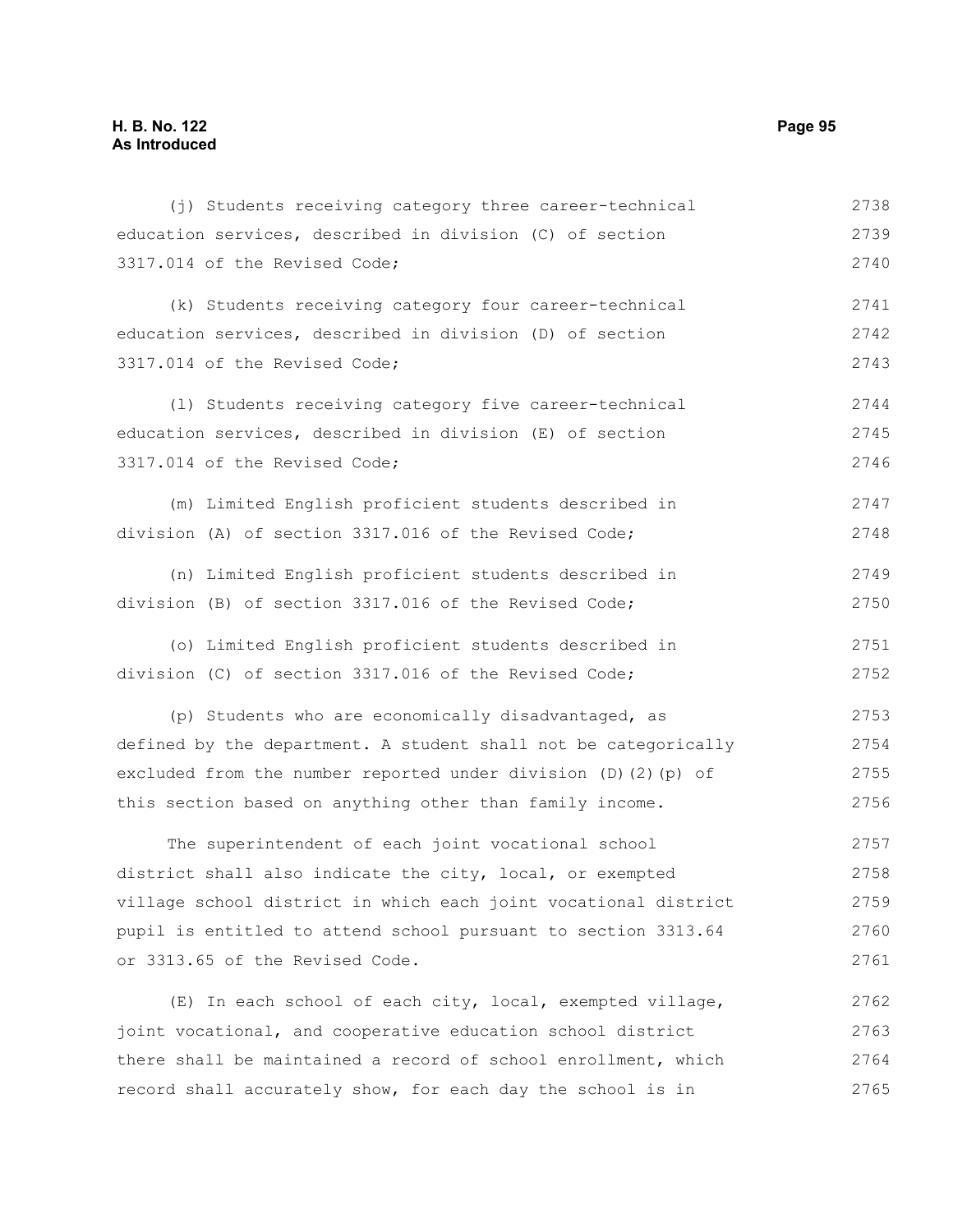## **H. B. No. 122 Page 96 As Introduced**

session, the actual enrollment in regular day classes. For the purpose of determining the enrollment of students, the enrollment figure of any school shall not include any pupils except those pupils described by division (A) of this section. The record of enrollment for each school shall be maintained in such manner that no pupil shall be counted as enrolled prior to the actual date of entry in the school and also in such manner that where for any cause a pupil permanently withdraws from the school that pupil shall not be counted as enrolled from and after the date of such withdrawal. There shall not be included in the enrollment of any school any of the following: (1) Any pupil who has graduated from the twelfth grade of a public or nonpublic high school; (2) Any pupil who is not a resident of the state; (3) Any pupil who was enrolled in the schools of the district during the previous school year when assessments were administered under section 3301.0711 of the Revised Code but did not take one or more of the assessments required by that section and was not excused pursuant to division (C)(1) or (3) of that section; (4) Any pupil who has attained the age of twenty-two years, except for veterans of the armed services whose attendance was interrupted before completing the recognized twelve-year course of the public schools by reason of induction or enlistment in the armed forces and who apply for reenrollment in the public school system of their residence not later than four years after termination of war or their honorable discharge; 2766 2767 2768 2769 2770 2771 2772 2773 2774 2775 2776 2777 2778 2779 2780 2781 2782 2783 2784 2785 2786 2787 2788 2789 2790 2791 2792 2793

(5) Any pupil who has a certificate of high school 2794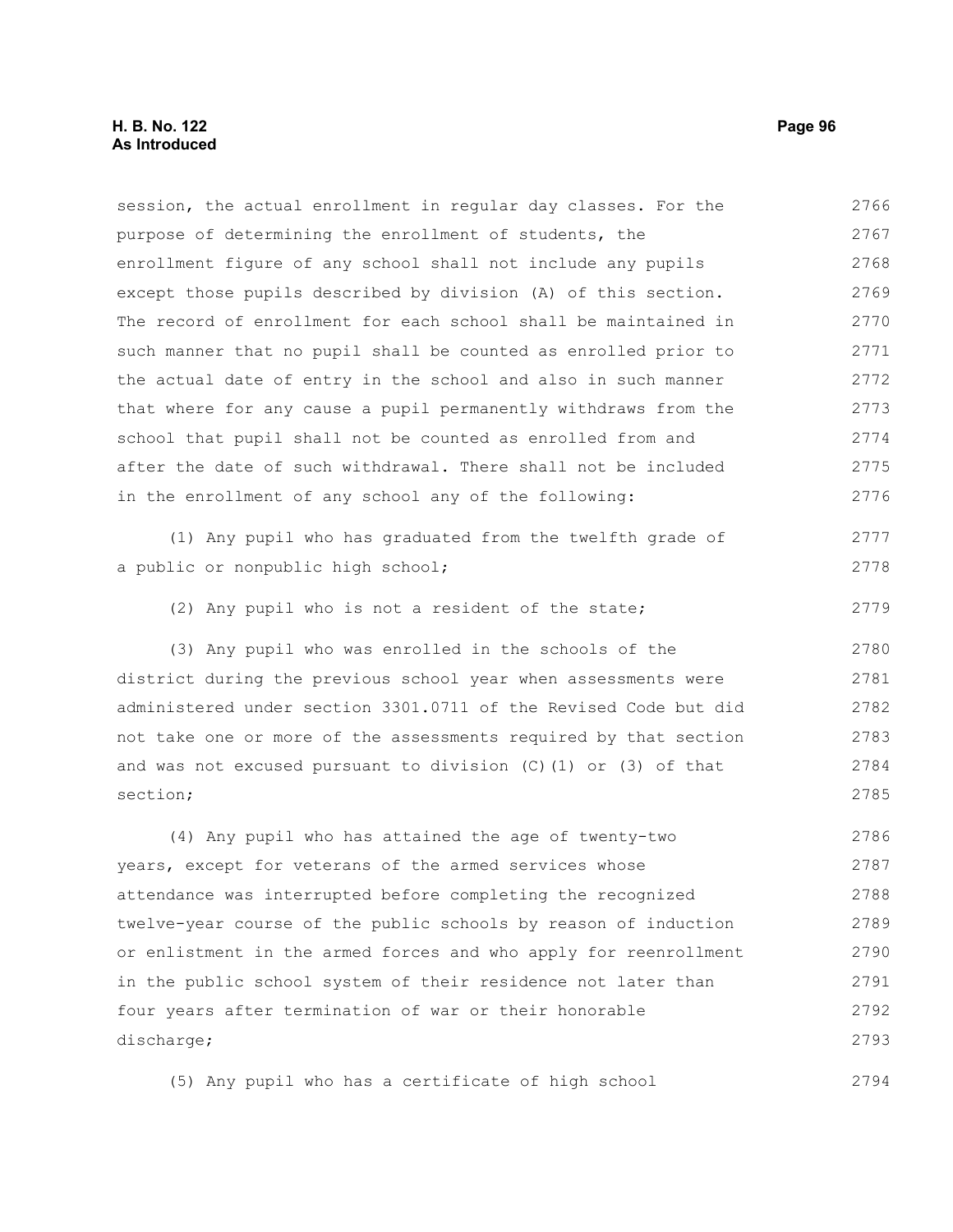equivalence as defined in section 5107.40 of the Revised Code. If, however, any veteran described by division (E)(4) of this section elects to enroll in special courses organized for veterans for whom tuition is paid under the provisions of federal laws, or otherwise, that veteran shall not be included in the enrollment of students determined under this section. Notwithstanding division (E)(3) of this section, the enrollment of any school may include a pupil who did not take an assessment required by section 3301.0711 of the Revised Code if the superintendent of public instruction grants a waiver from the requirement to take the assessment to the specific pupil and a parent is not paying tuition for the pupil pursuant to section 3313.6410 of the Revised Code. The superintendent may grant such a waiver only for good cause in accordance with rules adopted by the state board of education. 2795 2796 2797 2798 2799 2800 2801 2802 2803 2804 2805 2806 2807 2808 2809

The formula ADM, total ADM, category one through five career-technical education ADM, category one through three limited English proficient ADM, category one through six special education ADM, preschool scholarship ADM, transportation ADM, and, for purposes of provisions of law outside of Chapter 3317. of the Revised Code, average daily membership of any school district shall be determined in accordance with rules adopted by the state board of education. 2810 2811 2812 2813 2814 2815 2816 2817

(F)(1) If a student attending a community school under Chapter 3314., a science, technology, engineering, and mathematics school established under Chapter 3326., or a college-preparatory boarding school established under Chapter 3328. of the Revised Code is not included in the formula ADM calculated for the school district in which the student is entitled to attend school under section 3313.64 or 3313.65 of 2818 2819 2820 2821 2822 2823 2824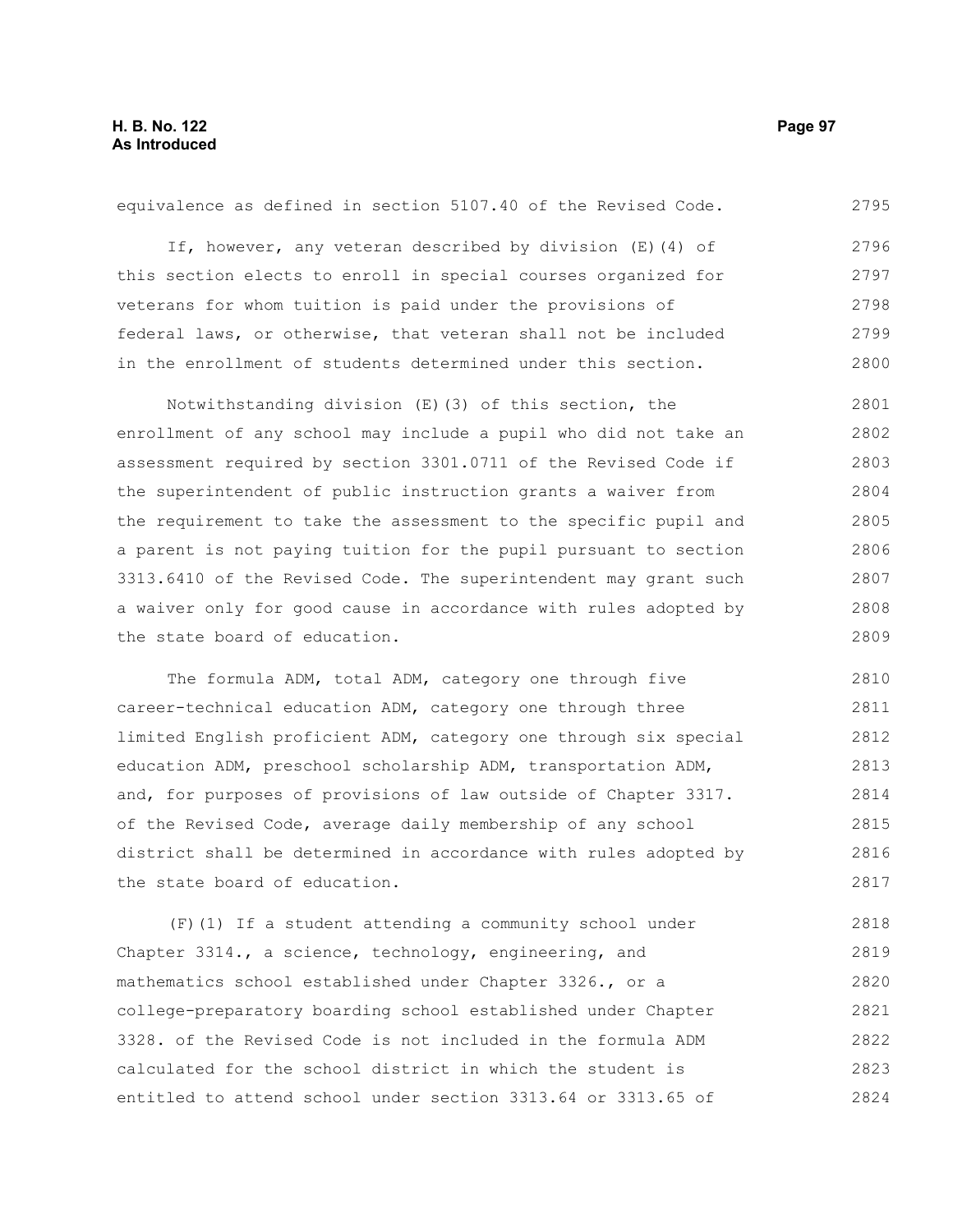## **H. B. No. 122 Page 98 As Introduced**

the Revised Code, the department of education shall adjust the formula ADM of that school district to include the student in accordance with division (C)(2) of this section, and shall recalculate the school district's payments under this chapter for the entire fiscal year on the basis of that adjusted formula ADM. 2825 2826 2827 2828 2829 2830

(2) If a student awarded an educational choice scholarship is not included in the formula ADM of the school district from which the department deducts funds for the scholarship under former section 3310.08 of the Revised Code, the department shall adjust the formula ADM of that school district to include the student to the extent necessary to account for the deduction, and shall recalculate the school district's payments under this chapter for the entire fiscal year on the basis of that adjusted formula ADM. Division (F)(2) of this section does not apply after July 1, 2020. 2831 2832 2833 2834 2835 2836 2837 2838 2839 2840

(3) If a student awarded a scholarship under the Jon Peterson special needs scholarship program is not included in the formula ADM of the school district from which the department deducts funds for the scholarship under section 3310.55 of the Revised Code, the department shall adjust the formula ADM of that school district to include the student to the extent necessary to account for the deduction, and shall recalculate the school district's payments under this chapter for the entire fiscal year on the basis of that adjusted formula ADM. 2841 2842 2843 2844 2845 2846 2847 2848 2849

(G)(1)(a) The superintendent of an institution operating a special education program pursuant to section 3323.091 of the Revised Code shall, for the programs under such superintendent's supervision, certify to the state board of education, in the manner prescribed by the superintendent of public instruction, 2850 2851 2852 2853 2854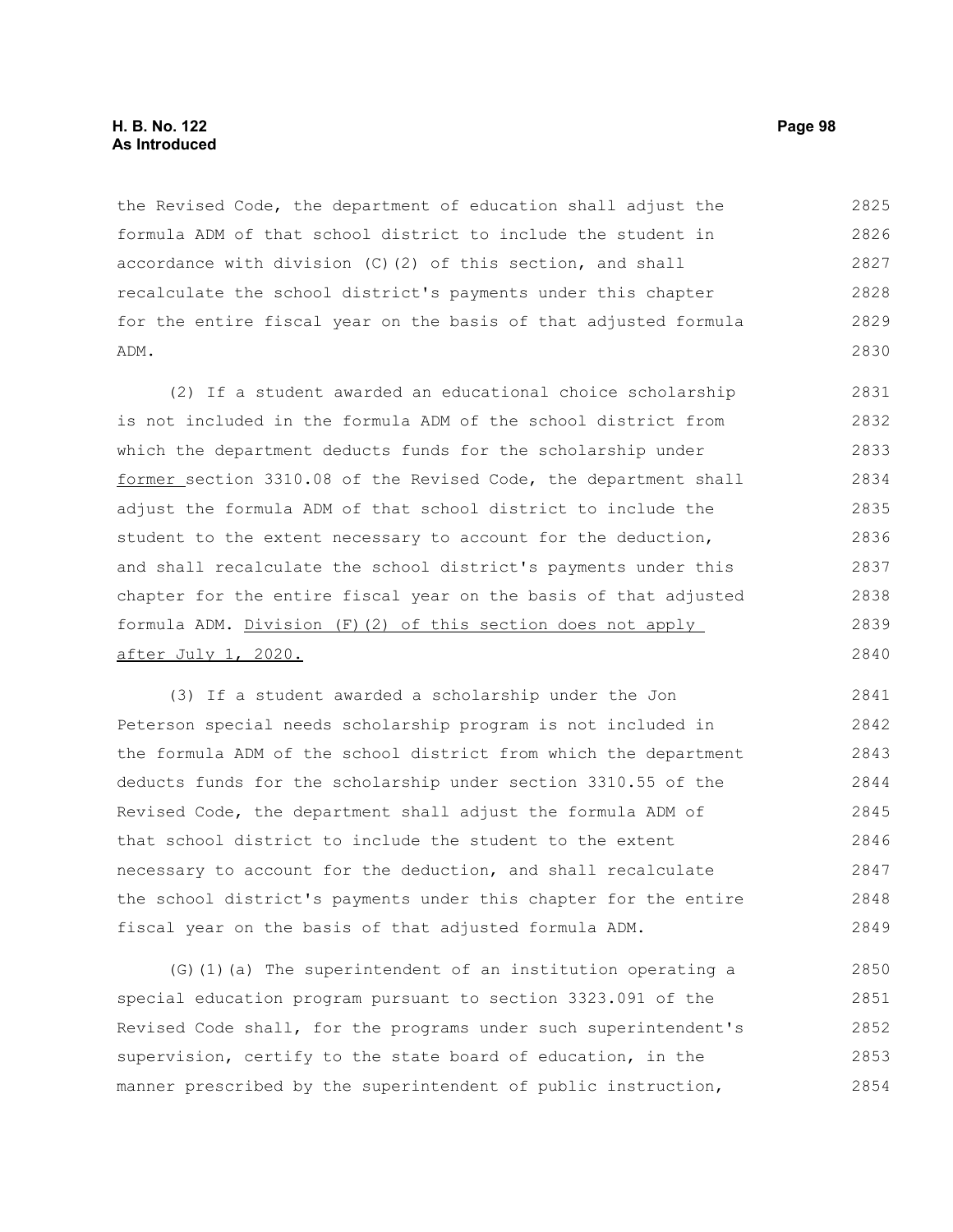2855

both of the following:

(i) The unduplicated count of the number of all children with disabilities other than preschool children with disabilities receiving services at the institution for each category of disability described in divisions (A) to (F) of section 3317.013 of the Revised Code adjusted for the portion of the year each child is so enrolled; 2856 2857 2858 2859 2860 2861

(ii) The unduplicated count of the number of all preschool children with disabilities in classes or programs for whom the district is eligible to receive funding under section 3317.0213 of the Revised Code adjusted for the portion of the year each child is so enrolled, reported according to the categories prescribed in section 3317.013 of the Revised Code. 2862 2863 2864 2865 2866 2867

(b) The superintendent of an institution with careertechnical education units approved under section 3317.05 of the Revised Code shall, for the units under the superintendent's supervision, certify to the state board of education the enrollment in those units, in the manner prescribed by the superintendent of public instruction. 2868 2869 2870 2871 2872 2873

(2) The superintendent of each county board of developmental disabilities that maintains special education classes under section 3317.20 of the Revised Code or provides services to preschool children with disabilities pursuant to an agreement between the county board and the appropriate school district shall do both of the following: 2874 2875 2876 2877 2878 2879

(a) Certify to the state board, in the manner prescribed by the board, the enrollment in classes under section 3317.20 of the Revised Code for each school district that has placed children in the classes; 2880 2881 2882 2883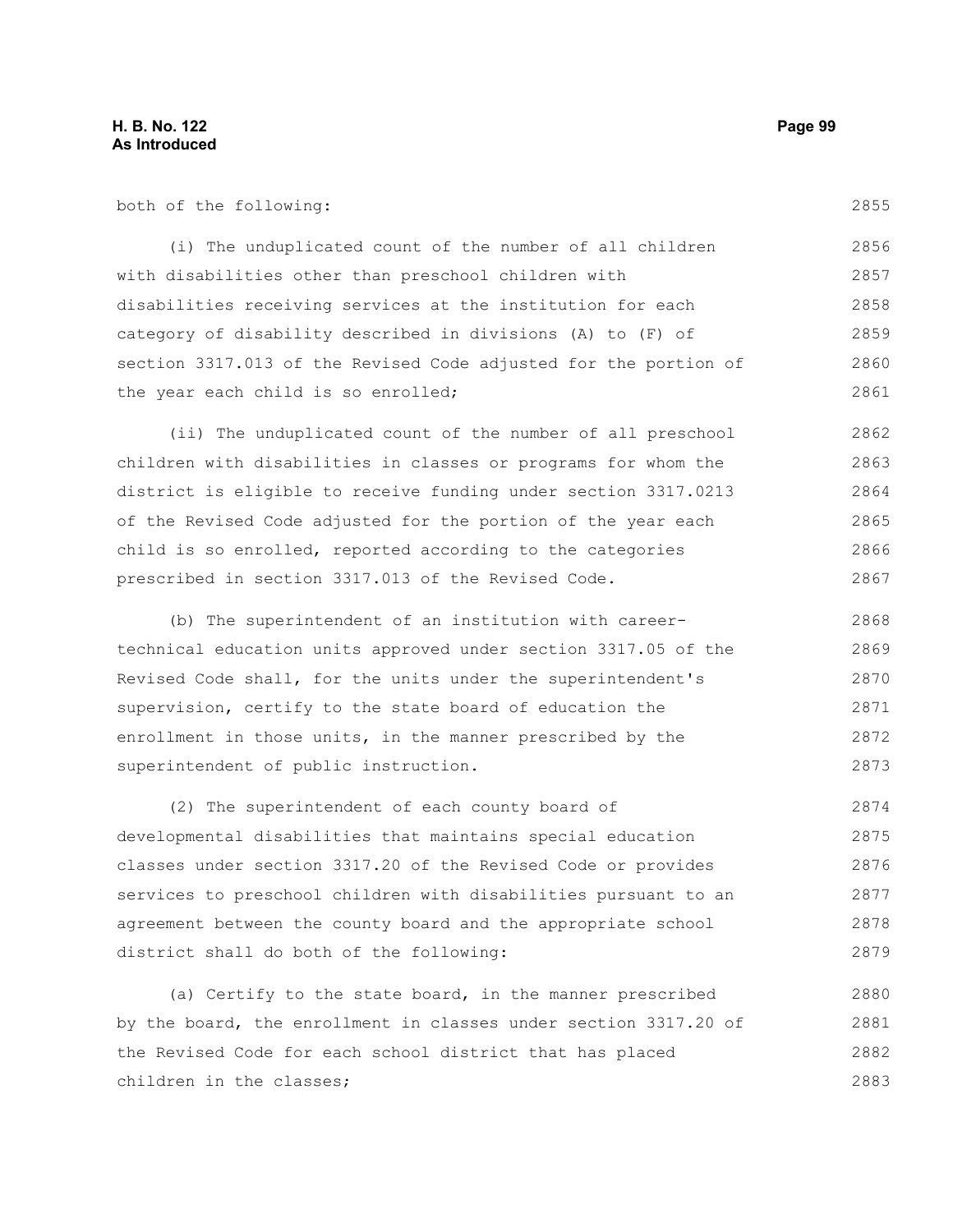## **H. B. No. 122 Page 100 As Introduced**

(b) Certify to the state board, in the manner prescribed by the board, the unduplicated count of the number of all preschool children with disabilities enrolled in classes for which the <del>DD</del> board is eligible to receive funding under section 3317.0213 of the Revised Code adjusted for the portion of the year each child is so enrolled, reported according to the categories prescribed in section 3317.013 of the Revised Code, and the number of those classes. 2884 2885 2886 2887 2888 2889 2890 2891

(H) Except as provided in division (I) of this section, when any city, local, or exempted village school district provides instruction for a nonresident pupil whose attendance is unauthorized attendance as defined in section 3327.06 of the Revised Code, that pupil's enrollment shall not be included in that district's enrollment figure used in calculating the district's payments under this chapter. The reporting official shall report separately the enrollment of all pupils whose attendance in the district is unauthorized attendance, and the enrollment of each such pupil shall be credited to the school district in which the pupil is entitled to attend school under division (B) of section 3313.64 or section 3313.65 of the Revised Code as determined by the department of education. 2892 2893 2894 2895 2896 2897 2898 2899 2900 2901 2902 2903 2904

# (I)(1) Prior to July 1, 2020:

(a) A city, local, exempted village, or joint vocational school district admitting a scholarship student of a pilot project district pursuant to division (C) of former section 3313.976 of the Revised Code may count such student in its enrollment.

(2) (b) In any year for which funds are appropriated for pilot project scholarship programs, a school district implementing a state-sponsored pilot project scholarship program 2911 2912 2913

2905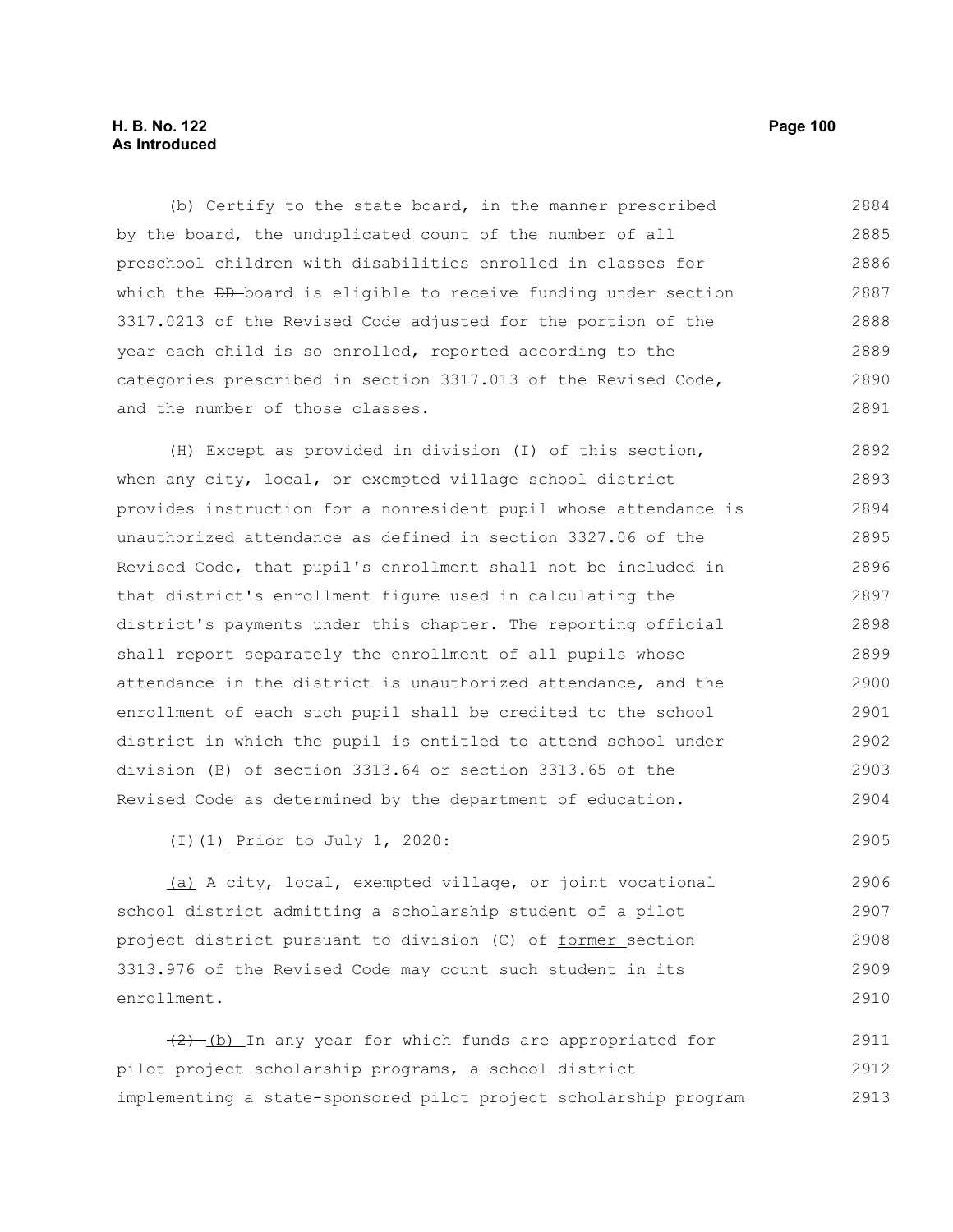| that year pursuant to former sections 3313.974 to 3313.979 of    | 2914 |
|------------------------------------------------------------------|------|
| the Revised Code may count in its enrollment:                    | 2915 |
| $(a)$ (i) All children residing in the district and              | 2916 |
| utilizing a scholarship to attend kindergarten in any            | 2917 |
| alternative school, as defined in former section 3313.974 of the | 2918 |
| Revised Code;                                                    | 2919 |
| (b) (ii) All children who were enrolled in the district in       | 2920 |
| the preceding year who are utilizing a scholarship to attend an  | 2921 |
| alternative school.                                              | 2922 |
| (2) Division (I)(1) of this section does not apply after         | 2923 |
| July 1, 2020.                                                    | 2924 |
| (J) The superintendent of each cooperative education             | 2925 |
| school district shall certify to the superintendent of public    | 2926 |
| instruction, in a manner prescribed by the state board of        | 2927 |
| education, the applicable enrollments for all students in the    | 2928 |
| cooperative education district, also indicating the city, local, | 2929 |
| or exempted village district where each pupil is entitled to     | 2930 |
| attend school under section 3313.64 or 3313.65 of the Revised    | 2931 |
| Code.                                                            | 2932 |
| (K) If the superintendent of public instruction determines       | 2933 |
| that a component of the enrollment certified or reported by a    | 2934 |
| district superintendent, or other reporting entity, is not       | 2935 |
| correct, the superintendent of public instruction may order that | 2936 |
| the formula ADM used for the purposes of payments under any      | 2937 |
| section of Title XXXIII of the Revised Code be adjusted in the   | 2938 |
| amount of the error.                                             | 2939 |
| Sec. 3365.07. The department of education shall calculate        | 2940 |

and pay state funds to colleges for participants in the college credit plus program under division (B) of section 3365.06 of the 2941 2942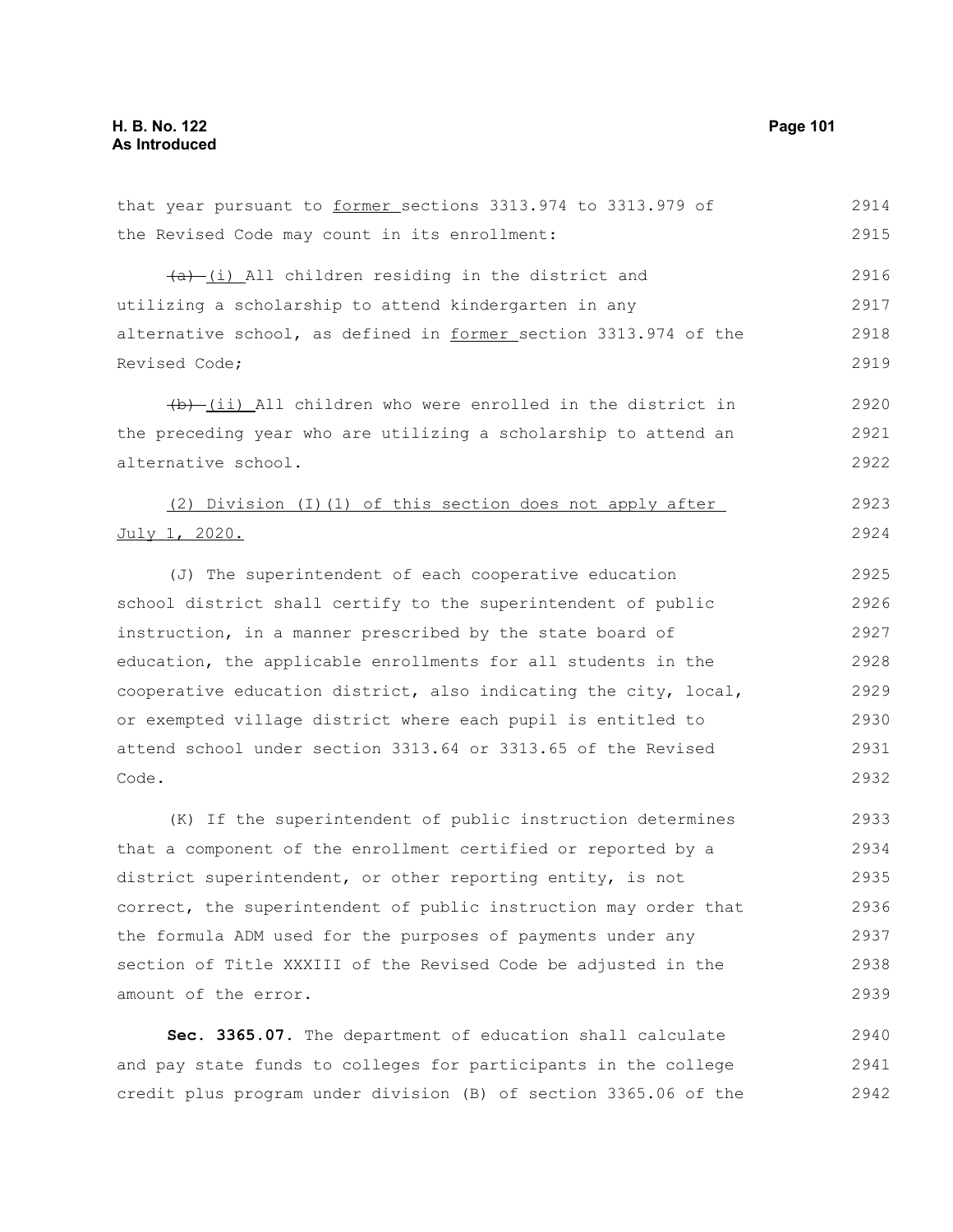## **H. B. No. 122 Page 102 As Introduced**

Revised Code pursuant to this section. For a nonpublic secondary school participant, a nonchartered nonpublic secondary school participant, or a home-instructed participant, the department shall pay state funds pursuant to this section only if that participant is awarded funding according to rules adopted by the chancellor of higher education, in consultation with the superintendent of public instruction, pursuant to section 3365.071 of the Revised Code. The program shall be the sole mechanism by which state funds are paid to colleges for students to earn transcripted credit for college courses while enrolled in both a secondary school and a college, with the exception of state funds paid to colleges according to an agreement described in division (A)(1) of section 3365.02 of the Revised Code. 2943 2944 2945 2946 2947 2948 2949 2950 2951 2952 2953 2954 2955

(A) For each public or nonpublic secondary school participant enrolled in a public college: 2956 2957

(1) If no agreement has been entered into under division (A)(2) of this section, both of the following shall apply: 2958 2959

(a) The department shall pay to the college the applicable amount as follows: 2960 2961

(i) For a participant enrolled in a college course delivered on the college campus, at another location operated by the college, or online, the lesser of the default ceiling amount or the college's standard rate; 2962 2963 2964 2965

(ii) For a participant enrolled in a college course delivered at the participant's secondary school but taught by college faculty, the lesser of fifty per cent of the default ceiling amount or the college's standard rate; 2966 2967 2968 2969

(iii) For a participant enrolled in a college course delivered at the participant's secondary school and taught by a 2970 2971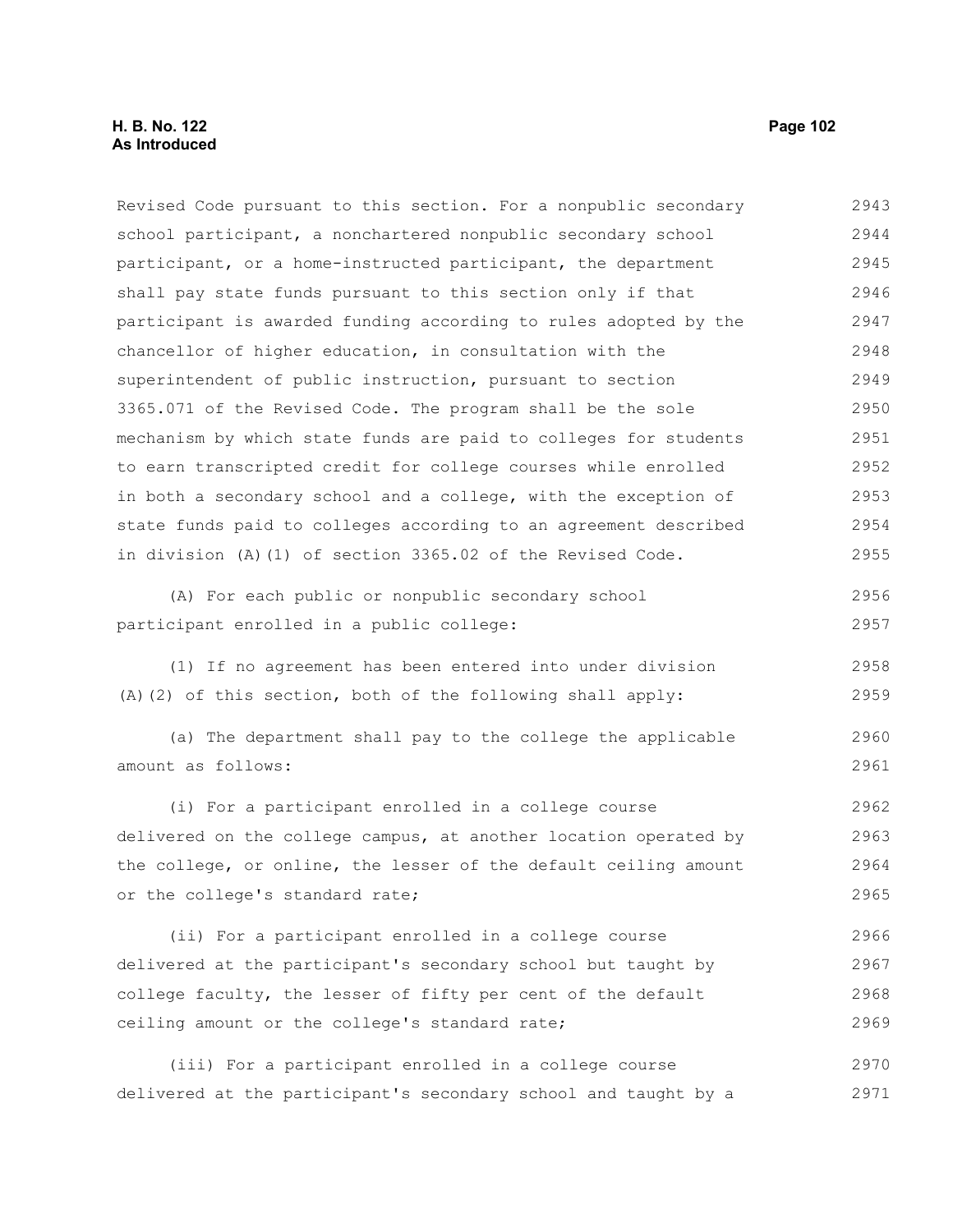high school teacher who has met the credential requirements established for purposes of the program in rules adopted by the chancellor, the default floor amount. 2972 2973 2974

(b) The participant's secondary school shall pay for textbooks, and the college shall waive payment of all other fees related to participation in the program. 2975 2976 2977

(2) The governing entity of a participant's secondary school and the college may enter into an agreement to establish an alternative payment structure for tuition, textbooks, and fees. Under such an agreement, payments for each participant made by the department shall be not less than the default floor amount, unless approved by the chancellor, and not more than either the default ceiling amount or the college's standard rate, whichever is less. The chancellor may approve an agreement that includes a payment below the default floor amount, as long as the provisions of the agreement comply with all other requirements of this chapter to ensure program quality. If no agreement is entered into under division (A)(2) of this section, both of the following shall apply: 2978 2979 2980 2981 2982 2983 2984 2985 2986 2987 2988 2989 2990

(a) The department shall pay to the college the applicable default amounts prescribed by division (A)(1)(a) of this section, depending upon the method of delivery and instruction. 2991 2992 2993

(b) In accordance with division  $(A)$  (1)(b) of this section, the participant's secondary school shall pay for textbooks, and the college shall waive payment of all other fees related to participation in the program. 2994 2995 2996 2997

(3) No participant that is enrolled in a public college shall be charged for any tuition, textbooks, or other fees related to participation in the program. 2998 2999 3000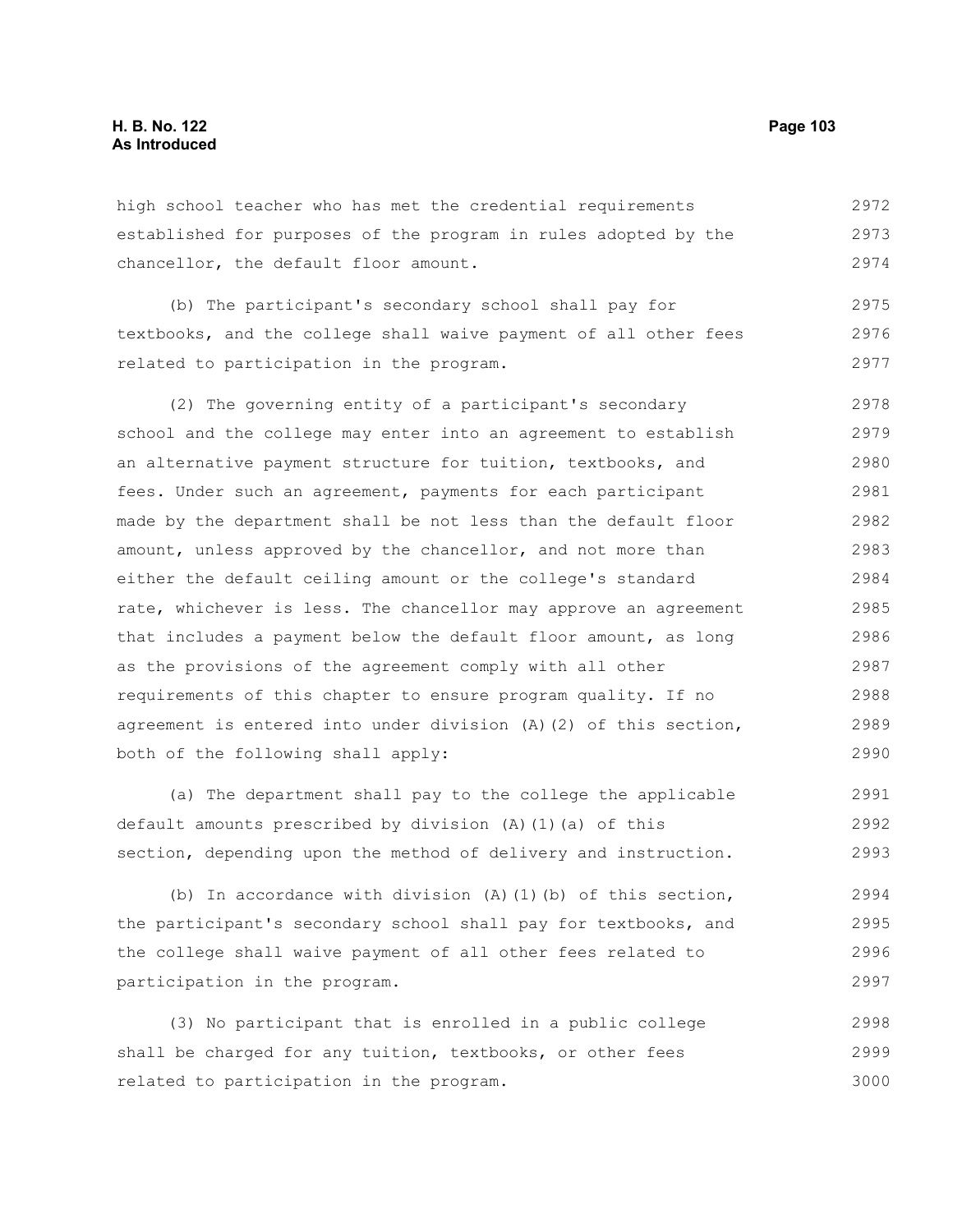## **H. B. No. 122 Page 104 As Introduced**

3029

(B) For each public secondary school participant enrolled in a private college: (1) If no agreement has been entered into under division (B)(2) of this section, the department shall pay to the college the applicable amount calculated in the same manner as in division (A)(1)(a) of this section. (2) The governing entity of a participant's secondary school and the college may enter into an agreement to establish an alternative payment structure for tuition, textbooks, and fees. Under such an agreement, payments shall be not less than the default floor amount, unless approved by the chancellor, and not more than either the default ceiling amount or the college's standard rate, whichever is less. If an agreement is entered into under division (B)(2) of this section, both of the following shall apply: (a) The department shall make a payment to the college for each participant that is equal to the default floor amount, unless approved by the chancellor to pay an amount below the default floor amount. The chancellor may approve an agreement that includes a payment below the default floor amount, as long as the provisions of the agreement comply with all other requirements of this chapter to ensure program quality. (b) Payment for costs for the participant that exceed the amount paid by the department pursuant to division  $(B)$  (2)(a) of this section shall be negotiated by the school and the college. The agreement may include a stipulation permitting the charging of a participant. However, under no circumstances shall: 3001 3002 3003 3004 3005 3006 3007 3008 3009 3010 3011 3012 3013 3014 3015 3016 3017 3018 3019 3020 3021 3022 3023 3024 3025 3026 3027 3028

(i) Payments for a participant made by the department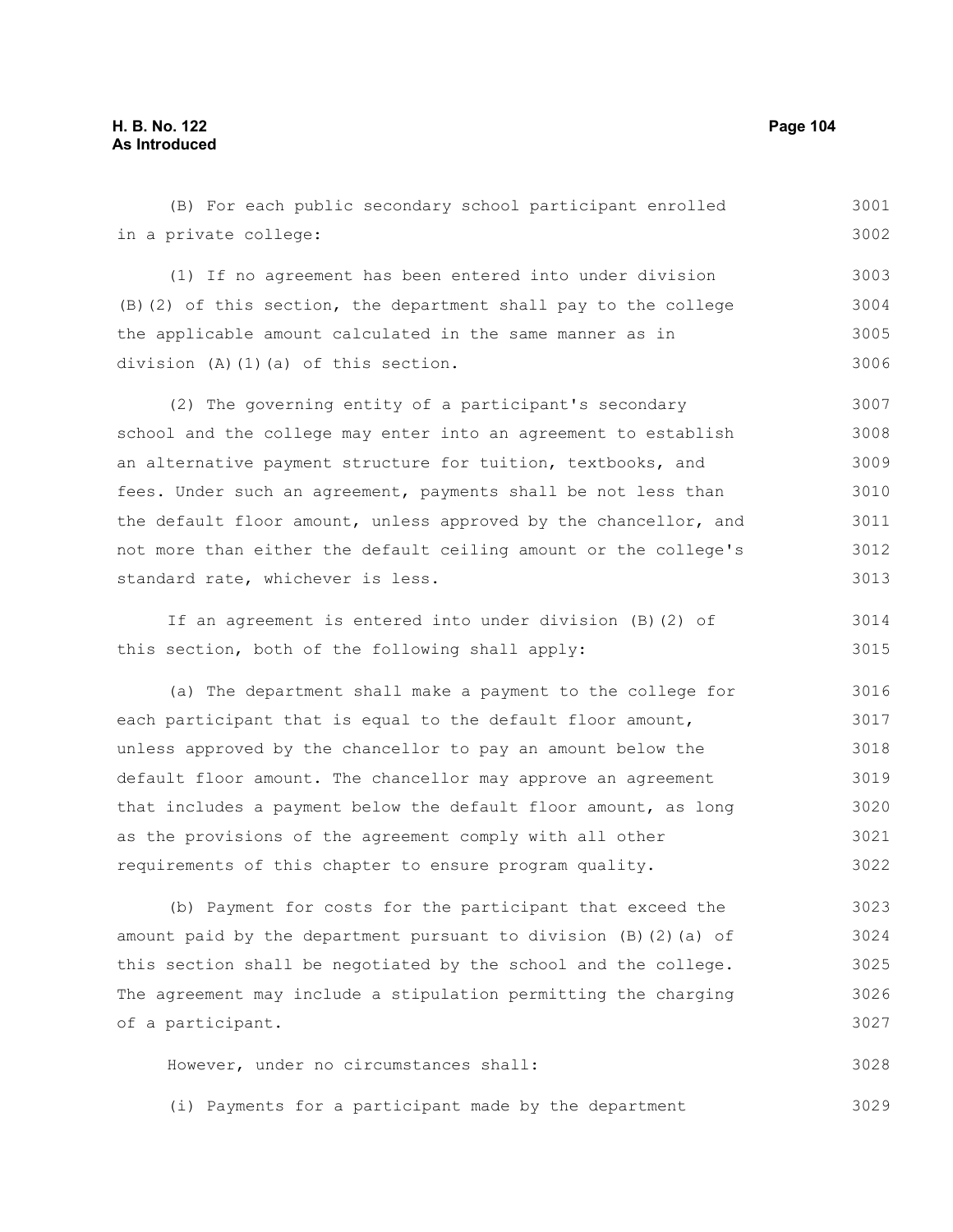3057 3058

| under division $(B)$ $(2)$ of this section exceed the lesser of the | 3030 |
|---------------------------------------------------------------------|------|
| default ceiling amount or the college's standard rate;              | 3031 |
| (ii) The amount charged to a participant under division             | 3032 |
| (B) (2) of this section exceed the difference between the maximum   | 3033 |
| per participant charge amount and the default floor amount;         | 3034 |
| (iii) The sum of the payments made by the department for a          | 3035 |
| participant and the amount charged to that participant under        | 3036 |
| division (B)(2) of this section exceed the following amounts, as    | 3037 |
| applicable:                                                         | 3038 |
| (I) For a participant enrolled in a college course                  | 3039 |
| delivered on the college campus, at another location operated by    | 3040 |
| the college, or online, the maximum per participant charge          | 3041 |
| amount;                                                             | 3042 |
| (II) For a participant enrolled in a college course                 | 3043 |
| delivered at the participant's secondary school but taught by       | 3044 |
| college faculty, one hundred twenty-five dollars;                   | 3045 |
| (III) For a participant enrolled in a college course                | 3046 |
| delivered at the participant's secondary school and taught by a     | 3047 |
| high school teacher who has met the credential requirements         | 3048 |
| established for purposes of the program in rules adopted by the     | 3049 |
| chancellor, one hundred dollars.                                    | 3050 |
| (iv) A participant that is identified as economically               | 3051 |
| disadvantaged according to rules adopted by the department be       | 3052 |
| charged under division $(B)$ $(2)$ of this section for any tuition, | 3053 |
| textbooks, or other fees related to participation in the            | 3054 |
| program.                                                            | 3055 |
| (C) For each nonpublic secondary school participant                 | 3056 |

enrolled in a private or eligible out-of-state college, the

department shall pay to the college the applicable amount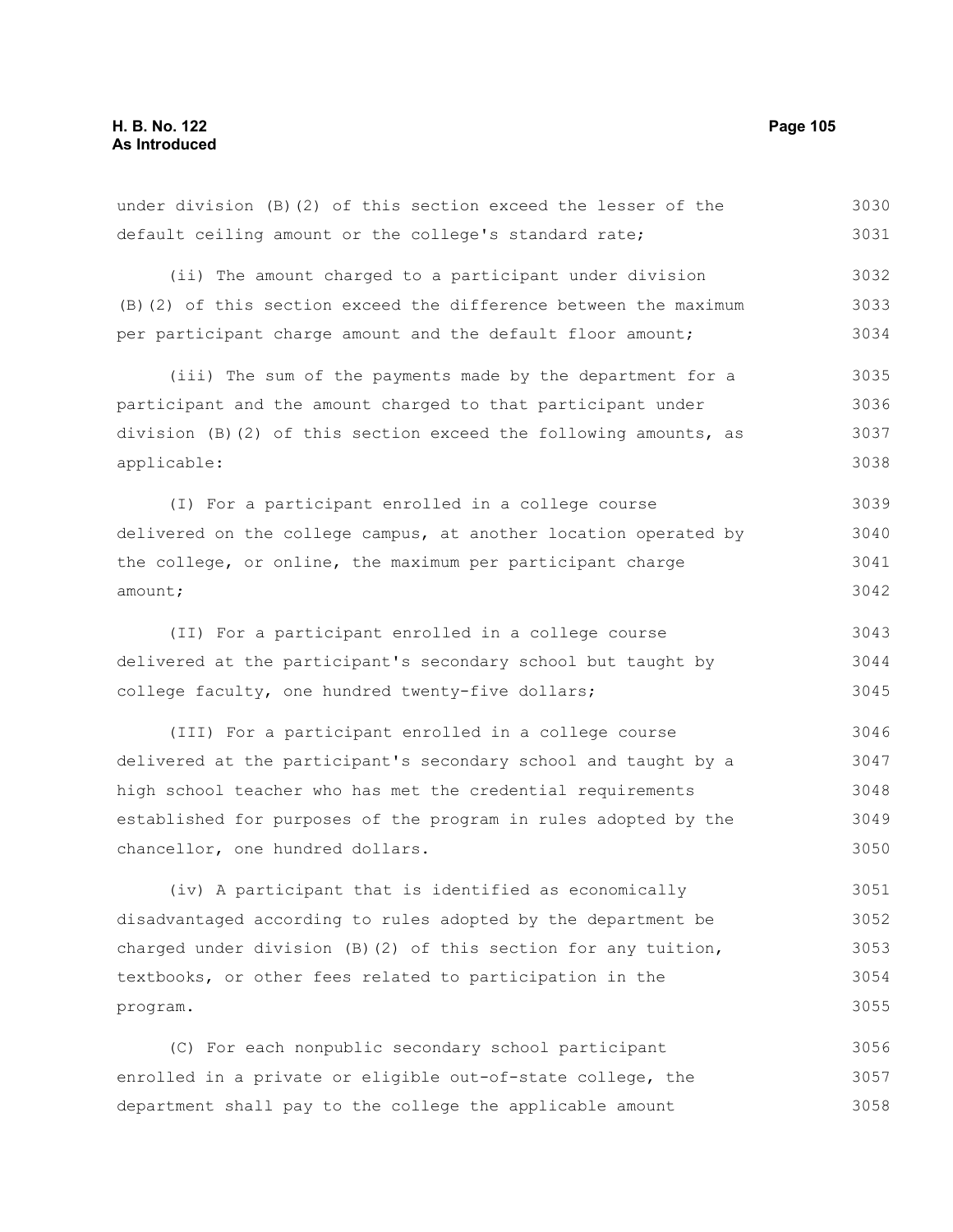## **H. B. No. 122 Page 106 As Introduced**

calculated in the same manner as in division  $(A)$   $(1)$   $(a)$  of this section. Payment for costs for the participant that exceed the amount paid by the department shall be negotiated by the governing body of the nonpublic secondary school and the college. 3059 3060 3061 3062 3063

However, under no circumstances shall:

(1) The payments for a participant made by the department under this division exceed the lesser of the default ceiling amount or the college's standard rate. 3065 3066 3067

(2) Any nonpublic secondary school participant, who is enrolled in that secondary school with a scholarship awarded under either-the educational choice opportunity scholarship  $p_{\text{it}}$  program, as prescribed by sections 3310.01 to 3310.17, orthe pilot project scholarship program, as prescribed by sections 3313.974 to 3313.979 of the Revised Code, and who qualifies as a low-income student under either of those programs whose family income is at or below two hundred per cent of the federal poverty guidelines, as defined in section 5101.46 of the Revised Code, be charged for any tuition, textbooks, or other fees related to participation in the college credit plus program. 3068 3069 3070 3071 3072 3073 3074 3075 3076 3077 3078

(D) For each nonchartered nonpublic secondary school participant and each home-instructed participant enrolled in a public, private, or eligible out-of-state college, the department shall pay to the college the lesser of the default ceiling amount or the college's standard rate, if that participant is enrolled in a college course delivered on the college campus, at another location operated by the college, or online. 3079 3080 3081 3082 3083 3084 3085 3086

(E) Not later than thirty days after the end of each term, 3087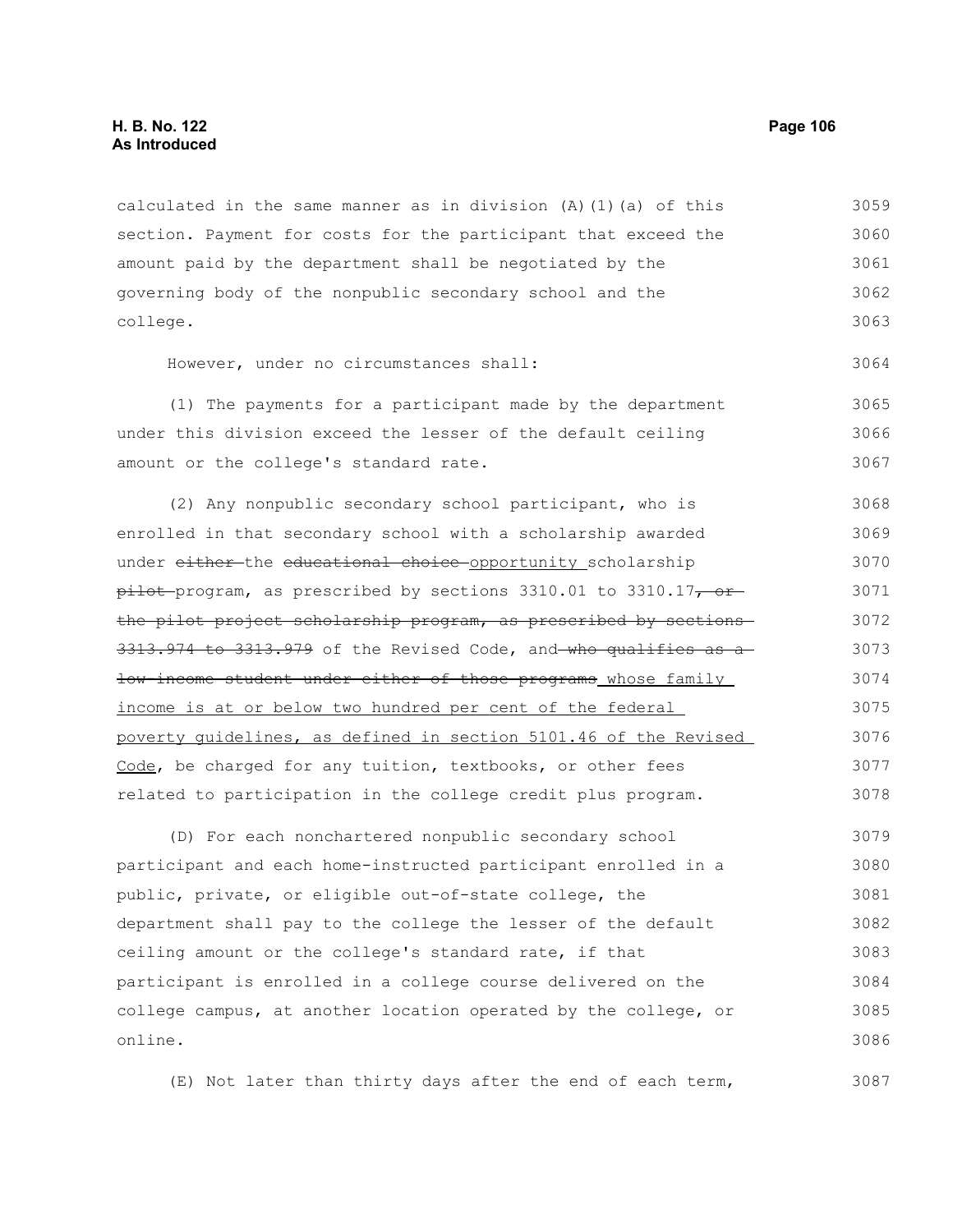each college expecting to receive payment for the costs of a participant under this section shall notify the department of the number of enrolled credit hours for each participant. 3088 3089 3090

(F) The department shall make the applicable payments under this section to each college, which provided proper notification to the department under division (E) of this section, for the number of enrolled credit hours for participants enrolled in the college under division (B) of section 3365.06 of the Revised Code. Except in cases involving incomplete participant information or a dispute of participant information, payments shall be made by the last day of January for participants who were enrolled during the fall term and by the last day of July for participants who were enrolled during the spring term. The department shall not make any payments to a college under this section if a participant withdrew from a course prior to the date on which a withdrawal from the course would have negatively affected the participant's transcripted grade, as prescribed by the college's established withdrawal policy. 3091 3092 3093 3094 3095 3096 3097 3098 3099 3100 3101 3102 3103 3104 3105 3106

(1) Payments made for public secondary school participants under this section shall be deducted from the school foundation payments made to the participant's school district or, if the participant is enrolled in a community school, a STEM school, or a college-preparatory boarding school, from the payments made to that school under section 3314.08, 3326.33, or 3328.34 of the Revised Code. If the participant is enrolled in a joint vocational school district, a portion of the amount shall be deducted from the payments to the joint vocational school district and a portion shall be deducted from the payments to the participant's city, local, or exempted village school district in accordance with the full-time equivalency of the 3107 3108 3109 3110 3111 3112 3113 3114 3115 3116 3117 3118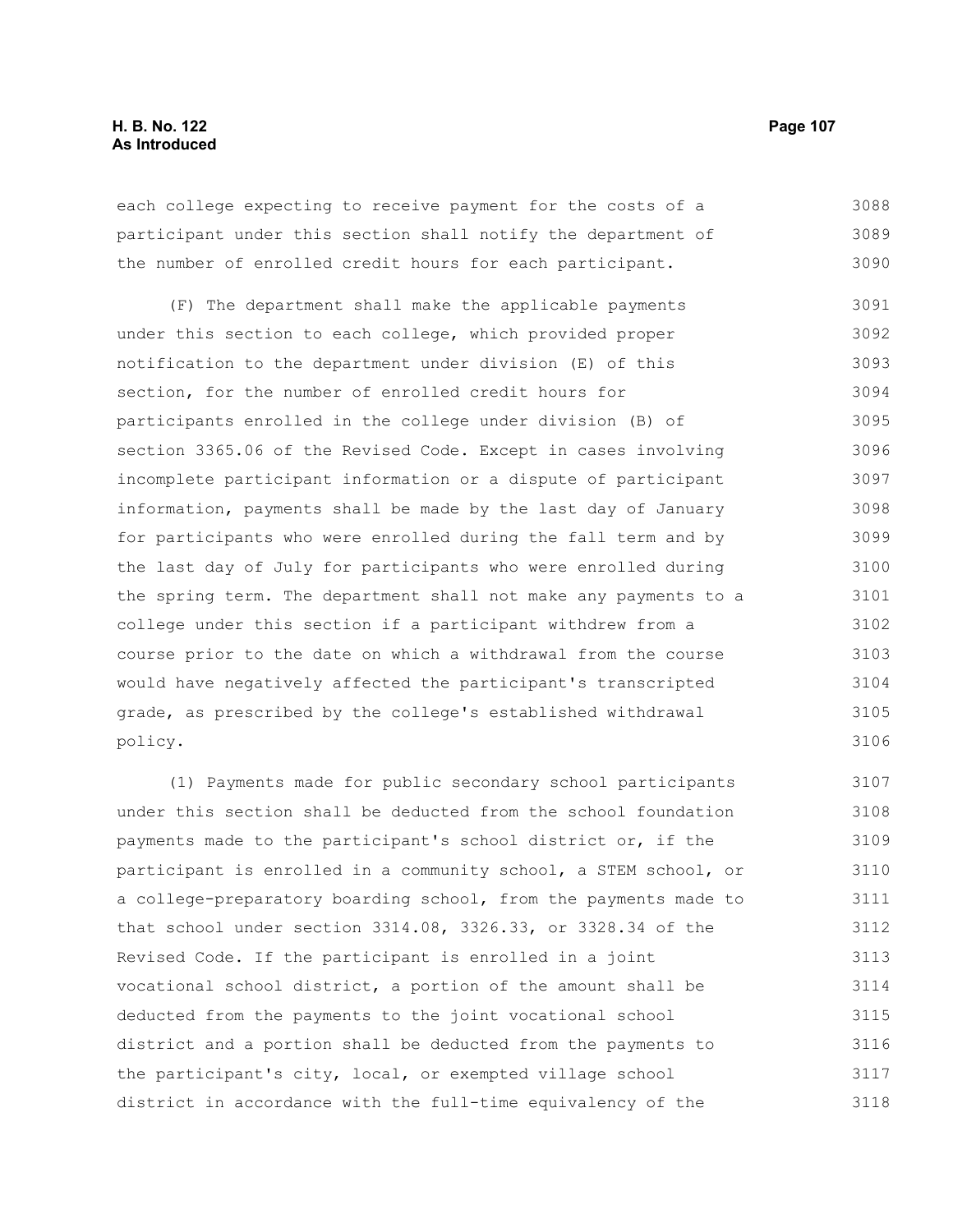#### **H. B. No. 122 Page 108 As Introduced**

student's enrollment in each district. Amounts deducted under division (F)(1) of this section shall be calculated in accordance with rules adopted by the chancellor, in consultation with the state superintendent, pursuant to division (B) of section 3365.071 of the Revised Code. 3119 3120 3121 3122 3123

(2) Payments made for nonpublic secondary school participants, nonchartered nonpublic secondary school participants, and home-instructed participants under this section shall be deducted from moneys appropriated by the general assembly for such purpose. Payments shall be allocated and distributed in accordance with rules adopted by the chancellor, in consultation with the state superintendent, pursuant to division (A) of section 3365.071 of the Revised Code. 3124 3125 3126 3127 3128 3129 3130 3131 3132

(G) Any public college that enrolls a student under division (B) of section 3365.06 of the Revised Code may include that student in the calculation used to determine its state share of instruction funds appropriated to the department of higher education by the general assembly. 3133 3134 3135 3136 3137

**Sec. 5727.84.** No determinations, computations, certifications, or payments shall be made under this section after June 30, 2015. 3138 3139 3140

(A) As used in this section and sections 5727.85, 5727.86, and 5727.87 of the Revised Code: 3141 3142

(1) "School district" means a city, local, or exempted village school district. 3143 3144

(2) "Joint vocational school district" means a joint vocational school district created under section 3311.16 of the Revised Code, and includes a cooperative education school 3145 3146 3147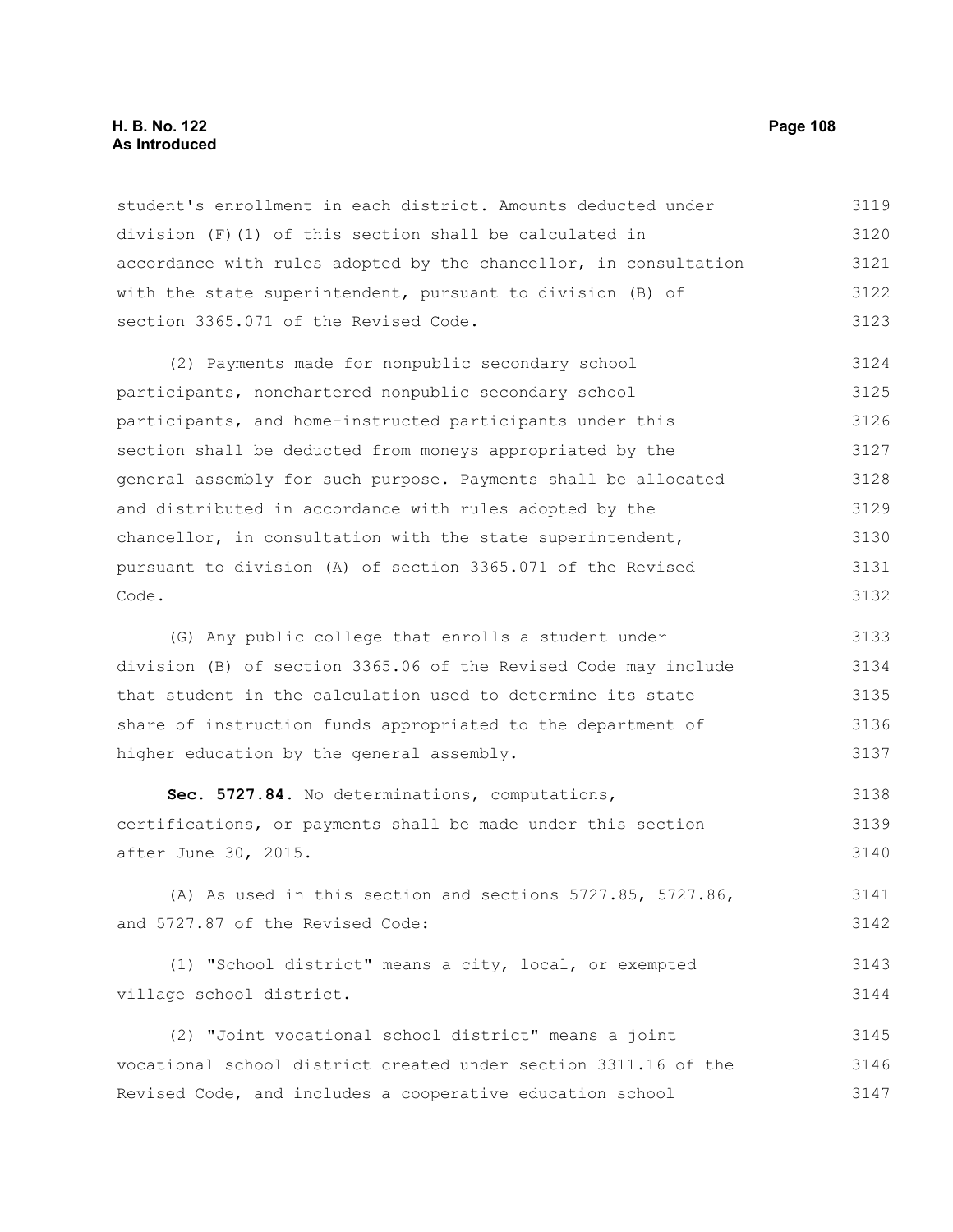3157 3158

#### district created under section 3311.52 or 3311.521 of the Revised Code and a county school financing district created under section 3311.50 of the Revised Code. 3148 3149 3150

(3) "Local taxing unit" means a subdivision or taxing unit, as defined in section 5705.01 of the Revised Code, a park district created under Chapter 1545. of the Revised Code, or a township park district established under section 511.23 of the Revised Code, but excludes school districts and joint vocational school districts. 3151 3152 3153 3154 3155 3156

(4) "State education aid," for a school district, means the following:

(a) For fiscal years prior to fiscal year 2010, the sum of state aid amounts computed for the district under former sections 3317.029, 3317.052, and 3317.053 of the Revised Code and the following provisions, as they existed for the applicable fiscal year: divisions (A),  $(C) (1)$ ,  $(C) (4)$ ,  $(D)$ ,  $(E)$ , and  $(F)$  of section 3317.022; divisions  $(B)$ ,  $(C)$ , and  $(D)$  of section 3317.023; divisions (G), (L), and (N) of section 3317.024; and sections 3317.0216, 3317.0217, 3317.04, and 3317.05 of the Revised Code; and the adjustments required by: division (C) of former section  $3310.08$ ; division (C)(2) of section  $3310.41$ ; division (C) of section 3314.08; division (D)(2) of section 3314.091; division (D) of former section 3314.13; divisions (E),  $(K)$ ,  $(L)$ ,  $(M)$ , and  $(N)$  of section 3317.023; division  $(C)$  of section 3317.20; and sections 3313.979 and section 3313.981 and former section 3313.979 of the Revised Code. However, when calculating state education aid for a school district for fiscal years 2008 and 2009, include the amount computed for the district under Section 269.20.80 of H.B. 119 of the 127th general assembly, as subsequently amended, instead of division 3159 3160 3161 3162 3163 3164 3165 3166 3167 3168 3169 3170 3171 3172 3173 3174 3175 3176 3177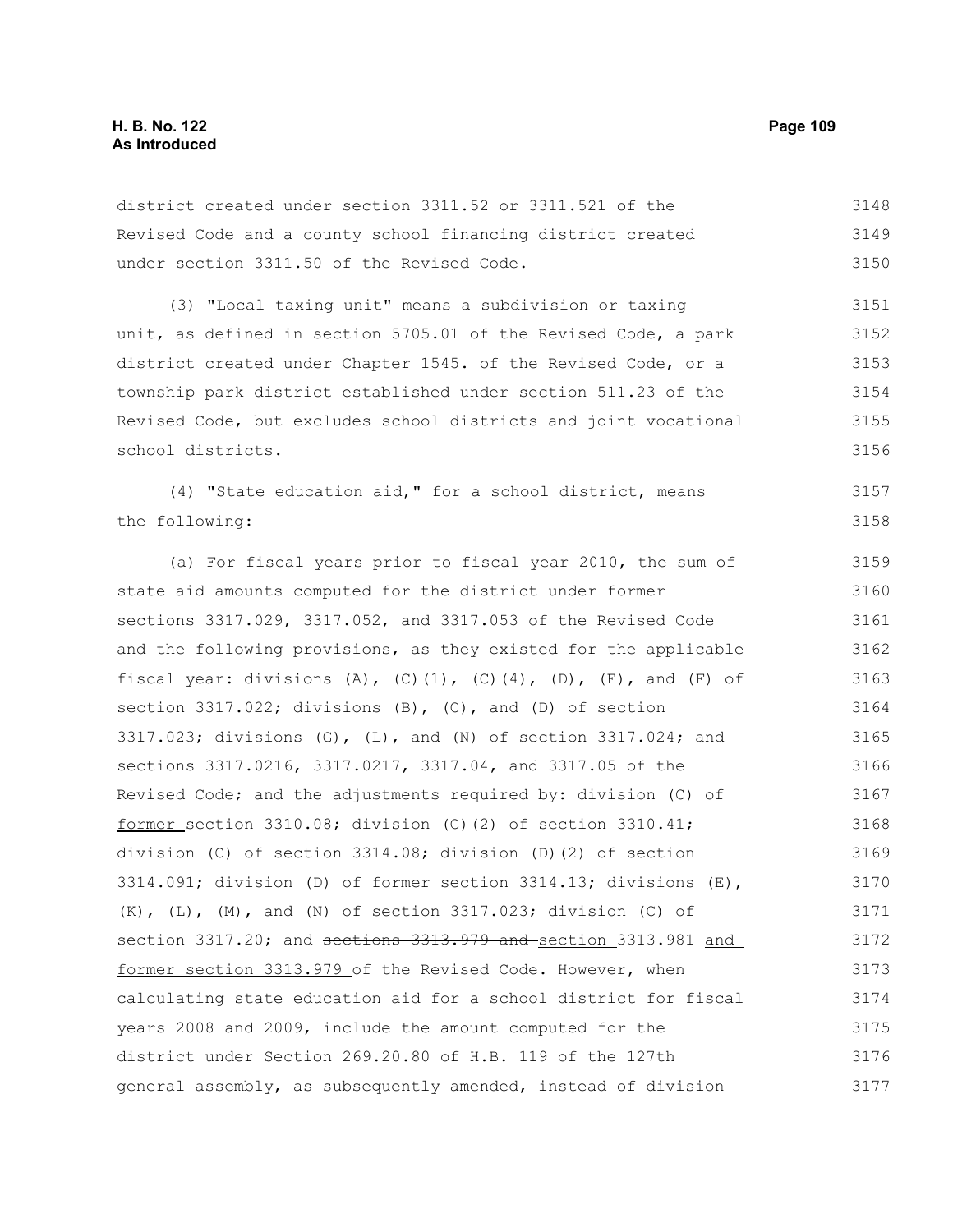| (D) of section 3317.022 of the Revised Code; and include amounts | 3178 |
|------------------------------------------------------------------|------|
| calculated under Section 269.30.80 of H.B. 119 of the 127th      | 3179 |
| general assembly, as subsequently amended.                       | 3180 |

(b) For fiscal years 2010 and 2011, the sum of the amounts computed for the district under former sections 3306.052, 3306.12, 3306.13, 3306.19, 3306.191, 3306.192, 3317.052, and 3317.053 of the Revised Code and the following provisions, as they existed for the applicable fiscal year: division (G) of section 3317.024; section 3317.05 of the Revised Code; and the adjustments required by division (C) of former section 3310.08; division (C)(2) of section 3310.41; division (C) of section 3314.08; division (D)(2) of section 3314.091; division (D) of former section  $3314.13$ ; divisions  $(E)$ ,  $(K)$ ,  $(L)$ ,  $(M)$ , and  $(N)$  of section 3317.023; division (C) of section 3317.20; and sections  $3313.979$ , 3313.981, and 3326.33 and former section 3313.979 of the Revised Code. 3181 3182 3183 3184 3185 3186 3187 3188 3189 3190 3191 3192 3193

(c) For fiscal years 2012 and 2013, the amount paid in accordance with the section of H.B. 153 of the 129th general assembly entitled "FUNDING FOR CITY, EXEMPTED VILLAGE, AND LOCAL SCHOOL DISTRICTS" and the adjustments required by division (C) of former section 3310.08; division (C)(2) of section 3310.41; section 3310.55; division (C) of section 3314.08; division (D) (2) of section 3314.091; division (D) of former section 3314.13; divisions  $(B)$ ,  $(H)$ ,  $(I)$ ,  $(J)$ , and  $(K)$  of section 3317.023; division (C) of section  $3317.20$ ; and sections  $3313.979$  and section 3313.981 and former section 3313.979 of the Revised Code; 3194 3195 3196 3197 3198 3199 3200 3201 3202 3203 3204

(d) For fiscal year 2014 and each fiscal year thereafter, the sum of amounts computed for and paid to the district under section 3317.022 of the Revised Code; and the adjustments 3205 3206 3207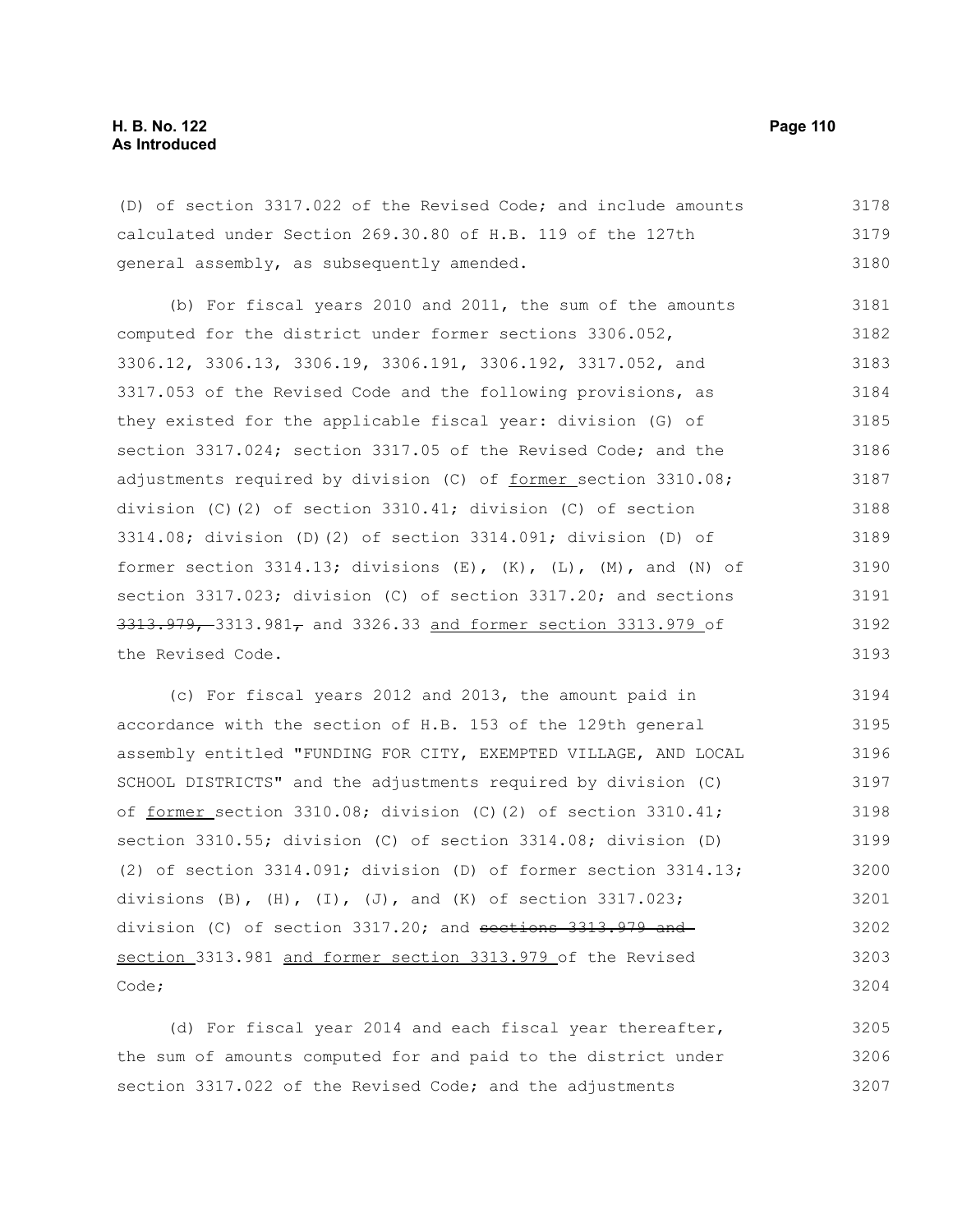required by division (C) of former section 3310.08, division (C) (2) of section 3310.41, section 3310.55, division (C) of section 3314.08, division (D)(2) of section 3314.091, divisions (B), (H), (J), and (K) of section  $3317.023$ , and sections  $3313.978$ , 3313.981, 3317.0212, 3317.0213, 3317.0214, and 3326.33 and former section 3313.978 of the Revised Code. However, for fiscal years 2014 and 2015, the amount computed for the district under the section of this act entitled "TRANSITIONAL AID FOR CITY, LOCAL, AND EXEMPTED VILLAGE SCHOOL DISTRICTS" also shall be included. 3208 3209 3210 3211 3212 3213 3214 3215 3216 3217

(5) "State education aid," for a joint vocational school district, means the following: 3218 3219

(a) For fiscal years prior to fiscal year 2010, the sum of the state aid amounts computed for the district under division (N) of section 3317.024 and section 3317.16 of the Revised Code. However, when calculating state education aid for a joint vocational school district for fiscal years 2008 and 2009, include the amount computed for the district under Section 269.30.90 of H.B. 119 of the 127th general assembly, as subsequently amended. 3220 3221 3222 3223 3224 3225 3226 3227

(b) For fiscal years 2010 and 2011, the amount computed for the district in accordance with the section of H.B. 1 of the 128th general assembly entitled "FUNDING FOR JOINT VOCATIONAL SCHOOL DISTRICTS." 3228 3229 3230 3231

(c) For fiscal years 2012 and 2013, the amount paid in accordance with the section of H.B. 153 of the 129th general assembly entitled "FUNDING FOR JOINT VOCATIONAL SCHOOL DISTRICTS." 3232 3233 3234 3235

(d) For fiscal year 2014 and each fiscal year thereafter,

3236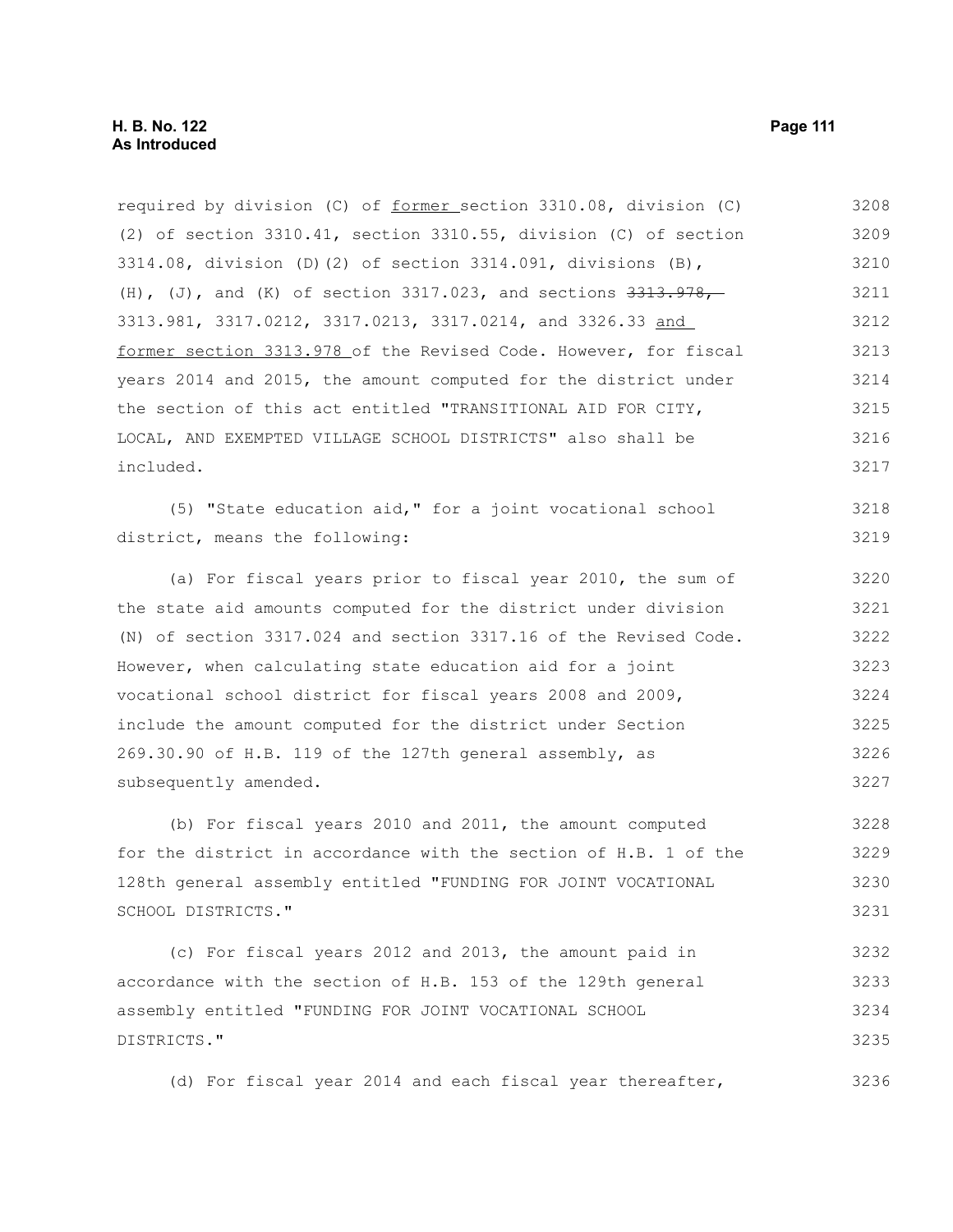Code.

Code.

the Revised Code; except that, for fiscal years 2014 and 2015, the amount computed for the district under the section of this act entitled "TRANSITIONAL AID FOR JOINT VOCATIONAL SCHOOL DISTRICTS" shall be included. (6) "State education aid offset" means the amount determined for each school district or joint vocational school district under division (A)(1) of section 5727.85 of the Revised (7) "Recognized valuation" means the amount computed for a school district pursuant to section 3317.015 of the Revised 3238 3239 3240 3241 3242 3243 3244 3245 3246 3247 3248

(8) "Electric company tax value loss" means the amount determined under division (D) of this section. 3249 3250

the amount computed for the district under section 3317.16 of

(9) "Natural gas company tax value loss" means the amount determined under division (E) of this section. 3251 3252

(10) "Tax value loss" means the sum of the electric company tax value loss and the natural gas company tax value loss. 3253 3254 3255

(11) "Fixed-rate levy" means any tax levied on property other than a fixed-sum levy. 3256 3257

(12) "Fixed-rate levy loss" means the amount determined under division (G) of this section. 3258 3259

(13) "Fixed-sum levy" means a tax levied on property at whatever rate is required to produce a specified amount of tax money or levied in excess of the ten-mill limitation to pay debt charges, and includes school district emergency levies charged and payable pursuant to section 5705.194 of the Revised Code. 3260 3261 3262 3263 3264

3237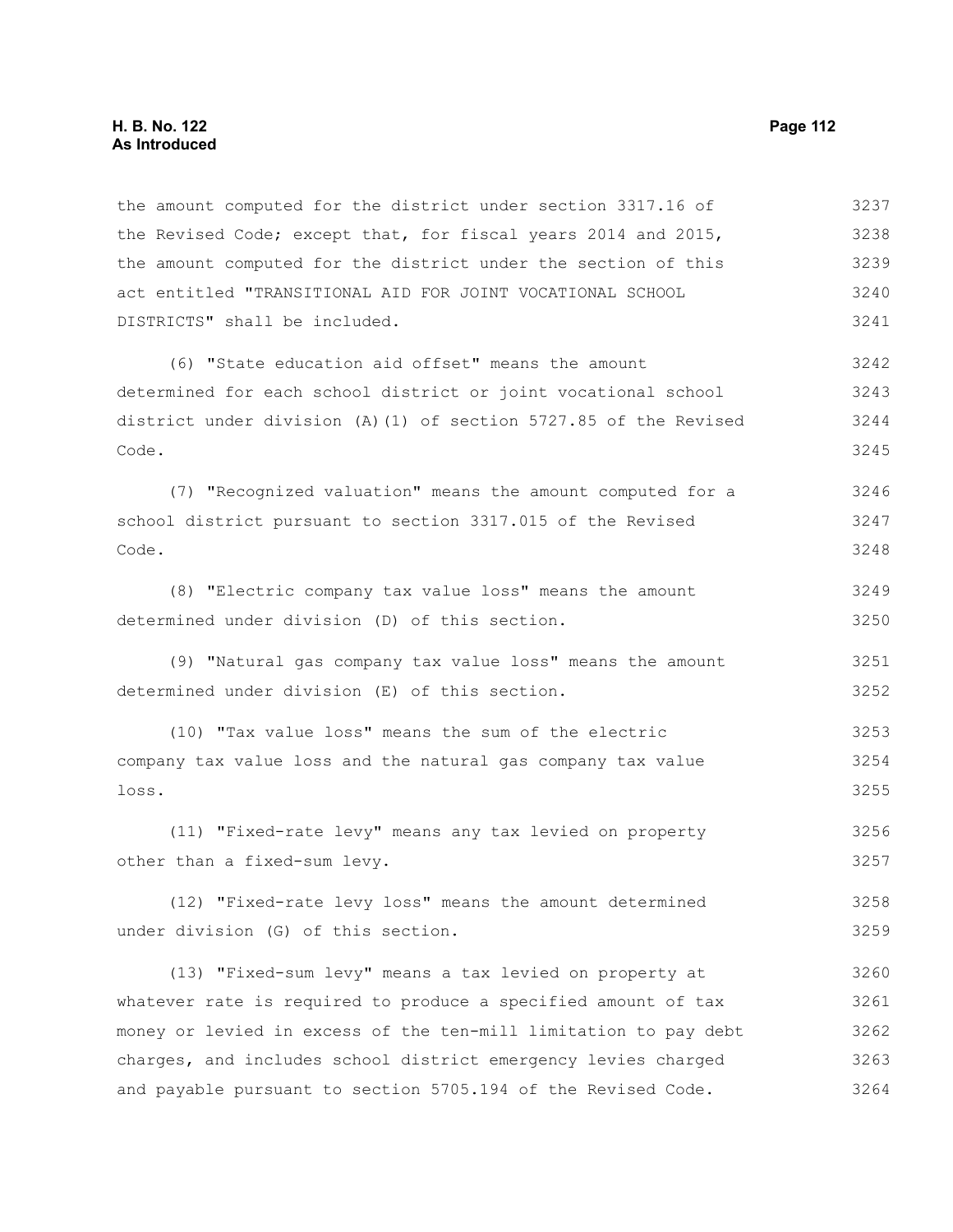### (14) "Fixed-sum levy loss" means the amount determined under division (H) of this section. (15) "Consumer price index" means the consumer price index (all items, all urban consumers) prepared by the bureau of labor statistics of the United States department of labor. (16) "Total resources" and "total library resources" have the same meanings as in section 5751.20 of the Revised Code. (17) "2011 current expense S.B. 3 allocation" means the sum of payments received by a school district or joint vocational school district in fiscal year 2011 for current expense levy losses pursuant to division (C)(2) of section 5727.85 of the Revised Code. If a fixed-rate levy eligible for reimbursement is not charged and payable in any year after tax year 2010, "2011 current expense S.B. 3 allocation" used to compute payments to be made under division (C)(3) of section 5727.85 of the Revised Code in the tax years following the last year the levy is charged and payable shall be reduced to the extent that those payments are attributable to the fixed-rate levy loss of that levy. (18) "2010 current expense S.B. 3 allocation" means the sum of payments received by a municipal corporation in calendar year 2010 for current expense levy losses pursuant to division 3265 3266 3267 3268 3269 3270 3271 3272 3273 3274 3275 3276 3277 3278 3279 3280 3281 3282 3283 3284 3285 3286

(A)(1) of section 5727.86 of the Revised Code, excluding any such payments received for current expense levy losses attributable to a tax levied under section 5705.23 of the Revised Code. If a fixed-rate levy eligible for reimbursement is not charged and payable in any year after tax year 2010, "2010 current expense S.B. 3 allocation" used to compute payments to be made under division  $(A)$  (1)(d) or (e) of section 5727.86 of the Revised Code in the tax years following the last year the 3287 3288 3289 3290 3291 3292 3293 3294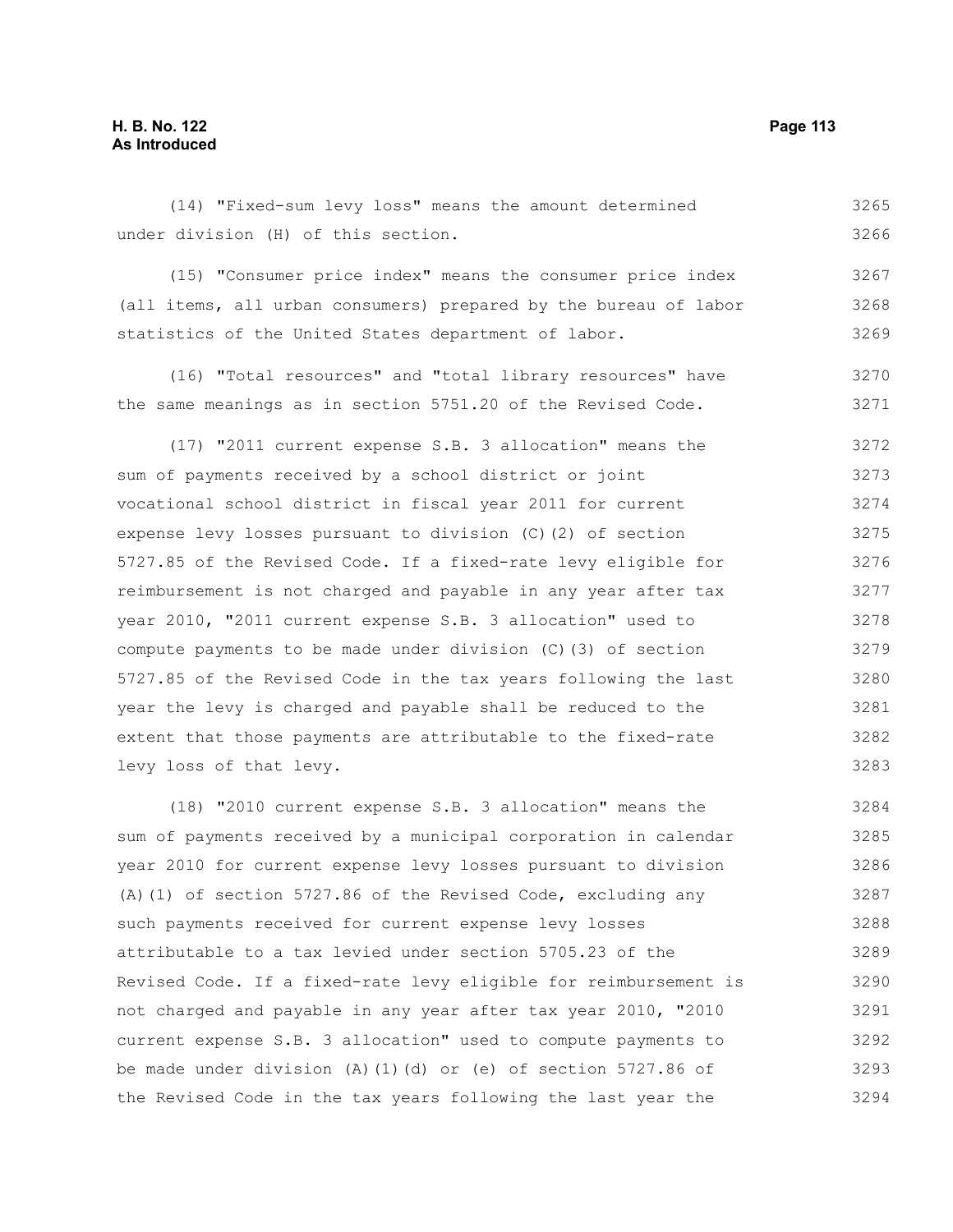levy is charged and payable shall be reduced to the extent that those payments are attributable to the fixed-rate levy loss of that levy. 3295 3296 3297

(19) "2010 S.B. 3 allocation" means the sum of payments received by a local taxing unit during calendar year 2010 pursuant to division (A)(1) of section 5727.86 of the Revised Code, excluding any such payments received for fixed-rate levy losses attributable to a tax levied under section 5705.23 of the Revised Code. If a fixed-rate levy eligible for reimbursement is not charged and payable in any year after tax year 2010, "2010 S.B. 3 allocation" used to compute payments to be made under division (A)(1)(d) or (e) of section 5727.86 of the Revised Code in the tax years following the last year the levy is charged and payable shall be reduced to the extent that those payments are attributable to the fixed-rate levy loss of that levy. 3298 3299 3300 3301 3302 3303 3304 3305 3306 3307 3308 3309

(20) "Total S.B. 3 allocation" means, in the case of a school district or joint vocational school district, the sum of the payments received in fiscal year 2011 pursuant to divisions (C)(2) and (D) of section 5727.85 of the Revised Code. In the case of a local taxing unit, "total S.B. 3 allocation" means the sum of payments received by the unit in calendar year 2010 pursuant to divisions (A)(1) and (4) of section  $5727.86$  of the Revised Code, excluding any such payments received for fixedrate levy losses attributable to a tax levied under section 5705.23 of the Revised Code. If a fixed-rate levy eligible for reimbursement is not charged and payable in any year after tax year 2010, "total S.B. 3 allocation" used to compute payments to be made under division (C)(3) of section 5727.85 or division (A) (1)(d) or (e) of section 5727.86 of the Revised Code in the tax years following the last year the levy is charged and payable shall be reduced to the extent that those payments are 3310 3311 3312 3313 3314 3315 3316 3317 3318 3319 3320 3321 3322 3323 3324 3325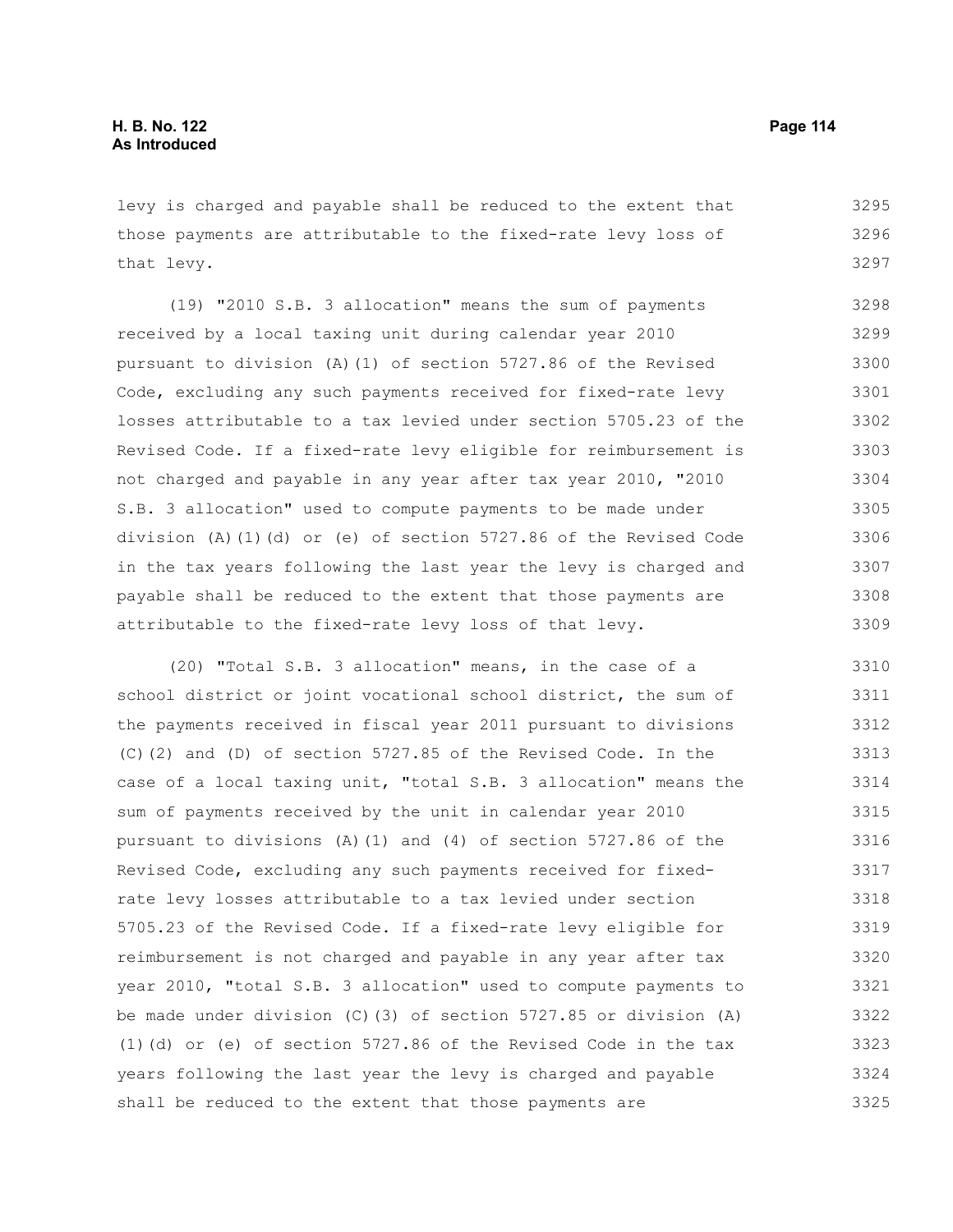attributable to the fixed-rate levy loss of that levy as would be computed under division (C)(2) of section 5727.85 or division (A)(1)(b) of section 5727.86 of the Revised Code. 3326 3327 3328

(21) "2011 non-current expense S.B. 3 allocation" means the difference of a school district's or joint vocational school district's total S.B. 3 allocation minus the sum of the school district's 2011 current expense S.B. 3 allocation and the portion of the school district's total S.B. 3 allocation constituting reimbursement for debt levies pursuant to division (D) of section 5727.85 of the Revised Code. 3329 3330 3331 3332 3333 3334 3335

(22) "2010 non-current expense S.B. 3 allocation" means the difference of a municipal corporation's total S.B. 3 allocation minus the sum of its 2010 current expense S.B. 3 allocation and the portion of its total S.B. 3 allocation constituting reimbursement for debt levies pursuant to division (A)(4) of section 5727.86 of the Revised Code. 3336 3337 3338 3339 3340 3341

(23) "S.B. 3 allocation for library purposes" means, in the case of a county, municipal corporation, school district, or township public library that receives the proceeds of a tax levied under section 5705.23 of the Revised Code, the sum of the payments received by the public library in calendar year 2010 pursuant to section 5727.86 of the Revised Code for fixed-rate levy losses attributable to a tax levied under section 5705.23 of the Revised Code. If a fixed-rate levy authorized under section 5705.23 of the Revised Code that is eligible for reimbursement is not charged and payable in any year after tax year 2010, "S.B. 3 allocation for library purposes" used to compute payments to be made under division  $(A)$  (1)(f) of section 5727.86 of the Revised Code in the tax years following the last year the levy is charged and payable shall be reduced to the 3342 3343 3344 3345 3346 3347 3348 3349 3350 3351 3352 3353 3354 3355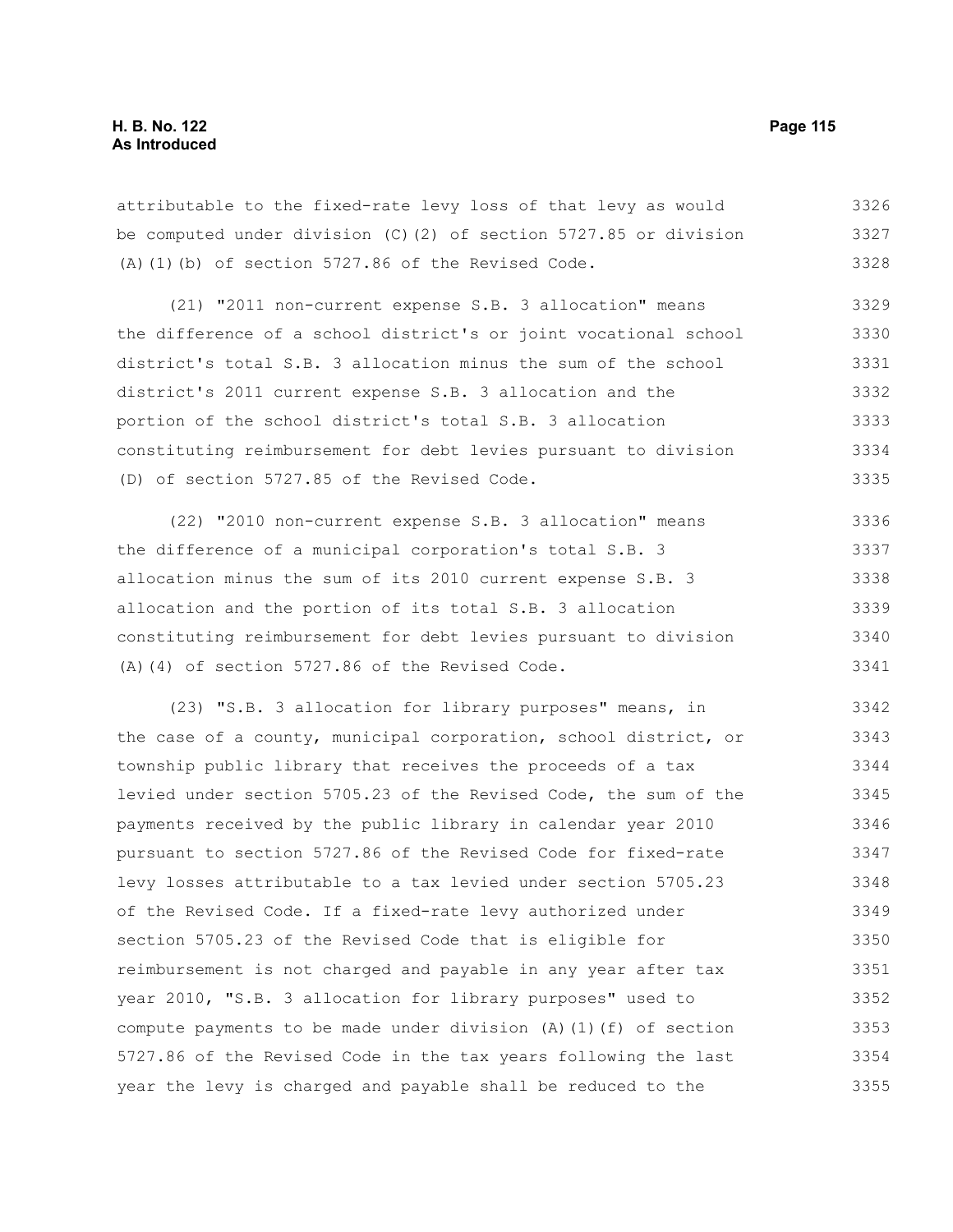extent that those payments are attributable to the fixed-rate levy loss of that levy as would be computed under division (A) (1)(b) of section 5727.86 of the Revised Code. 3356 3357 3358

(24) "Threshold per cent" means, in the case of a school district or joint vocational school district, two per cent for fiscal year 2012 and four per cent for fiscal years 2013 and thereafter. In the case of a local taxing unit or public library that receives the proceeds of a tax levied under section 5705.23 of the Revised Code, "threshold per cent" means two per cent for calendar year 2011, four per cent for calendar year 2012, and six per cent for calendar years 2013 and thereafter. 3359 3360 3361 3362 3363 3364 3365 3366

(B) The kilowatt-hour tax receipts fund is hereby created in the state treasury and shall consist of money arising from the tax imposed by section 5727.81 of the Revised Code. All money in the kilowatt-hour tax receipts fund shall be credited as follows: 3367 3368 3369 3370 3371

| Fiscal Year |       | General Revenue School District Local |              | 3372 |
|-------------|-------|---------------------------------------|--------------|------|
|             | Fund  | Property Tax                          | Government   | 3373 |
|             |       | Replacement                           | Property Tax | 3374 |
|             |       | Fund                                  | Replacement  | 3375 |
|             |       |                                       | Fund         | 3376 |
| 2001-2011   | 63.0% | 25.4%                                 | 11.6%        | 3377 |
| 2012-2015   | 88.0% | 9.0%                                  | 3.0%         | 3378 |

(C) The natural gas tax receipts fund is hereby created in the state treasury and shall consist of money arising from the tax imposed by section 5727.811 of the Revised Code. All money in the fund shall be credited as follows for fiscal years before fiscal year 2012: 3379 3380 3381 3382 3383

(1) Sixty-eight and seven-tenths per cent shall be 3384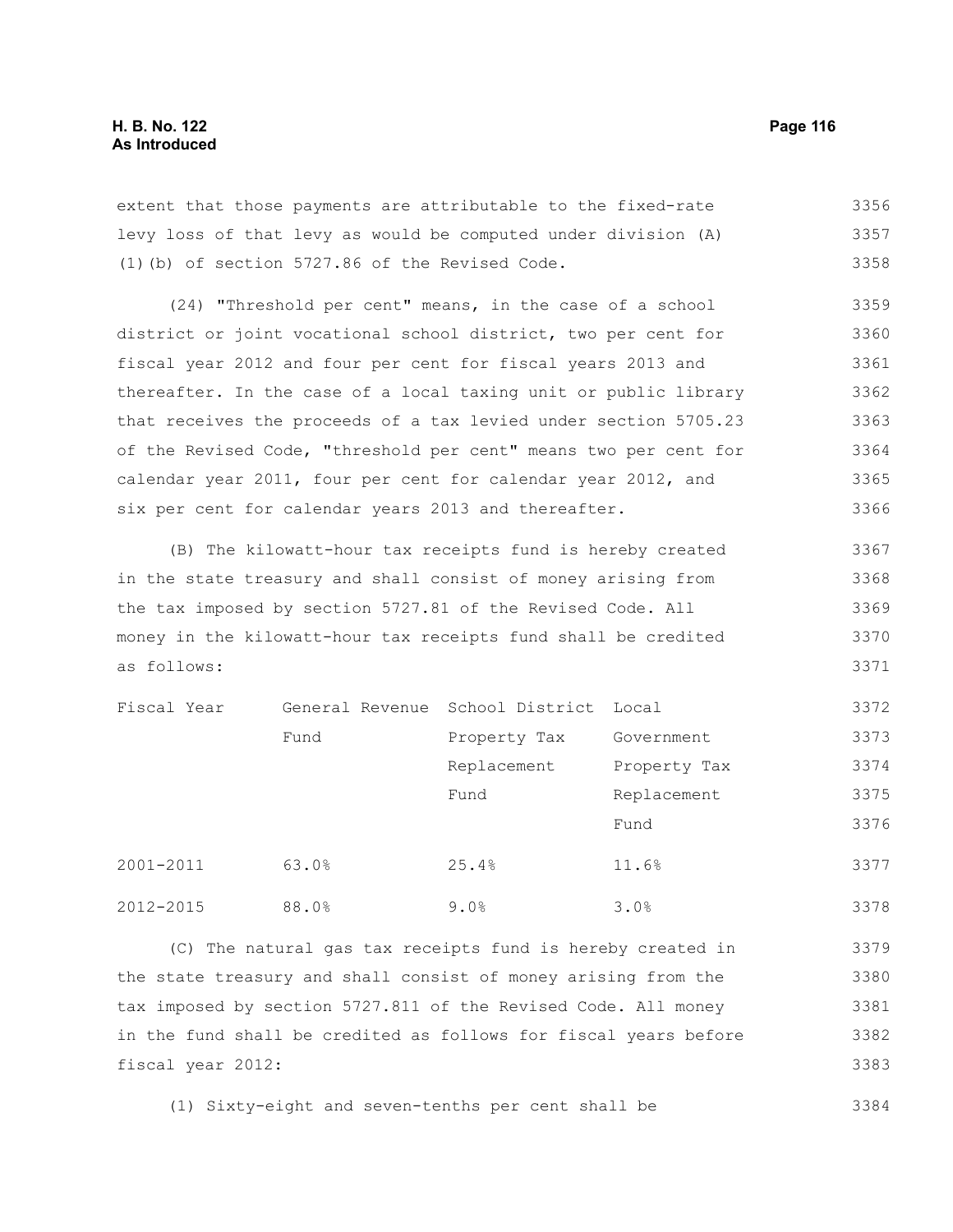## credited to the school district property tax replacement fund for the purpose of making the payments described in section 5727.85 of the Revised Code. (2) Thirty-one and three-tenths per cent shall be credited to the local government property tax replacement fund for the purpose of making the payments described in section 5727.86 of the Revised Code. (D) Not later than January 1, 2002, the tax commissioner shall determine for each taxing district its electric company tax value loss, which is the sum of the applicable amounts described in divisions (D)(1) to (4) of this section: (1) The difference obtained by subtracting the amount described in division (D)(1)(b) from the amount described in division (D)(1)(a) of this section. (a) The value of electric company and rural electric company tangible personal property as assessed by the tax commissioner for tax year 1998 on a preliminary assessment, or an amended preliminary assessment if issued prior to March 1, 1999, and as apportioned to the taxing district for tax year 1998; (b) The value of electric company and rural electric company tangible personal property as assessed by the tax commissioner for tax year 1998 had the property been apportioned to the taxing district for tax year 2001, and assessed at the rates in effect for tax year 2001. (2) The difference obtained by subtracting the amount described in division (D)(2)(b) from the amount described in division (D)(2)(a) of this section. 3385 3386 3387 3388 3389 3390 3391 3392 3393 3394 3395 3396 3397 3398 3399 3400 3401 3402 3403 3404 3405 3406 3407 3408 3409 3410 3411 3412

(a) The three-year average for tax years 1996, 1997, and 3413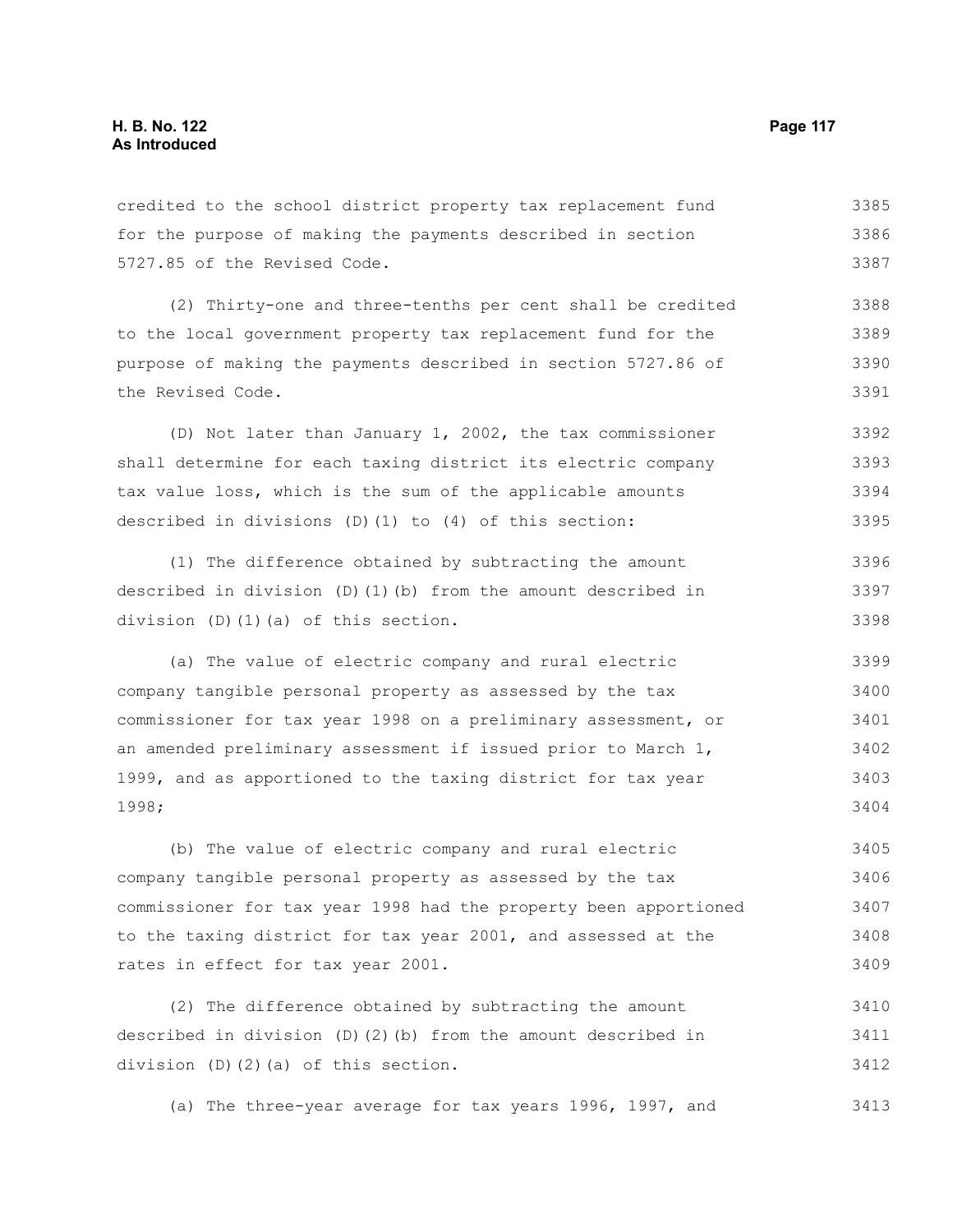# **H. B. No. 122 Page 118 As Introduced**

1998 of the assessed value from nuclear fuel materials and assemblies assessed against a person under Chapter 5711. of the Revised Code from the leasing of them to an electric company for those respective tax years, as reflected in the preliminary assessments; 3414 3415 3416 3417 3418

(b) The three-year average assessed value from nuclear fuel materials and assemblies assessed under division  $(D)$   $(2)$   $(a)$ of this section for tax years 1996, 1997, and 1998, as reflected in the preliminary assessments, using an assessment rate of twenty-five per cent. 3419 3420 3421 3422 3423

(3) In the case of a taxing district having a nuclear power plant within its territory, any amount, resulting in an electric company tax value loss, obtained by subtracting the amount described in division (D)(1) of this section from the difference obtained by subtracting the amount described in division (D)(3)(b) of this section from the amount described in division (D)(3)(a) of this section. 3424 3425 3426 3427 3428 3429 3430

(a) The value of electric company tangible personal property as assessed by the tax commissioner for tax year 2000 on a preliminary assessment, or an amended preliminary assessment if issued prior to March 1, 2001, and as apportioned to the taxing district for tax year 2000; 3431 3432 3433 3434 3435

(b) The value of electric company tangible personal property as assessed by the tax commissioner for tax year 2001 on a preliminary assessment, or an amended preliminary assessment if issued prior to March 1, 2002, and as apportioned to the taxing district for tax year 2001. 3436 3437 3438 3439 3440

(4) In the case of a taxing district having a nuclear power plant within its territory, the difference obtained by 3441 3442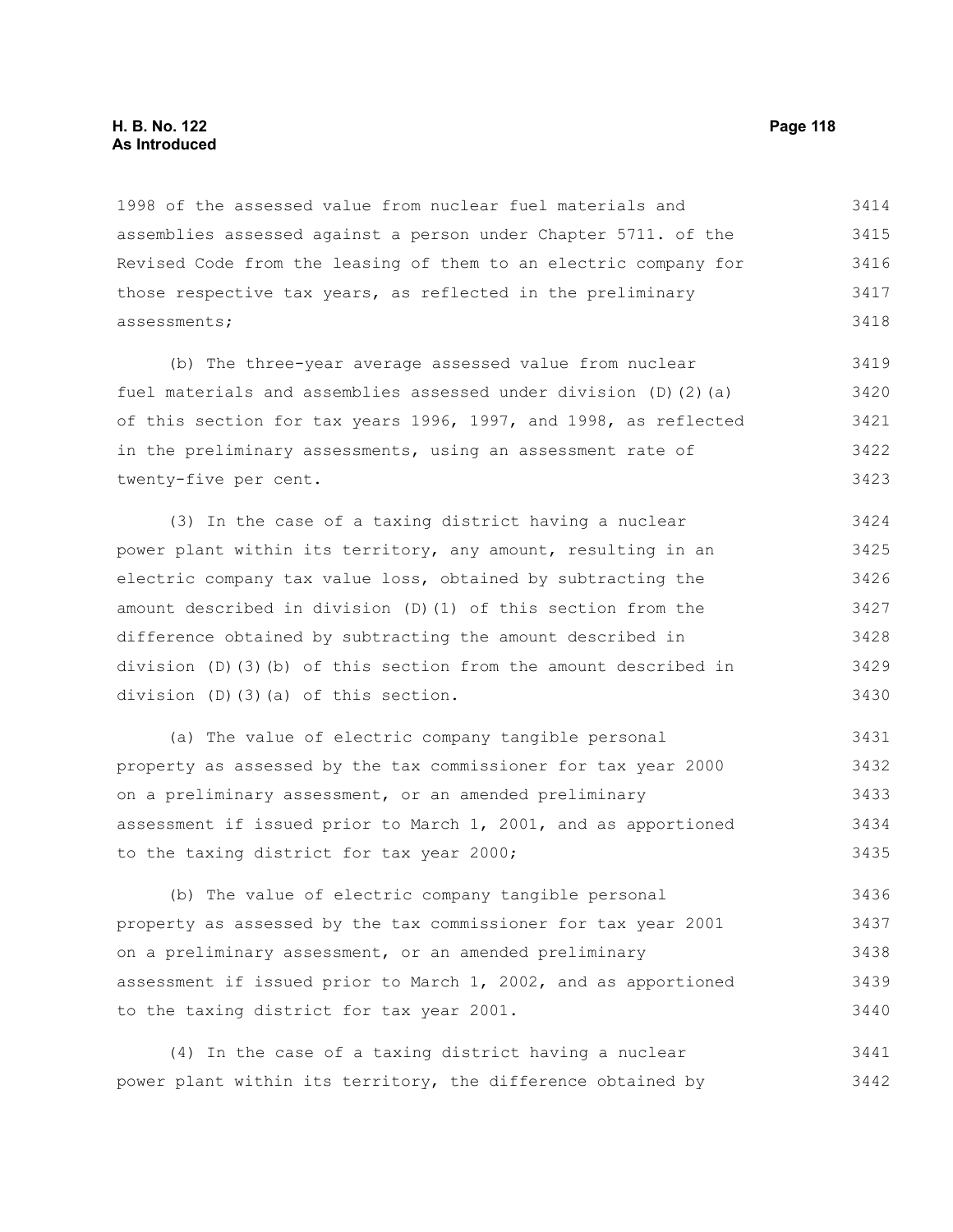subtracting the amount described in division (D)(4)(b) of this section from the amount described in division (D)(4)(a) of this section, provided that such difference is greater than ten per cent of the amount described in division (D)(4)(a) of this section. 3443 3444 3445 3446 3447

(a) The value of electric company tangible personal property as assessed by the tax commissioner for tax year 2005 on a preliminary assessment, or an amended preliminary assessment if issued prior to March 1, 2006, and as apportioned to the taxing district for tax year 2005; 3448 3449 3450 3451 3452

(b) The value of electric company tangible personal property as assessed by the tax commissioner for tax year 2006 on a preliminary assessment, or an amended preliminary assessment if issued prior to March 1, 2007, and as apportioned to the taxing district for tax year 2006. 3453 3454 3455 3456 3457

(E) Not later than January 1, 2002, the tax commissioner shall determine for each taxing district its natural gas company tax value loss, which is the sum of the amounts described in divisions (E)(1) and (2) of this section: 3458 3459 3460 3461

(1) The difference obtained by subtracting the amount described in division (E)(1)(b) from the amount described in division (E)(1)(a) of this section. 3462 3463 3464

(a) The value of all natural gas company tangible personal property, other than property described in division (E)(2) of this section, as assessed by the tax commissioner for tax year 1999 on a preliminary assessment, or an amended preliminary assessment if issued prior to March 1, 2000, and apportioned to the taxing district for tax year 1999; 3465 3466 3467 3468 3469 3470

(b) The value of all natural gas company tangible personal 3471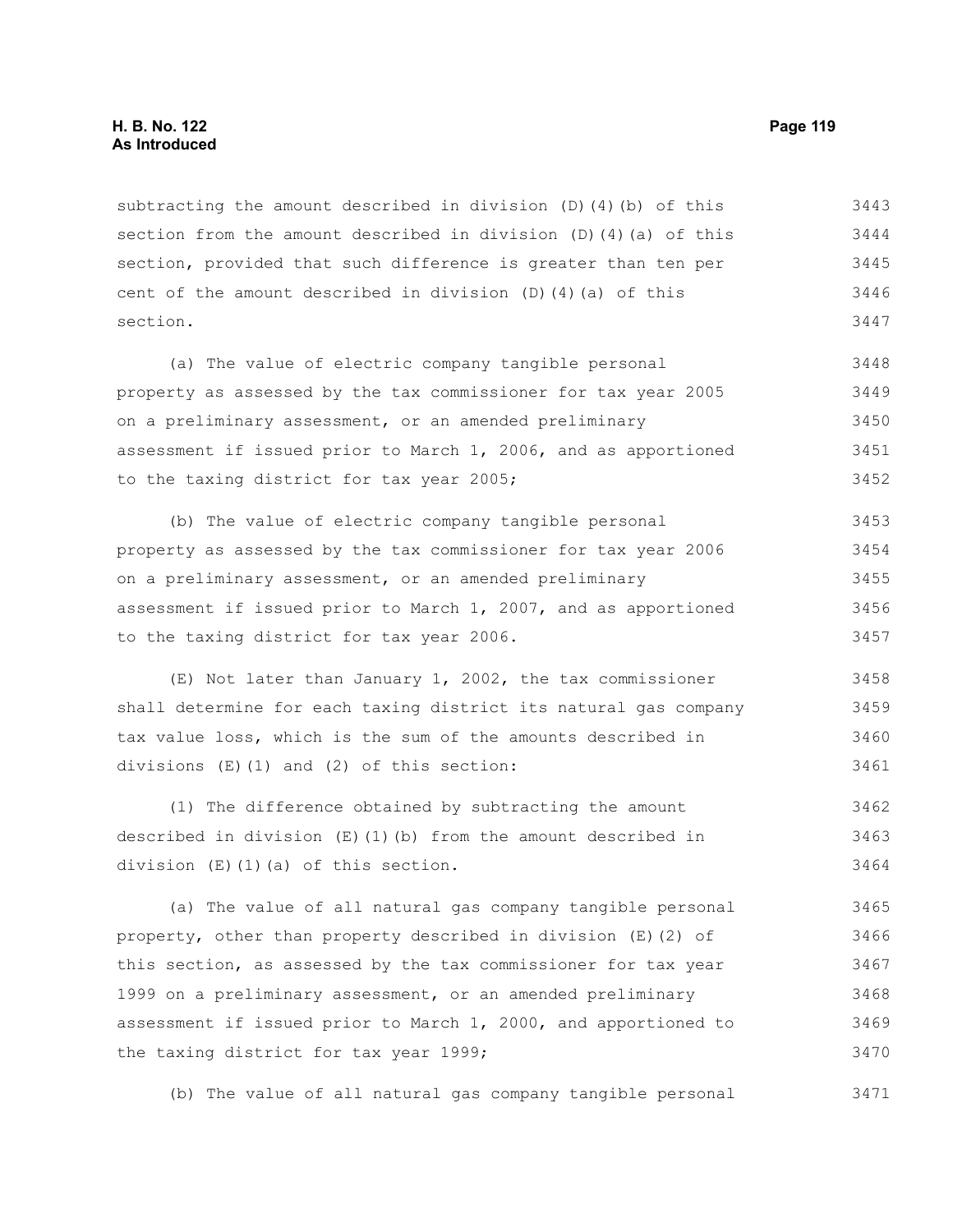property, other than property described in division (E)(2) of this section, as assessed by the tax commissioner for tax year 1999 had the property been apportioned to the taxing district for tax year 2001, and assessed at the rates in effect for tax year 2001. 3472 3473 3474 3475 3476

(2) The difference in the value of current gas obtained by subtracting the amount described in division (E)(2)(b) from the amount described in division (E)(2)(a) of this section. 3477 3478 3479

(a) The three-year average assessed value of current gas as assessed by the tax commissioner for tax years 1997, 1998, and 1999 on a preliminary assessment, or an amended preliminary assessment if issued prior to March 1, 2001, and as apportioned in the taxing district for those respective years; 3480 3481 3482 3483 3484

(b) The three-year average assessed value from current gas under division  $(E)$  (2)(a) of this section for tax years 1997, 1998, and 1999, as reflected in the preliminary assessment, using an assessment rate of twenty-five per cent. 3485 3486 3487 3488

(F) The tax commissioner may request that natural gas companies, electric companies, and rural electric companies file a report to help determine the tax value loss under divisions (D) and (E) of this section. The report shall be filed within thirty days of the commissioner's request. A company that fails to file the report or does not timely file the report is subject to the penalty in section 5727.60 of the Revised Code. 3489 3490 3491 3492 3493 3494 3495

(G) Not later than January 1, 2002, the tax commissioner shall determine for each school district, joint vocational school district, and local taxing unit its fixed-rate levy loss, which is the sum of its electric company tax value loss multiplied by the tax rate in effect in tax year 1998 for fixed-3496 3497 3498 3499 3500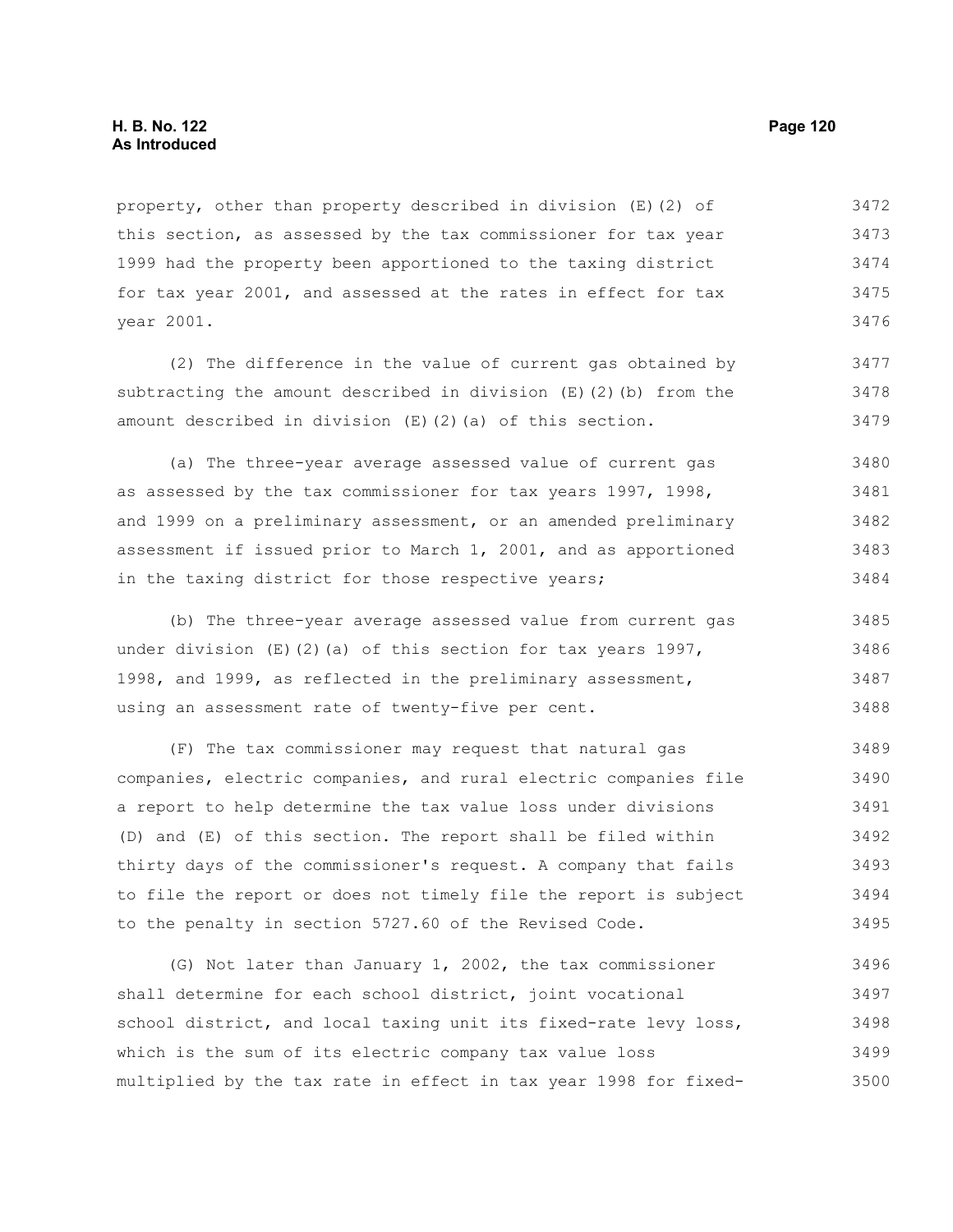rate levies and its natural gas company tax value loss multiplied by the tax rate in effect in tax year 1999 for fixedrate levies. 3501 3502 3503

(H) Not later than January 1, 2002, the tax commissioner shall determine for each school district, joint vocational school district, and local taxing unit its fixed-sum levy loss, which is the amount obtained by subtracting the amount described in division (H)(2) of this section from the amount described in division (H)(1) of this section: 3504 3505 3506 3507 3508 3509

(1) The sum of the electric company tax value loss multiplied by the tax rate in effect in tax year 1998, and the natural gas company tax value loss multiplied by the tax rate in effect in tax year 1999, for fixed-sum levies for all taxing districts within each school district, joint vocational school district, and local taxing unit. For the years 2002 through 2006, this computation shall include school district emergency levies that existed in 1998 in the case of the electric company tax value loss, and 1999 in the case of the natural gas company tax value loss, and all other fixed-sum levies that existed in 1998 in the case of the electric company tax value loss and 1999 in the case of the natural gas company tax value loss and continue to be charged in the tax year preceding the distribution year. For the years 2007 through 2016 in the case of school district emergency levies, and for all years after 2006 in the case of all other fixed-sum levies, this computation shall exclude all fixed-sum levies that existed in 1998 in the case of the electric company tax value loss and 1999 in the case of the natural gas company tax value loss, but are no longer in effect in the tax year preceding the distribution year. For the purposes of this section, an emergency levy that existed in 1998 in the case of the electric company tax value loss, and 1999 in 3510 3511 3512 3513 3514 3515 3516 3517 3518 3519 3520 3521 3522 3523 3524 3525 3526 3527 3528 3529 3530 3531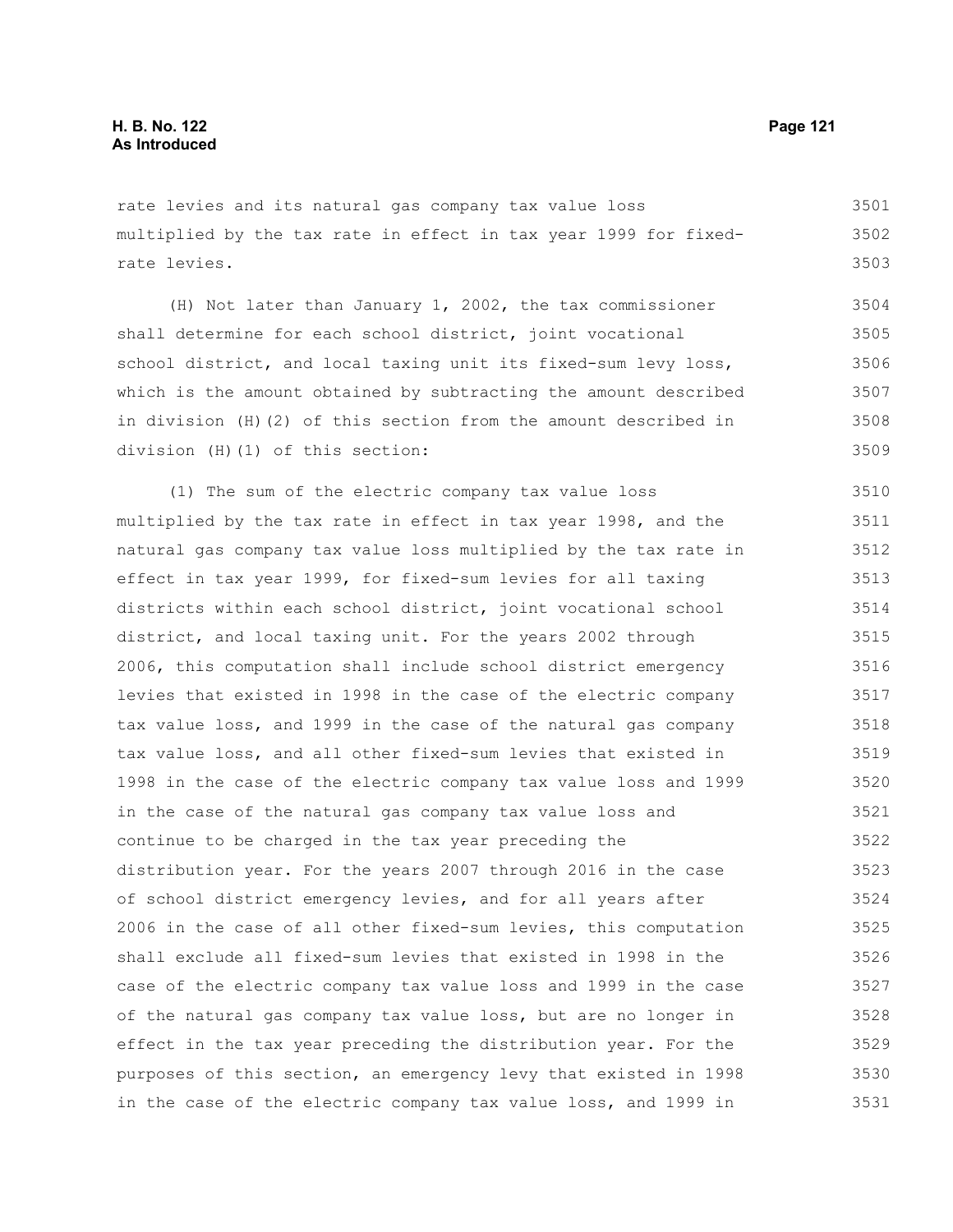# **H. B. No. 122 Page 122 As Introduced**

the case of the natural gas company tax value loss, continues to exist in a year beginning on or after January 1, 2007, but before January 1, 2017, if, in that year, the board of education levies a school district emergency levy for an annual sum at least equal to the annual sum levied by the board in tax year 1998 or 1999, respectively, less the amount of the payment certified under this division for 2002. 3532 3533 3534 3535 3536 3537 3538

(2) The total taxable value in tax year 1999 less the tax value loss in each school district, joint vocational school district, and local taxing unit multiplied by one-fourth of one mill. 3539 3540 3541 3542

If the amount computed under division (H) of this section for any school district, joint vocational school district, or local taxing unit is greater than zero, that amount shall equal the fixed-sum levy loss reimbursed pursuant to division (F) of section 5727.85 of the Revised Code or division (A)(2) of section 5727.86 of the Revised Code, and the one-fourth of one mill that is subtracted under division (H)(2) of this section shall be apportioned among all contributing fixed-sum levies in the proportion of each levy to the sum of all fixed-sum levies within each school district, joint vocational school district, or local taxing unit. 3543 3544 3545 3546 3547 3548 3549 3550 3551 3552 3553

(I) Notwithstanding divisions (D), (E), (G), and (H) of this section, in computing the tax value loss, fixed-rate levy loss, and fixed-sum levy loss, the tax commissioner shall use the greater of the 1998 tax rate or the 1999 tax rate in the case of levy losses associated with the electric company tax value loss, but the 1999 tax rate shall not include for this purpose any tax levy approved by the voters after June 30, 1999, and the tax commissioner shall use the greater of the 1999 or 3554 3555 3556 3557 3558 3559 3560 3561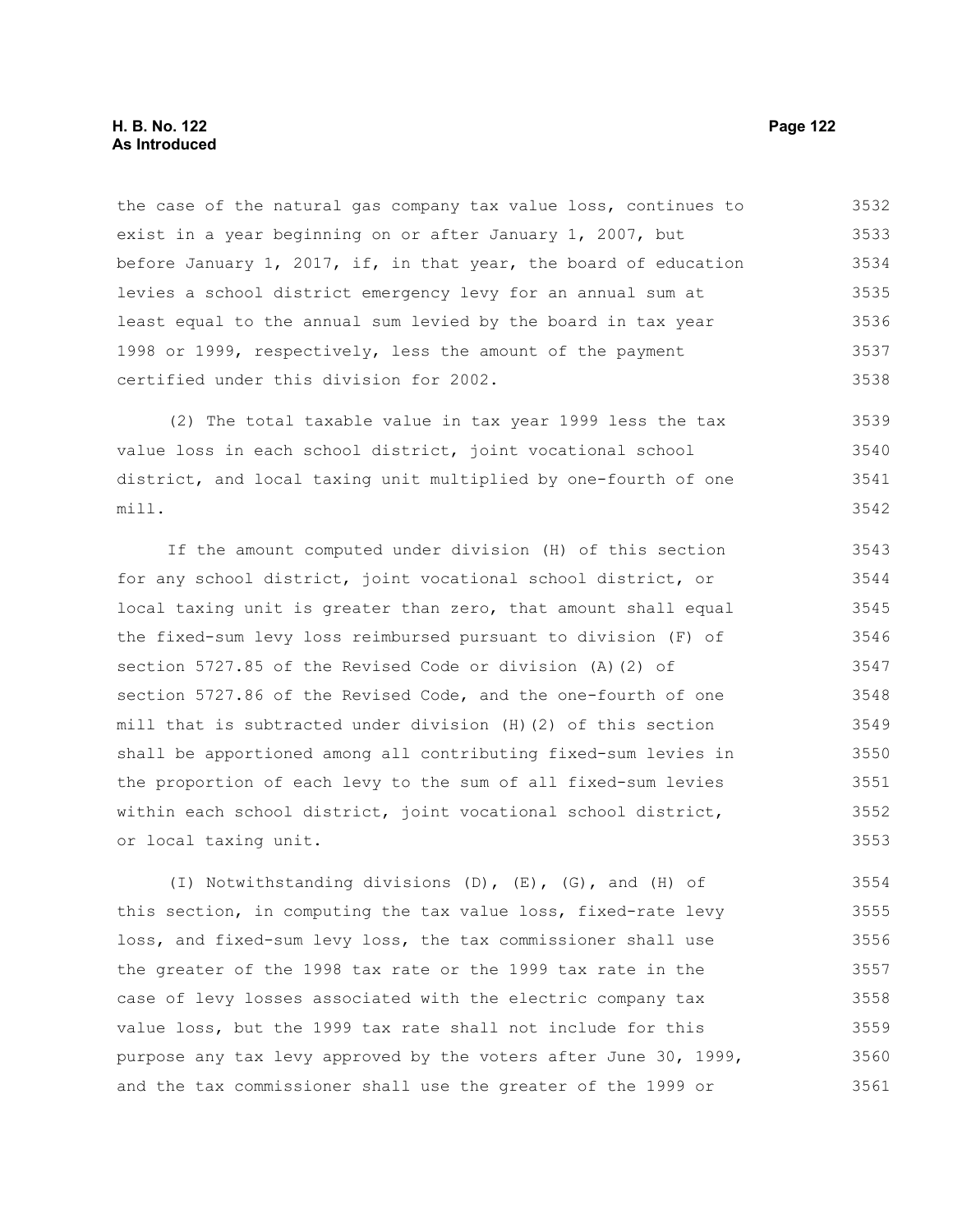| natural gas company tax value loss.                             | 3563 |
|-----------------------------------------------------------------|------|
| (J) Not later than January 1, 2002, the tax commissioner        | 3564 |
| shall certify to the department of education the tax value loss | 3565 |
| determined under divisions (D) and (E) of this section for each | 3566 |
| taxing district, the fixed-rate levy loss calculated under      | 3567 |
| division (G) of this section, and the fixed-sum levy loss       | 3568 |
| calculated under division (H) of this section. The calculations | 3569 |
| under divisions (G) and (H) of this section shall separately    | 3570 |
| display the levy loss for each levy eligible for reimbursement. | 3571 |
| (K) Not later than September 1, 2001, the tax commissioner      | 3572 |
| shall certify the amount of the fixed-sum levy loss to the      | 3573 |
| county auditor of each county in which a school district with a | 3574 |
| fixed-sum levy loss has territory.                              | 3575 |
| Section 2. That existing sections 3301.0711, 3301.0714,         | 3576 |
| 3301.163, 3302.036, 3302.10, 3310.51, 3317.03, 3365.07, and     | 3577 |
| 5727.84 of the Revised Code are hereby repealed.                | 3578 |
| Section 3. That sections 3310.01, 3310.02, 3310.03,             | 3579 |
| 3310.031, 3310.032, 3310.035, 3310.04, 3310.05, 3310.06,        | 3580 |
| 3310.07, 3310.08, 3310.09, 3310.10, 3310.11, 3310.12, 3310.13,  | 3581 |
| 3310.14, 3310.15, 3310.16, 3310.17, 3313.974, 3313.975,         | 3582 |
| 3313.976, 3313.977, 3313.978, and 3313.979 of the Revised Code  | 3583 |
| are hereby repealed.                                            | 3584 |
| Section 4. Sections 1, 2, and 3 of this act take effect on      | 3585 |
| July 1, 2020.                                                   | 3586 |
| Section 5. Notwithstanding anything to the contrary in the      | 3587 |
| Revised Code:                                                   | 3588 |
| (A) The Department of Education shall begin preparations        | 3589 |
| to implement the Opportunity Scholarship Program established by | 3590 |

the 2000 tax rate in the case of levy losses associated with the 3562